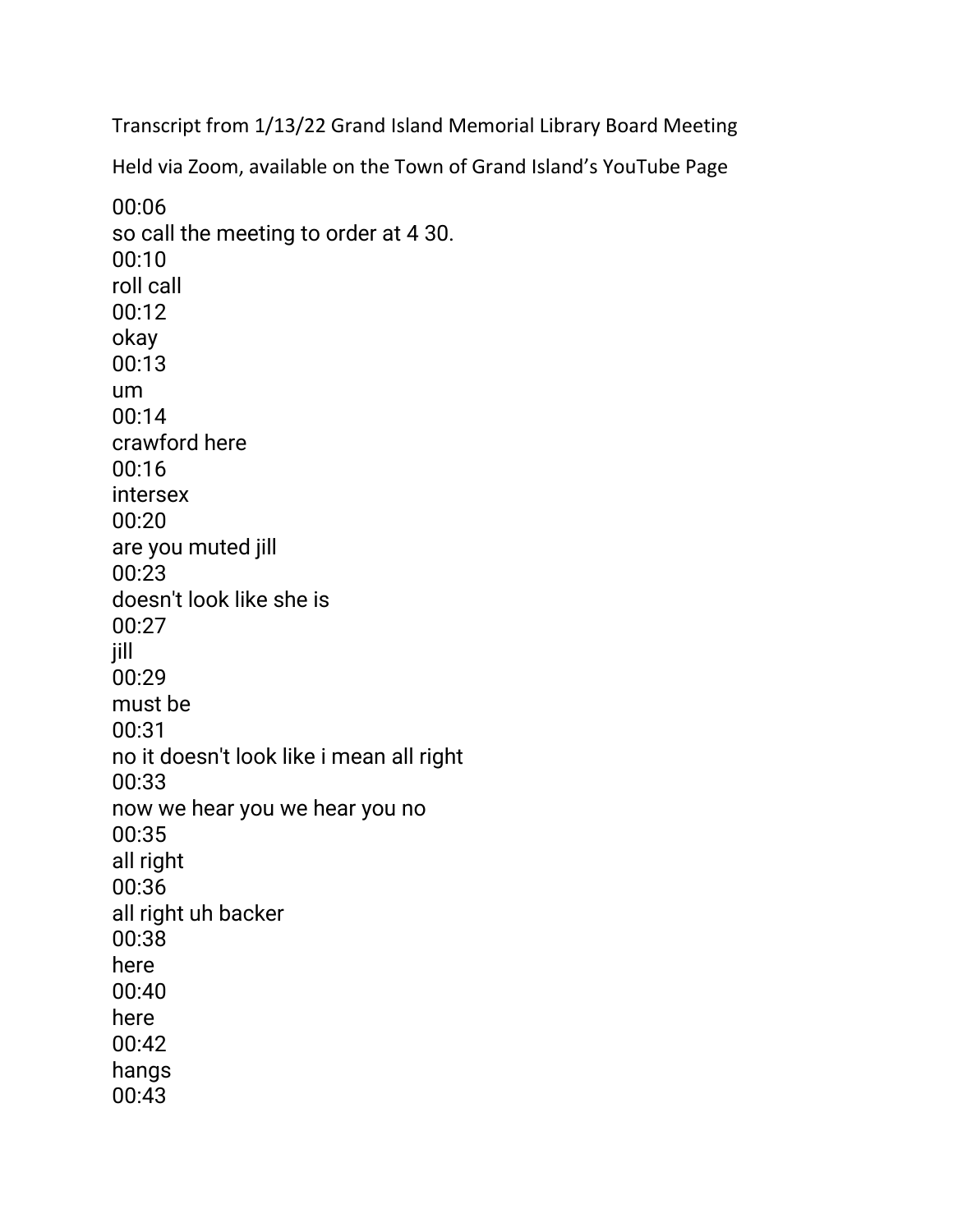here 00:44 and 00:45 bolita 00:46 here and rizzuto here 00:50 all right we have a quorum 00:52 i'll uh entertain a motion to accept the 00:54 minutes from our november 4th regular 00:56 meeting 00:58 so 00:59 wait a second i i sent in a comment and 01:01 i just wanted to make sure people 01:02 thought about it before we approve it as 01:04 it is um with the minutes as written 01:07 um you know we 01:09 have a requirement that we have to 01:10 review every policy at least once every 01:13 five years and sometimes we review it  $01:15$ and agree that we don't have to make any 01:17 changes to it it's good as stands 01:20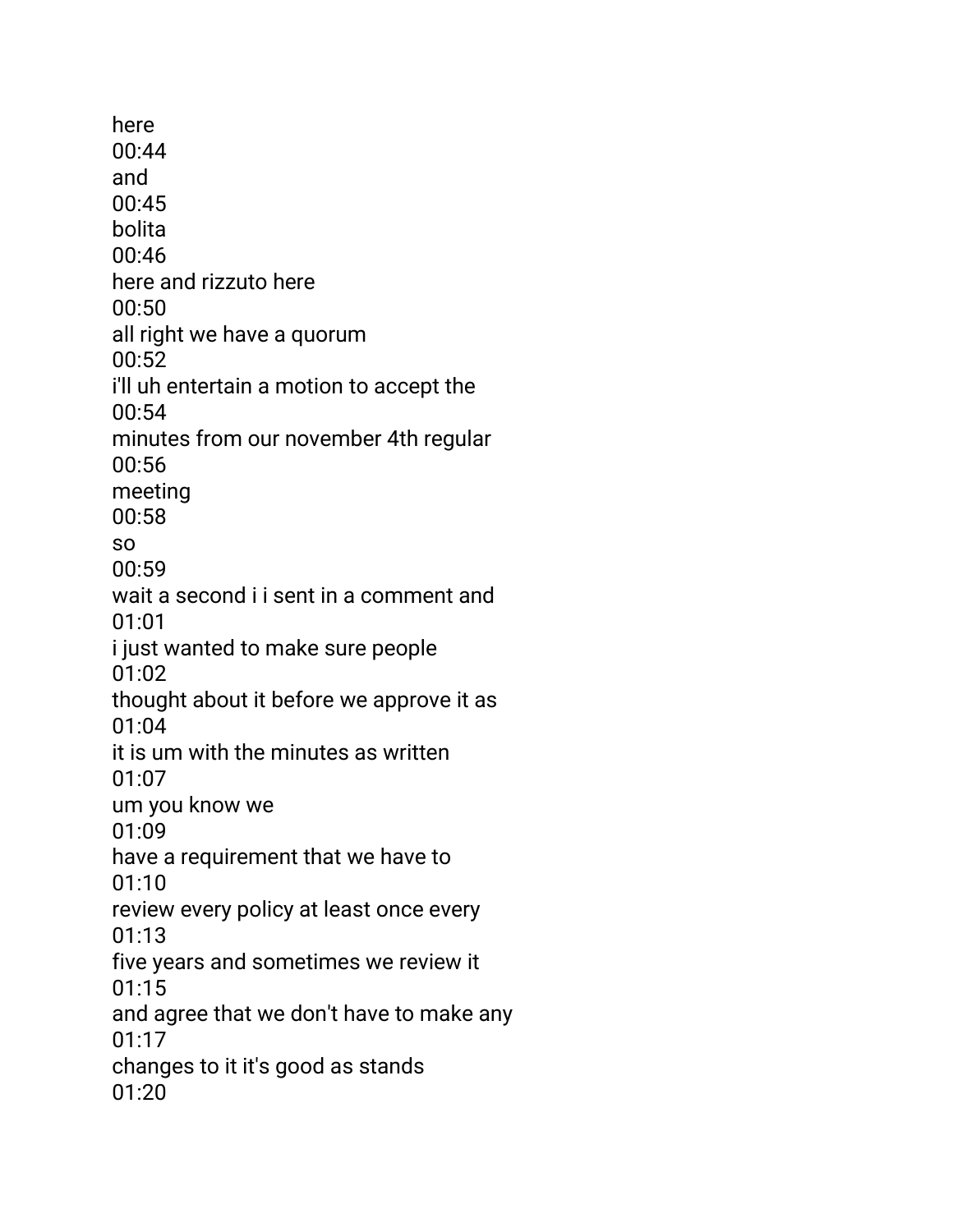and so when we did that at the last 01:22 meeting and recorded it in the minutes 01:25 it it said that this policy doesn't need 01:28 any changes it's approved for five more 01:31 years 01:32 so i wasn't sure that we should actually 01:34 be approving it for a five-year span of 01:38 time i thought that we were just 01:39 supposed to reapprove it and when i went 01:42 and looked at like how um 01:44 central was doing that they just say 01:47 reviewed approved with no changes and 01:50 they put a new date on it 01:52 so i wanted to toss that out there 01:54 because now we're into the cycle of 01:55 having to review all these as they come 01:57 up and wanted to make sure we were doing 02:00 them consistently  $02.03$ well we should do it consistent so if we  $02.05$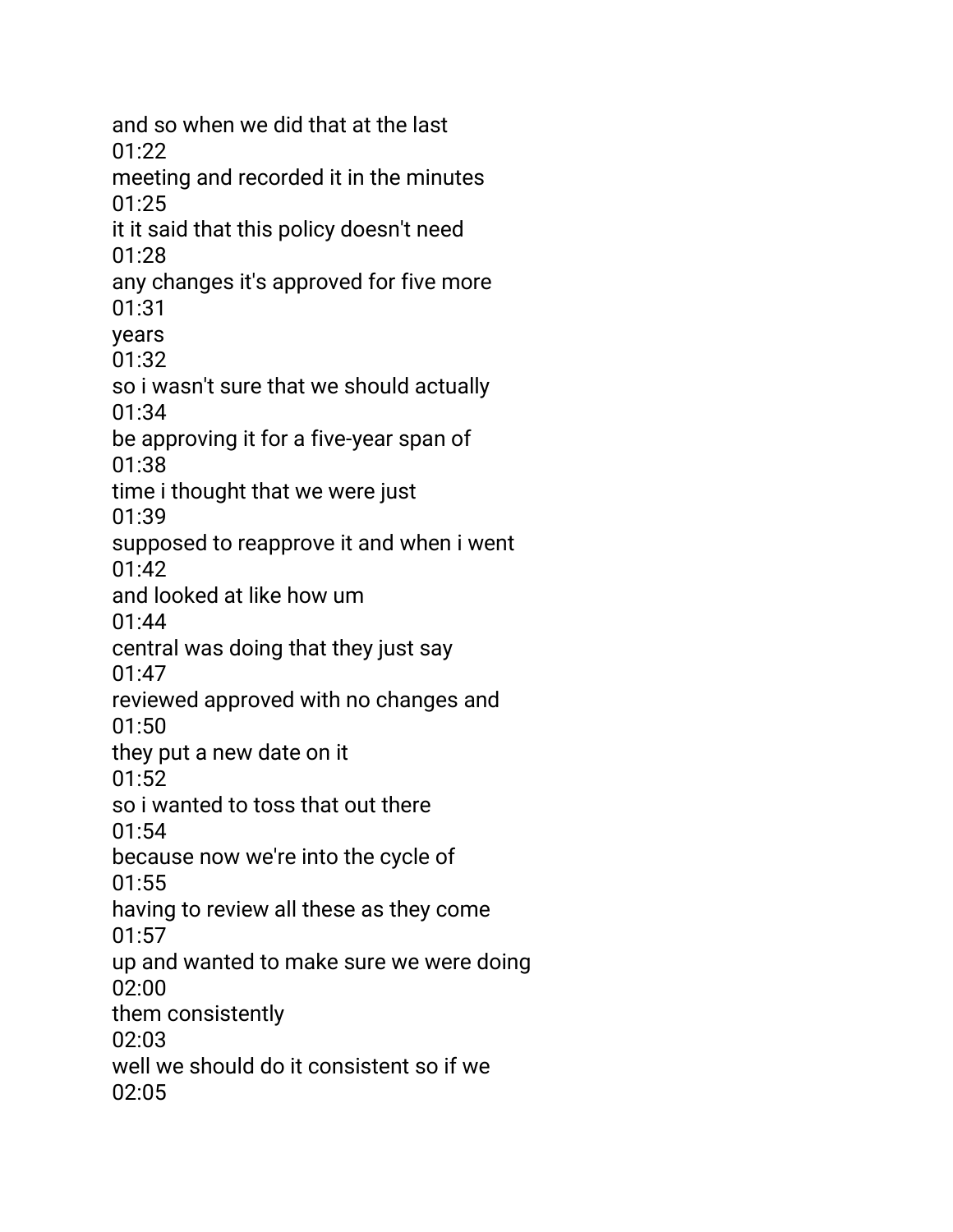want to change that then we should make 02:06 that change okay here i'll share my 02:09 screen i'll put the minutes up on so you 02:11 can all see them 02:16 which part was it at jill 02:18 um it was in under new business i think 02:25 material selection policy and 02:27 procurement policy from the  $02.29$ bottom 02:31 yeah okay my uh thing on that was 02:35 okay um my term expired  $02:38$ in december and 02:41 i was reappointed for a five-year term 02:45 okay so before five years i could drop 02:48 dead but someone else is to be appointed  $02:52$ that i don't think that's what she's 02:53 talking about no no but i'm just saying  $02:56$ when you say that it's 02:59 my thought was when it was approved for  $03:02$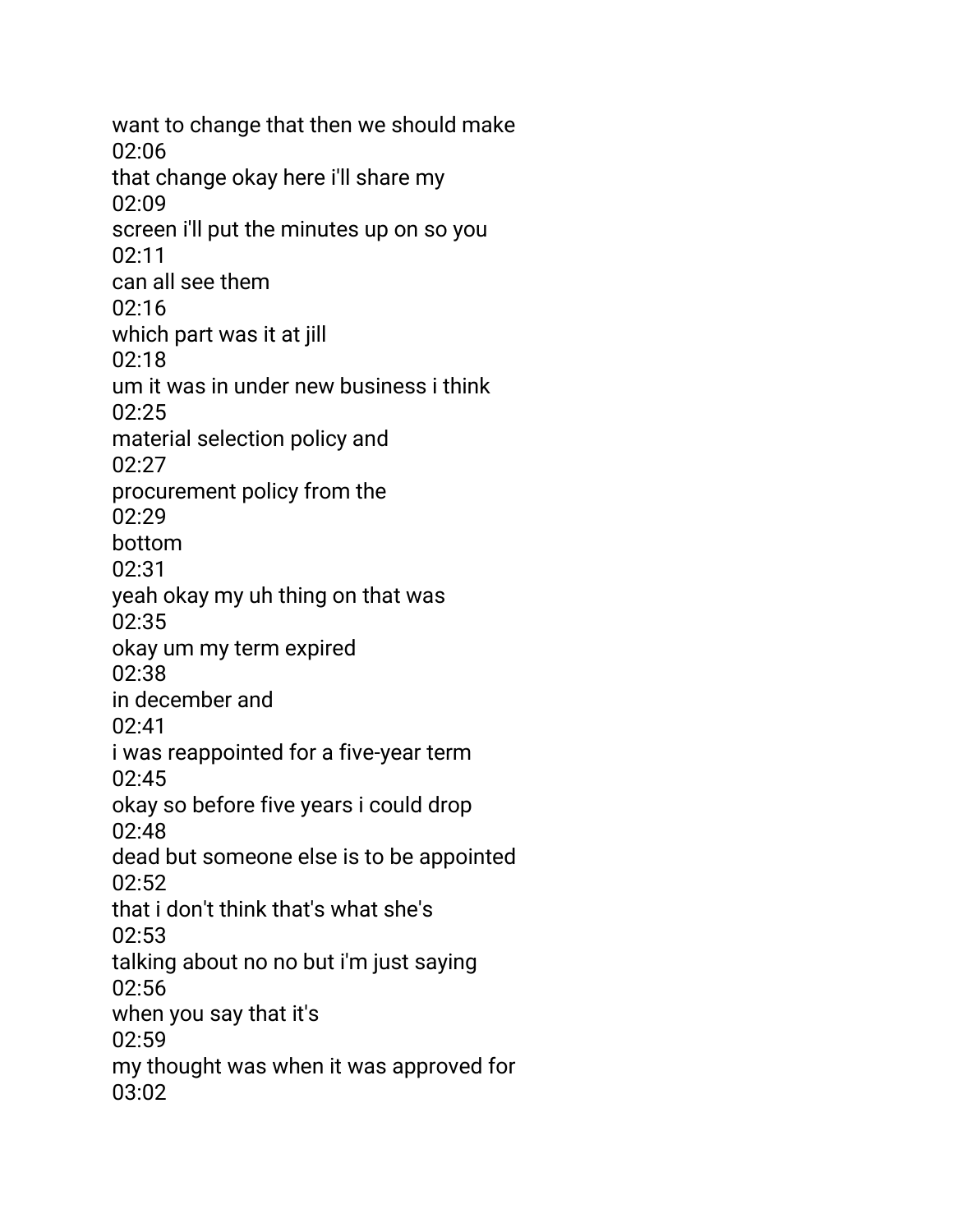the next five years meaning unless we 03:05 have to make any other changes but if 03:08 you want to use that wording every time 03:11 it's fine but i think in the past we 03:14 didn't 03:16 no i didn't i didn't want to use that 03:18 wording that was my point my point was i 03:21 think we should just say it's reviewed 03:23 uh no changes were needed and it's 03:26 reapproved and have a new date on it 03:29 that way 03:30 it's it's you know you can tell when it 03:32 was approved we know that it will come 03:35 up for reapprove review automatically 03:38 five years from that time unless 03:40 something comes up we have to also 03:43 change the procurement policy because i 03:46 did the same thing there i know i and i 03:49 said i was consistent  $03:52$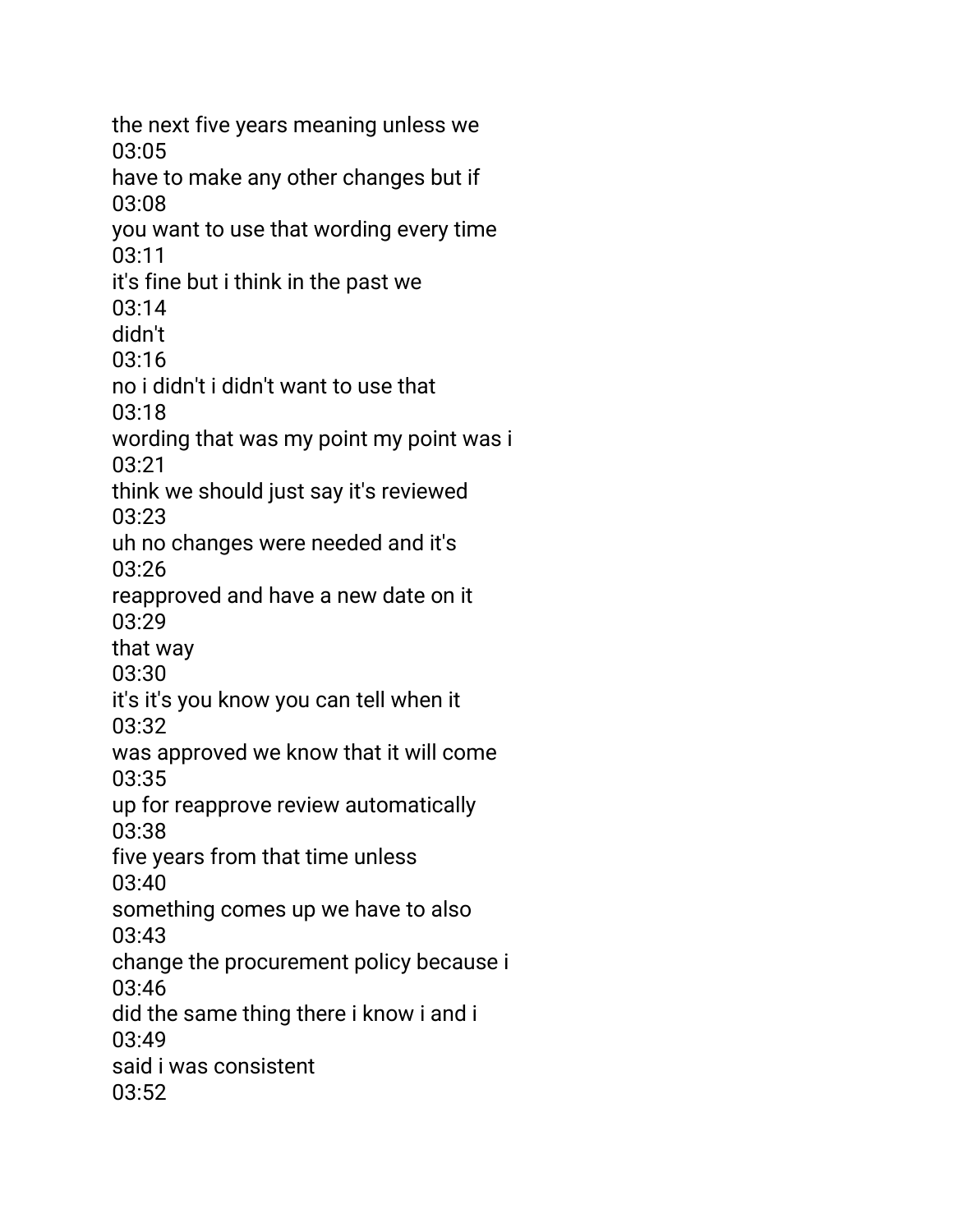i was consistent i didn't realize we had 03:54 to be and i think in all the other 03:58 since i've been 03:59 secretary and this is my last time 04:02 so i don't really care 04:04 um 04:05 since i didn't follow what the central 04:08 library did i just 04:10 did it the way that 04:12 i thought that was correct so 04:15 um 04:16 if you want to be consistent you would 04:19 have to change 04:20 all of them 04:23 or 04:24 bridgette the um you know the fact that 04:26 we have to have the current policies 04:29 posted on the website i know that you're 04:31 usually the one that updates them 04:33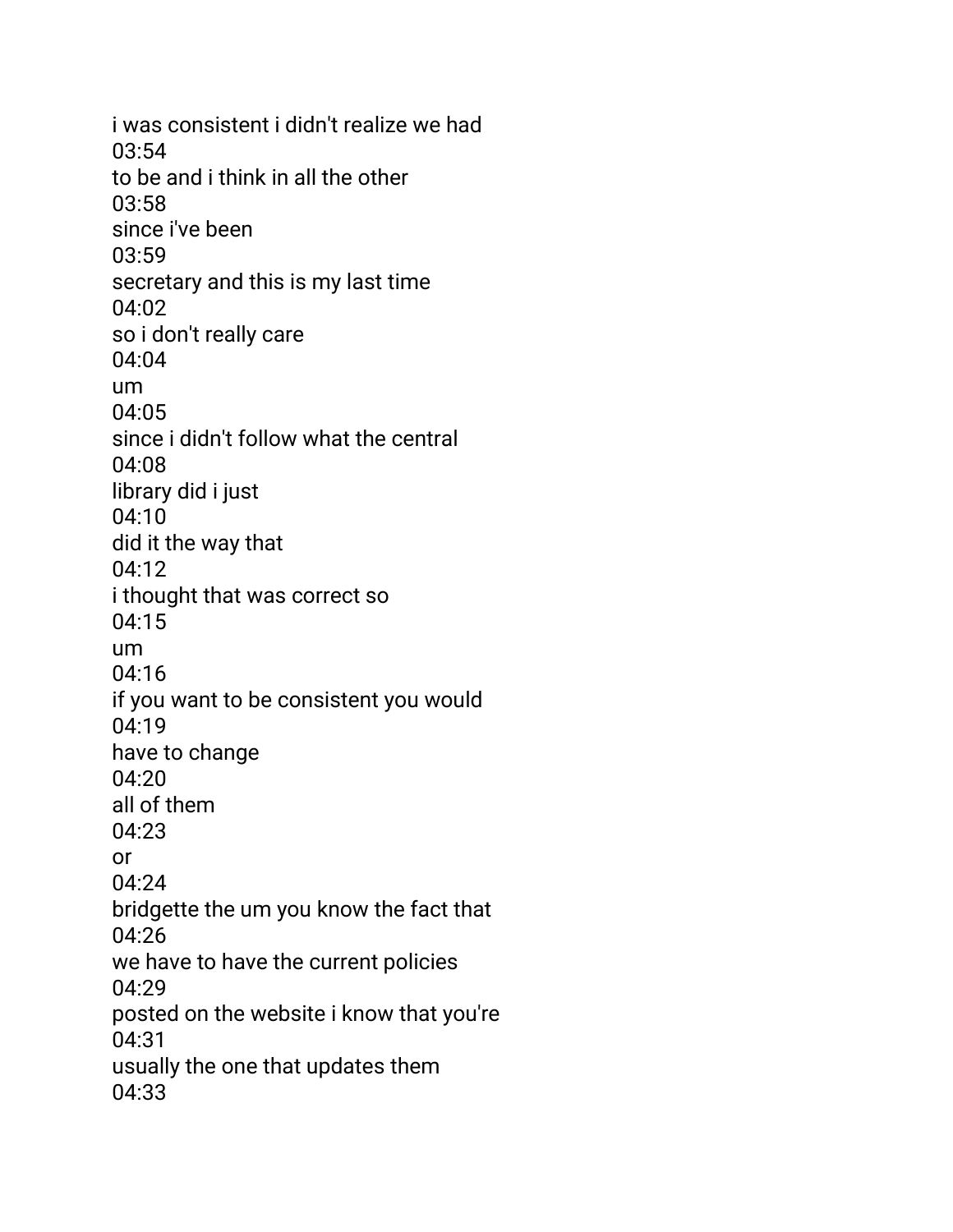especially if it says something as 04:34 simple as a new review and approval date 04:38 um when you grab that policy and add the 04:42 new approved by the board on such and 04:44 such a date you wouldn't save for a 04:47 five-year period would you you would 04:49 just have the new review and approval 04:51 date  $04:52$ correct 04:53 okay i i don't care i just said if you 04:56 want to be consistent you have to go 04:58 back and do 04:59 all of the policies that we didn't 05:02 i don't know because i don't think 05:04 anyone ever followed exactly what 05:08 central does 05:10 not 05:11 not to my knowledge when you were um 05:15 secretary jill did you look 05:17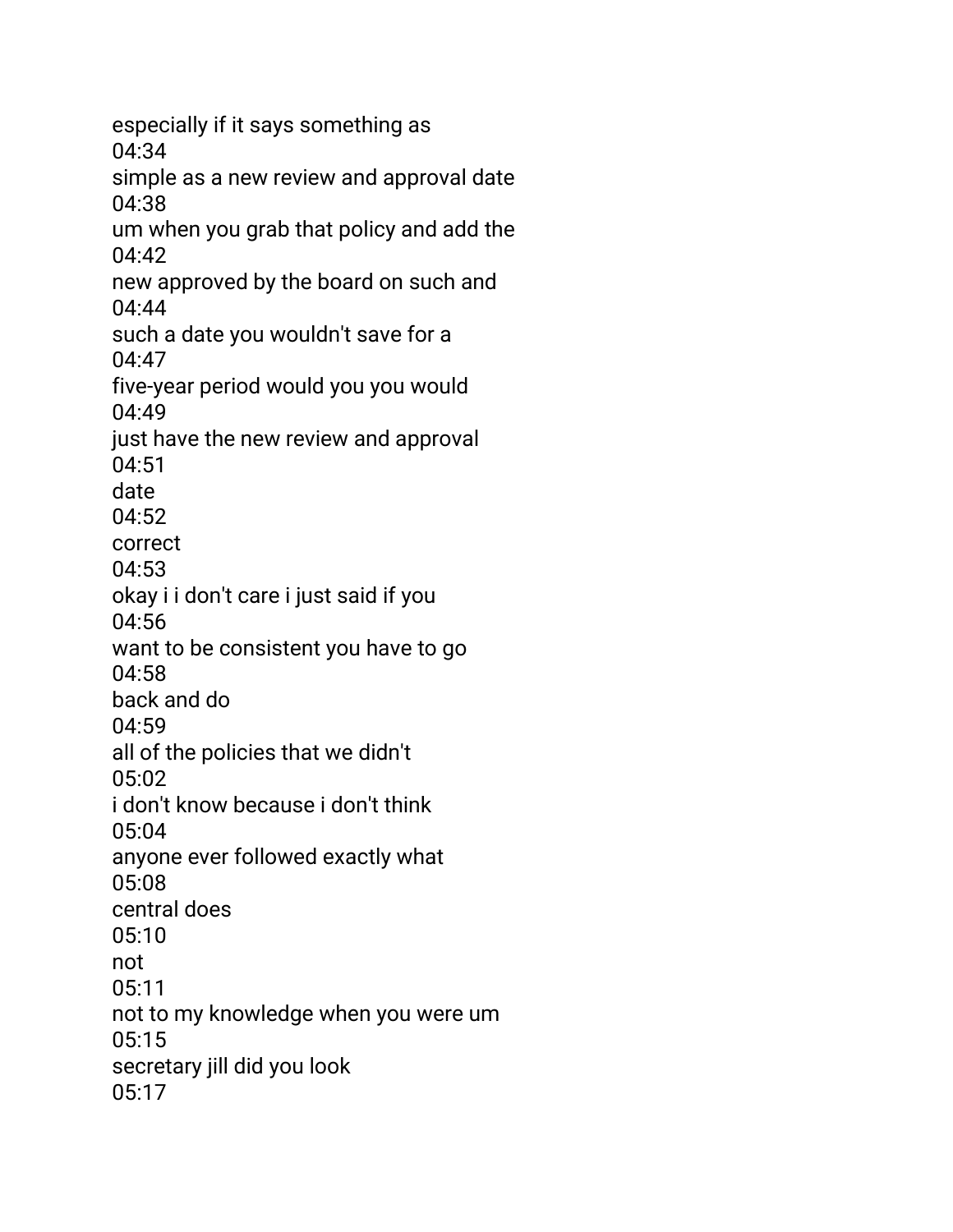at what central hit in their minutes 05:20 when you 05:22 put things on 05:25 i've i 05:27 i've been doing the policy updates and 05:30 the 05:31 i have looked at central numerous times 05:34 to see 05:35 what they document on the policy itself 05:39 okay 05:40 and so on the policy itself it just says 05:43 reviewed um approved and and on ours 05:47 we've had various different wordings but 05:50 it it comes down to the fact that it was 05:53 reapproved on such and such a date okay 05:56 but it's never reapproved for a certain 05:59 length of time that that's 06:01 so the minutes aren't consistent with 06:03 what we're putting on the policy when we 06:06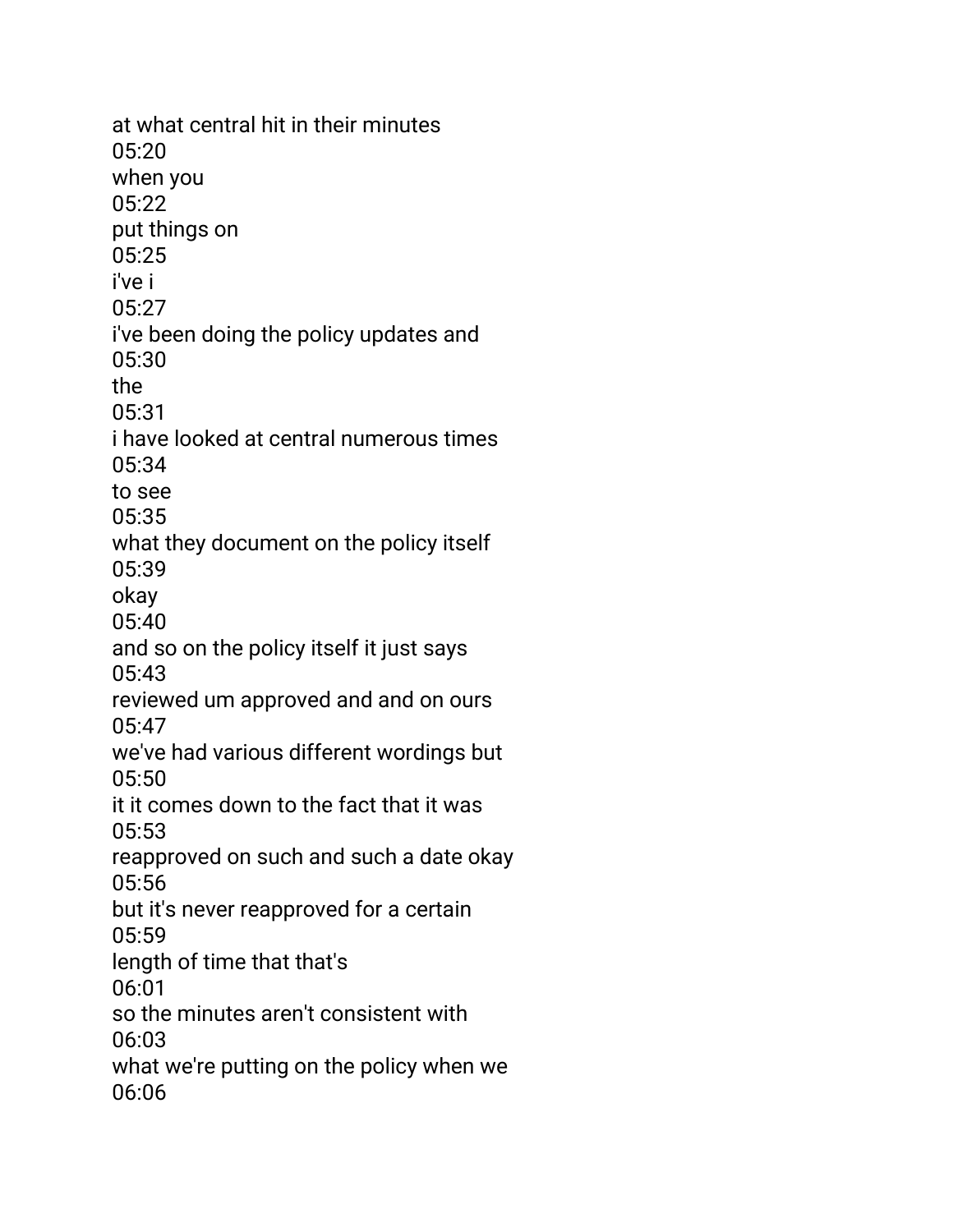re-date it 06:08 i understand everything you're saying 06:10 my question is when you were secretary 06:14 and this was a long time ago 06:16 did you 06:17 go to 06:18 the central minutes and word 06:22 it exactly like they do there  $06:27$ so i want to know how far back this goes 06:29 i was going to can i make can i make a 06:31 point that might be it too 06:33 okay 06:34 what about this folks 06:36 whatever was done in the past i think 06:38 jill's comment is is appropriate 06:41 um and therefore why don't we make 06:44 accept these minutes as written 06:46 make a new motion for this meeting to 06:49 say that all past approvals of 06:52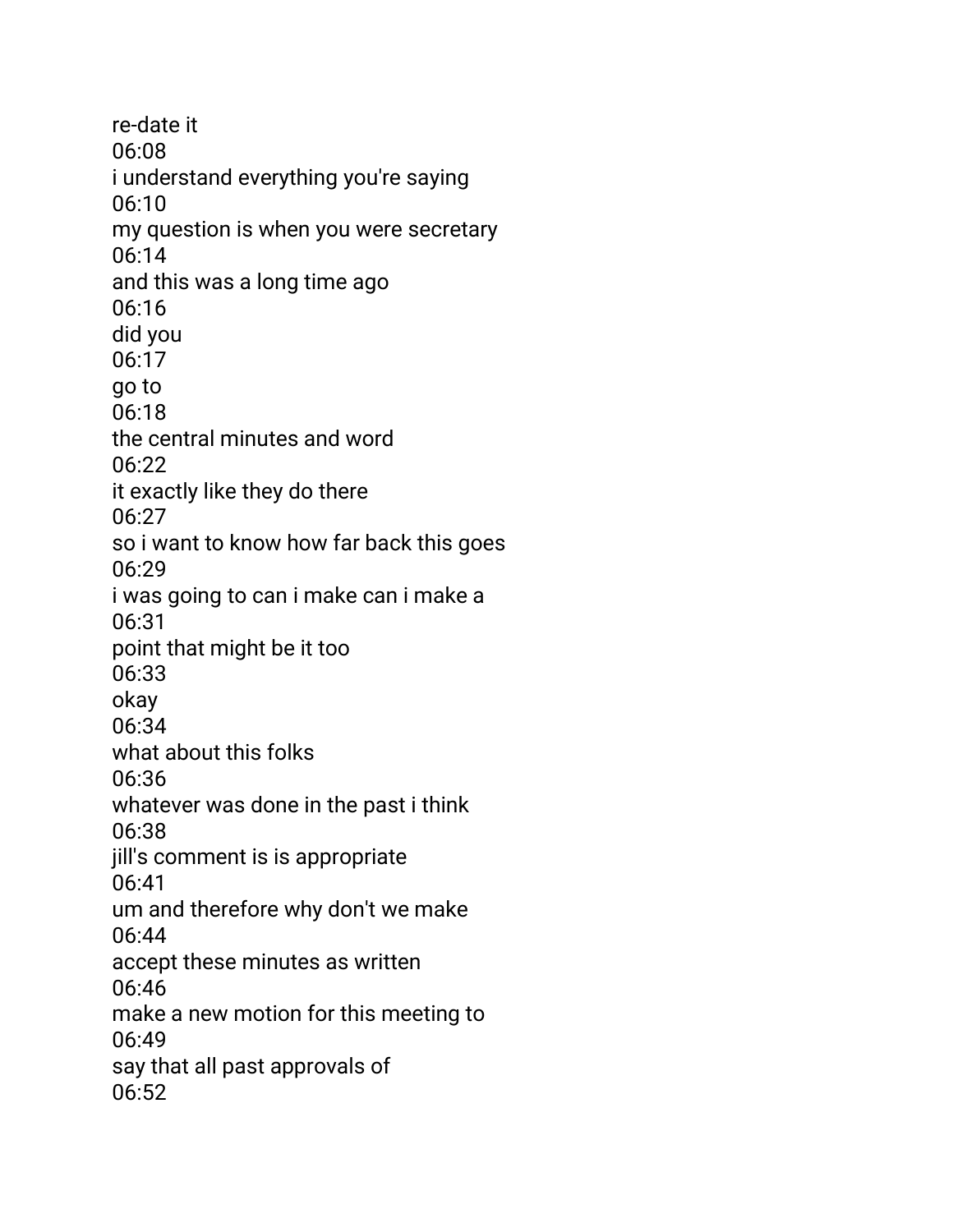uh resolutions or policies 06:56 um should be modified 06:58 that they were approved 07:00 as of the date uh that the the 07:03 resolution was passed 07:05 and and leave leave it that way uh 07:08 and and and delete and further say and 07:11 delete any other reference to how long  $07.14$ the uh 07:17 the term of this policy is to stay in 07:19 effect  $07:20$ well i don't think we even need a motion 07:22 to do that i think that uh agnes who's 07:25 going to be the new secretary could just 07:27 write it that way all right so so yes we 07:31 will need a motion because we have 07:32 minutes and minutes that are in draft 07:36 that say something so we need to change 07:38 the two for material selection and  $07:40$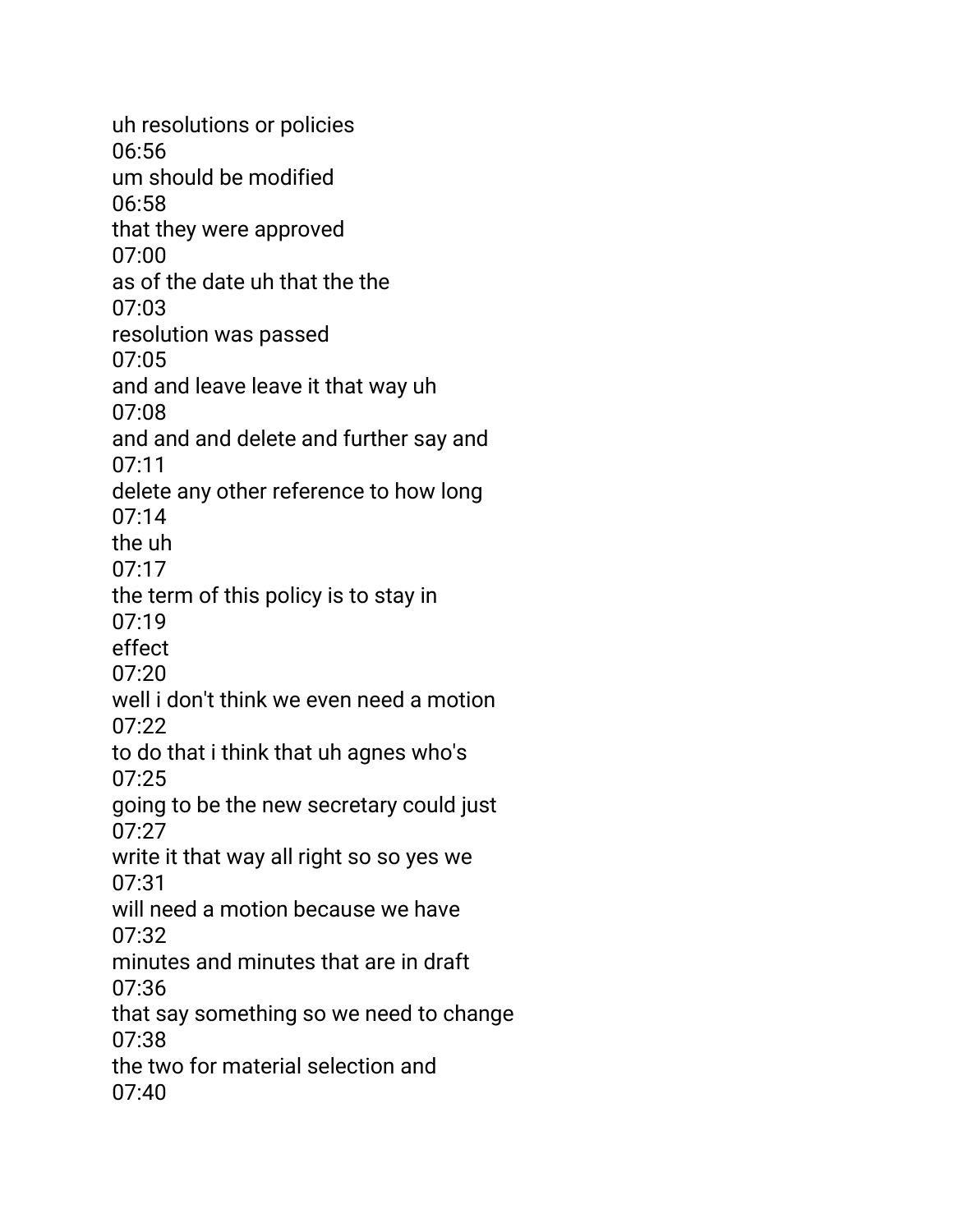procurement and take off the next five 07:42 years and put a period at uh 07:46 rizzuto made a motion to keep the policy 07:48 as written 07:49 and the same thing for procurement 07:51 um 07:53 i'm getting confused now so you want me 07:56 to change this too 07:58 okay just taking off the next for the 08:01 next five years 08:02 for both those motions will take off for 08:04 the next five years okay policy is 08:07 written and so you just take out that 08:09 for the next five years 08:11 okay 08:13 so both motions would have to be 08:15 rescinded to take that off 08:23 well 08:24 okay you're right had it isn't that way 08:26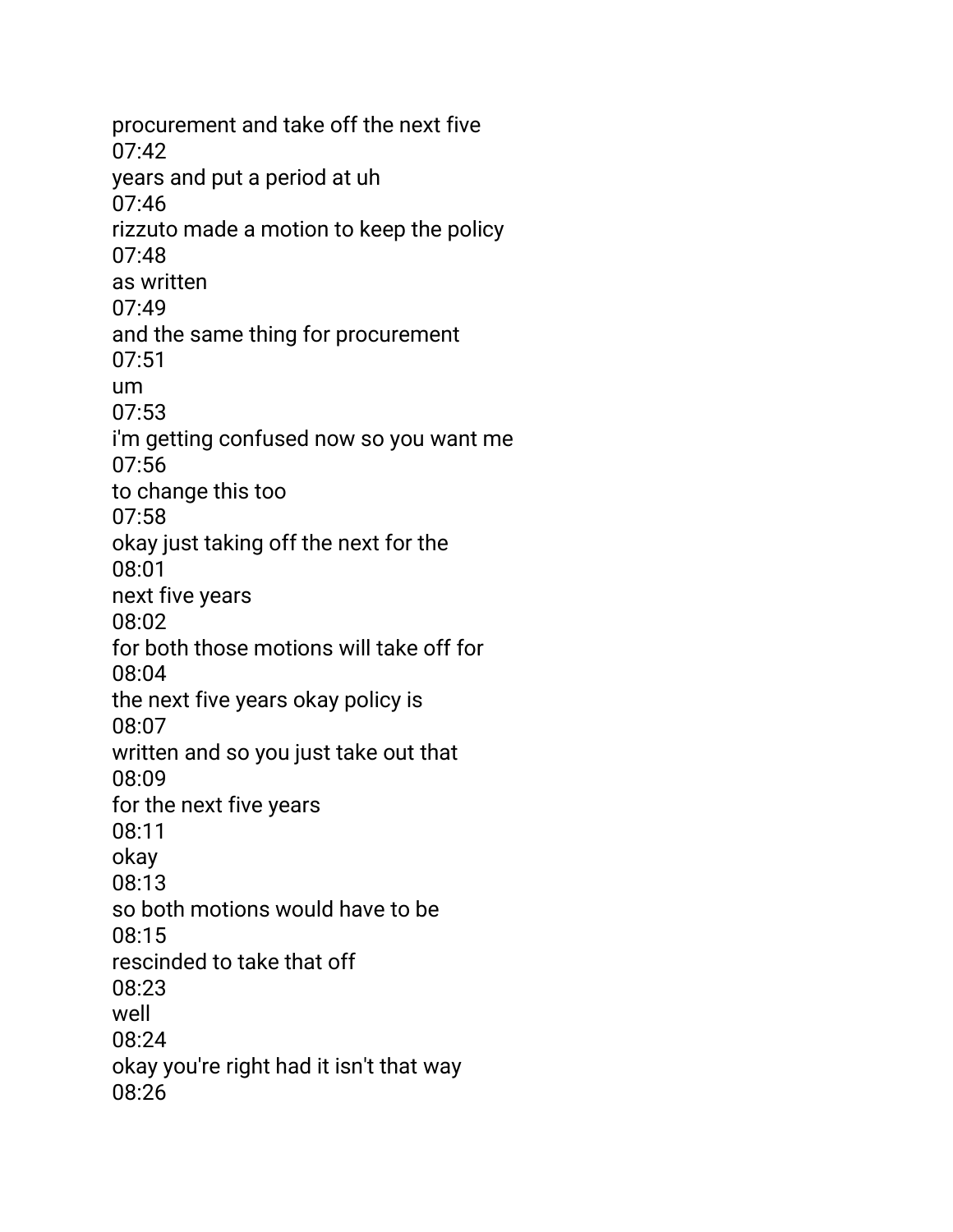the motion was passed so it had you know 08:30 what you're approving here is that is 08:32 that what we said at the last meeting 08:34 what was the week last night no it isn't 08:37 i didn't do a word for word i just wrote 08:41 that so that you know because i knew it 08:44 was a five-year period 08:46 so um but i don't think we have to make 08:49 any motions that's because this is 08:51 adrift remember i looked up online with 08:54 robert's rules of order and said that if 08:58 it's a drift you don't have to make a 09:00 motion changing it fine fine 09:04 then so as you're saying you're going to 09:06 strike those dick crawford is saying 09:09 yes 09:10 i'll strike words and in the future 09:13 secretaries will do it the same way that 09:17 you know the wording that uh jill 09:19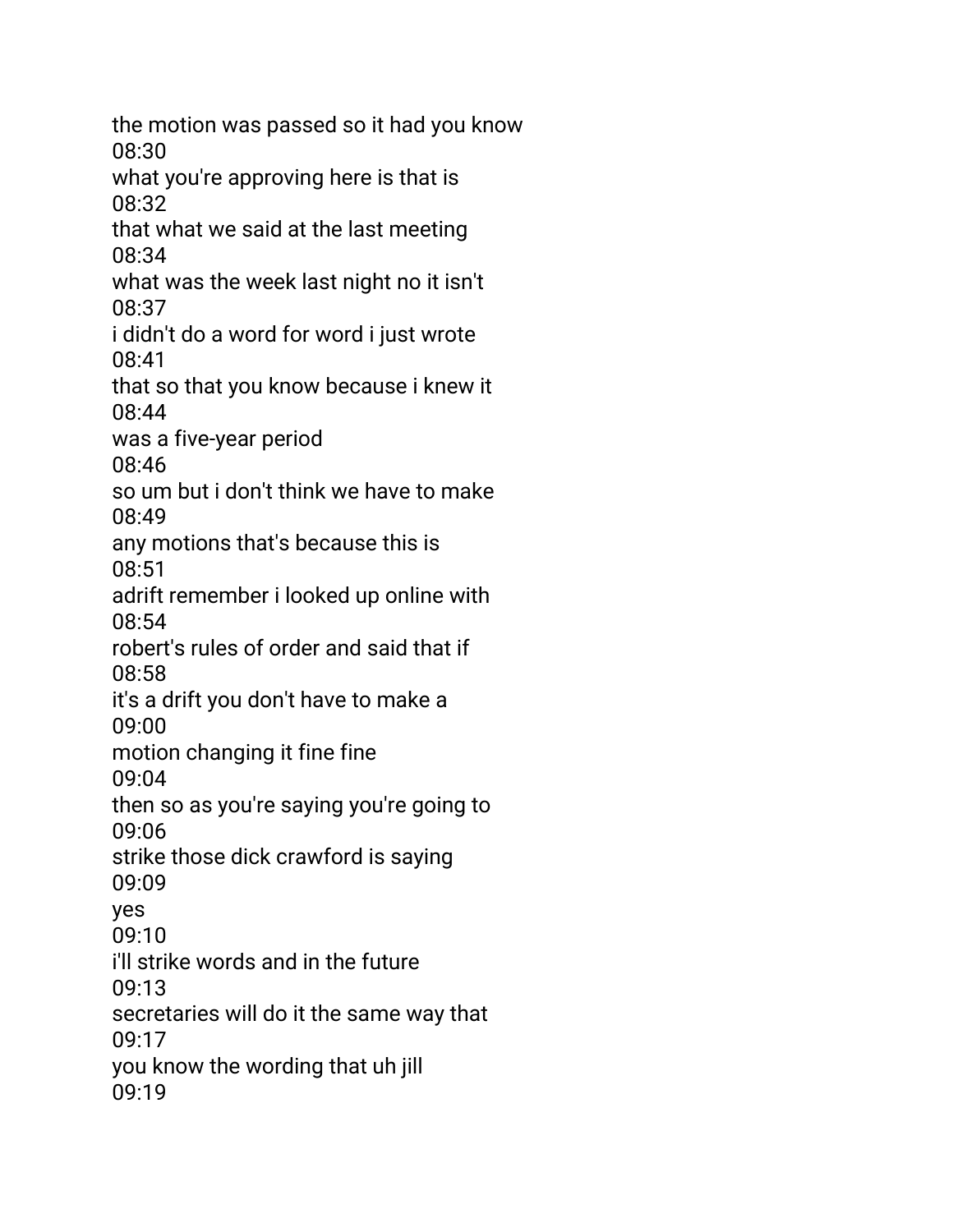suggested 09:21 i just didn't want to have to go back 09:23 like for years 09:25 and change them 09:27 okay so so we're all we all agree for 09:30 the for the draft to be changed to take 09:32 off for the next five years is that 09:34 correct yes yes yes 09:37 okay so now 09:39 i'll entertain a motion 09:42 to accept the 09:44 minutes as corrected 09:48 because it's adrift i thought 09:51 pat okay fine the the the minutes 09:55 but it pat it's written in front of us 09:56 so it is being corrected 09:59 those those two items are being 10:00 corrected 10:02 jill you made the motion i make the 10:04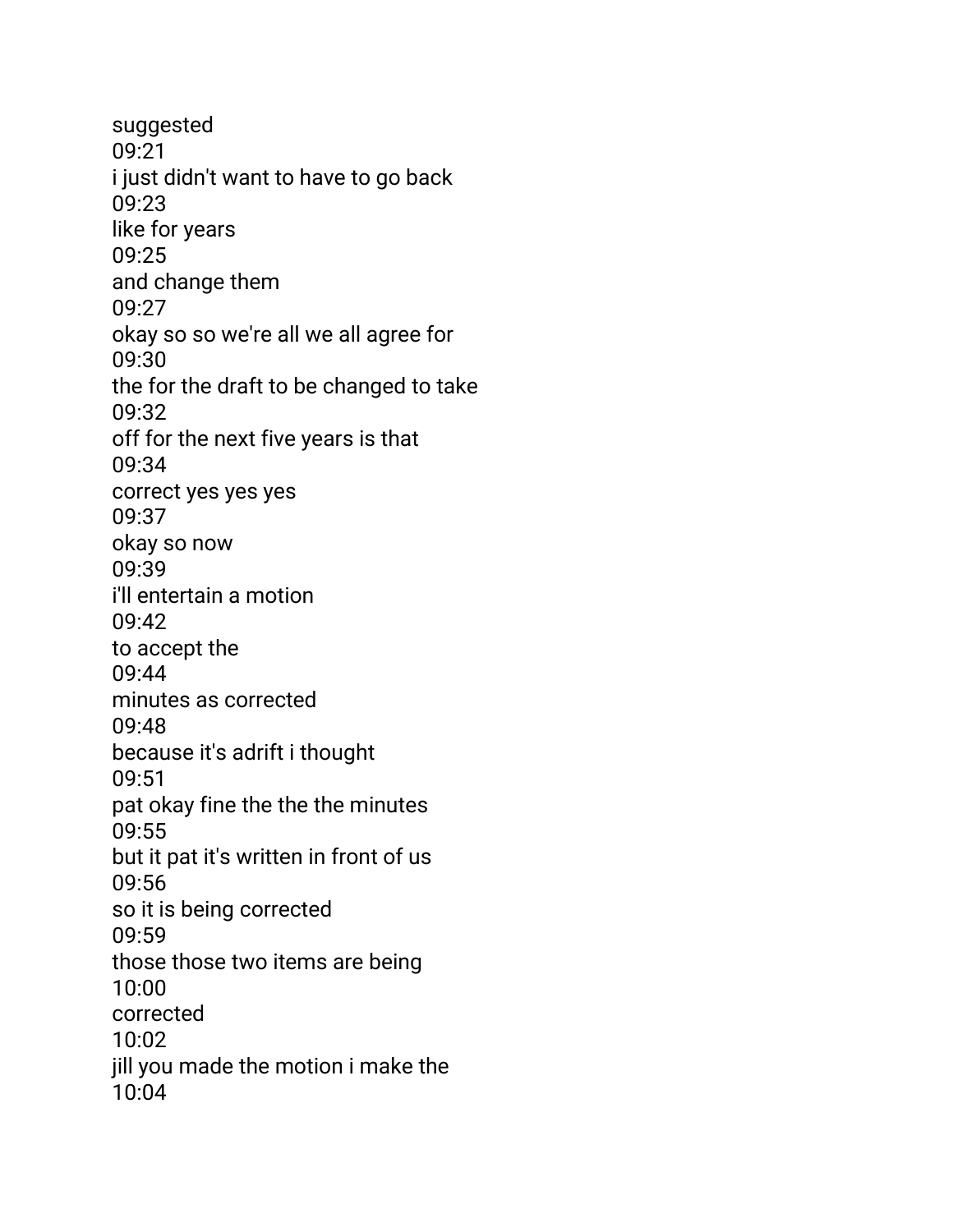motion to approve the draft with the 10:06 proposed corrections 10:09 is there a second i'll second it oh 10:13 who's the second 10:15 second by madness 10:18 is there any further discussion 10:21 hopefully not 10:22 hearing none 10:23 allen or roll call please 10:26 all right wait a second 10:30 all right 10:33 be in a sec 10:34 i 10:36 becker 10:37 i 10:38 burn 10:39 i 10:42 crawford aye 10:44 rizzuto aye 10:46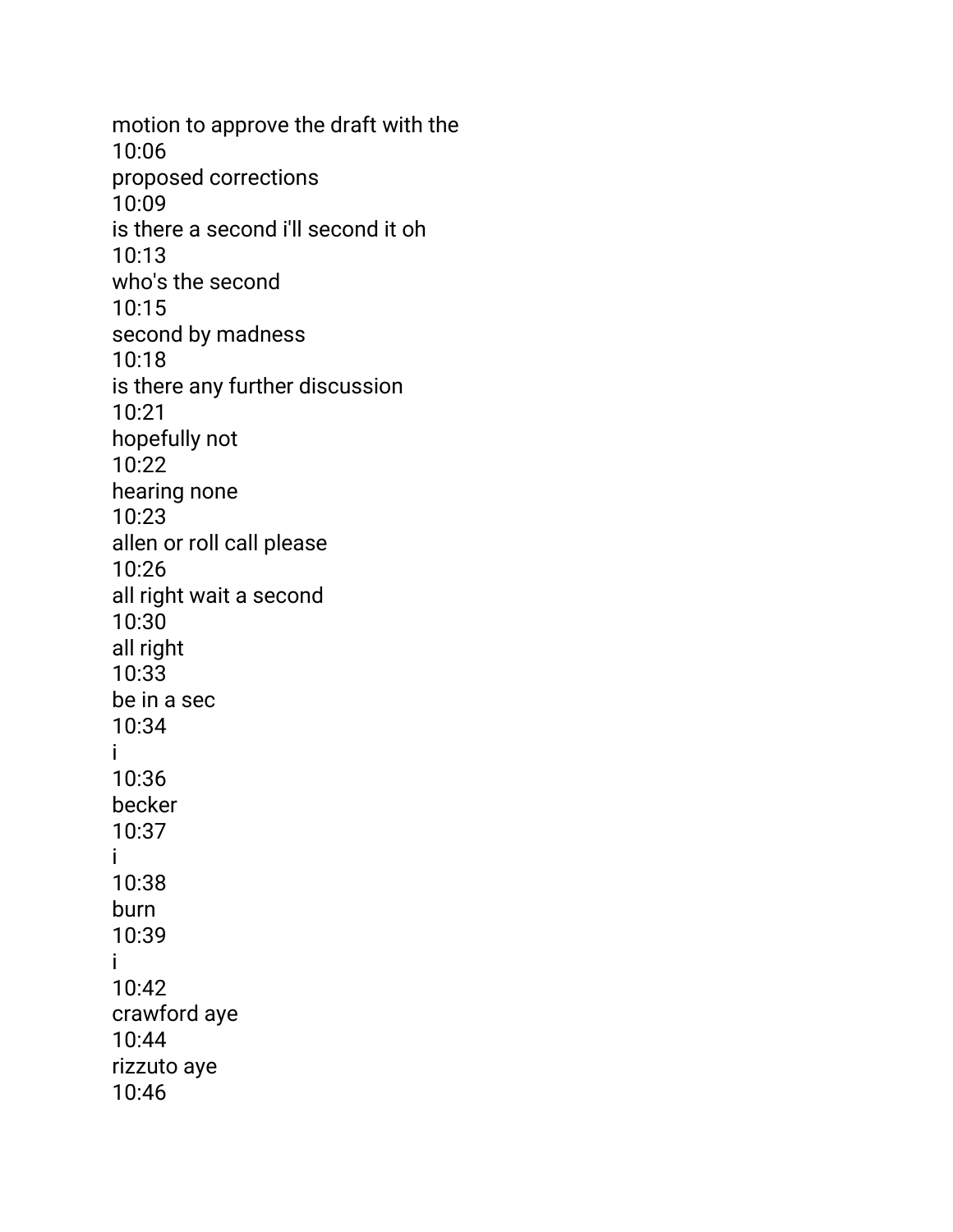motion passes thank you 10:50 um 10:51 period for public expression well we're 10:53 not live streaming so 10:54 no one can publicly jump on board 10:58 so we'll go to the financial reports 11:02 i'll pull those up for you 11:07 i really haven't had a chance to look at 11:09 them but basically uh what bridget said 11:12 is that they're just bank statements and 11:15 uh how much money have we 11:17 uh 11:18 where do our balances stand now i'm 11:20 having a hard time reason that's on the 11:22 screen it's okay we make it a little 11:24 bigger all right so um 11:26 there's four parts to the financial 11:27 report as usual um 11:30 this is the first part so this is the uh 11:32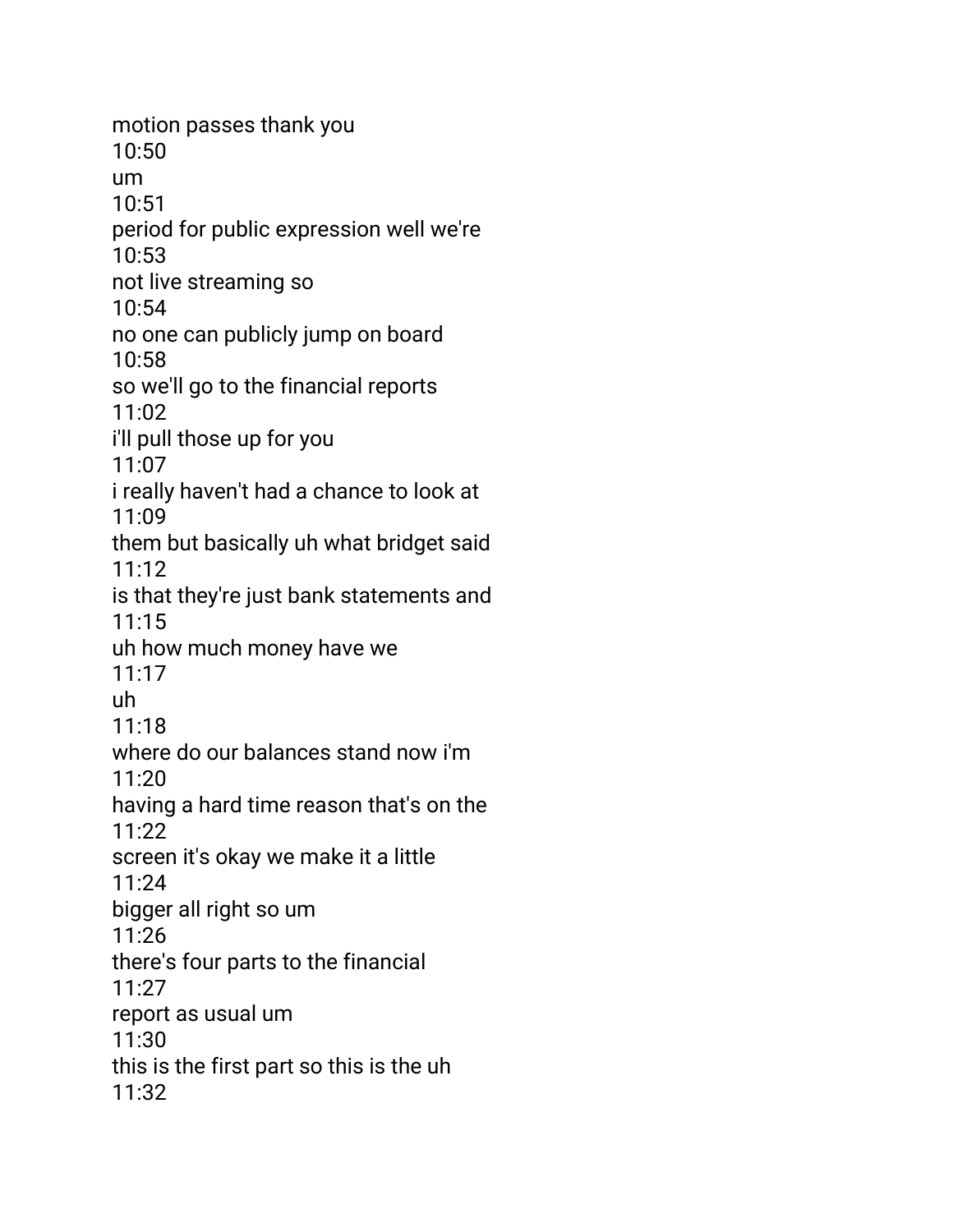operating funds that we get from the 11:34 central library through the county 11:36 um since this is the 11:38 through the end of this year through the 11:40 end of 2021 um 11:42 the adopted budget for us we were 11:44 expected to make 1 596 in fines lost 11:48 books etcetera 11:49 um year to date we 11:51 accrued 3 393 11:54 so we're actually over 11:56 what was expected of us by one thousand 11:58 seven hundred ninety seven 12:00 um we were expected to 12:02 accrue 12:03 1145 in print costs 12:06 we accrued 12:07 1703 so we were over by 12:11 558. 12:13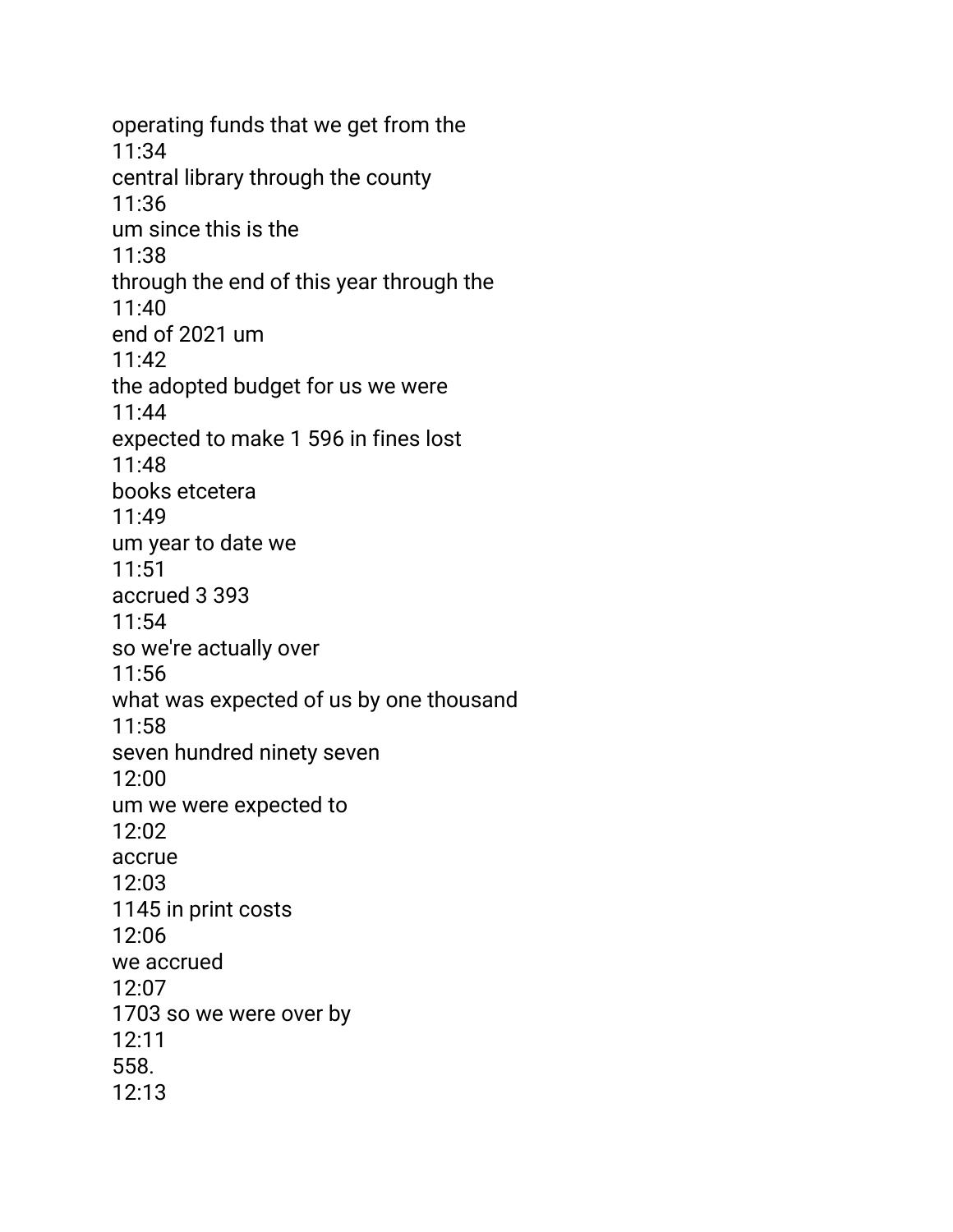um other income that's usually uh usb 12:16 drives library cards um any other 12:19 miscellaneous things that we sell over 12:21 the desk 12:22 we were expected to accrue 66 12:25 we accrued 62 we were under by four but 12:29 overall 12:30 given the year that we had i'm really 12:32 happy with these numbers because this 12:34 thistle 12:35 um we've been able to pay off our return 12:38 to system for last year with these 12:40 numbers we'll be able to pay off our 12:41 return to system this year so 12:43 so any questions on this part 12:47 help looks good all right uh second part 12:54 this is the actual county fund's bank  $12:56$ account statement so this is everything  $12:57$ that came in went out  $12:59$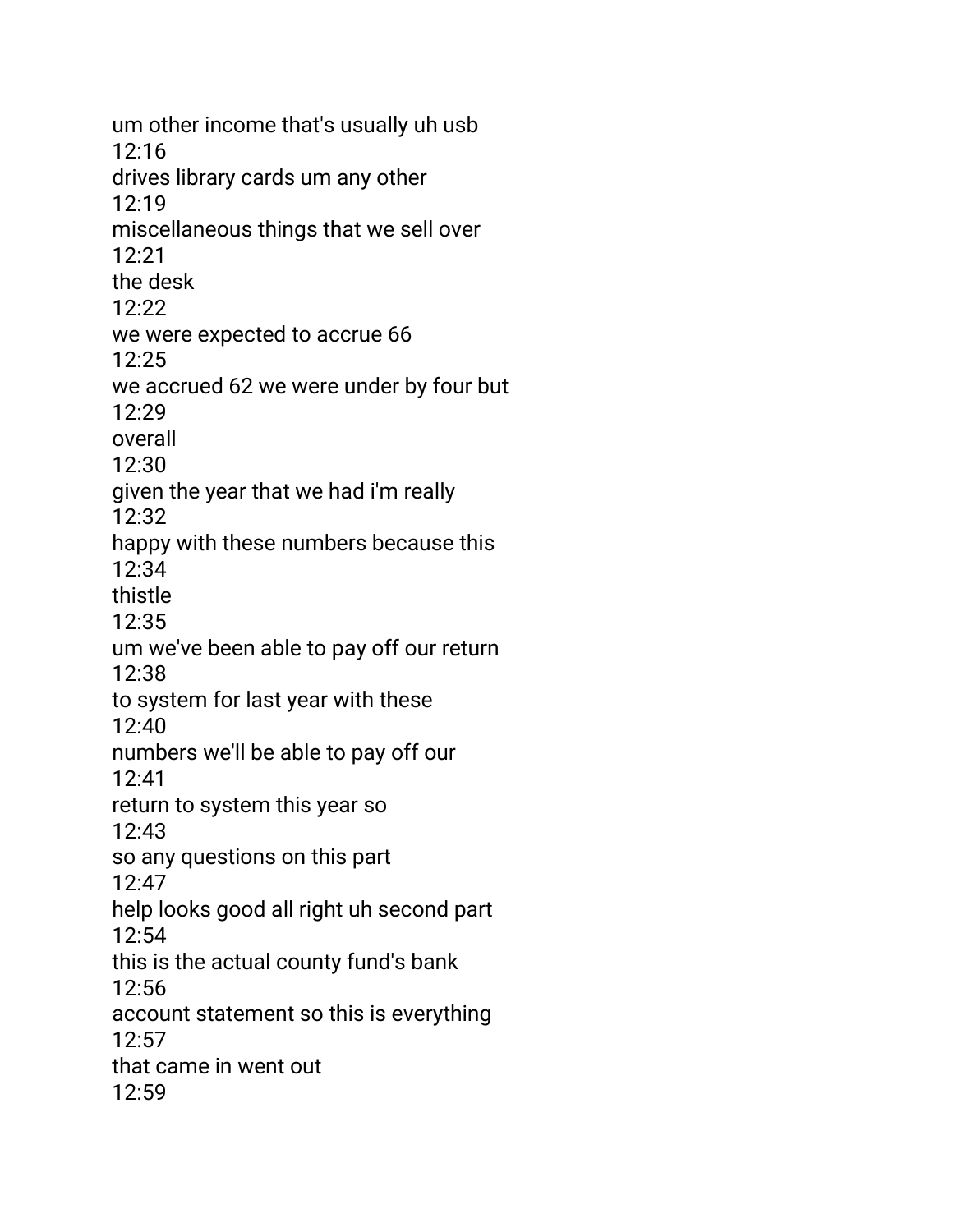um these are all all of the deposits 13:02 from the fines and the printing that we 13:03 just accrued that i just went over 13:05 these are the expenses that went out in 13:08 november and december 13:10 and uh our current bank balance as of 13:13 the 31st is 4 408 dollars and 12 cents 13:17 the rest of this is just a reiteration 13:19 of the previous spreadsheet that i just 13:21 went through 13:27 okay thank you 13:29 all right next part oh i just have a 13:32 point what what what is the negative 558 13:36 uh 13:37 well remember i said we accrued more 13:39 than they than they were expecting of us  $13:42$ so so the amount to be realized 13:44 we're over it so that's why it's it's 13:46 negative if it was a positive number 13:49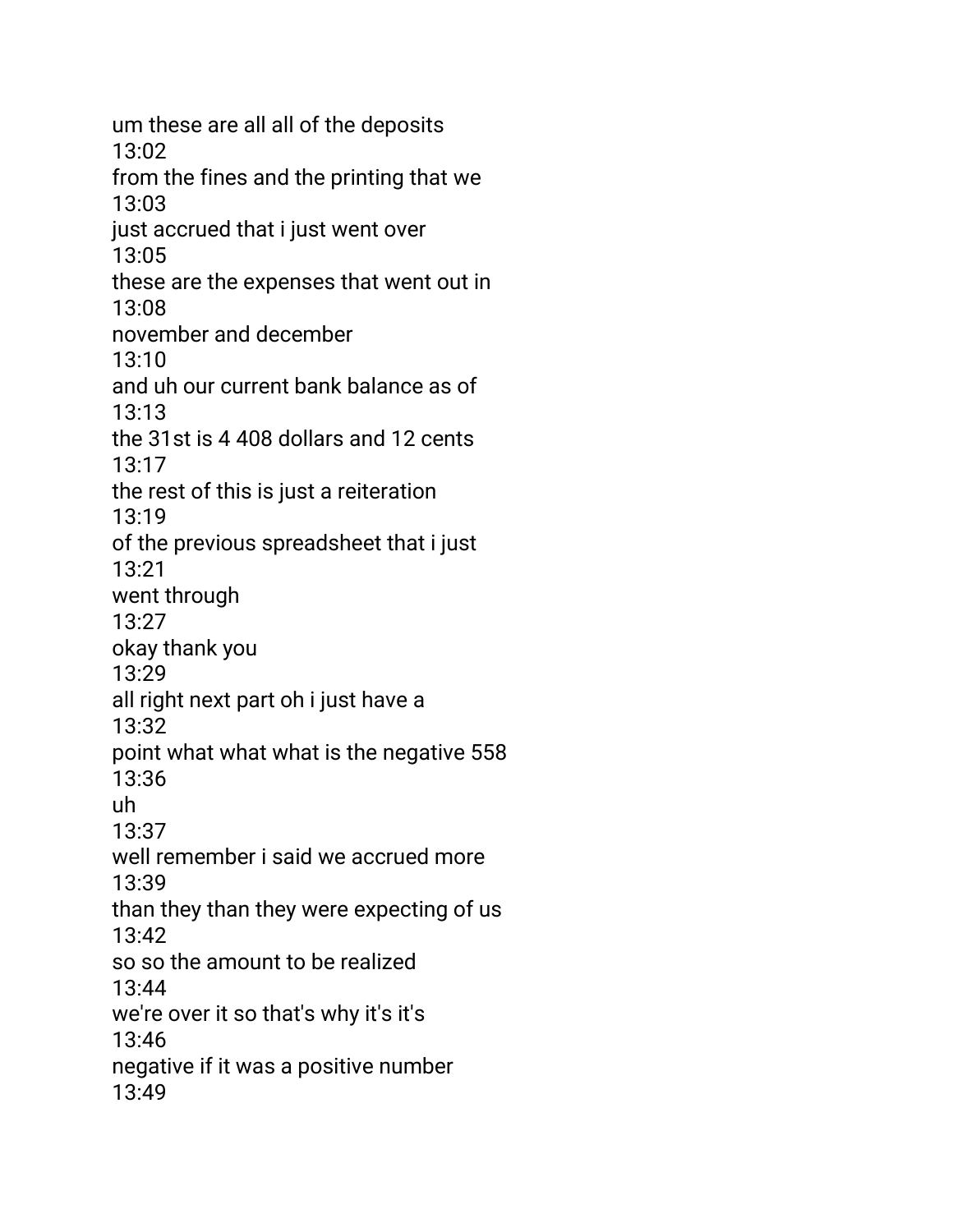that would mean that i would have to 13:50 have made more 13:52 but this this reflects directly on on 13:54 the previous spreadsheet that i just 13:56 went through 13:57 okay all right 14:00 okay so it's really not a it's really 14:01 not a negative it's a possibility yeah 14:03 yeah that's what that that's what was 14:05 confusing about it tonight yeah 14:07 um next is our our private account which 14:11 is local funds so this is all uh 14:13 donations 14:14 uh revenue from from uh discarded book 14:17 sales 14:18 etc 14:19 um 14:20 our current 14:23 uh 14:23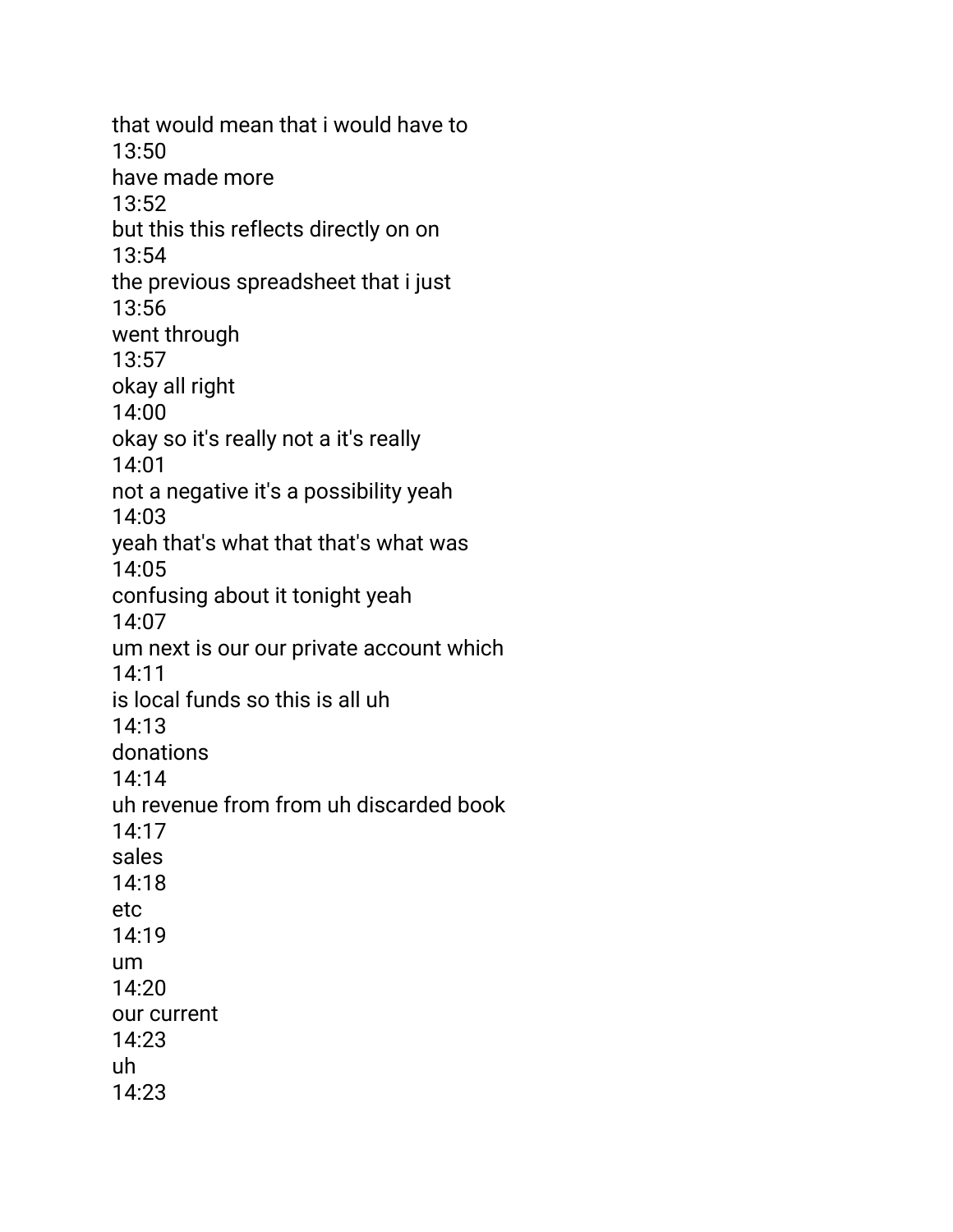our current 14:25 oh my gosh how much we have in the 14:27 account right now as of december 31st 14:29 16 583.32 14:34 um here's the deposits we had for 14:36 november december 14:38 and our disbursements we had a lot of  $14:40$ programming going on in november 14:42 december majority of these funds came 14:44 out of the the different tower donations 14:47 that we get every year 14:49 we make this one 14:53 yeah and uh we've had the near the new 14:55 york's uh library construction projects 14:57 going on as well so funds like the big 14:59 ones like this one that came out of the 15:02 out of the grant funding 15:03 and that's that's noted right here 15:09 and and the big difference between 31 15:11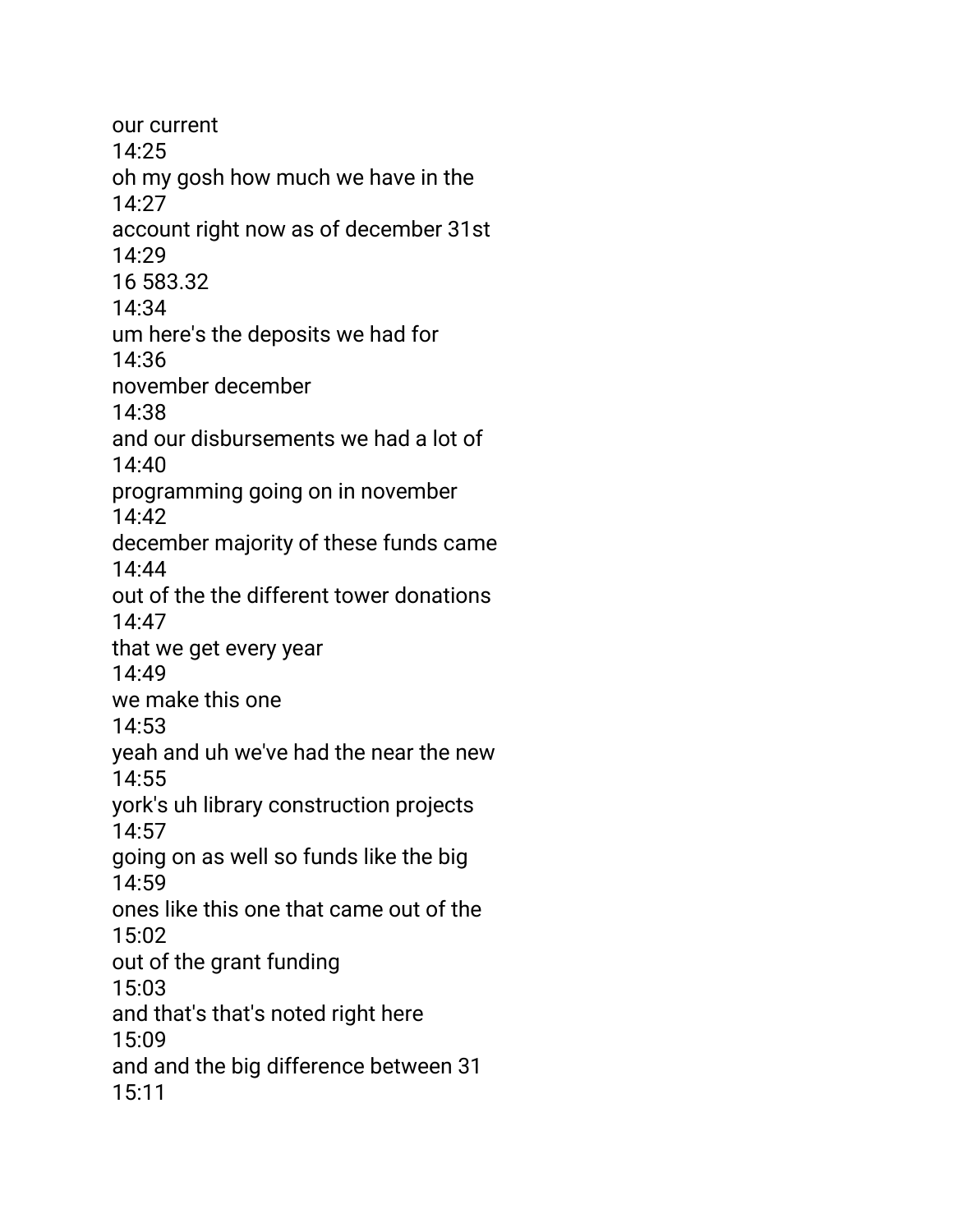and 11 30 was also pretty much grant 15:14 money too right correct 15:18 [Music] 15:22 the money market account is on this 15:24 report as well um currently as of 15:27 january 4th we're at 131 15:30 454.24 cents which i know you're going 15:33 to be talking about this later dick yeah 15:35 so um 15:37 interest 15:38 dollars we received 15:39 cents woohoo 15:41 hence why dakern's gonna be talking 15:42 about this later 15:44 any questions on this report i have one 15:46 more piece to this this financial report 15:50 okay 15:52 all right leslie is the uh the town line 15:55 so this is the budget that i get 15:56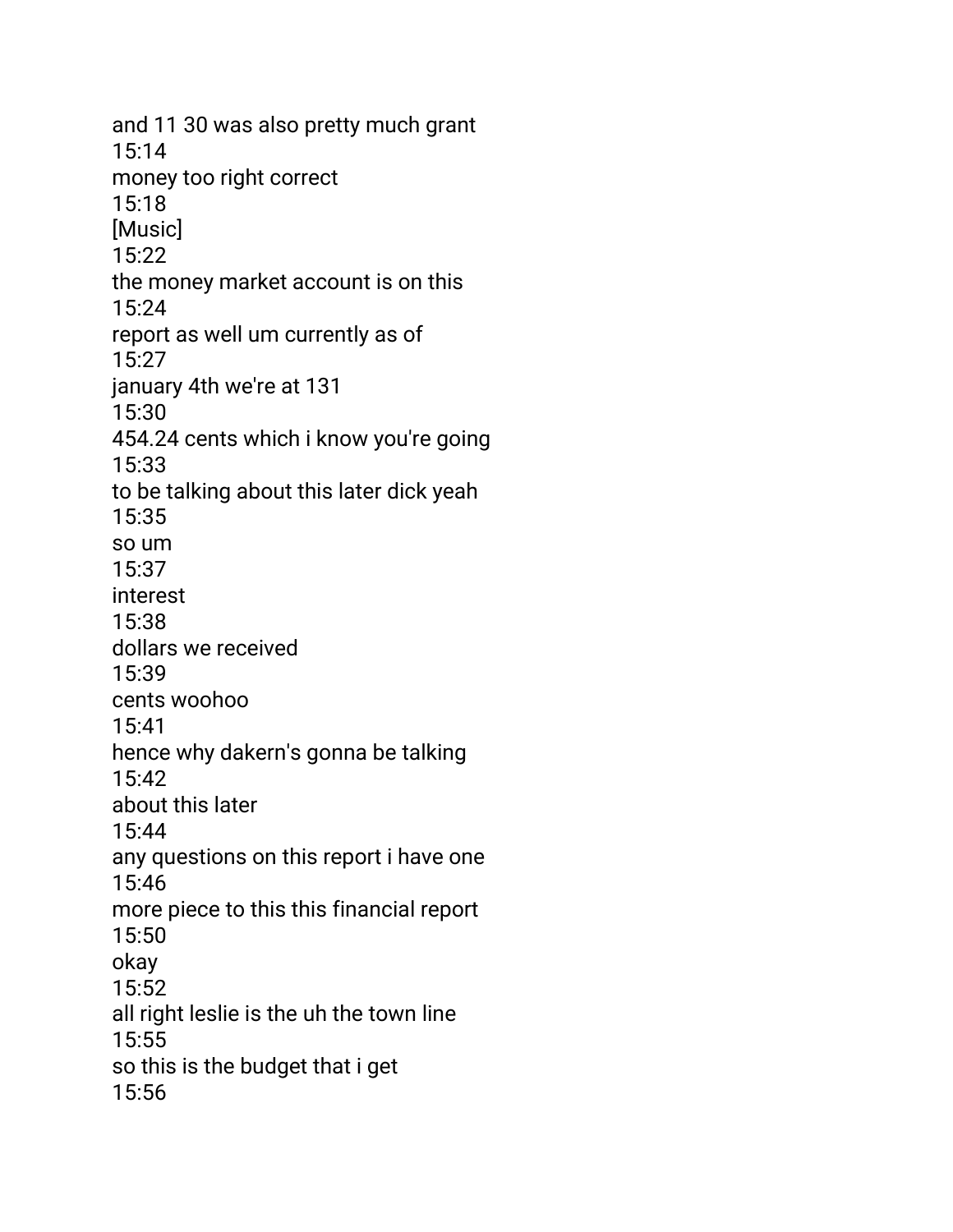straight through the town of grand 15:58 island um this is just the overall 16:00 expenses what what was spent throughout 16:01 throughout the year based on this and 16:03 let me move my zoom window over so i can 16:05 see what i'm looking at here 16:09 so i got i got the majority of it down i 16:11 got it as close to zero as as i could um 16:14 as uh dick crawford had mentioned 16:16 earlier in the year i i there was a 16:18 surplus left over because of everything 16:20 that happened in 2020 so i was able to 16:22 use that to get some more uh building 16:25 improvements done 16:26 um 16:27 we got the parking lot light poles 16:28 replaced um there was a match 16:31 for that new york state construction 16:33 grant part of it came from the town so 16:35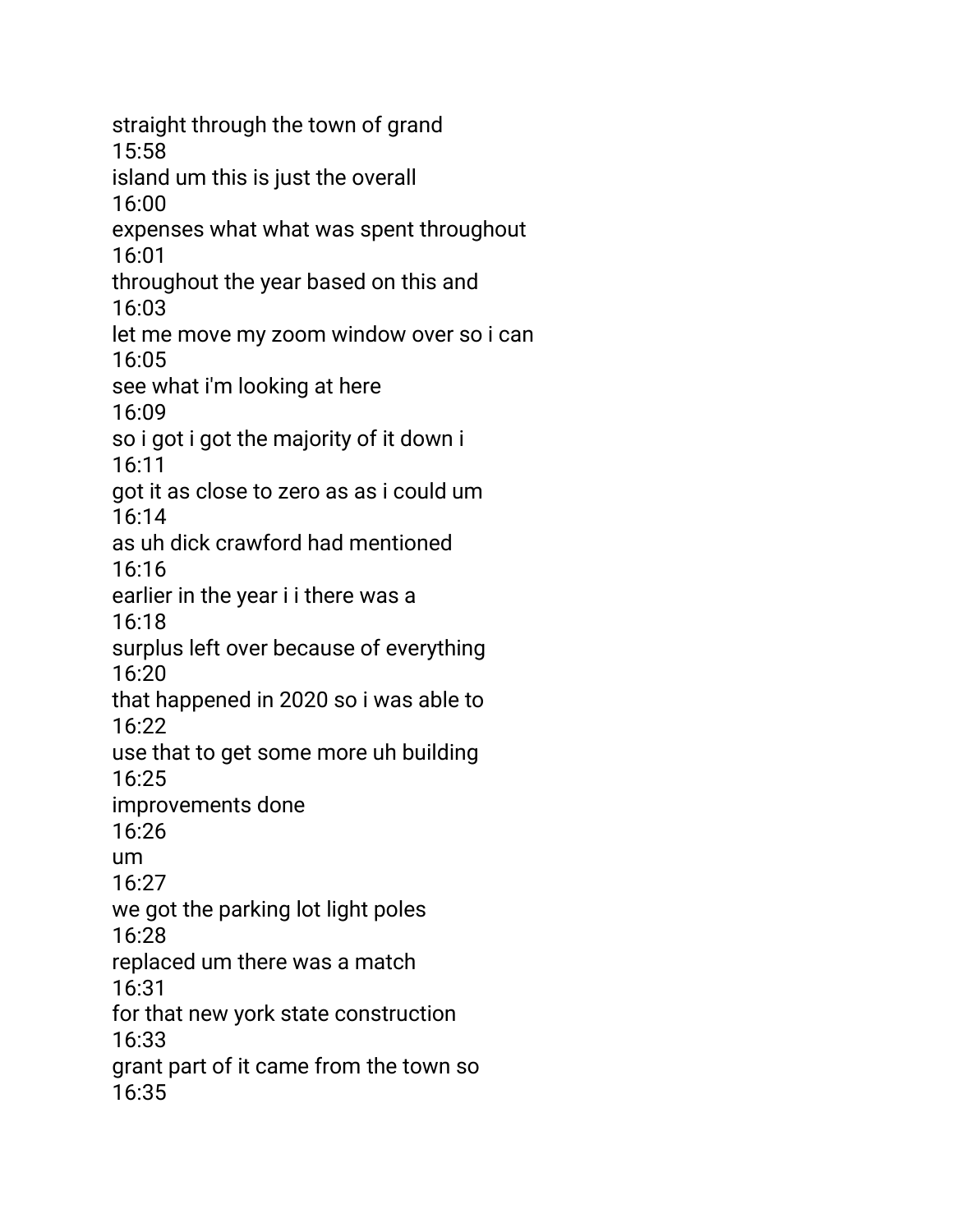that's what uh 16:37 this this refers to so the the town 16:39 money was that was the match for that 16:41 grant 16:42 um 16:43 see 16:45 the other big number we had was for 16:47 maintenance of the building um 16:48 originally they gave us this amount the 16:49 23 000 so um just 16:52 between just 16:54 incidentals things that broke during the 16:55 year anything that harold needed um we 16:58 had we got we got the clocks fixed with 17:00 it so the clock tower actually shows the 17:03 correct time when you're driving down 17:04 bedell 17:05 and you're welcome 17:07 so i got it down to 405.49 17:10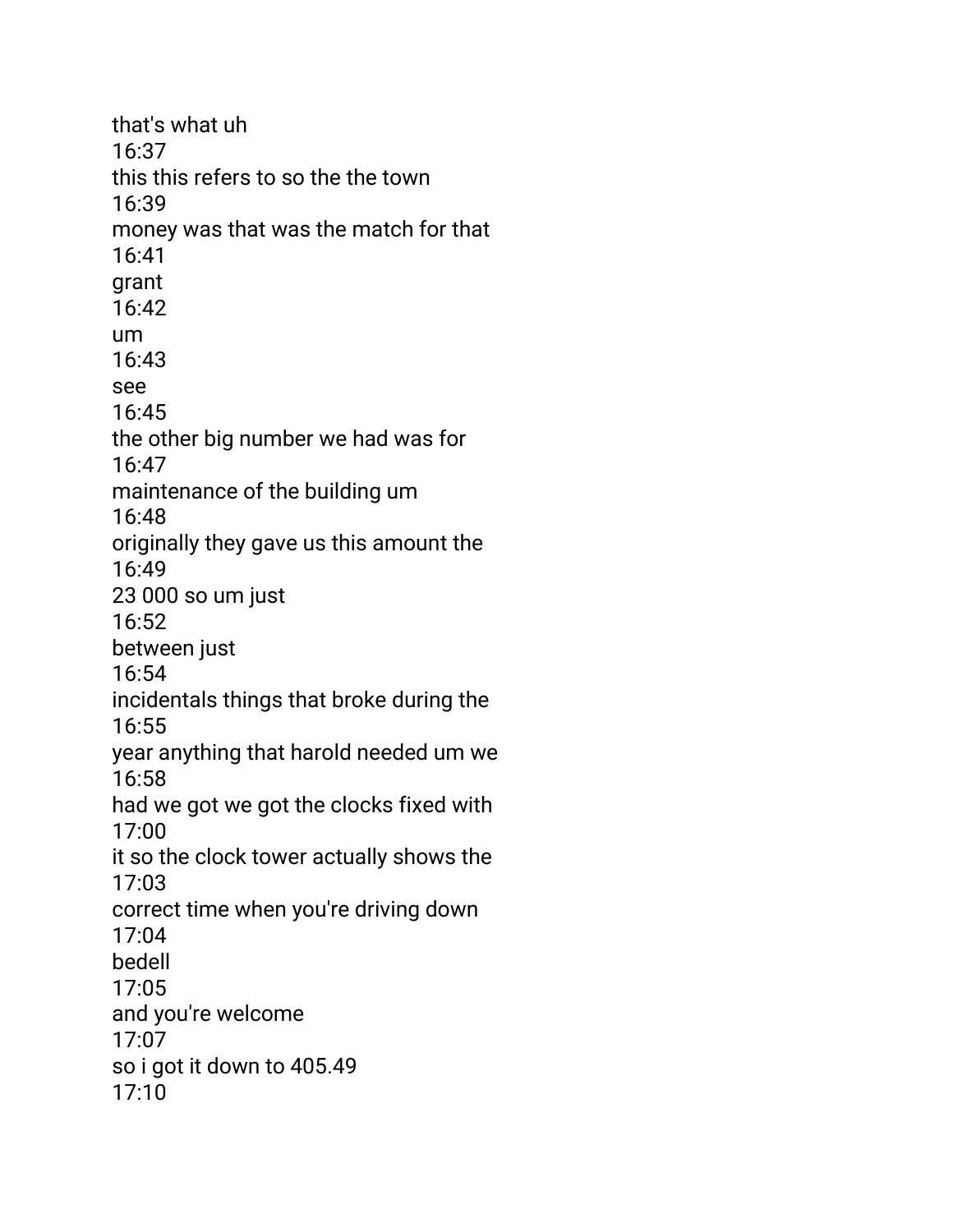um there were a couple extra bills from 17:12 2021 that came through i sent those 17:15 vouchers to audit to reflect off of this 17:17 budget so that since they're 17:20 dated 2021 they'll come out of this of 17:22 this budget 17:26 any other questions on this 17:30 thank you okay 17:33 uh no other questions that's the end of 17:34 the financial portion 17:39 go to the next uh item the claims 17:42 okay um i think i have seven 17:44 to go through 17:46 and then uh jill if you could print 17:48 these off sign them and send them to me 17:50 at some point that would be great 17:52 yeah i printed them and i'm signing them 17:54 as we're reviewing them and then i'm 17:56 gonna drop them off at the library 17:57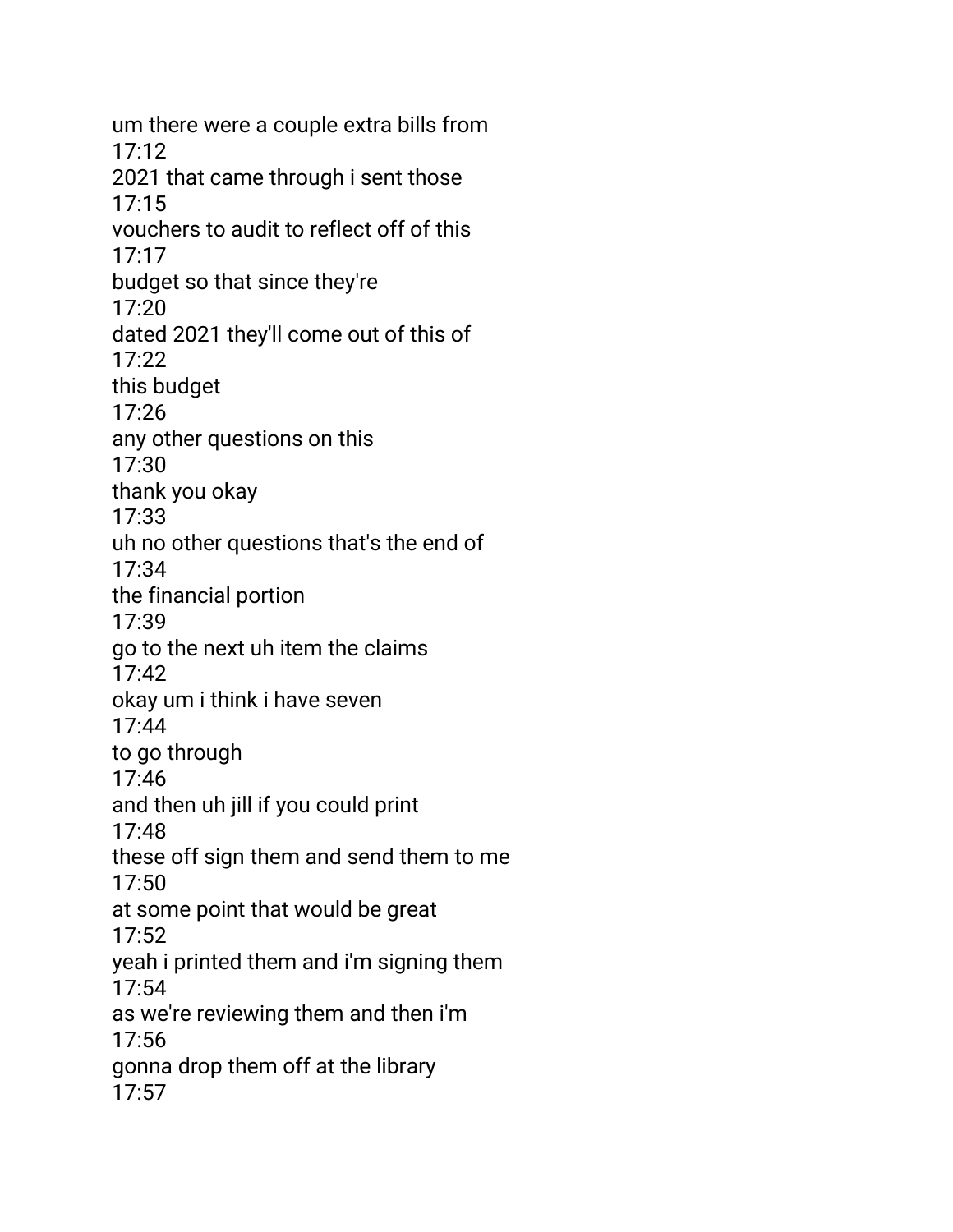tomorrow if that's okay yup sounds good 17:59 thank you 18:01 okay so let's see 18:04 i'll just stay on each one for like a 18:05 minute or so and then just yell out if 18:07 you see anything that's that's weird or 18:09 that you have a question on um chris 18:11 just so you know or christian i'm sorry 18:13 just just so you know what's up um so 18:16 there's two accounts that i went through 18:17 the county account and the private local 18:18 account 18:19 um 18:20 if it says northwest that's the private 18:22 local account 18:24 there's gonna be some that have an m t 18:27 that's money that came out of the county 18:28 account 18:48 [Applause] 18:58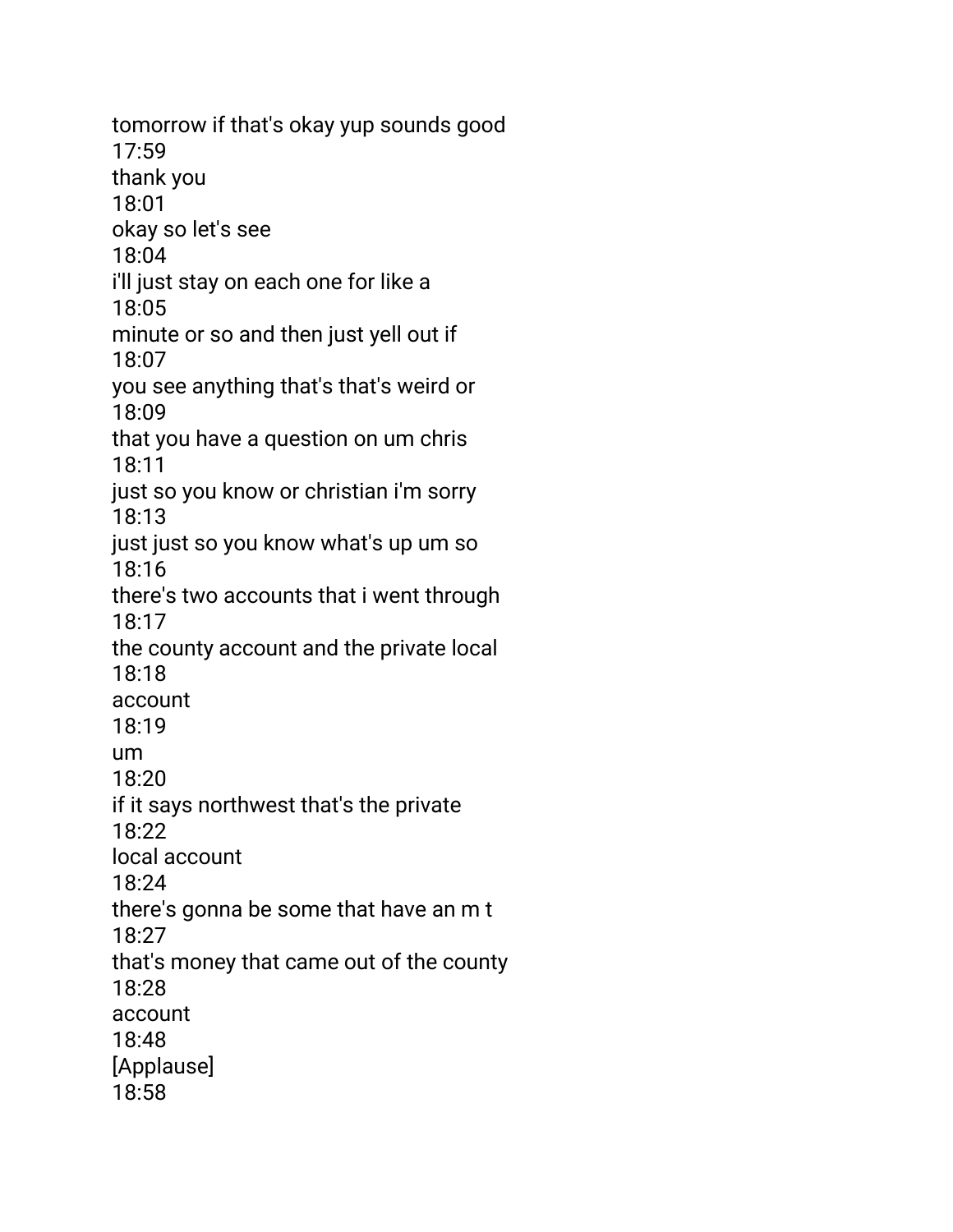now bridgette um i thought that the 19:00 audit was done 19:02 by um 19:04 by dick crawford correct 19:07 that's that's the that's reflected in 19:09 those dates right there 19:10 right and so a jill is signing to make a 19:13 counter signature is that it correct um 19:16 because this this is us going through it 19:17 in a in a public forum during the 19:19 meeting and then jill jill will sign off 19:22 showing that it was gone through at 19:24 during the meeting 19:25 okay 19:27 so showing it on the screen is 19:28 sufficient to go through it right yes 19:30 because this this is going to be part 19:32 part of the recording that goes online 19:34 okay 19:51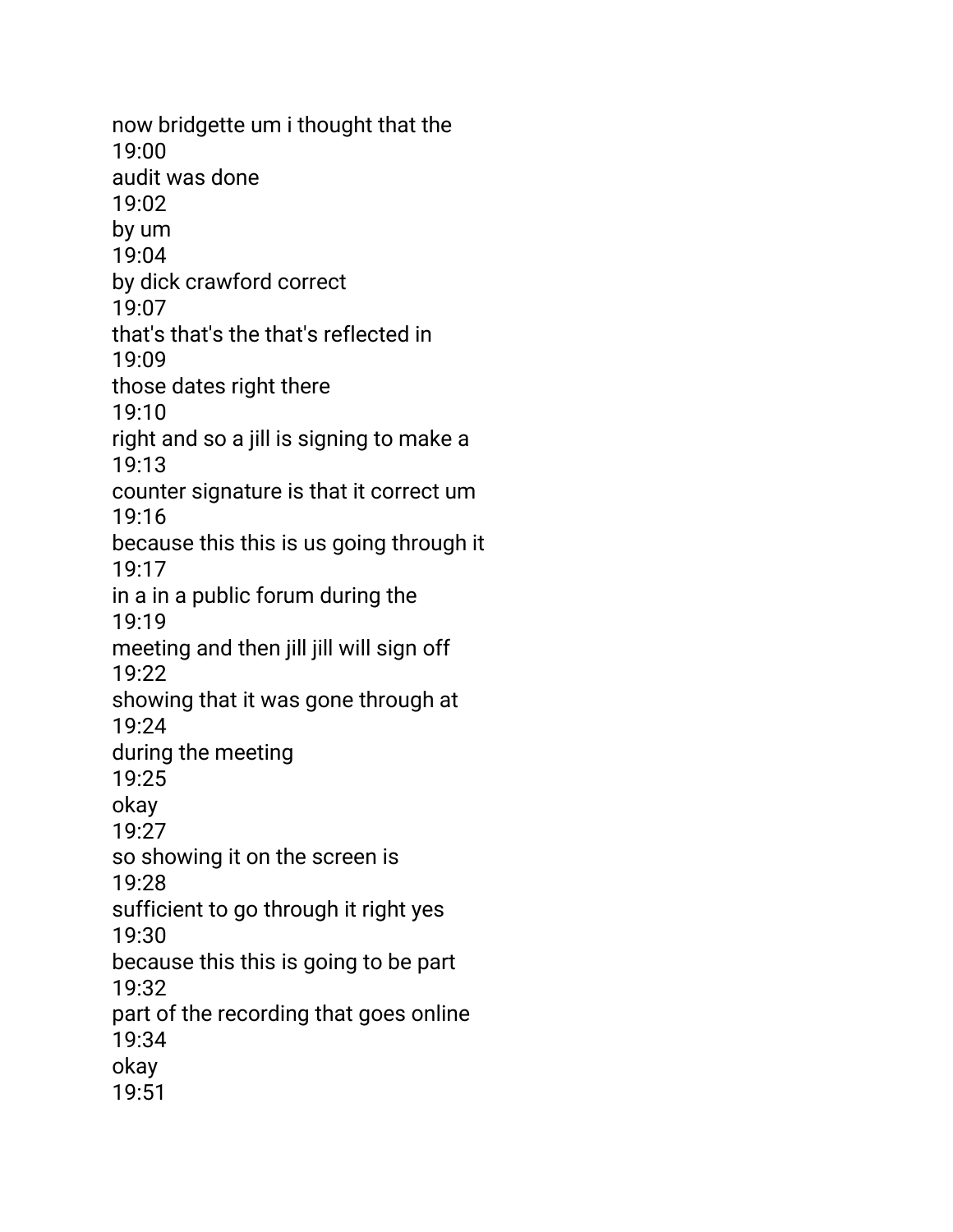i think um almost done 20:09 and that was the last one 20:12 all right 20:17 uh 20:19 i might say one piece of correspondence 20:21 um excuse me uh do you have to file 20:24 those for uh audit or not uh  $20.29$ you mean you you do we do a motion on 20:31 that is that what you're asking 20:33 no he's right 20:34 yeah i just think you need a motion to 20:36 file file for audit right 20:39 that's the terminology 20:41 i will entertain a motion to 20:43 file the claims audit 20:46 what 20:47 the the the financial report and and and 20:50 the uh the claims for audit  $20:52$ make it make it both items 20:55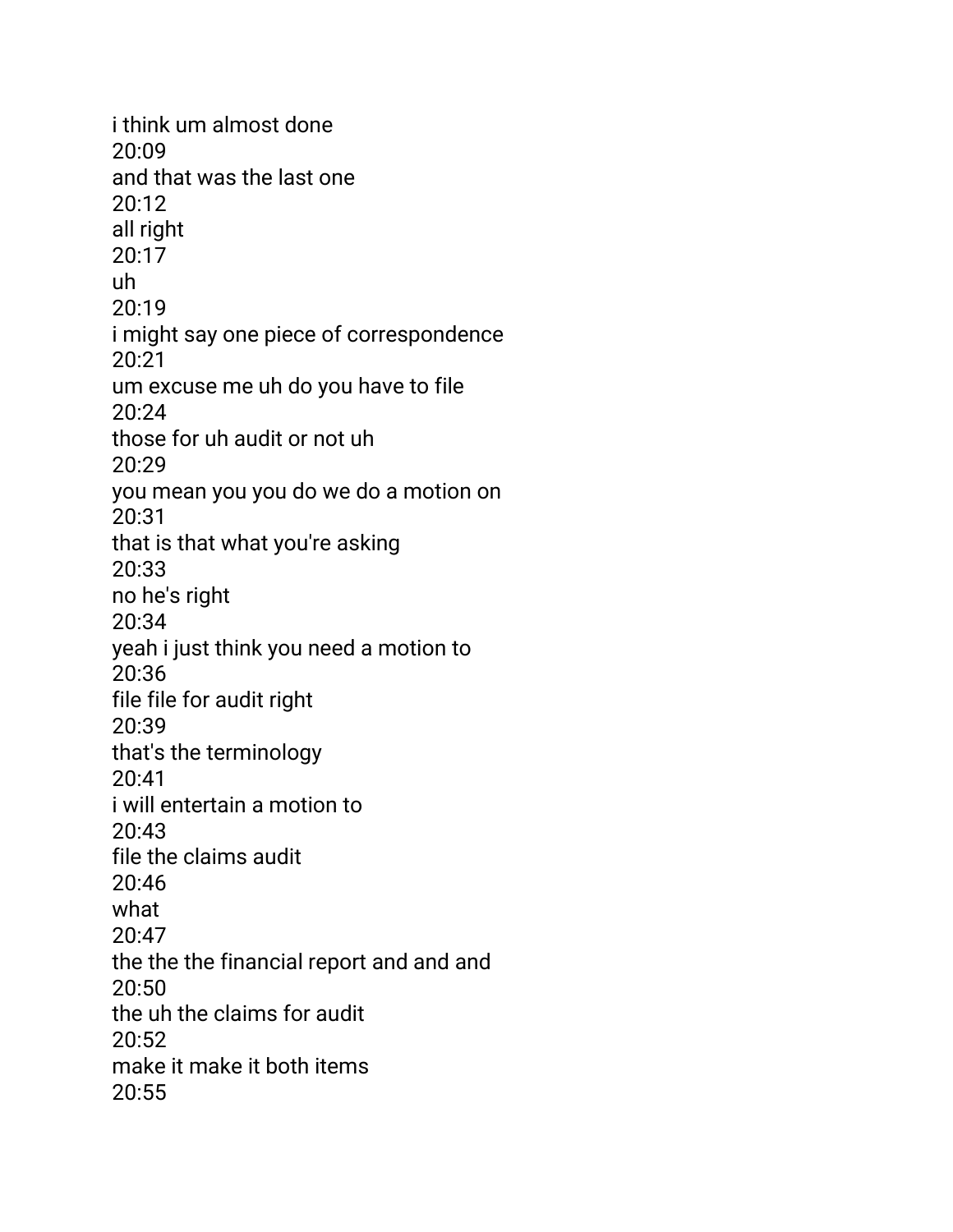so i entertain emotions in the past 20:59 what 21:00 have we ever done that in the past yes 21:03 we have 21:04 okay i 21:06 am a little fuzzy today i'm sorry the 21:08 brain is that's okay 21:11 i'll entertain emotion 21:12 i'll entertain both 21:14 together yeah 21:18 i will entertain a motion to file the 21:20 financial report 21:21 and the claims audit abstract 21:26 will somebody move that 21:29 so move jill 21:31 move by jill 21:33 i'll second it second by agnes is there 21:36 any further discussion 21:40 hearing non-roll call 21:42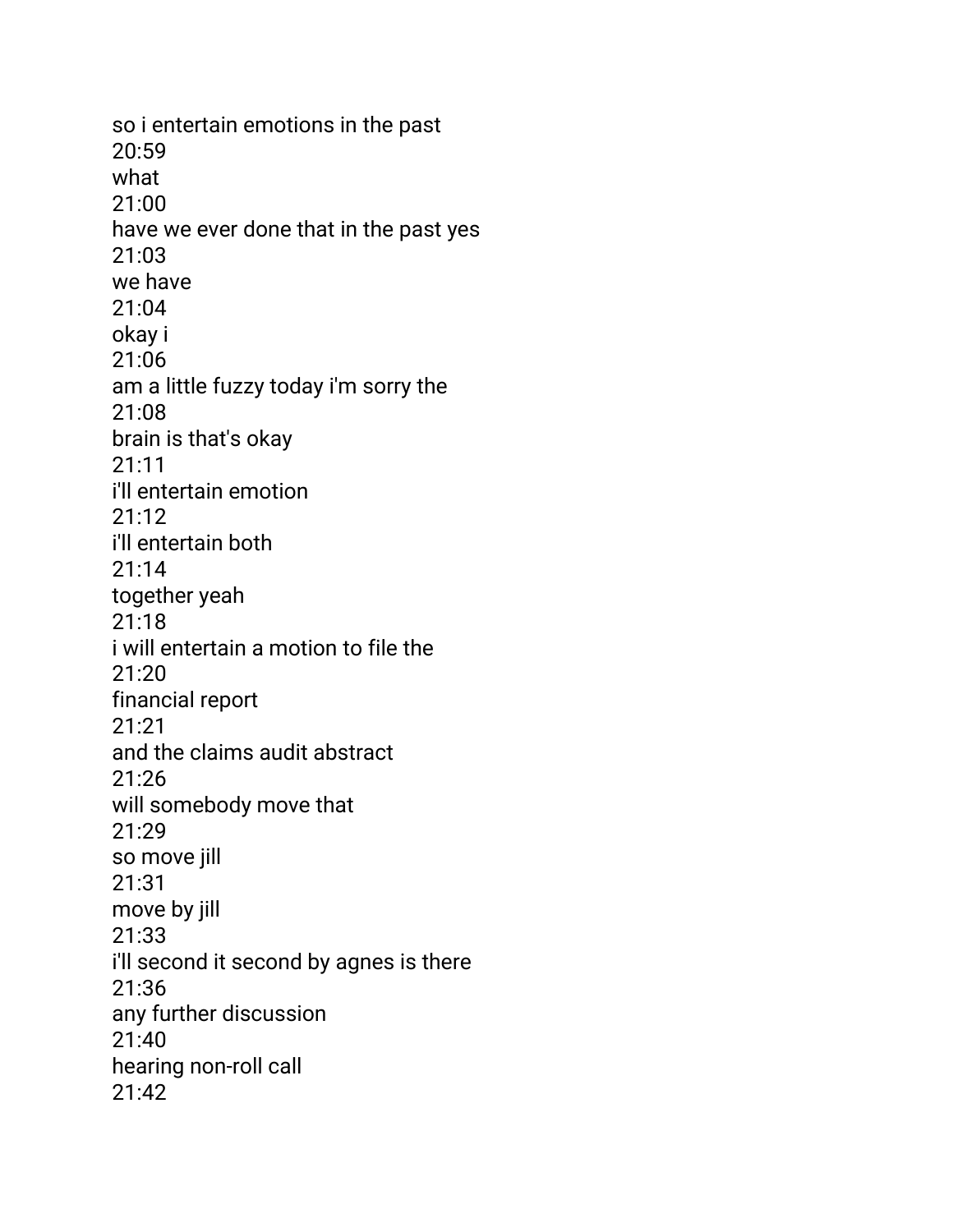okay be in a sec 21:45 hi 21:47 becker 21:51 becker 21:52 hi 21:53 okay i didn't hear it 21:58 this goes on for an hour and a half 22:00 earn 22:02 all right 22:03 okay 22:04 um crawford i 22:07 rizzuto aye 22:09 all right 22:14 uh bridgette correspondents i have two 22:16 quick pieces 22:18 first 22:19 jen benny says merry 22:24 christmas second um on january 4th we 22:28 did receive a donation from the tower 22:30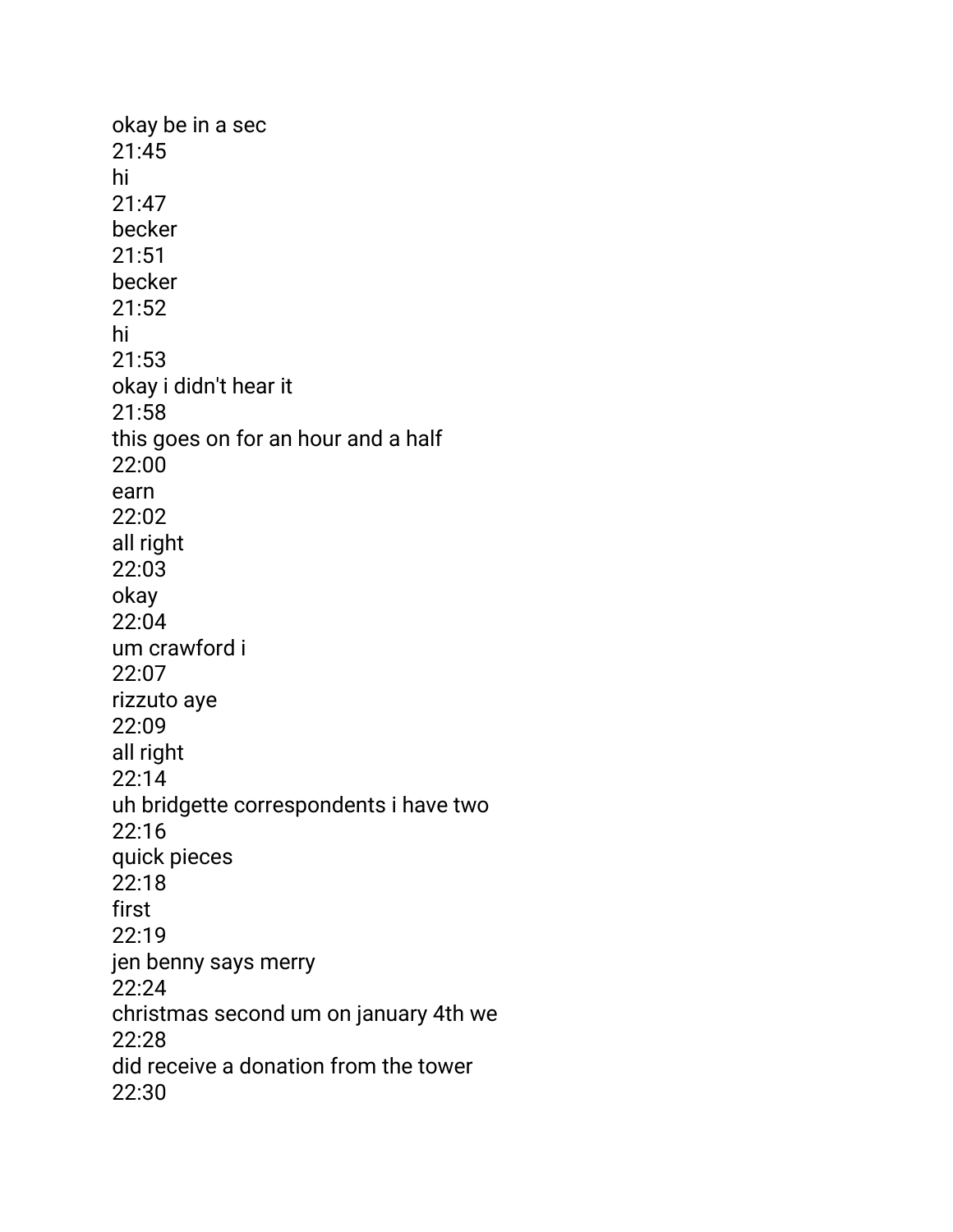foundation uh they they gave us another 22:32 five grand to use towards programming 22:34 for this year so yay 22:37 um 22:38 yep  $22:42$ that was before me i don't know 22:45 i have i have a theory as to that but we  $22.46$ can talk about that later 22:48 um so as in previous years as uses for 22:50 the funds are determined spending  $22:52$ proposals will be presented at board 22:54 meetings for approval 22:55 uh report abuses will be sent to the 22:57 tower foundation representatives at the 22:59 end of each year 23:01 great 23:08 that's all i have for correspondence 23:09 unless anybody else said anything 23:12 all right 23:13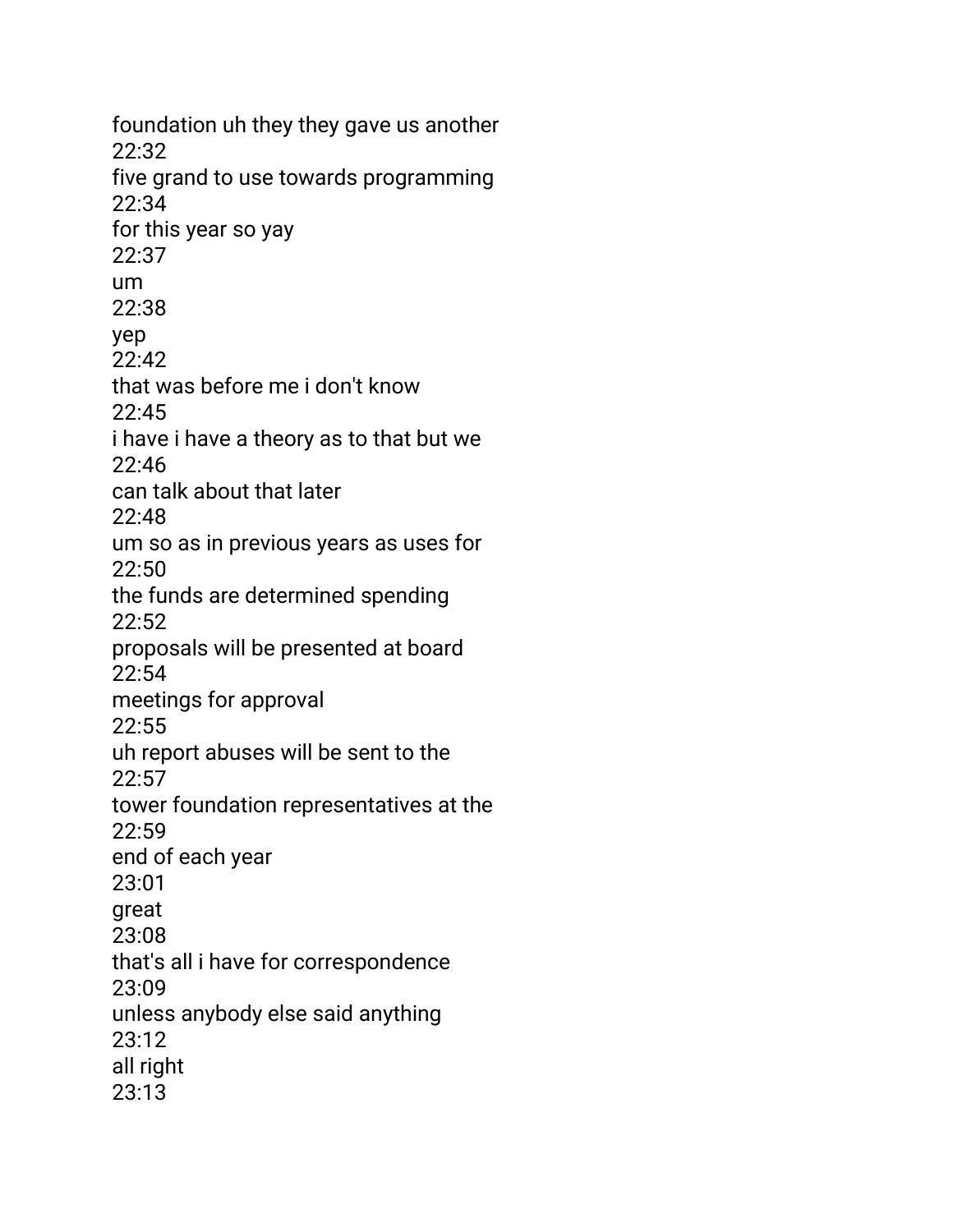on to the director's report 23:15 okay let's see 23:20 all right staff updates 23:23 larry schultz is our new newest senior 23:25 page um he began work on december 6th so 23:28 if you come in and he usually works with 23:30 me on monday and thursday so if you come 23:32 in those nights say hi 23:34 um lucas duck has stepped down from his 23:36 senior page position as of december 7th 23:39 i'll start working on filling that that 23:41 position in the next few months um 23:43 because right now i'm 23:44 trying to replace our full-time 23:46 caretaker because as we know harold has 23:48 retired um that posting went 23:51 live on monday and i think the closing 23:53 date on it is the 20th so once i hear 23:56 more i'll reach out to the board and see 23:58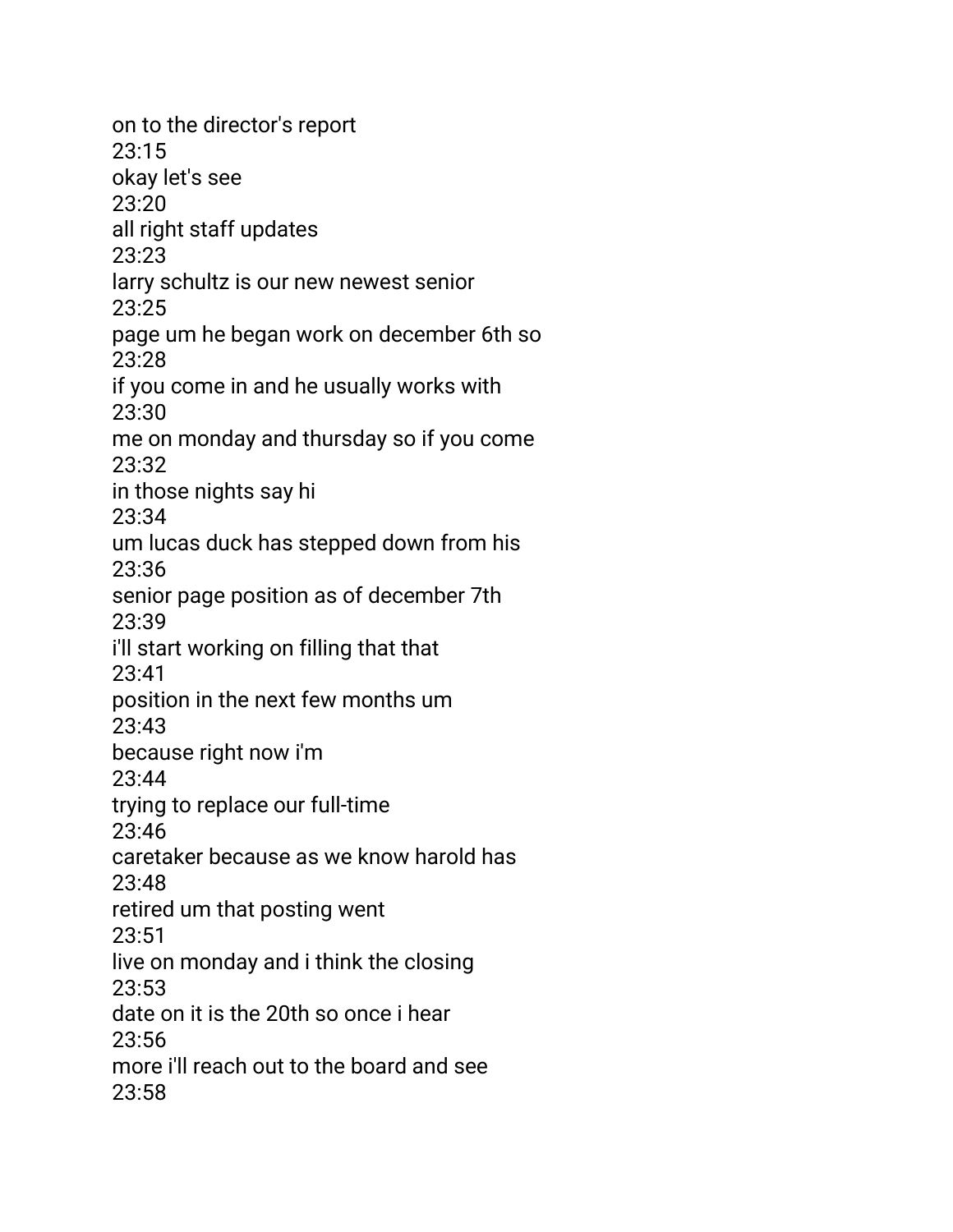who wants to sit in with me for the next 24:00 step uh setting up interviews and such 24:02 so i'll volunteer right now okay cool 24:09 okay 24:10 proper interviews 24:12 um the january to april 2022 event 24:16 calendar let me get that  $24.20$ so you can see what programs we have 24:21 coming up 24:28 um basically carly and i sat down and oh 24:30 i didn't change this but i i 24:32 i'm gonna i'm gonna i have to scratch 24:34 these dates off carl and i sat down and 24:36 determined we're gonna hold off on doing 24:37 story time and toddler time until march 24:40 um only because with covet and 24:42 everything um children five and under 24:44 they still aren't eligible to get to get 24:46 vaccinated so basically uh just just 24:49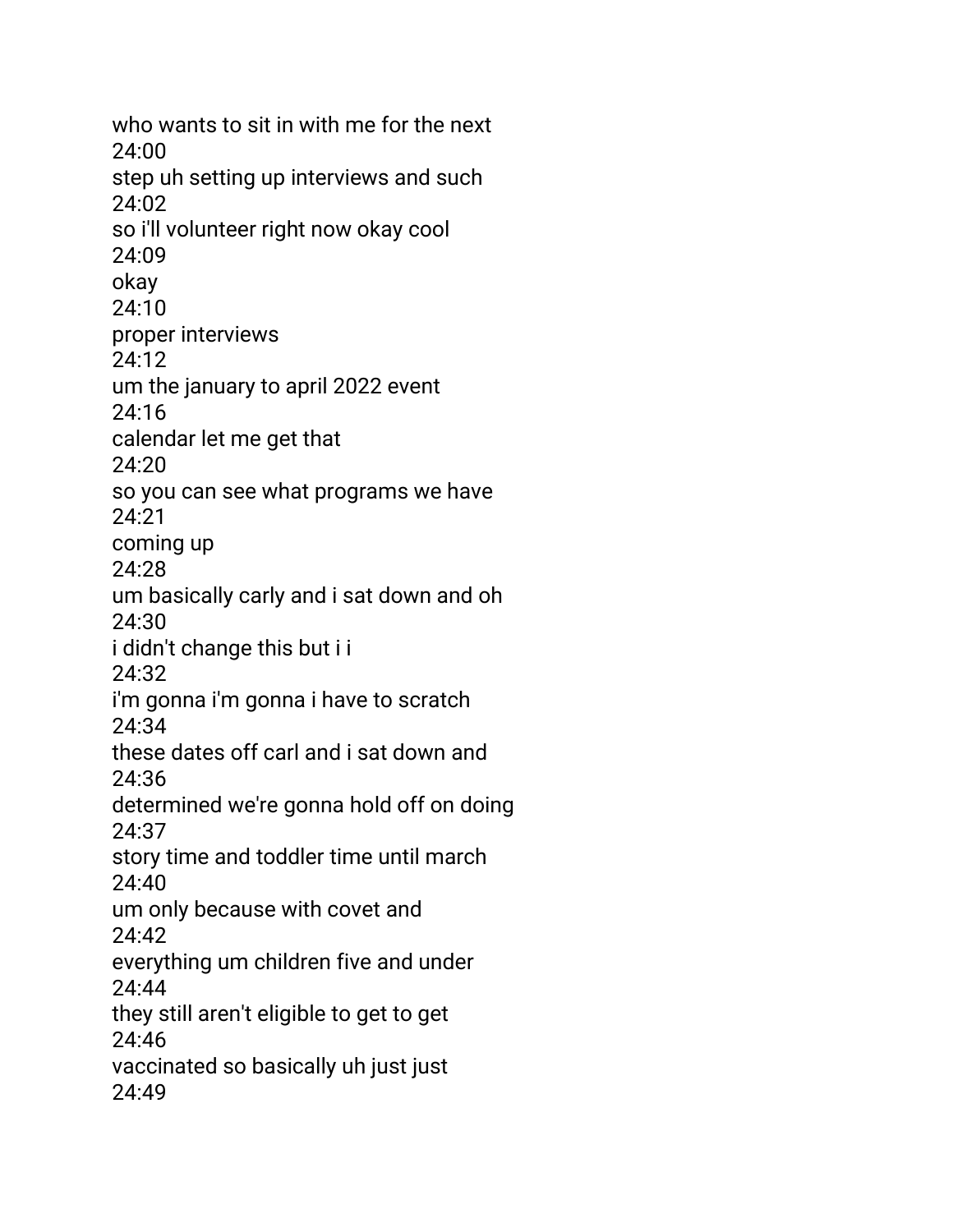just out of out of caution we're gonna 24:51 hold off for a bit until spring so um 24:54 otherwise ev everything else is still 24:55 gonna run um we're still doing you know 24:58 as everywhere else mass required hand 25:00 sanitizer so 25:02 social distancing we've been um limiting 25:04 uh 25:05 attendance as well so we can spread out 25:08 people more 25:09 so 25:14 good 25:20 yeah that botanical gardens one um it's 25:22 actually a hybrid class so there's gonna 25:24 be a virtual instructor and then there's 25:26 gonna be me running around throwing 25:27 plants at people 25:28 and helping them put together a little 25:30 garden so you're welcome 25:32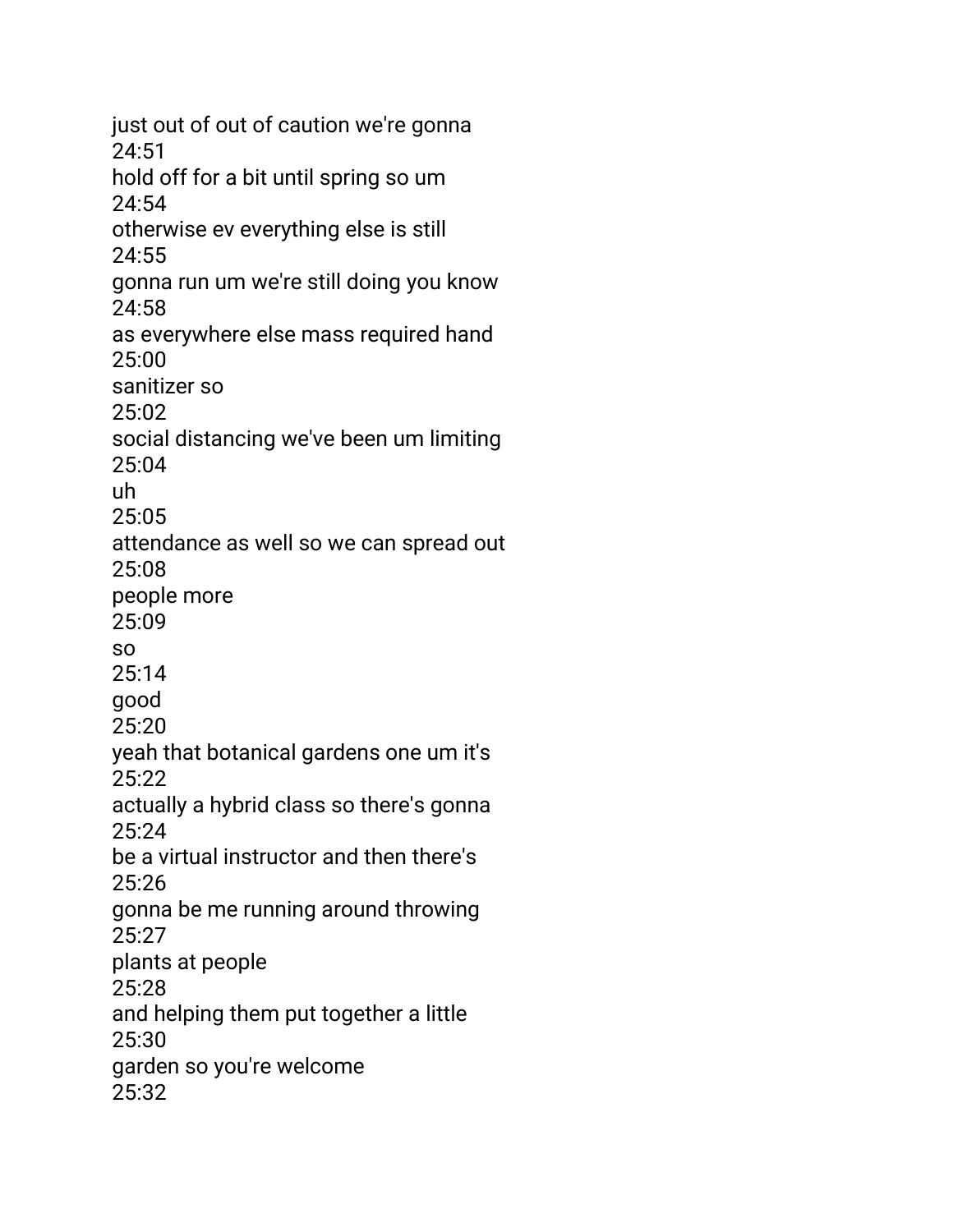[Laughter] 25:34 and uh the central library has started 25:36 offering computer classes again in 25:38 person so i booked four of them 25:41 february through april so we'll see how 25:43 those end up going if they're well 25:44 attended or not because i'm gonna try 25:46 afternoons because our evenings really 25:48 never got anything so 25:50 i'm gonna 25:51 see how this time frame works instead so  $25:54$ um otherwise 25:56 february that's this is during february 25:58 break so we tried to get as much 26:00 programming and during during the day 26:02 during the week because there's usually 26:03 a lot of grandparents with with their 26:04 grandkids looking for something to do 26:07 and we're gonna try to do the same thing 26:08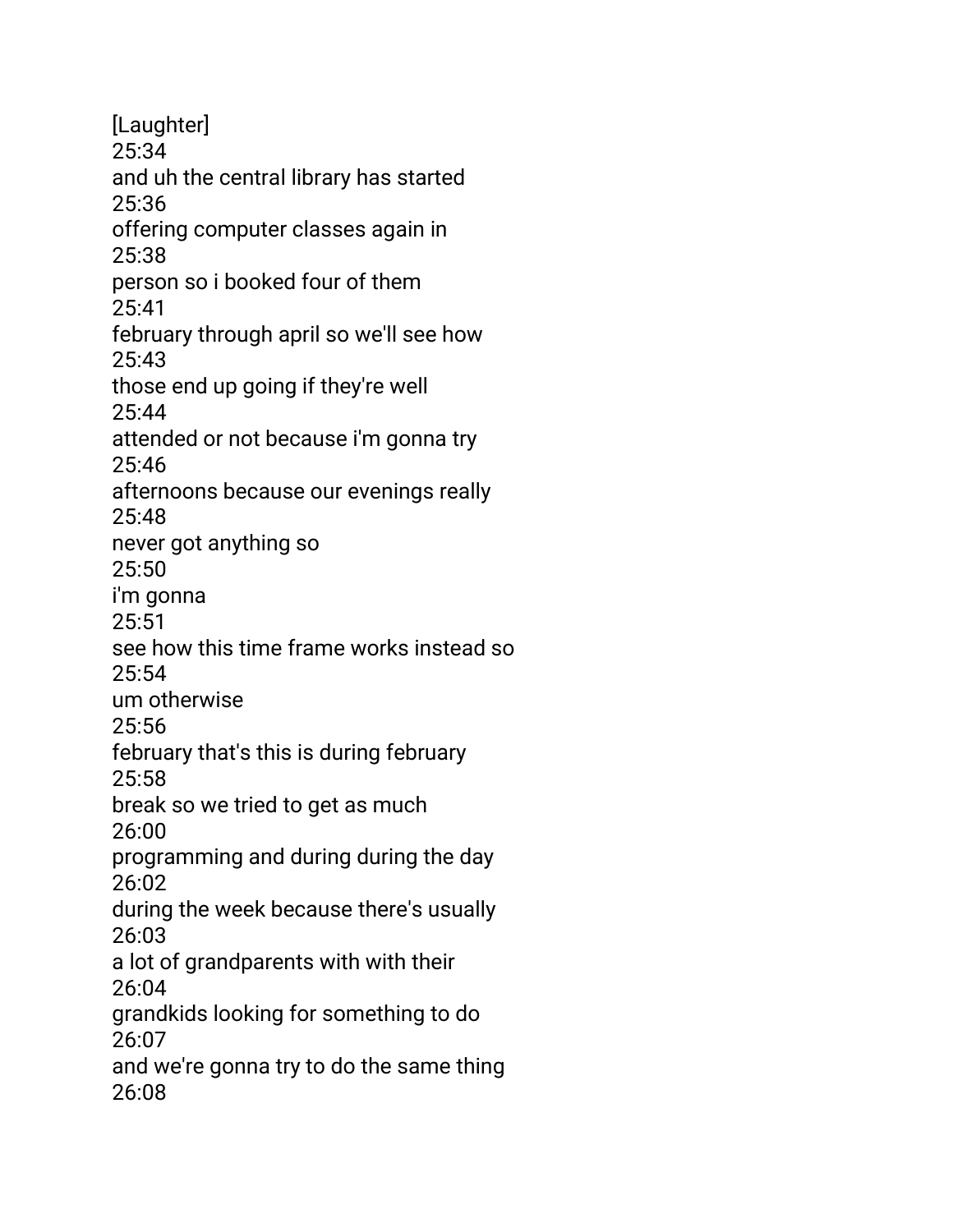in april um we'll 26:10 look around and see what else that we 26:12 can find to entertain the families on 26:13 the island 26:15 um bridgette what's the diamonds in the 26:17 rough program so diamonds in the rough 26:19 is a non-profit organization that um 26:22 that helps get uh dogs and cats um 26:26 adopted 26:28 our clerk nancy busy she's she's very 26:30 active with this group 26:31 and and i i've told her in the past and 26:33 like they want to do an adoption event 26:35 i'm open for that because the biggest 26:37 things that draw people in the library 26:39 are animals and food 26:40 so 26:41 so i've been 26:43 yeah 26:44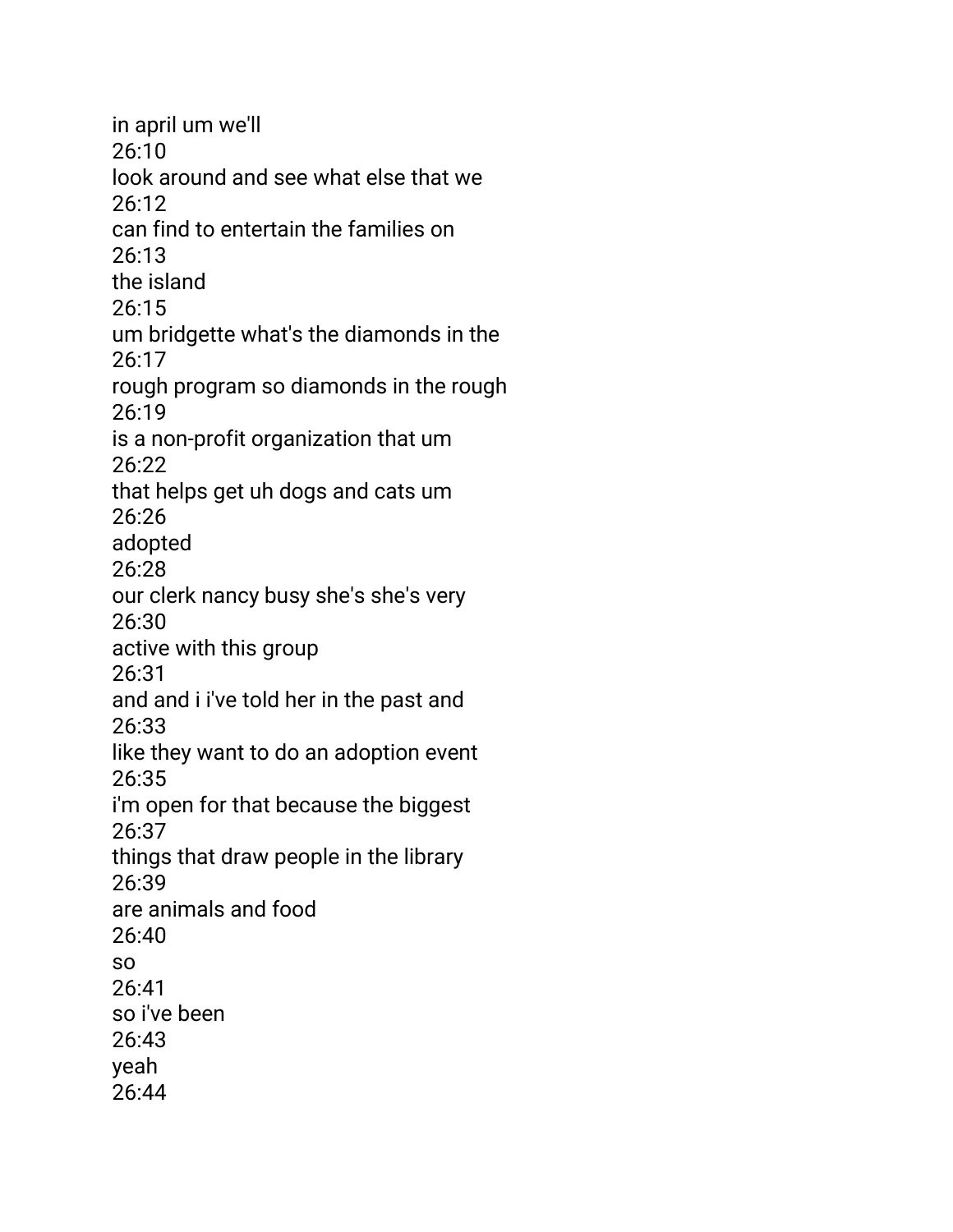animals and a guy named sale who cooks 26:47 so 26:48 i'm currently working with uh the 26:50 coordinator for them but she she said 26:51 she want to get back to me until about 26:53 february so this is still to be 26:55 determined 26:56 so let's see 26:58 okay 27:01 okay 27:06 i haven't talked to joe mentor yet about 27:08 easter because it's january but i 27:10 know you know in the past few years 27:12 we've done stuff with them in uh in 27:14 collaboration so we'll see what happens 27:16 for easter so 27:18 any other questions on this part  $27:22$ oh it looks good let me i'm sorry looks 27:24 very good richard very good thanks 27:28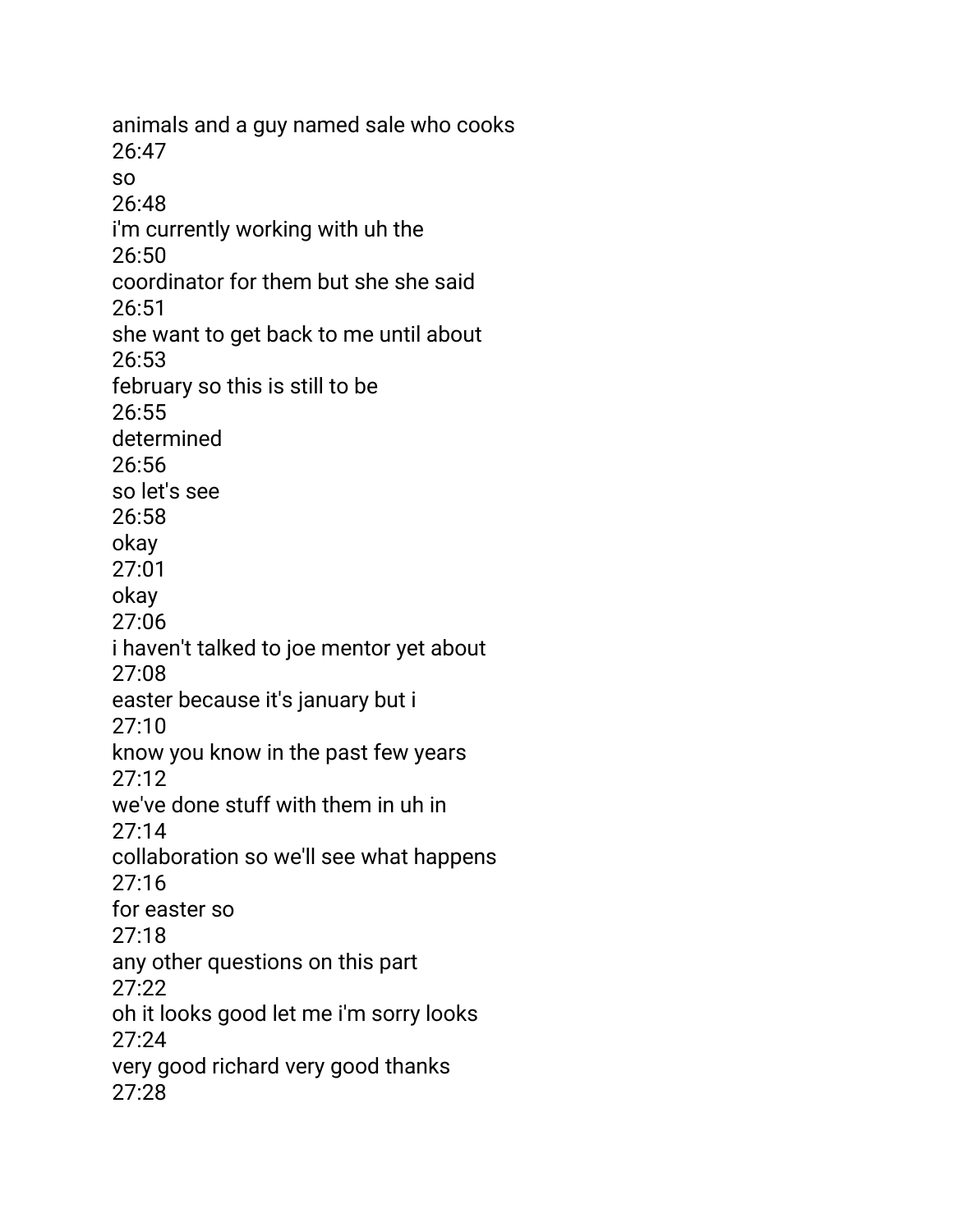i have a question about the computer 27:30 classes yes 27:32 in the past they've done them several 27:34 different ways 27:36 some of them were one-on-one 27:37 appointments and others were groups 27:40 yes so the ones i booked they're all  $27.42$ groups um they're changing around how 27:44 the other ones you're talking to are 27:45 talking about our book a tech trainer um 27:49 they're restructuring that i'm going to 27:51 try these first to see if i get a good 27:53 response because before 27:55 when they did book a tech trainer it was 27:56 like a three-hour slot of time and then 27:59 you had to have three people booked 28:00 back-to-back girls they wouldn't come 28:02 they've extended it to five hours so now 28:04 you have to have five people there and 28:06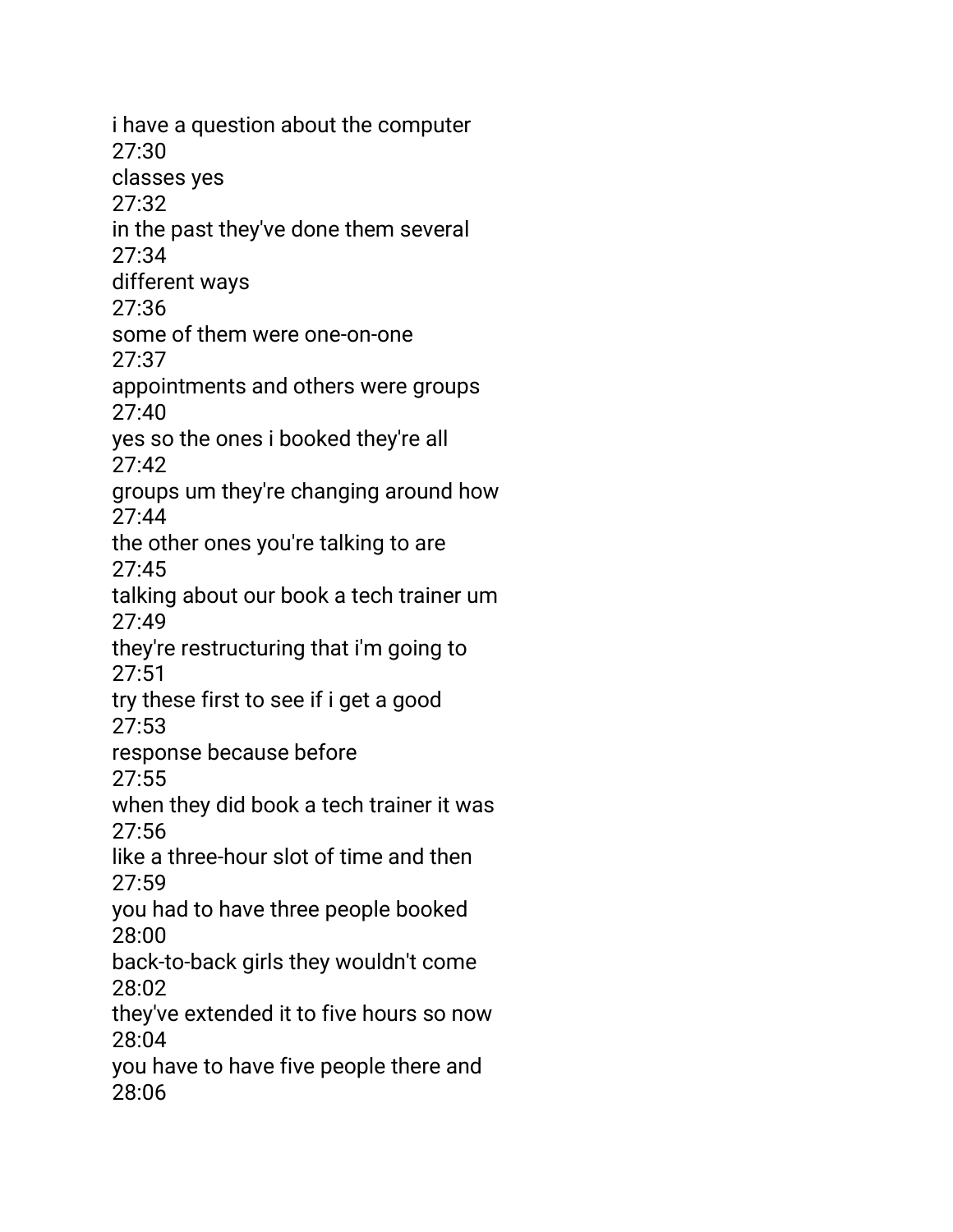in order for them to come so i'd rather 28:09 push this first to lit to let the the 28:11 community know that this is an offering 28:13 and then i'll i'll try it again the next 28:15 session probably in the summer so 28:18 okay and i will let you know because i 28:20 know that that you'll go and take 28:21 advantage of it 28:23 so 28:24 sometimes yes sometimes no well sean's 28:27 still there so if 28:28 if we have sean i know you've come 28:30 so i have a question um yes do they 28:33 offer any classes and zoom because you 28:36 know um from the book club i know that 28:38 there's several people who um 28:41 don't know how to use it that maybe that 28:43 would be 28:45 something that we could use yes yes and 28:48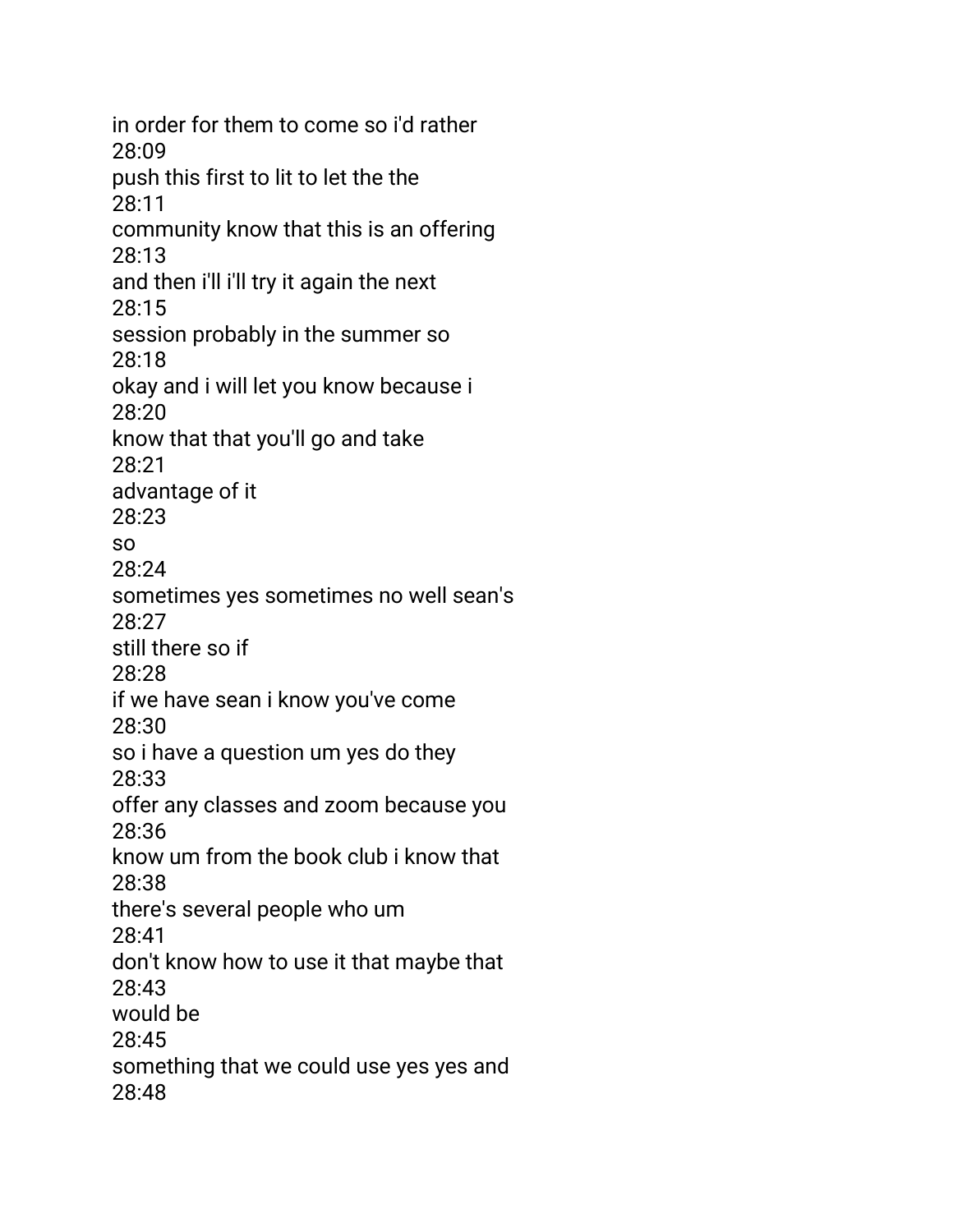uh they they've revamped their their 28:50 entire catalog of offerings zoom is one 28:52 of those and i i did book a zoom class 28:56 okay there will be one coming 28:58 i'm just waiting for them to create the 29:00 flyer so i can start advertising it but 29:02 i think i booked that one for some time 29:04 in march 29:06 okay 29:07 um the library system is now starting to 29:10 offer something called wireless printing 29:12 so we tend to have patrons come in uh 29:14 they need to print something off their 29:16 email they can show it to me on their 29:17 phone 29:18 they don't know their password to get in 29:20 their email 29:21 so this is a new open source software 29:23 that they're start they're starting to 29:25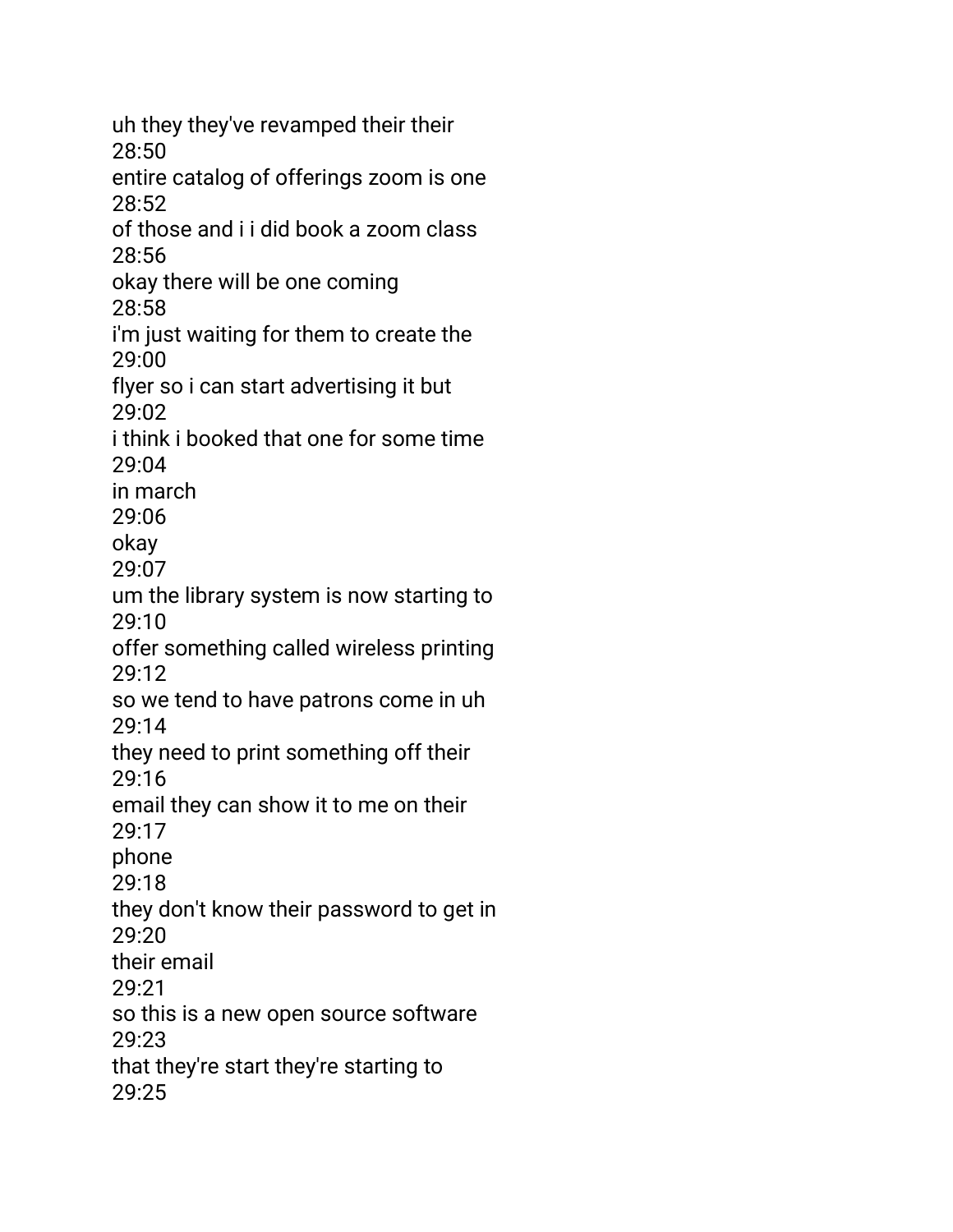try out in the system it's very clunky 29:27 it's not intuitive there's a ton of 29:30 steps to it 29:31 i've had all the staff that work the 29:33 desk get trained on it 29:35 we've had two successful interactions 29:37 with this thing so far so if it's 29:39 something that you feel you need bear 29:42 with us we'll get it eventually 29:45 but that is a service that that the 29:47 library is offering now 29:50 will the library possibly pick up uh 29:52 faxing 29:54 i don't know the answer to that 29:57 because there's there's really no place 29:59 on the island now that does faxing yeah 30:02 i know it is true 30:04 just stop doing that as of december 30:06 yes right so yeah the the the dispatch 30:09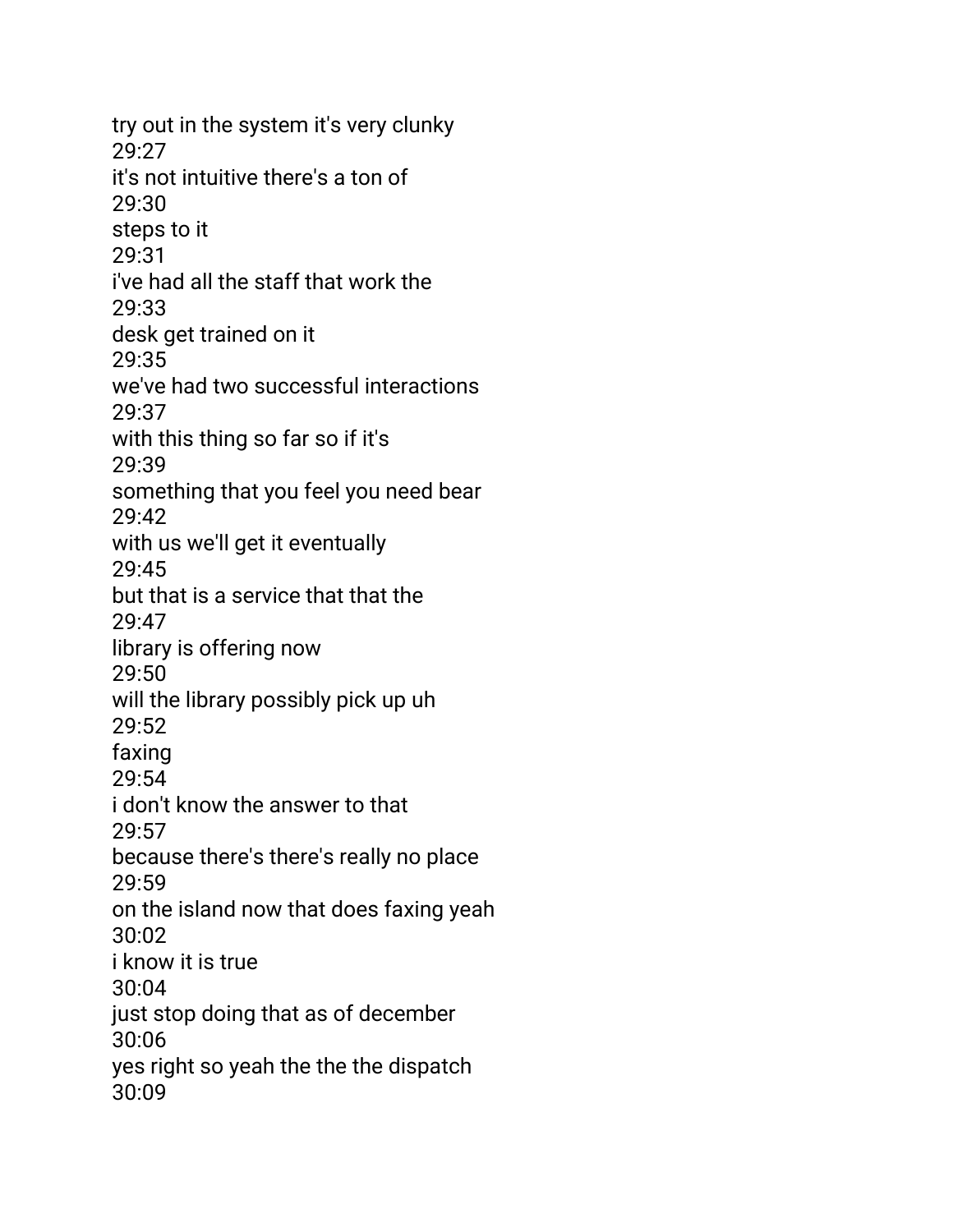stopped it too 30:10 it could be a nuisance 30:12 maybe that's why they stopped it but the 30:14 thing 30:15 it would be an attraction for our uh 30:17 patrons so so 30:19 so  $30.20$ to that when i used to work at concord  $30.22$ there is a fax 24 7 service that's 30:24 offered for free to libraries i used it 30:26 out at concord it was awful 30:30 okay all right so um 30:32 unless and and 30:34 central still uses it there's a few 30:36 branches that still use it i never had 30:38 success with it personally 30:39 um so unless there's another alternative 30:42 that's not going to cost us mucho bucks 30:44 then i i would i would look i would look 30:46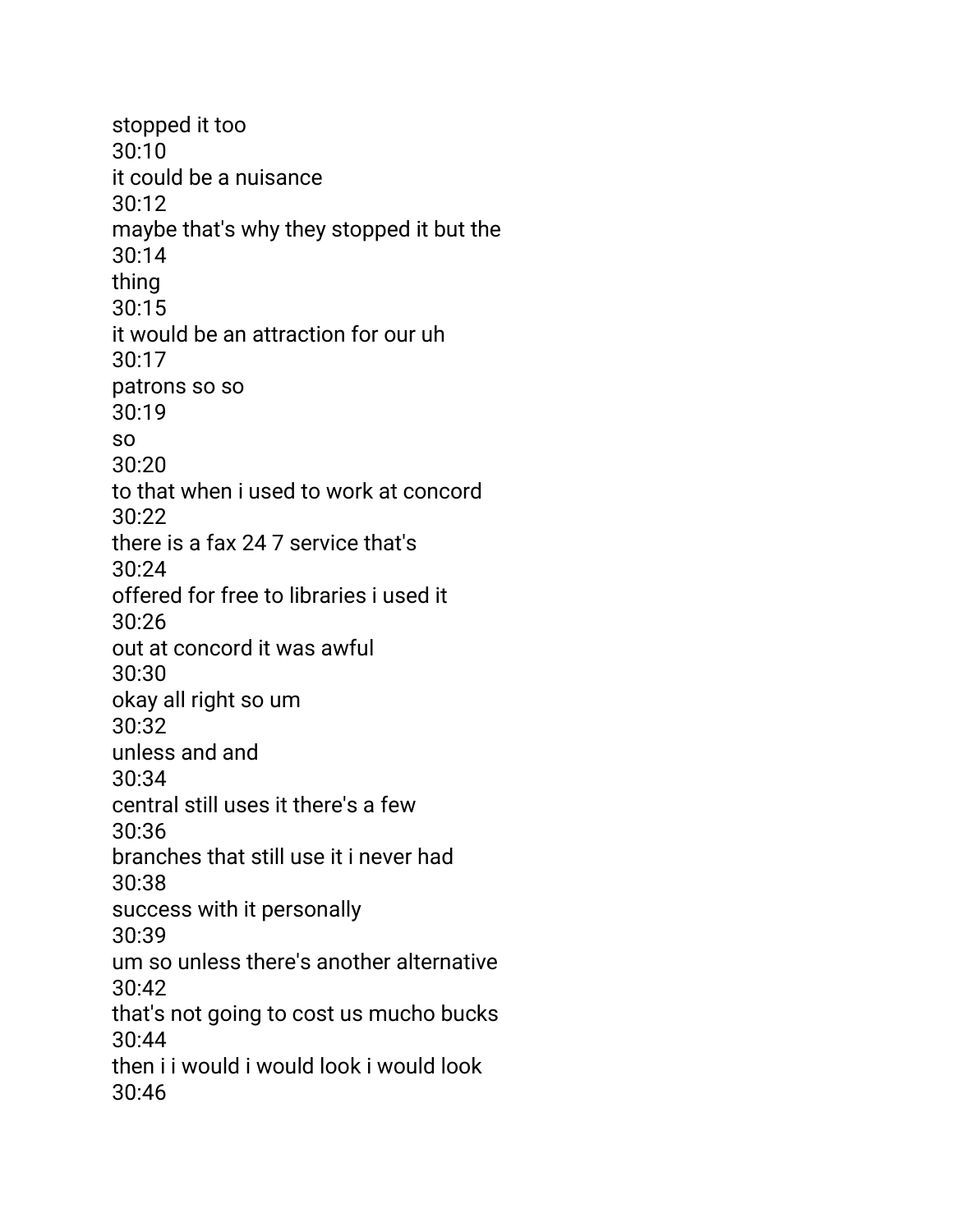into it i have yet to find anything um 30:49 okay now that now that tech lab is 30:51 starting to you know to hop again i i i 30:54 can approach them and see if they know 30:55 of anything 30:56 so 30:57 it's just just 30:59 throwing it up that's all 31:01 yep 31:02 so my my question would be 31:04 people that are trying to do that can't 31:06 they scan 31:07 scan an email that is that is the 31:09 alternative and that's that's usually 31:11 what we end up doing yeah you know it's 31:13 funny that you should say that though at 31:15 this point i'm trying to straighten out 31:18 social security for john and he sat on 31:21 the phone for i don't know more than an  $31:22$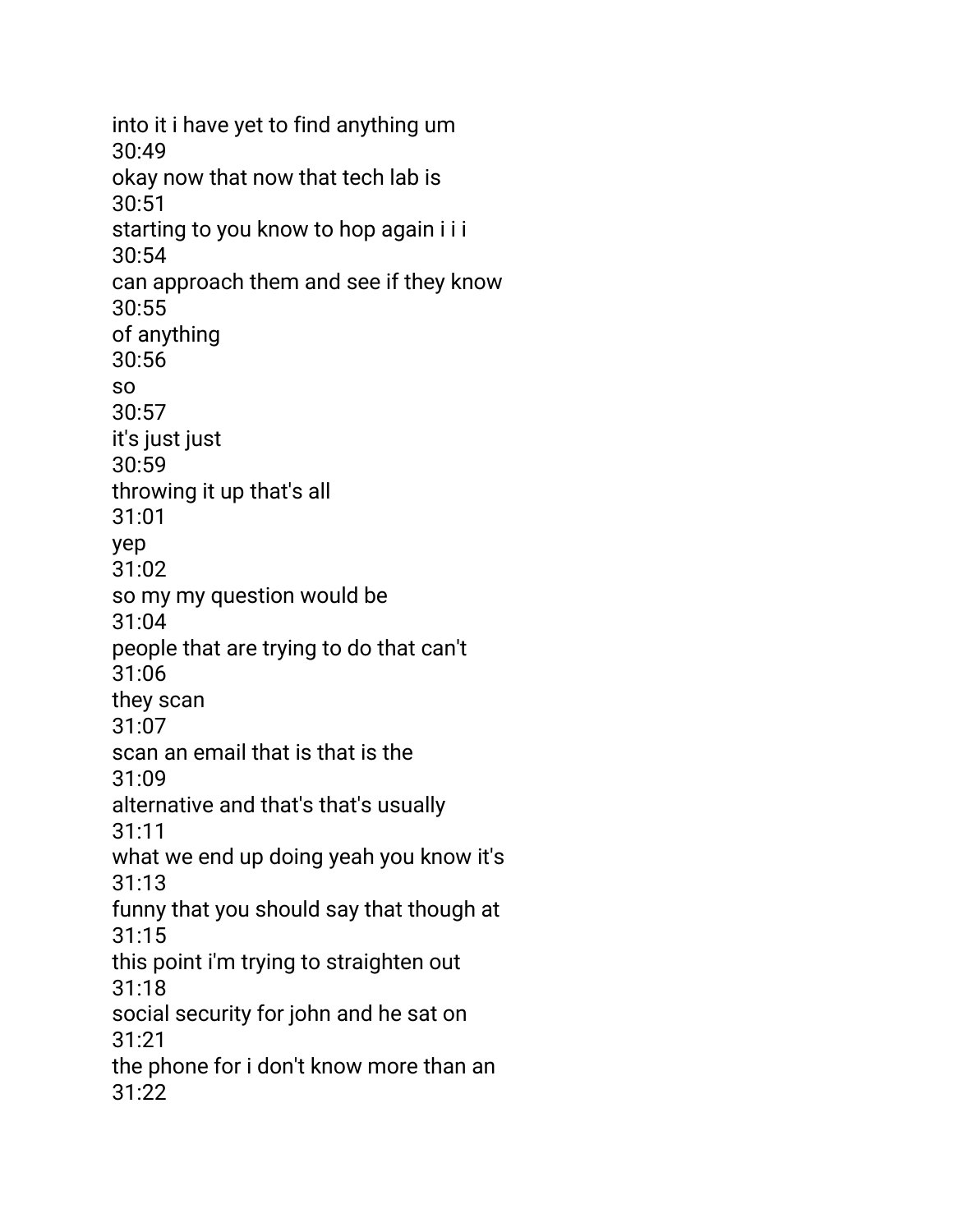hour today trying to get the local 31:24 office downtown and the only other 31:27 option is 31:28 fax they don't give you an email they 31:31 don't suggest us mail they just say 31:34 either call sit on the line or fax and 31:37 so yeah we've just been struggling with 31:39 it because we got rid of all of our 31:40 printers that used to fax from home so 31:44 oh well 31:49 all right uh library of things 31:52 um 31:53 so back when i got here in 2018 we we 31:56 use tower money to purchase a bunch of 31:58 makerspace tech um pamela and i had 32:00 tried to do makerspace for for about six 32:03 six to eight months and it never took 32:04 off so basically i'm revisiting all the 32:06 tech that we purchased and i'm going to 32:08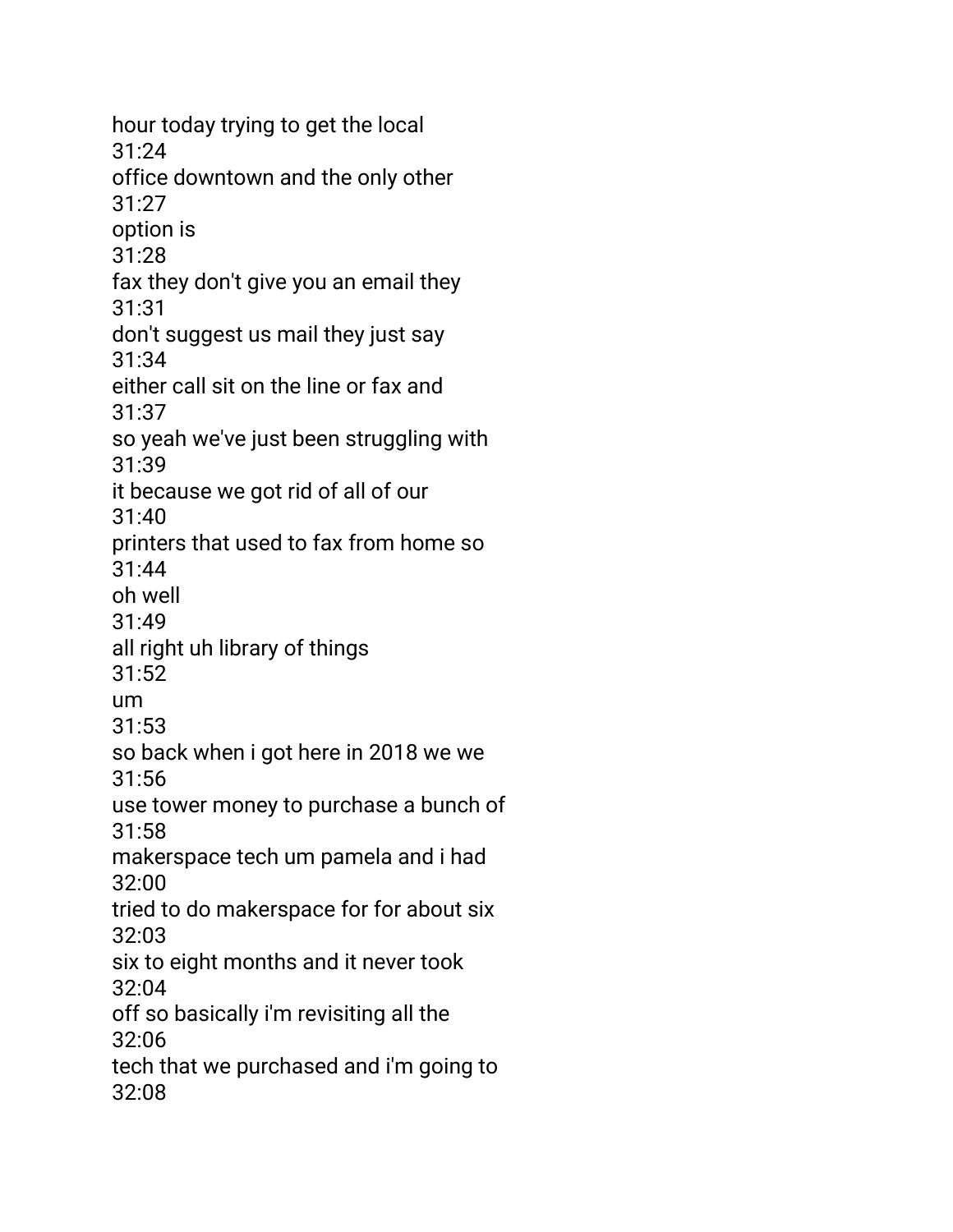attempt to make stem kits that that can 32:10 get checked out over the desk 32:12 i was hoping to get this done before 32:13 this meeting but unfortunately all kinds 32:15 of other stuff started happening so i'll 32:17 start putting more uh 32:19 effort into this once once i get back  $32.21$ um but i was going to start with a 32:23 couple lego kits uh snap circuits and 32:25 little bits there's a bunch of other 32:27 stuff that we have too but unfortunately 32:29 it can only be used if there's an ipad 32:31 with it and i'm really wary about 32:33 lending out ipads at this point so i 32:36 figured i'd start here see if this takes 32:38 off and then 32:39 work on the next you know after after i 32:41 get this you know beta test going 32:43 so 32:44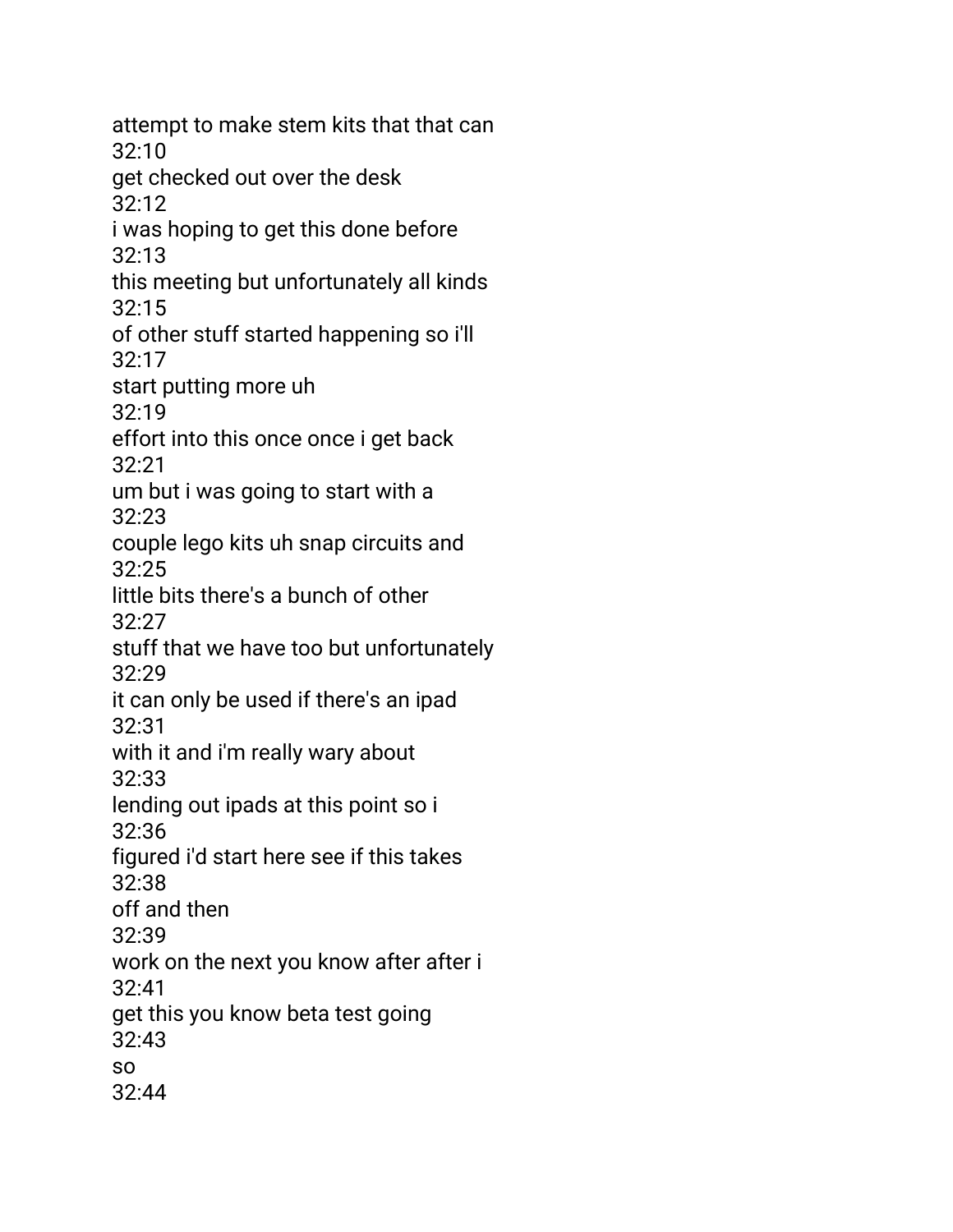hey bridgette speaking of the library of 32:47 things um there was a notice that came 32:49 out from central today about all the 32:51 board games that they have yep and so it 32:55 says uh you know you can request them 32:57 they'll send it to your local library 32:59 and then you can check out the board 33:00 games yep so does 33:02 have are are people aware of it or is it 33:05 just so new that nobody has tried it yet 33:08 so this is something that's actually 33:09 been out for over four years 33:11 um but it was it was available to the 33:13 branches because i i used used to take 33:15 advantage of this when i was at concord 33:17 and we'd have gaming fridays with with 33:18 all the kids and stuff 33:21 we never used it over here because 33:24 pamela was going in a different 33:25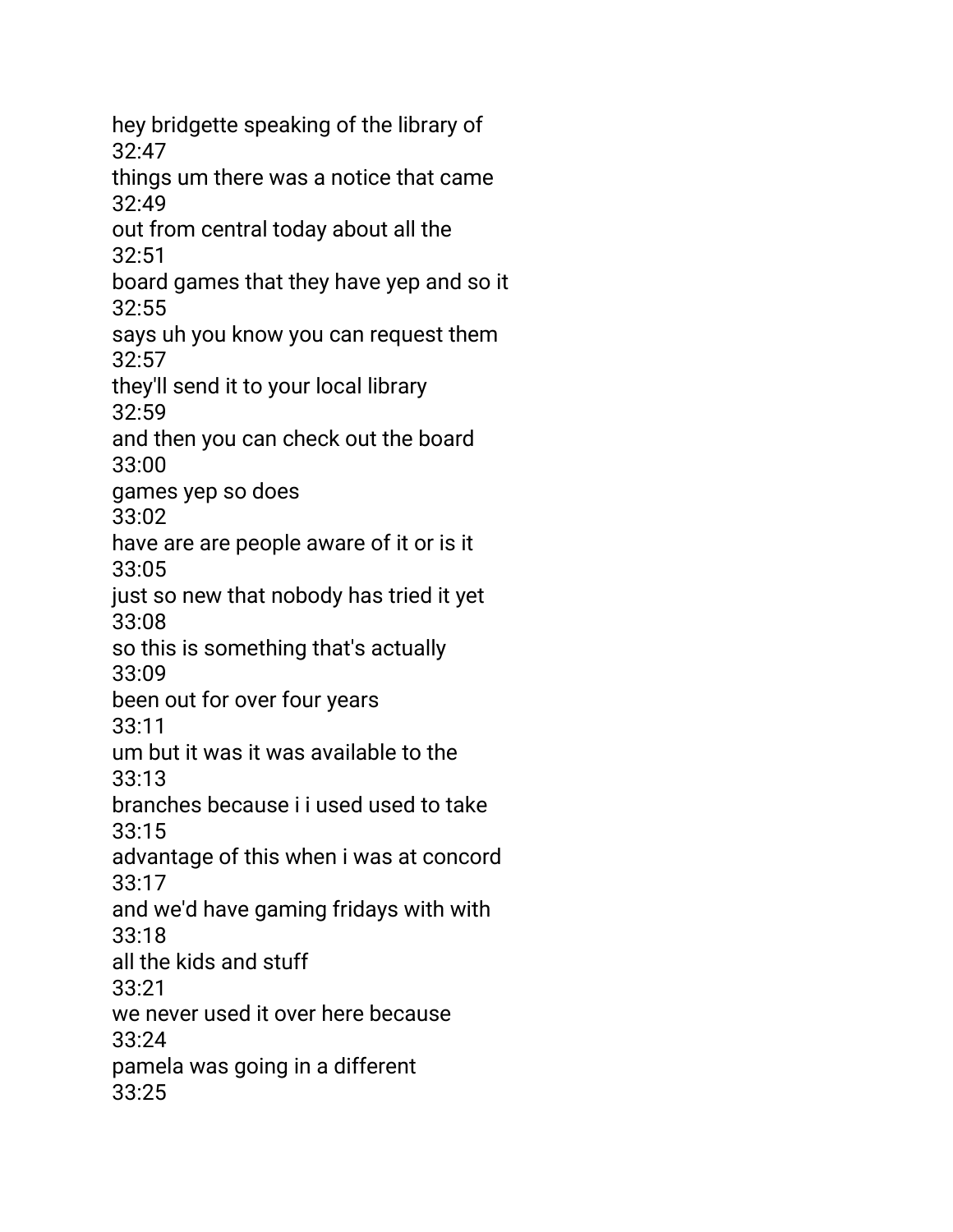direction at the time but but everything 33:27 that she came up with was really popular 33:29 anyway 33:30 um since i guess usage amongst the 33:32 branches had dropped so dan coffield 33:34 downtown finally decided to make it 33:36 public to let to let the patrons go and 33:38 take it so he had to go and change 33:39 everything around put new packaging on 33:42 everything and he's got a lot of stuff 33:44 there's like 200 games down there at at 33:46 least so this this was a huge a huge 33:48 undertaking i think the press release 33:51 just came out today 33:52 yeah so no so no no 33:54 i mean everybody should know about it 33:56 now because it should show up in the 33:57 papers you know like tomorrow so 34:00 and because he has such a big selection 34:03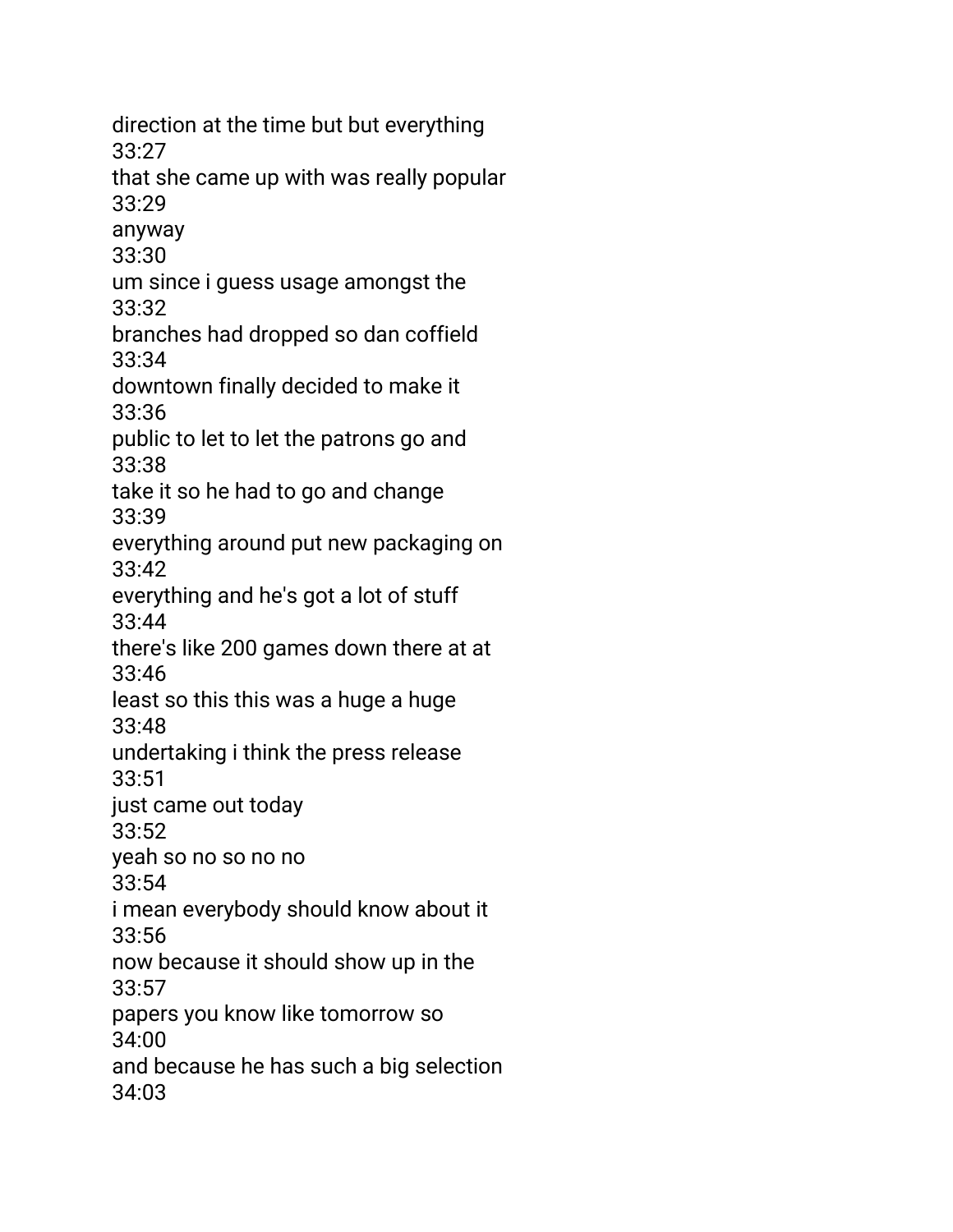we don't need to actually purchase any 34:05 and have them no no 34:08 on granddad oh no we're good yeah no he 34:10 he's i've seen the room he's got a lot 34:12 of stuff down there so you know 34:15 yeah 34:17 i mean there's no point uh uh 34:19 duplicating services he's got a really 34:20 good setup going so yeah 34:23 did anyone see there was an article in 34:26 the buffalo news that even you know the 34:28 people who put the little uh 34:30 libraries in front of their house to 34:32 take books and everything they uh have 34:35 switched that they also include things 34:37 also 34:38 and uh people put sporting things like 34:41 sporting equipment there for people to 34:43 borrow 34:44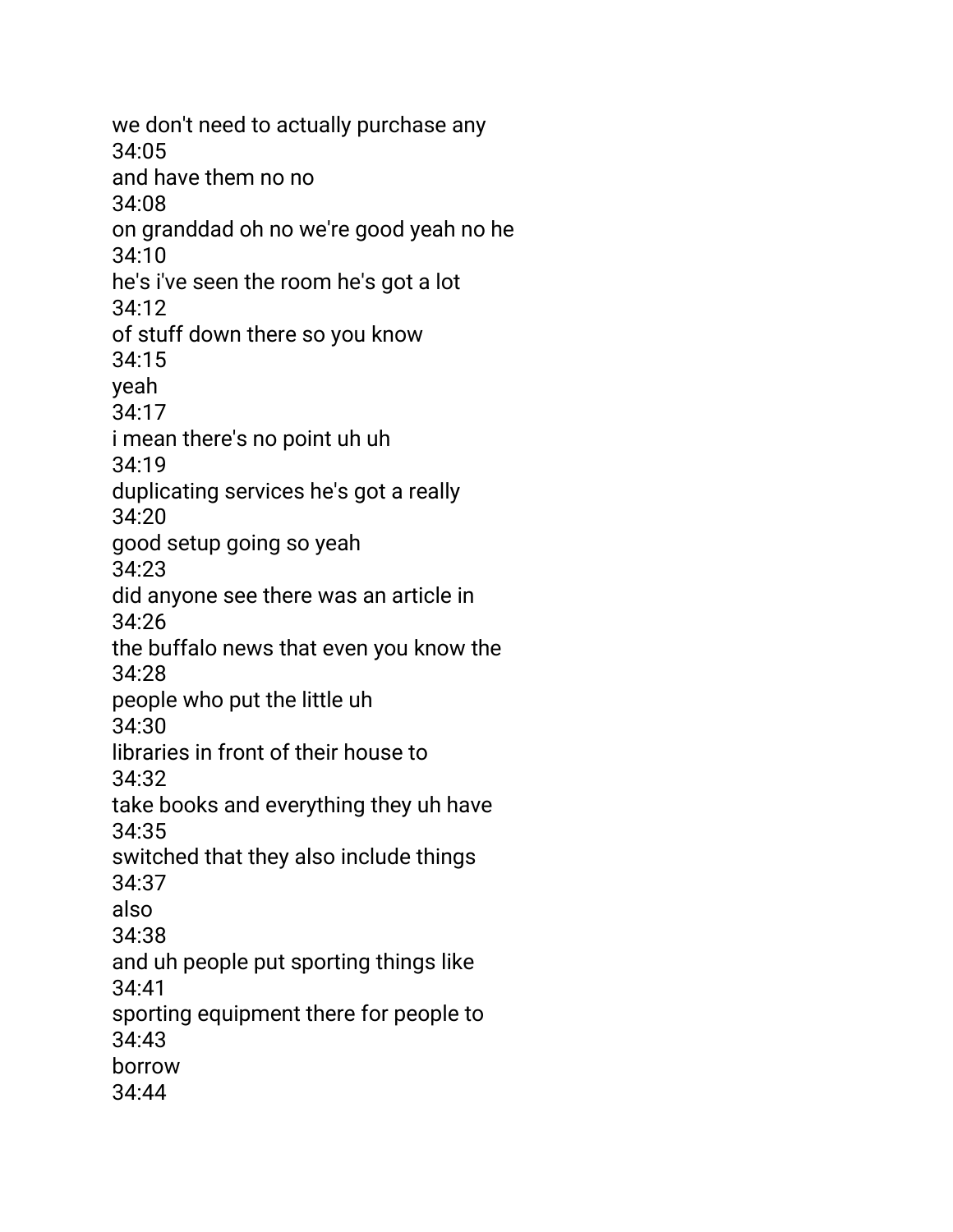another alternative 34:46 so 34:48 okay so building improvements i'm just 34:50 updates on the 2021 projects um as i 34:52 stated before the clocks uh the clocks 34:54 have all been updated in the building 34:56 the tower has has been updated there's a 34:58 new master clock so all of that should 35:00 sink now their problems fixed um funding 35:03 source for that came out of the town 35:04 maintenance line 35:05 um 35:06 our restrooms i've updated the baby 35:08 changing stations because i had i had to 35:10 go in there when harold was off and i'm 35:11 like oh no so so those those got updated 35:15 um and i used county operating funds for 35:17 that 35:18 um 35:20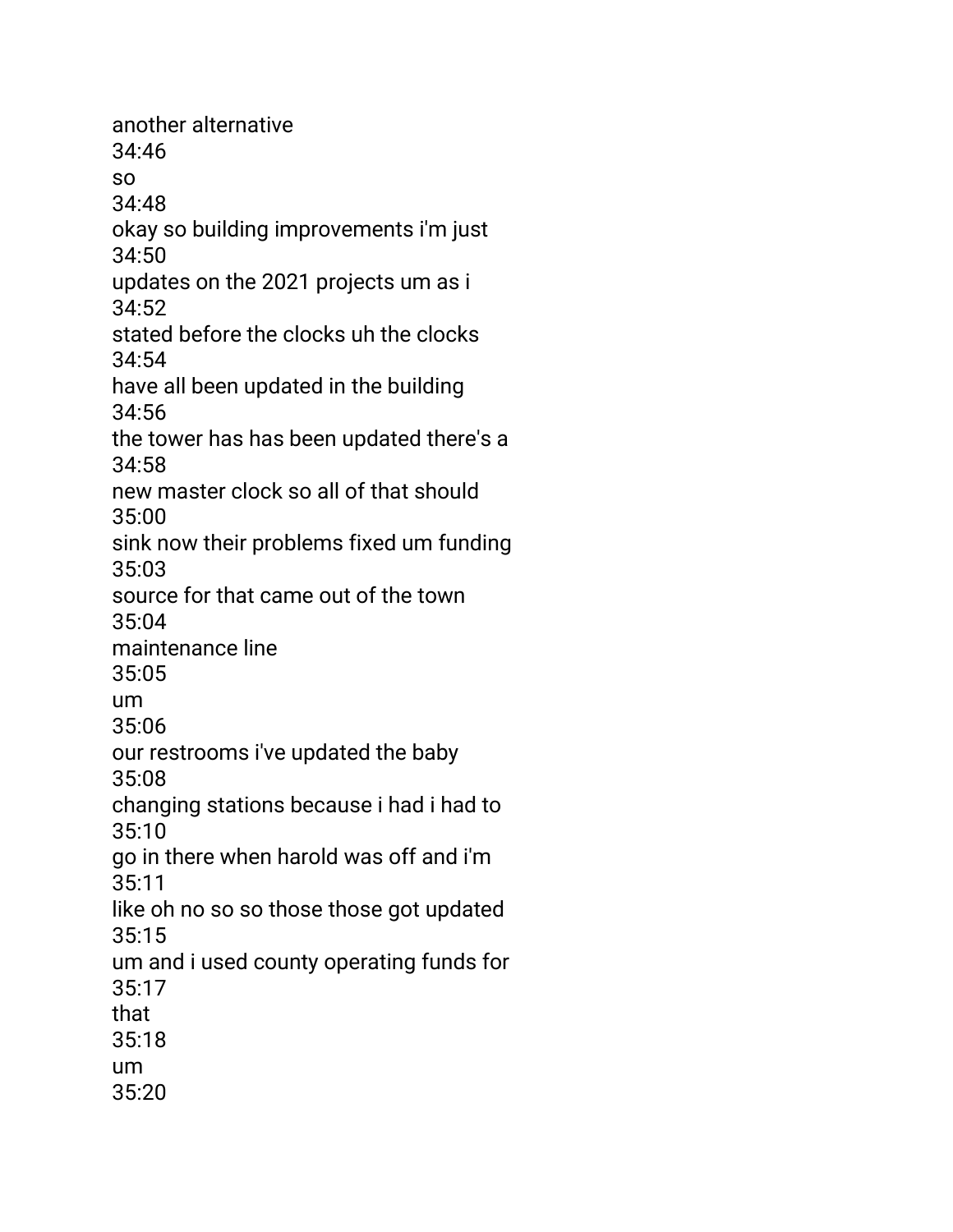i'm almost done with that grant oh it's 35:22 down further anyway um 35:24 project goals for this year 35:26 and this is just what i've seen so far 35:28 obviously there'll be more stuff coming 35:30 as you know we get a caretaker they get 35:32 used to the building they start putting 35:33 in their own 35:34 uh input um i want to get a new phone 35:37 system this year um our phone system is 35:39 current or it's original to the building 35:42 and it's time 35:44 so um i want to start working on quotes 35:46 in the next like month or two and then 35:48 uh just to get a feel for how much that 35:50 would cost and then try to figure out 35:52 funding options for that 35:54 um i also wanted to update the public 35:56 restroom partitions because the ones 35:57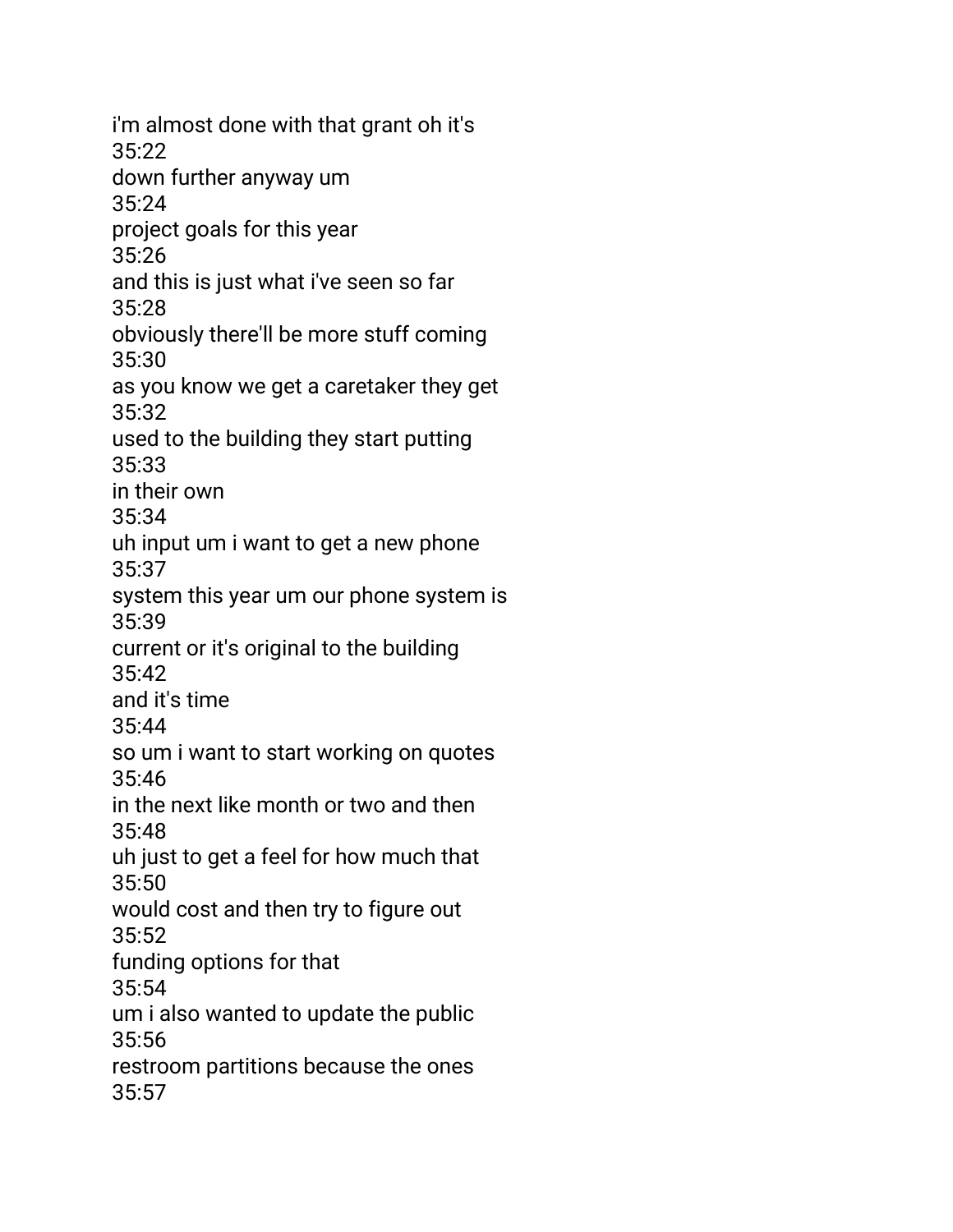that we currently have once again are 35:59 original to the building they're 36:00 starting to get rusted it's just time so 36:03 i'll start working on that in the next 36:05 month or so as well 36:08 um construction grant for the current 36:11 one that's all the sidewalks in the 36:12 parking lot light poles these projects 36:14 are done as of last week 36:16 so when i get back i'll start working on 36:19 uh getting everything paid and then 36:21 closing out this grant and then 36:23 this grant is done 36:25 and i can breathe so that'll be good 36:28 um 36:29 let's see 36:30 we got a lot done bridgette oh my gosh 36:32 i've been doing nothing but building 36:33 projects for you people for four years 36:36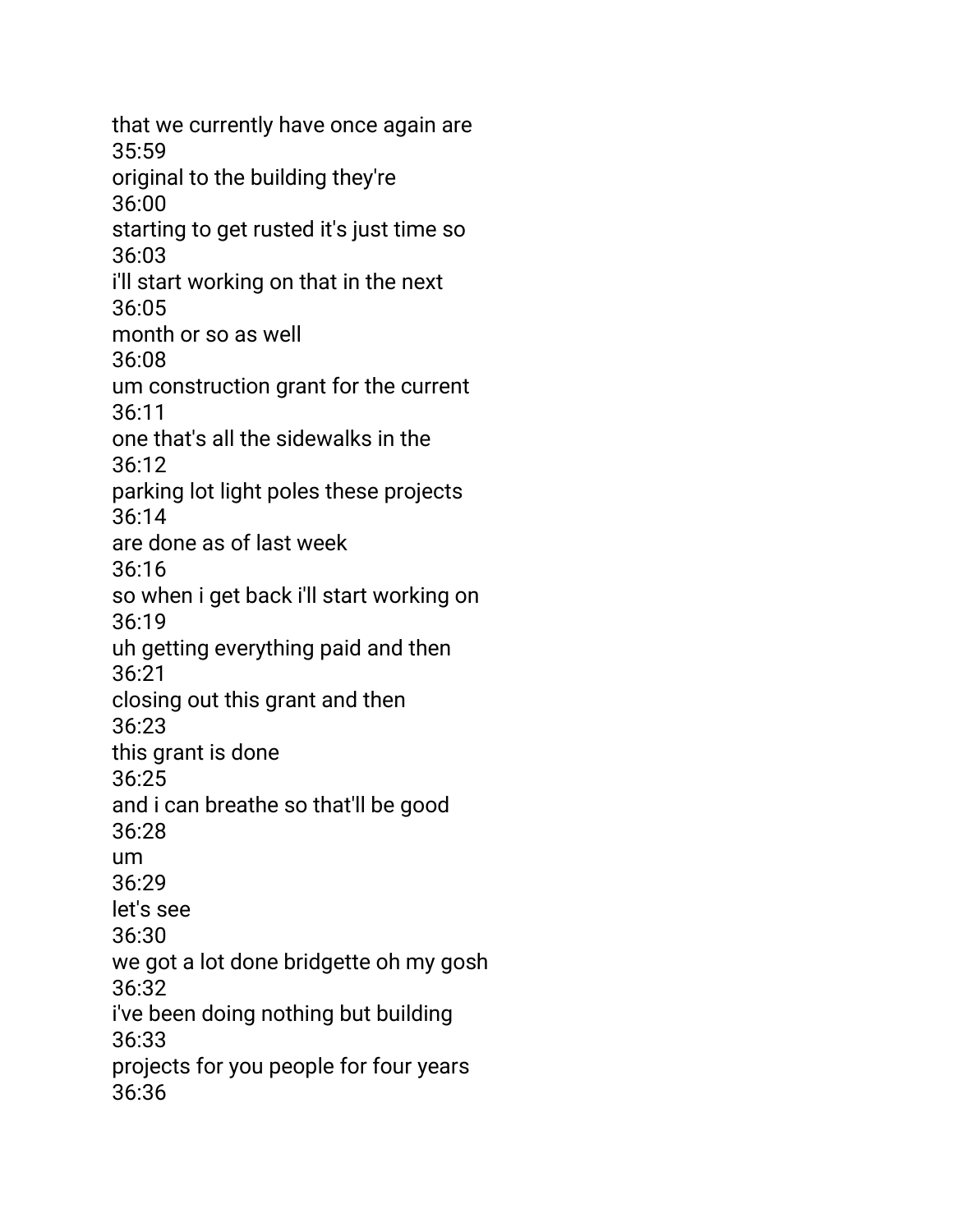one week from now on the 20th i'll have 36:38 been here for four years just so you 36:39 know we got a lot really amazing 36:42 it's amazing four years and i have a 36:45 whole list of everything i've done and 36:46 it's three pages long so 36:48 i hope you're glad you hired me 36:51 yes we are yes we are yes 36:54 yes 36:55 okay so um next part i i want to have a 36:58 short discussion about online banking 37:01 and credit cards um 37:03 i brought this up with uh dickern a 37:06 couple couple months ago when he came in 37:08 um basically 37:10 i have i have to i'm doing everything on 37:12 paper i have to wait for statements to 37:14 come in um  $37:16$ there's a lot of uh 37:18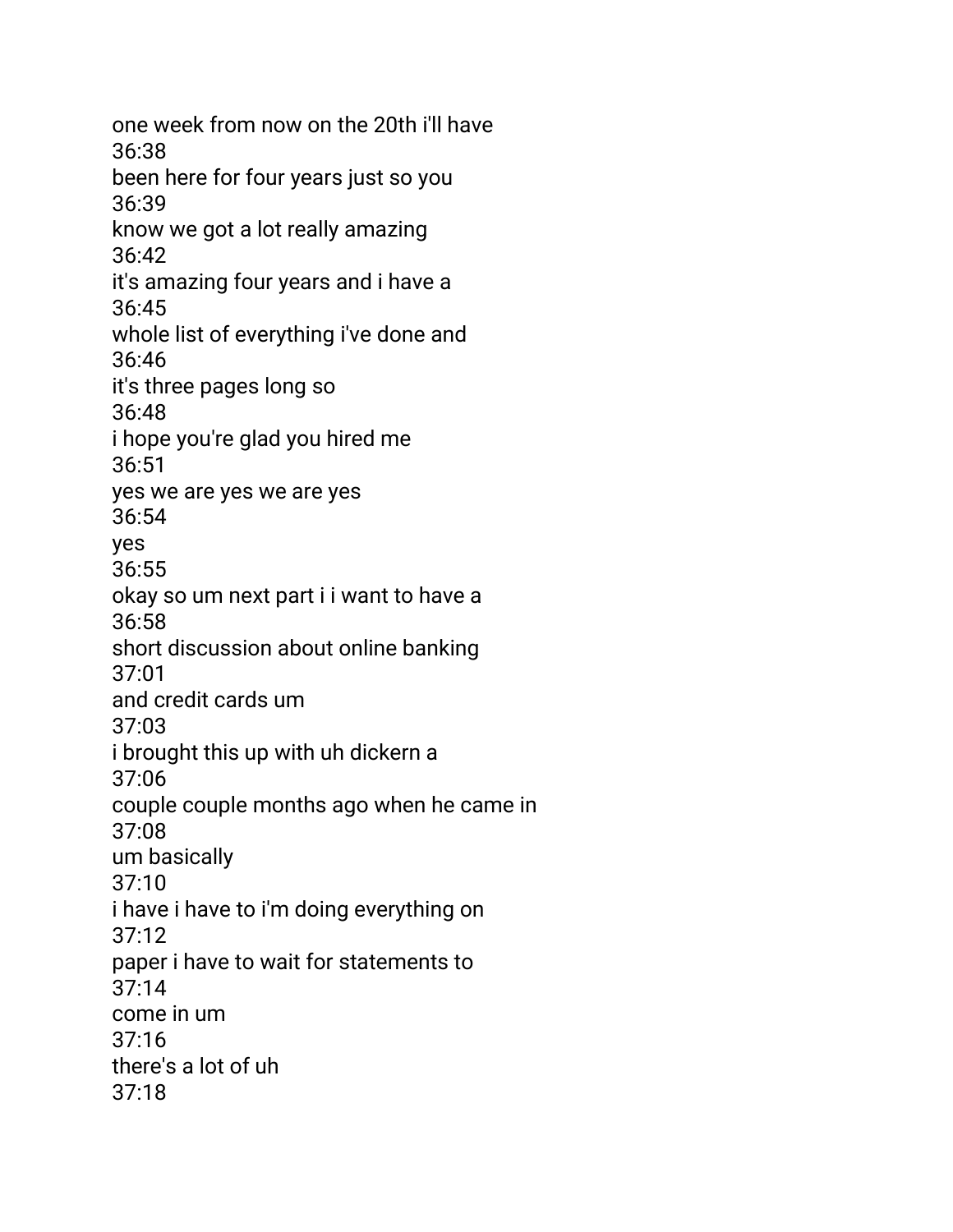uh and anytime we do ordering for 37:20 programs and such i have to go through 37:21 the business office which is fine 37:23 however with supply shortages and the 37:26 email that we just received from the 37:27 business office last week they're asking 37:29 us if we could try to order things 37:30 ourselves one the orders will go in 37:33 faster because we'll be doing it 37:35 ourselves whereas the business office is 37:37 dealing with 37 branches of ordering and 37:40 by the time they get to some of these 37:41 orders the supply is gone 37:43 um 37:45 so they're asking us if we could just 37:46 jump in and take some some of the load 37:48 off of them second part that is very 37:51 interesting that that's 180 from the way 37:54 it it came to us so yeah and the the 37:57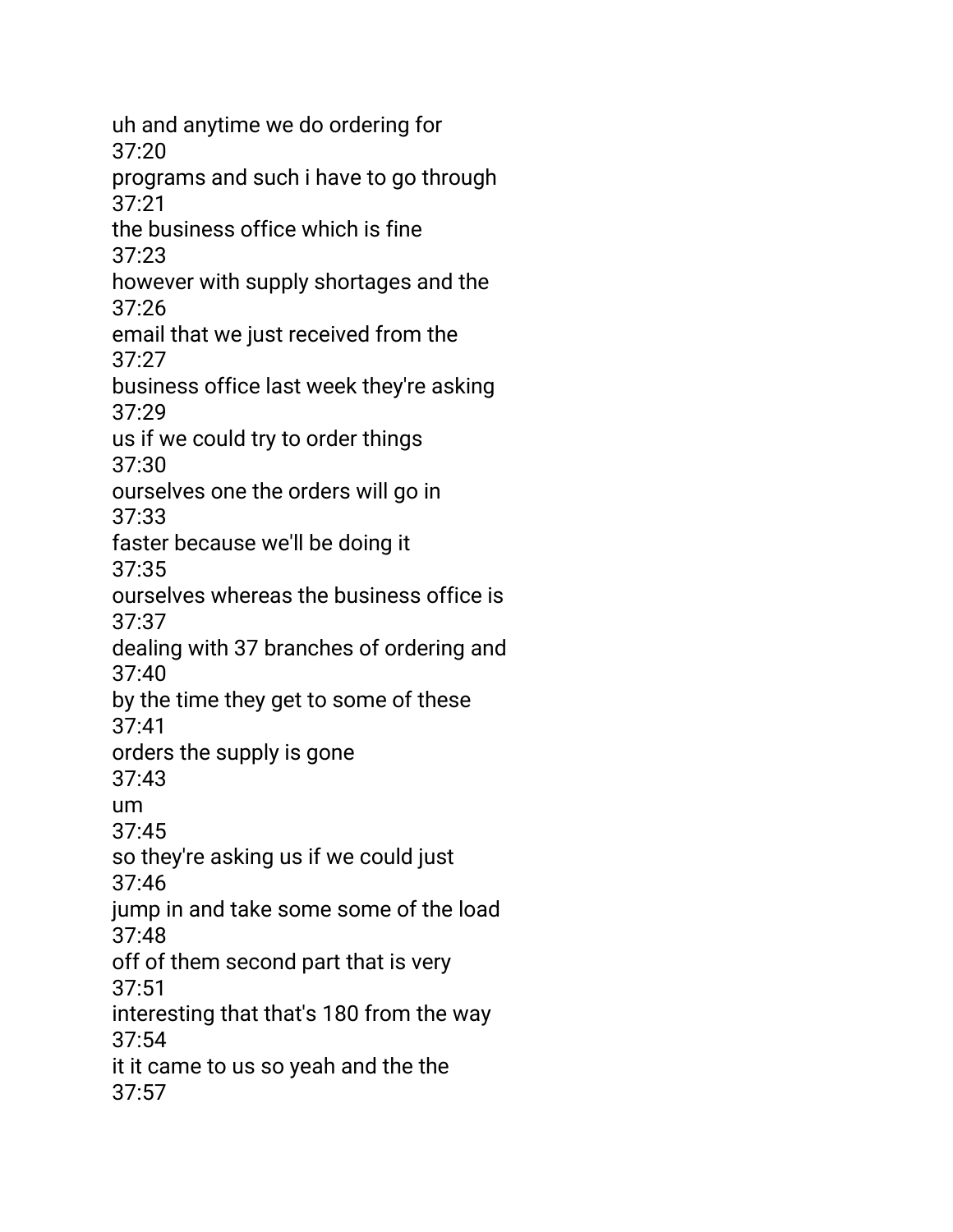second part to that though i'm also only 37:59 working with checks 38:00 and as digger knows the last two years 38:03 when i was getting bikes for the bike 38:04 raffle and trying to buy buy them with 38:06 checks over at walmart 38:08 most vendors don't take checks anymore 38:11 in order for me to get to get that tent 38:12 i had to do a lot of fast talking last 38:14 year to get it i had to send them a 38:16 picture of the check to prove that i was 38:17 going to pay for it so i need to talk to 38:20 you guys about getting a credit card at 38:22 some point 38:23 just just to make business easier easier 38:26 to 38:27 you know just just to do things you know 38:29 for us 38:30 um the the online baking i don't see 38:33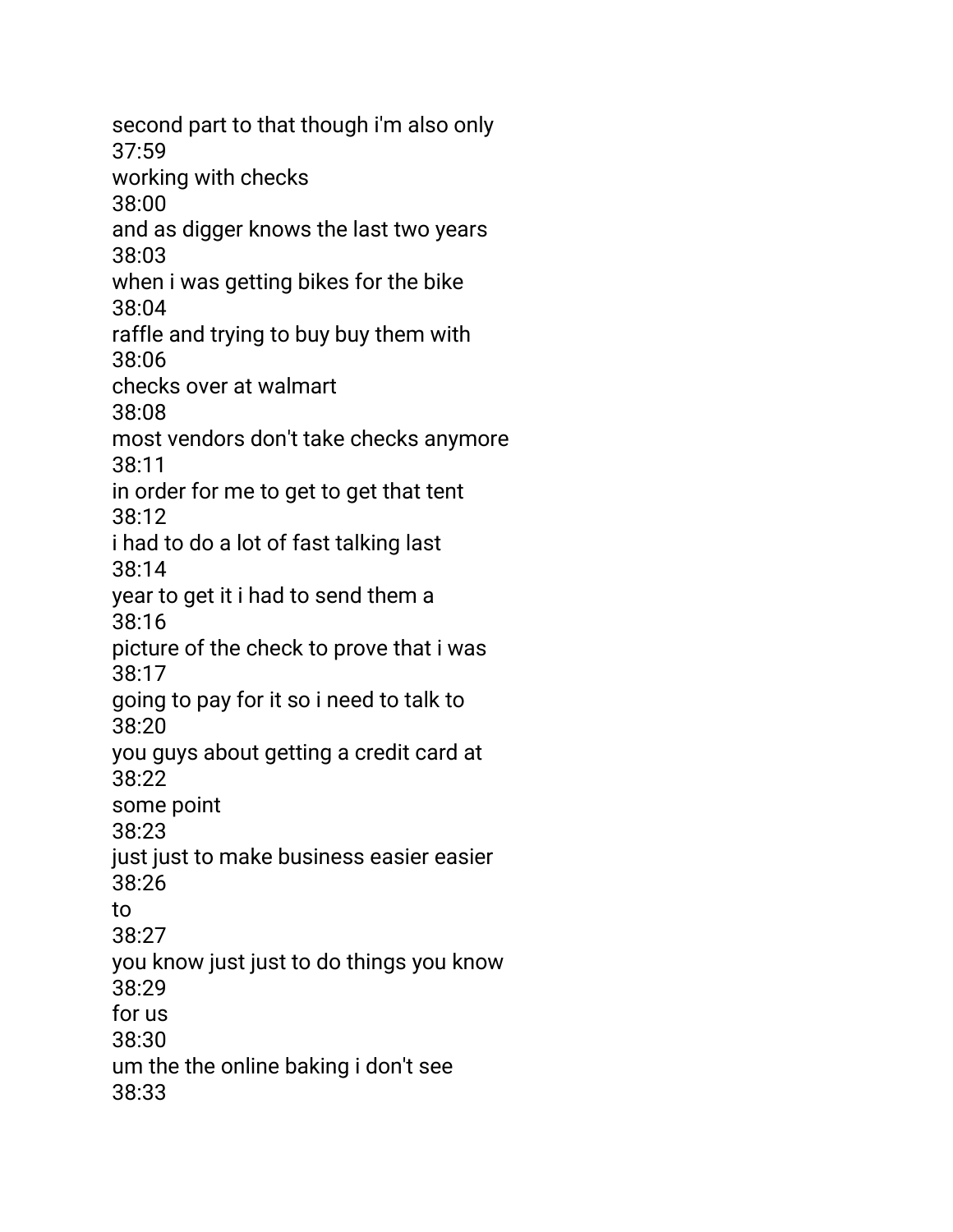that being a too much of a hassle i i 38:35 would just have to go and just see about 38:37 setting it up online just so i can get 38:39 the statements on time so i can get 38:41 these these financial reports all set 38:43 and ready for these meetings 38:45 so any thoughts 38:47 well i on the online bank or the uh 38:49 credit card we we use some credit cards 38:52 with the town 38:53 now and 38:55 it basically goes for the the same kind 38:56 of an audit kind of a thing as you 38:59 use the card you know you fill a form 39:02 out and 39:03 and everything is tracked so 39:05 i mean 39:07 i i would agree that uh 39:09 to get with the times we probably should 39:11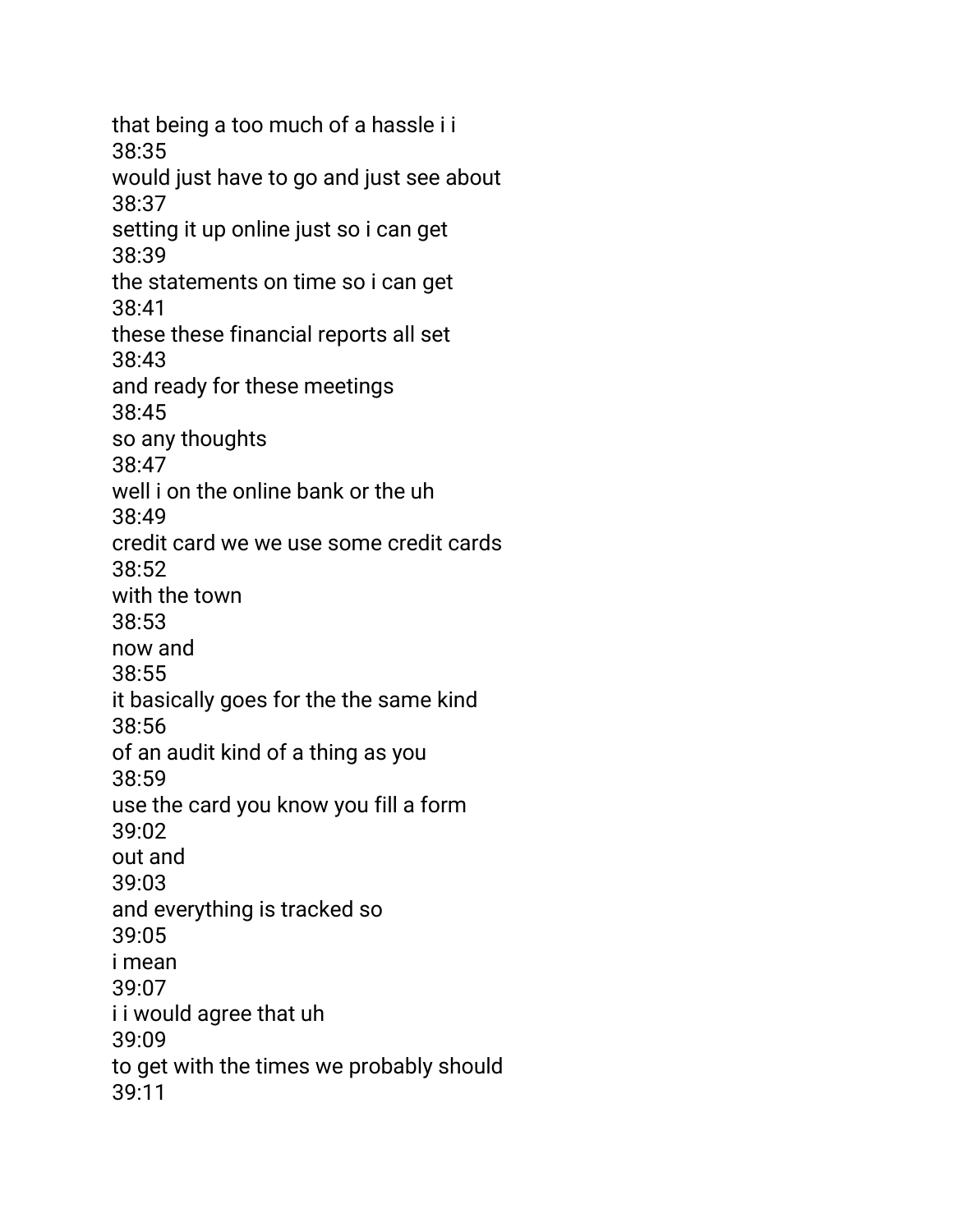be looking at getting something like 39:13 that done 39:14 along with uh 39:16 the square 39:17 um or something some credit card system 39:20 so 39:22 i'm going to redact the square part of 39:25 this only because i talked to i talked 39:27 to dick iron about it and he actually 39:28 approached ken stone and ken stone said 39:32 kind of uh it's a costly process 39:35 uh to do um 39:37 especially when you're gonna basically 39:39 be using it for book sales and things 39:41 like that 39:42 uh the amount of money that you pay out 39:45 it it doesn't compensate 39:48 for the uh 39:50 the advantage 39:51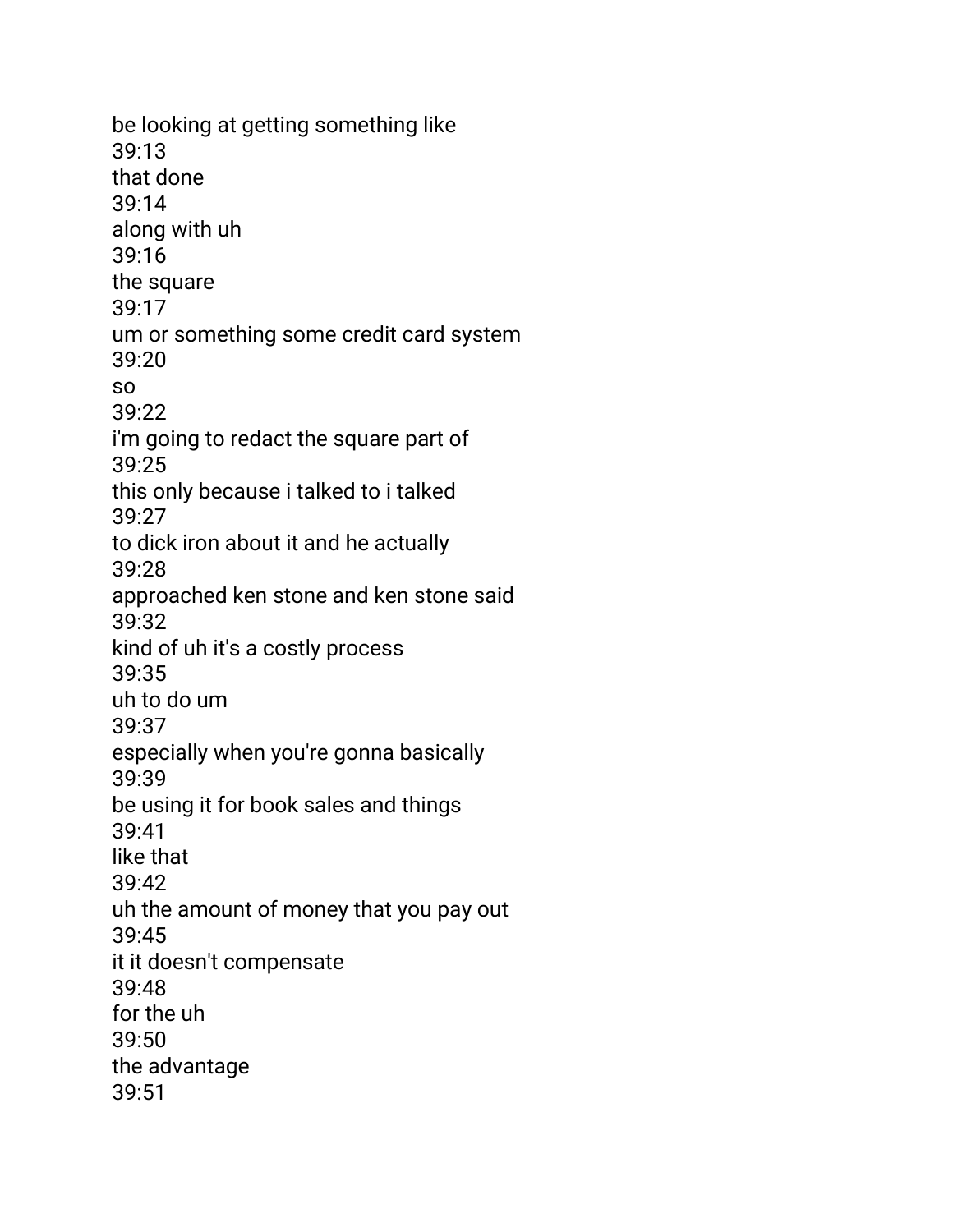the the one or two times that you're 39:53 going to be using it um i like what you 39:56 said though dick about the credit card 39:59 if we do it the same way that we write 40:01 checks 40:02 so um i would come in and just 40:06 not just sign the approval for it 40:08 you would sign it and then uh 40:11 bridgette would go out or whoever would 40:13 go out and buy the item that was  $40:15$ authorized if if it has that check kind  $40.18$ of check and balance i don't think we're 40:20 going against the uh the audit procedure 40:23 that 40:24 is required of us would you agree with 40:26 it 40:27 i would say if if i could just get a 40:29 rundown of how the town does it i'm 40:31 perfectly fine uh mirroring that for us 40:34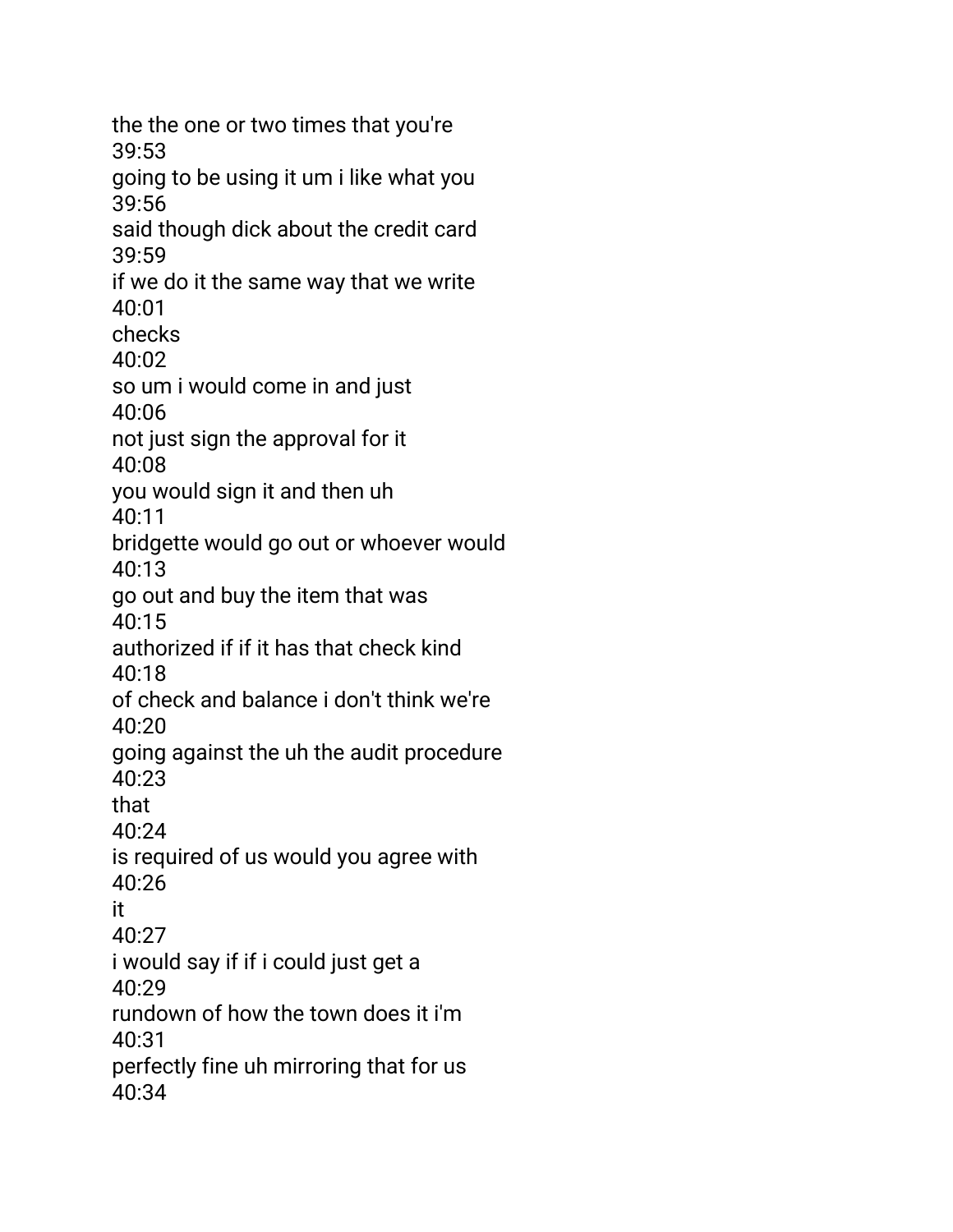and it would just be an extension to the 40:36 current claims audit policy 40:39 yeah it's it 40:40 it's very similar to what we do and 40:42 especially in today's world with buying 40:44 things off of uh off the internet amazon 40:48 prime you know all that all that good 40:50 stuff it makes it a heck of a lot easier  $40.52$ yeah 40:53 so is the credit card in in bridget's  $40:56$ name or is it in the library the 40:59 library's name 41:00 library's name under her 41:03 under her supervision and direction 41:04 though yeah and then basically it would 41:06 probably be like the checking accounts 41:08 there would be uh 41:09 signatories attached to it oh okay all 41:11 right because i imagine i i would get 41:13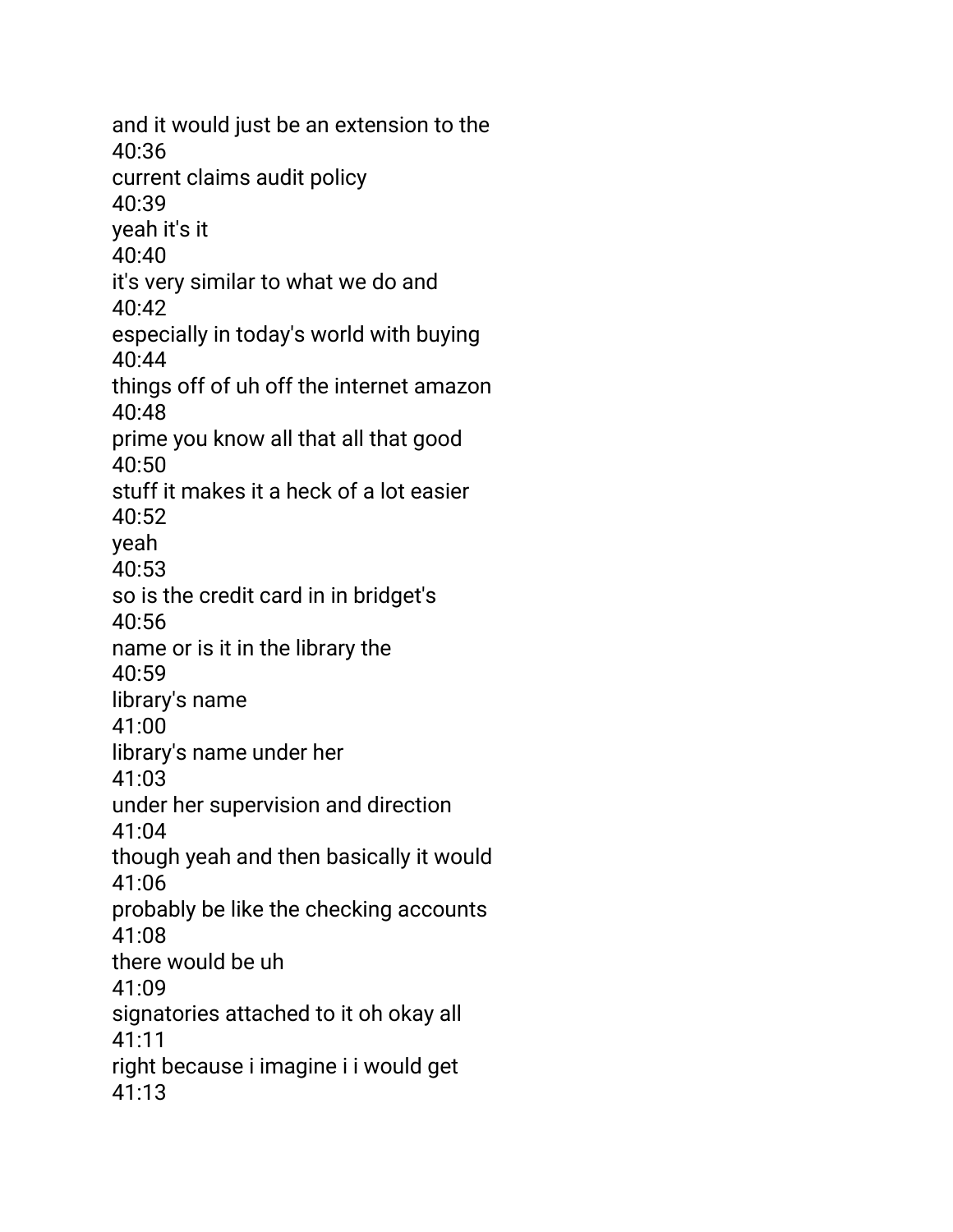the credit card through the bank so 41:16 just an idea do you ever think about 41:18 setting up a venmo 41:19 when you can have the qr code that the 41:21 customer could scan while they're there 41:23 and you can have it connected right to 41:25 the library's bank account 41:28 see i i 41:30 central's been really close to the chest 41:32 about having credit cards at our i'm 41:34 sorry yeah credit card machines at the 41:36 different branches um they want us to 41:38 use um e-commerce off off of the website 41:41 and then everything runs through the 41:43 business office down there if we did 41:45 that we would be the first branch in the 41:46 system to ever do that 41:48 successfully 41:50 no other branch in the system has has 41:51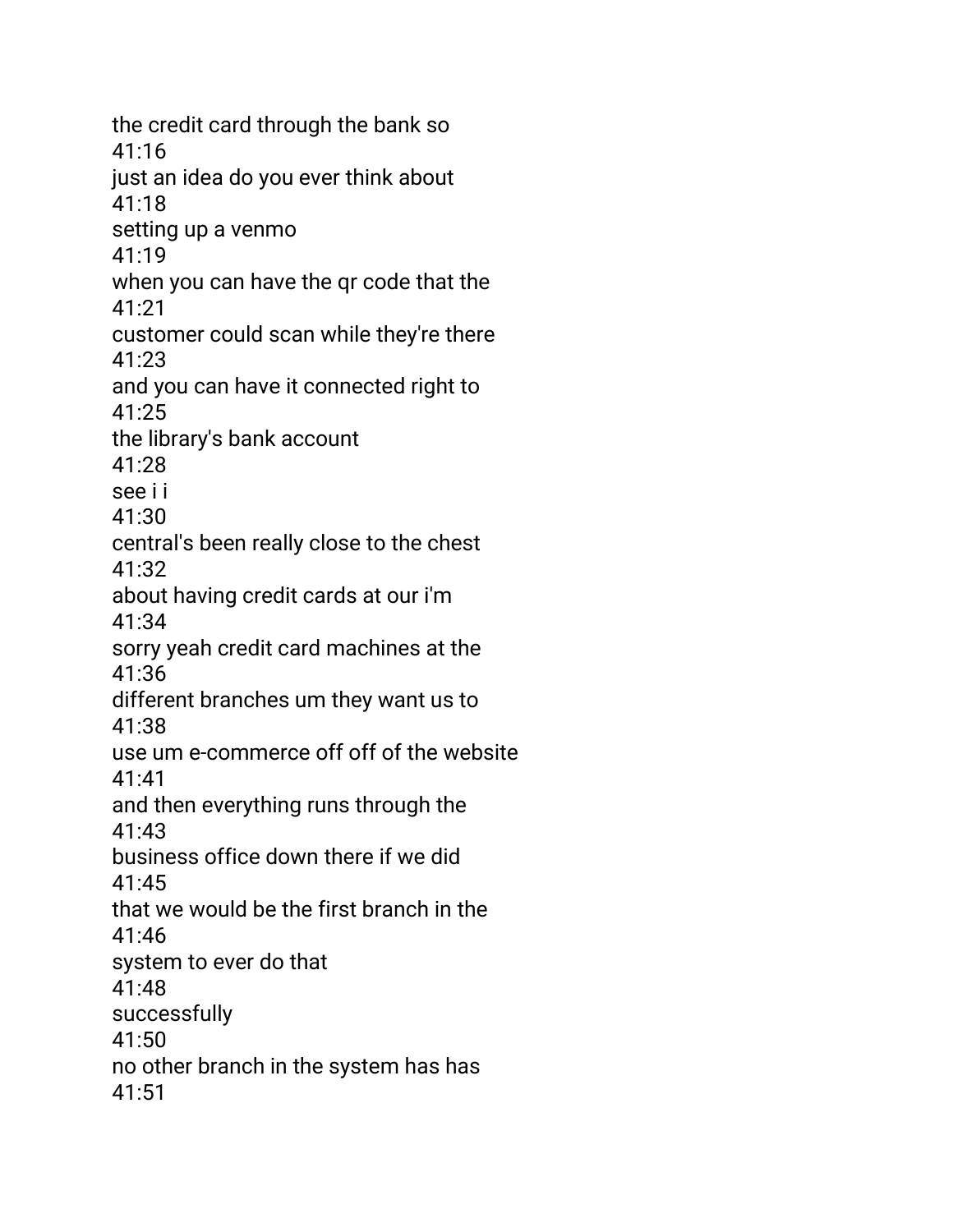been able to do separate credit card 41:53 purchases 41:54 straight into their own accounts 41:56 so i would need to know a lot about that 41:59 before i 42:00 before i approached it because uh ken 42:02 stone who i mentioned earlier he's uh 42:04 the cfo for the system so i'd have to 42:07 have a long talk with him first and 42:09 get him to agree to us doing that 42:11 essentially it's it's like a accepting 42:13 electronic check so it's just cash that 42:16 goes directly right into your bank 42:17 account there's no credit card fees 42:19 there's no credit card even applied for 42:21 it's just 42:23 money maybe 42:24 maybe approach him of us being a beta  $42.26$ site 42:28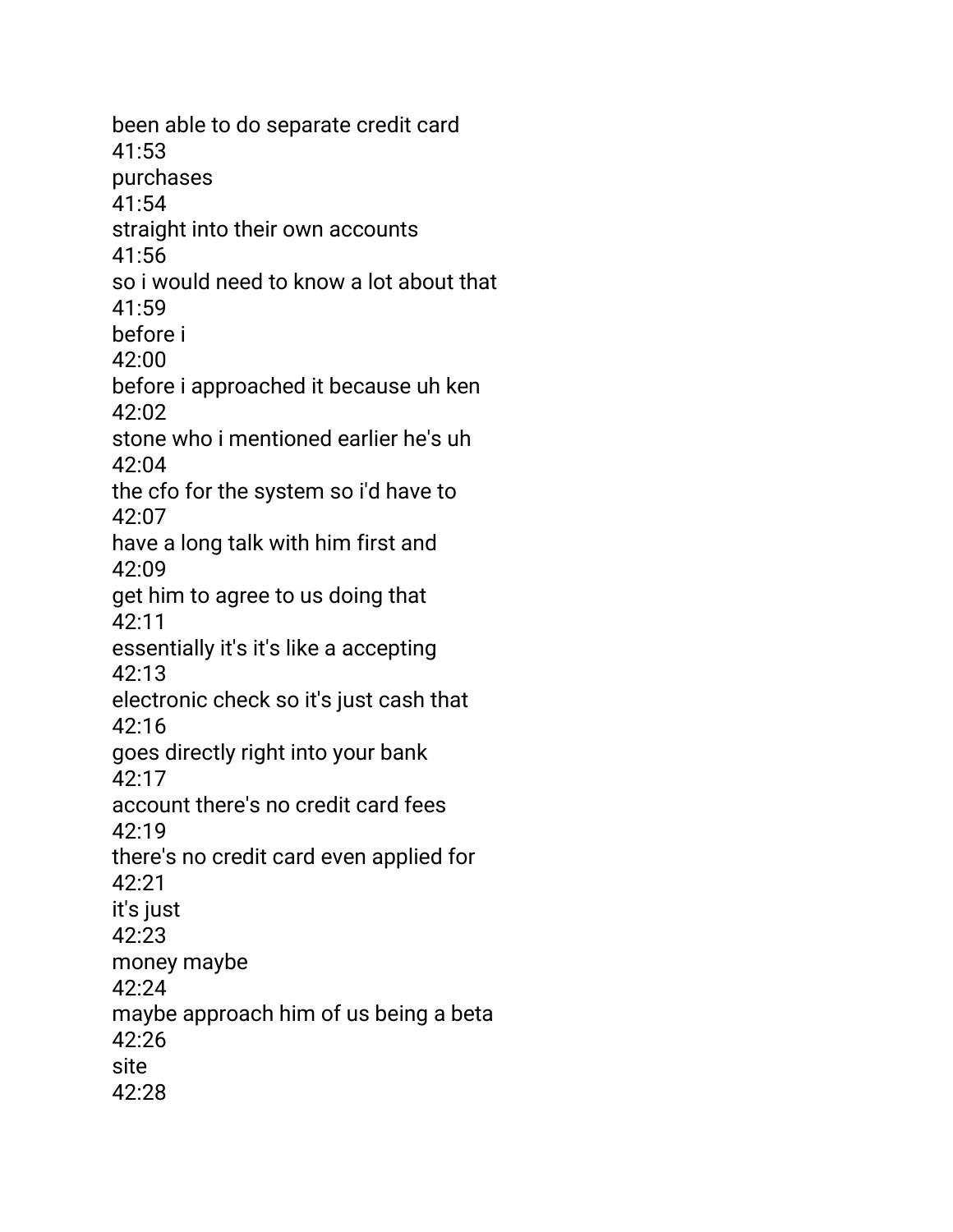to test it out okay 42:33 you just have to make sure that it 42:34 complies with your 42:36 audit concept too 42:38 we would definitely have to review and 42:40 add to the um the current claims audit 42:43 procedure for this so so basically at  $42.45$ this point um 42:48 what what would the next steps be as far 42:50 as 42:51 moving ahead to get to get a credit card 42:52 for us 42:56 well i wouldn't i wouldn't mind seeing 42:58 us going ahead and getting a credit card 43:00 uh 43:02 as long as the uh the 43:05 procedure is modified beforehand uh to 43:08 comply with that 43:09 yeah i mean i don't i don't see this 43:10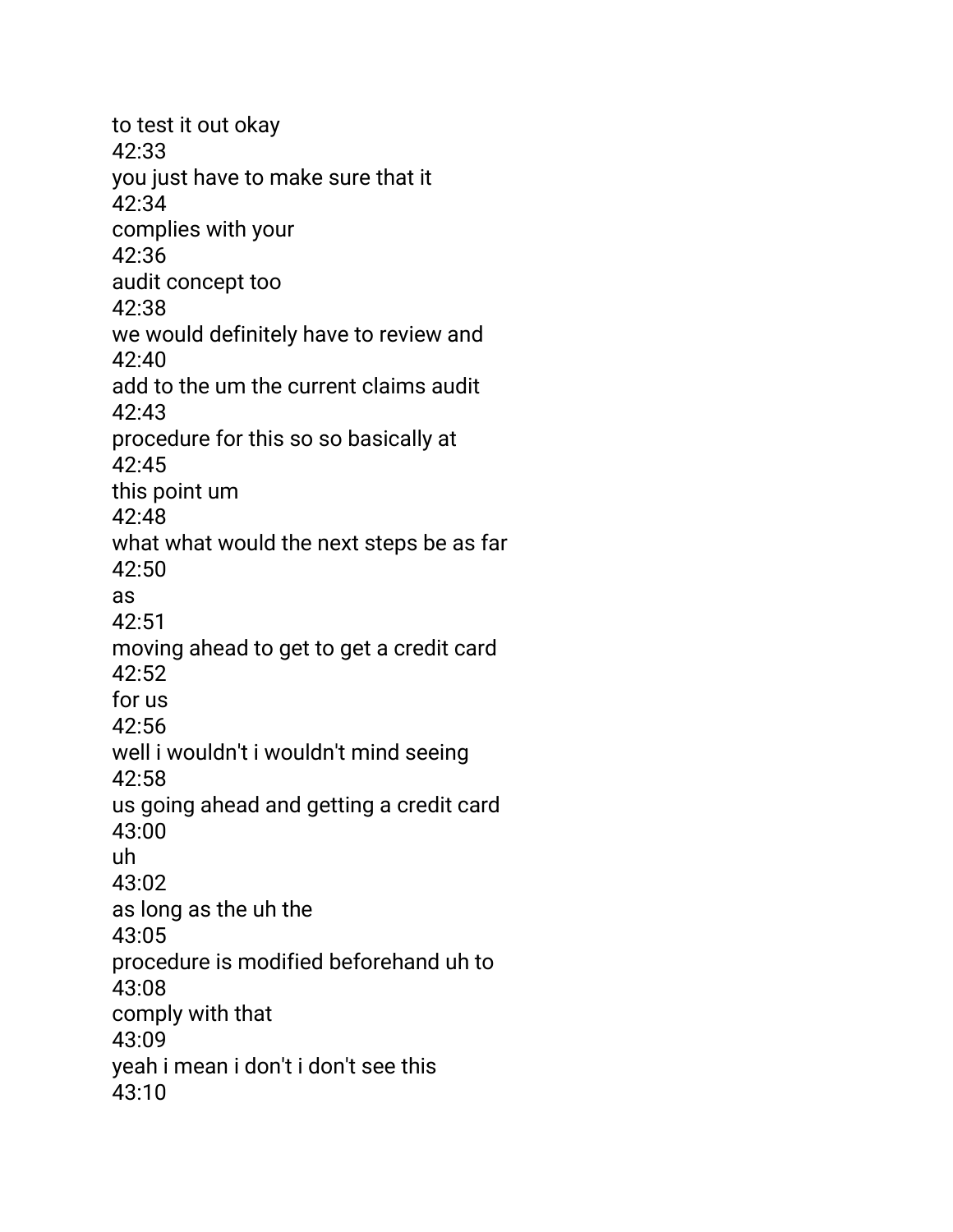being something that would happen 43:12 tomorrow but i i i would like to see 43:13 about get getting this set and ready so 43:16 that it can be approved and uh the 43:19 the um 43:21 the procedure and the policy updated for 43:23 vote at the march meeting 43:25 yeah i would say do it in a transitional 43:28 stage that would 43:30 the credit card would be the first stage 43:32 and then we could look into 43:33 other alternatives uh let's let's try 43:36 this out for a few months 43:39 and if it's working um 43:41 then let's proceed proceed and and and 43:44 see if we want to do the the automatic 43:46 out of the bank account if ken would 43:48 have agreed to it 43:50 okay well you know what maybe what you 43:52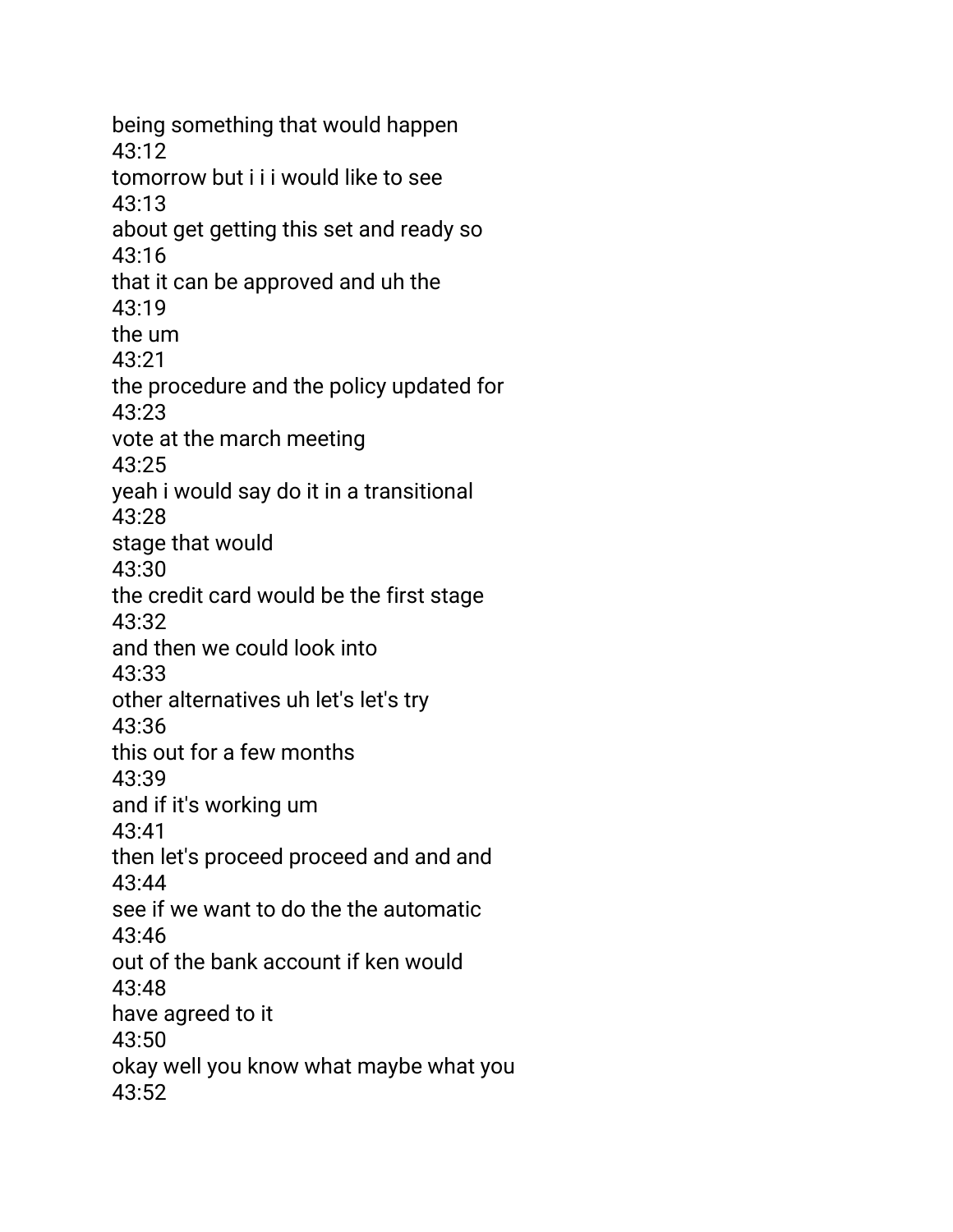could consider is you know we have an 43:53 account at m t and they've got an office 43:55 right here on grand island so if you 43:58 approach them about doing online banking 44:01 and get a credit card through m t 44:04 and that way you could go into the 44:07 account and you know look at the um the  $44.10$ statement electronically you could look 44:12 at what the credit card because 44:14 somebody's got to watch the credit card 44:15 you don't want to make you want to make 44:16 sure nobody's bought anything you know 44:19 unauthorized so so here goes the thing 44:21 we have two accounts at two different 44:24 banks 44:26 so 44:27 what what i would propose is being able 44:29 to do online banking for both but the 44:31 credit card for the private local 44:32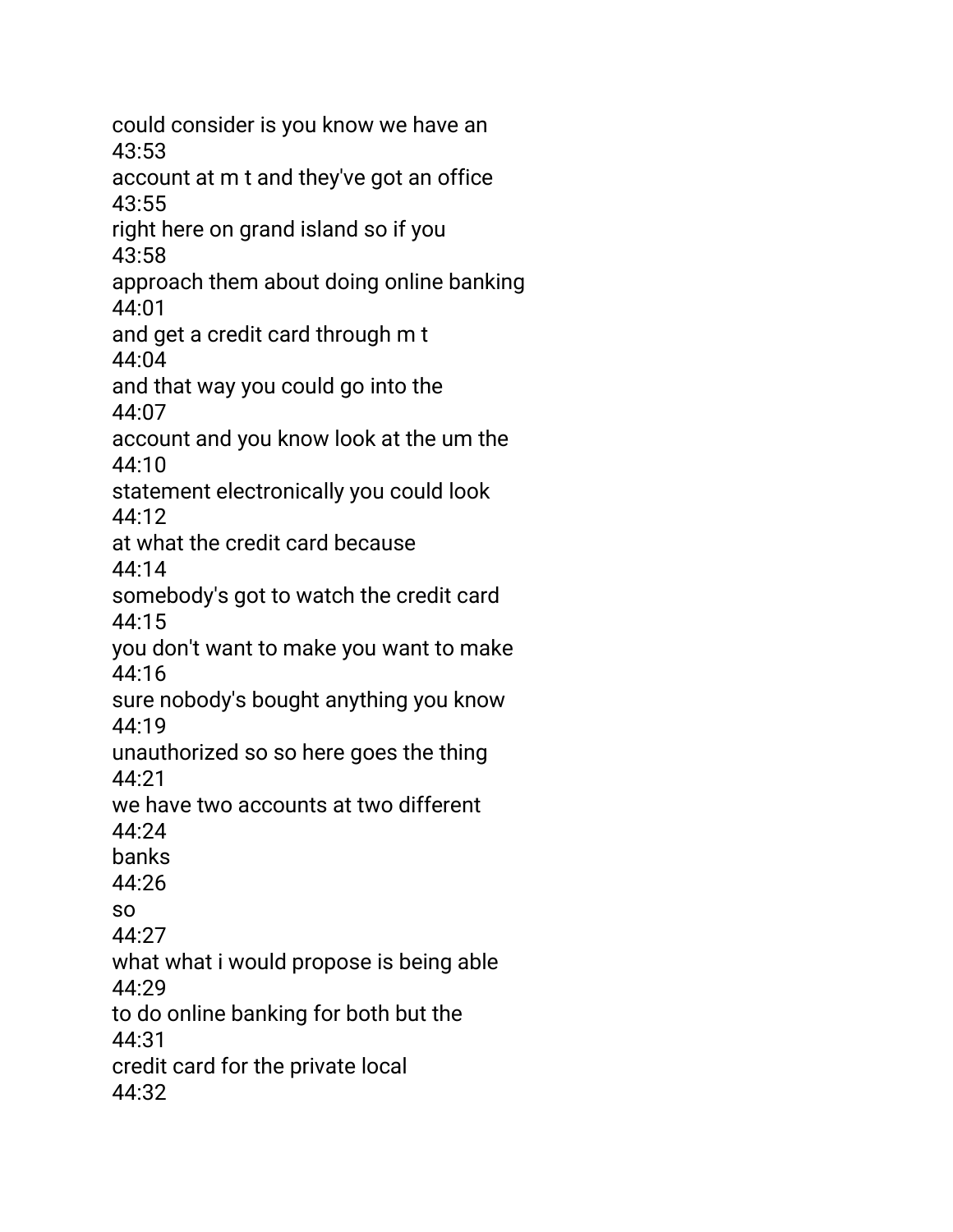account because that's that's where most 44:34 of the programming expenses come out of 44:37 basically the operating stuff that's 44:39 just water bill mileage um any and any 44:43 like improvements to the building that 44:44 that would be made through the business 44:46 office so the business office would do 44:48 the the original purchase and then i  $44:50$ would reimburse them so 44:52 i wouldn't suggest getting a credit card 44:53 for for the operating  $44.55$ account i can still work with checks 44:57 through that because it's very limited 44:59 stuff that comes out of there um i would 45:01 suggest getting a credit card for 45:02 private local 45:06 all right sounds good 45:08 so that would be the northwest one 45:10 bridgette correct yep okay is there a 45:13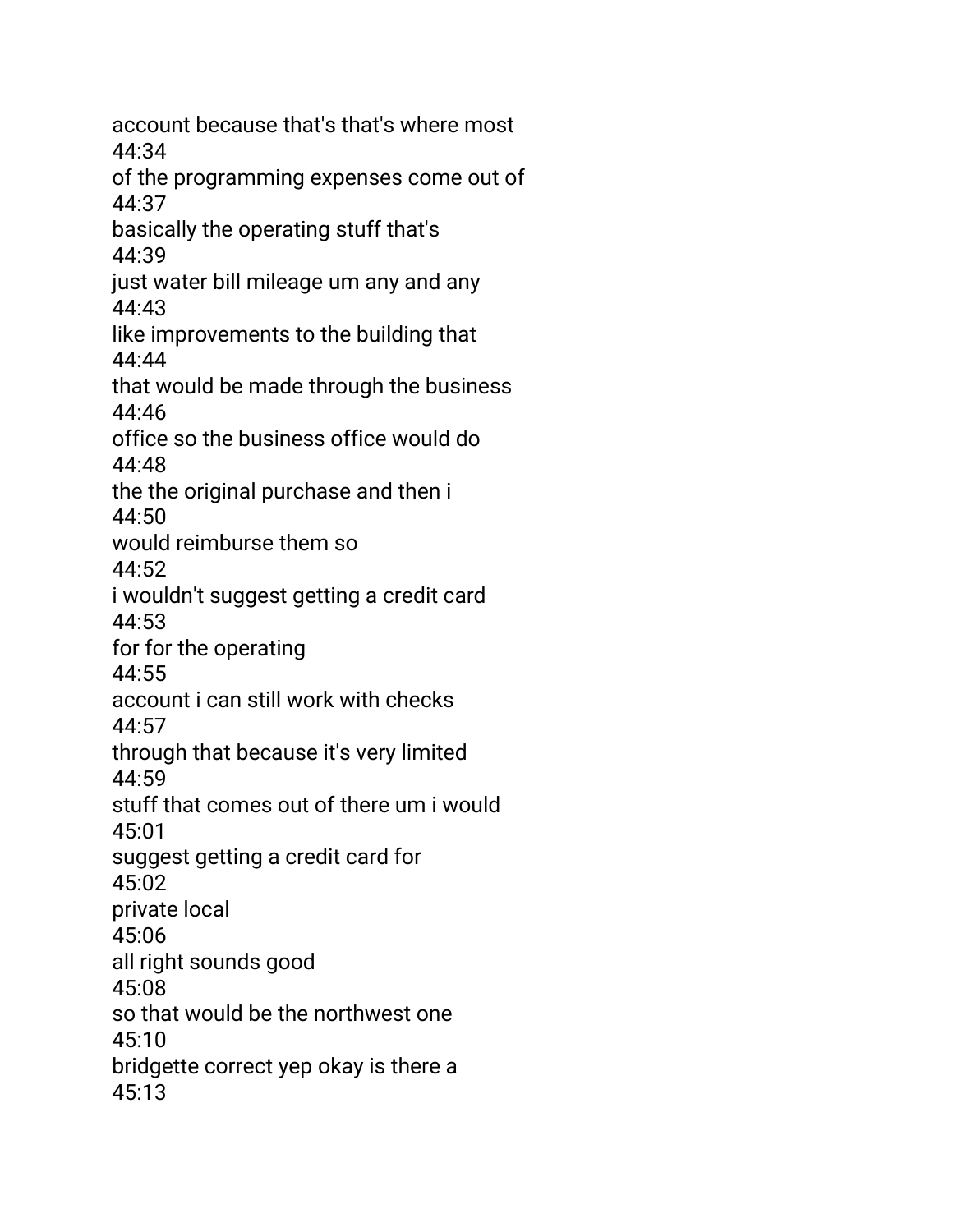northwest office local oh yeah yes yeah 45:17 where the old marine was 45:19 oh okay yeah they've changed names so 45:21 many times i can't remember who they are 45:22 now okay i hear you 45:24 yeah you're going way back dick saying 45:26 marine 45:29 [Laughter] 45:33 okay 45:34 perfect 45:37 so just so i'm not in there doing this 45:38 by myself uh mr earn as treasurer would 45:41 you be willing to help me with this 45:43 absolutely thank you sir my pleasure all 45:46 right when i get back and i find my desk 45:49 under all the paper that i'm sure is 45:50 going to be sitting on it then i will be 45:51 in contact 45:54 all right um i think that was the last 45:56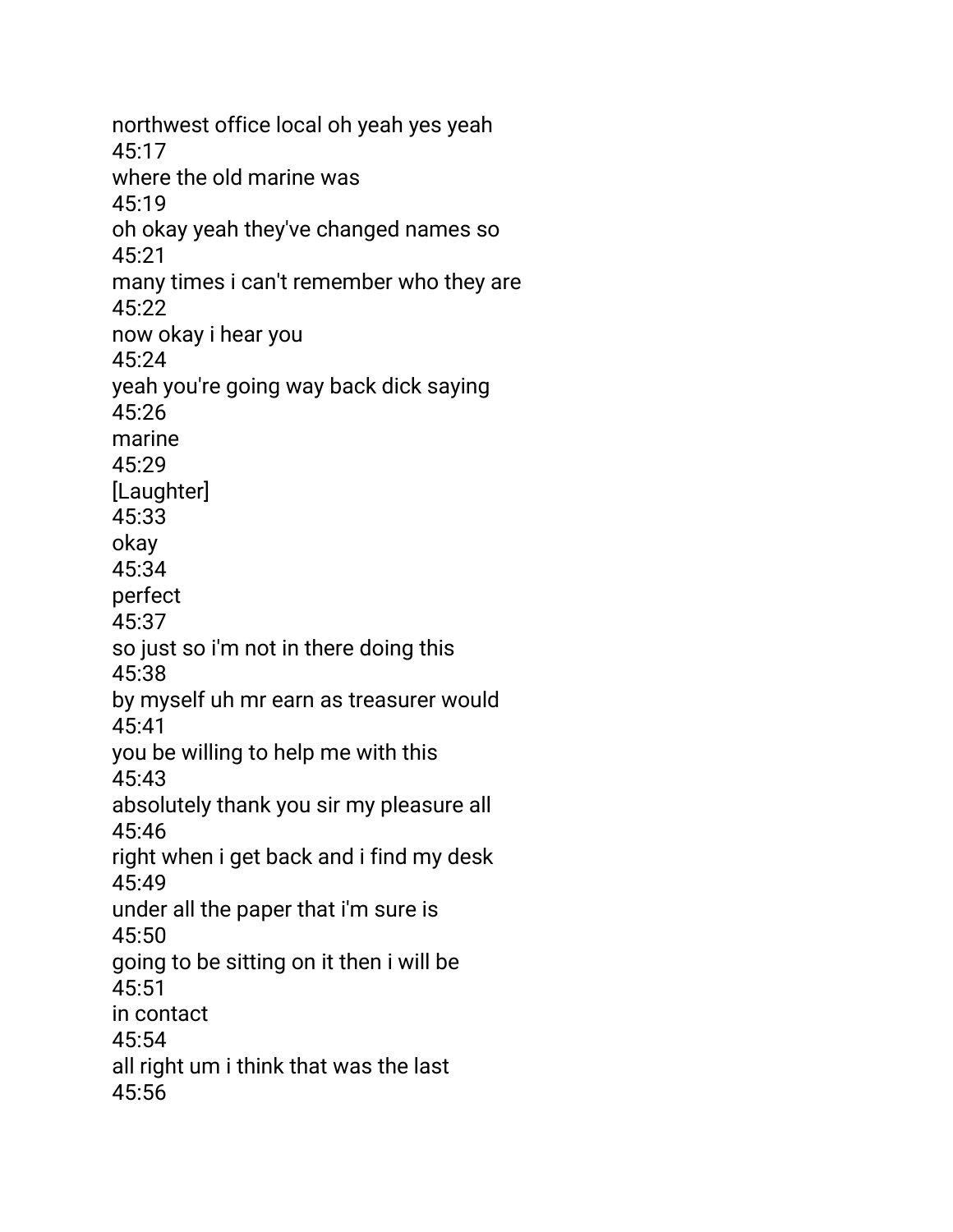of my uh director's report 45:59 okay 46:01 unfinished business the investment 46:03 policy 46:04 all right um there's two things on this 46:07 um 46:09 uh  $46.10$ dr graham is dragging seems to be 46:13 dragging his feet but he's extremely 46:14 busy because of the covet situation 46:17 he told me he was going to bring it up 46:19 in front of the board but i don't think 46:21 he's brought it up yet 46:23 uh he said he can't do anything until 46:25 it's brought up in front of the board he 46:26 also gave it to the uh his deputy in 46:29 charge of finance 46:31 i 46:32 i i talked to him but i don't really 46:35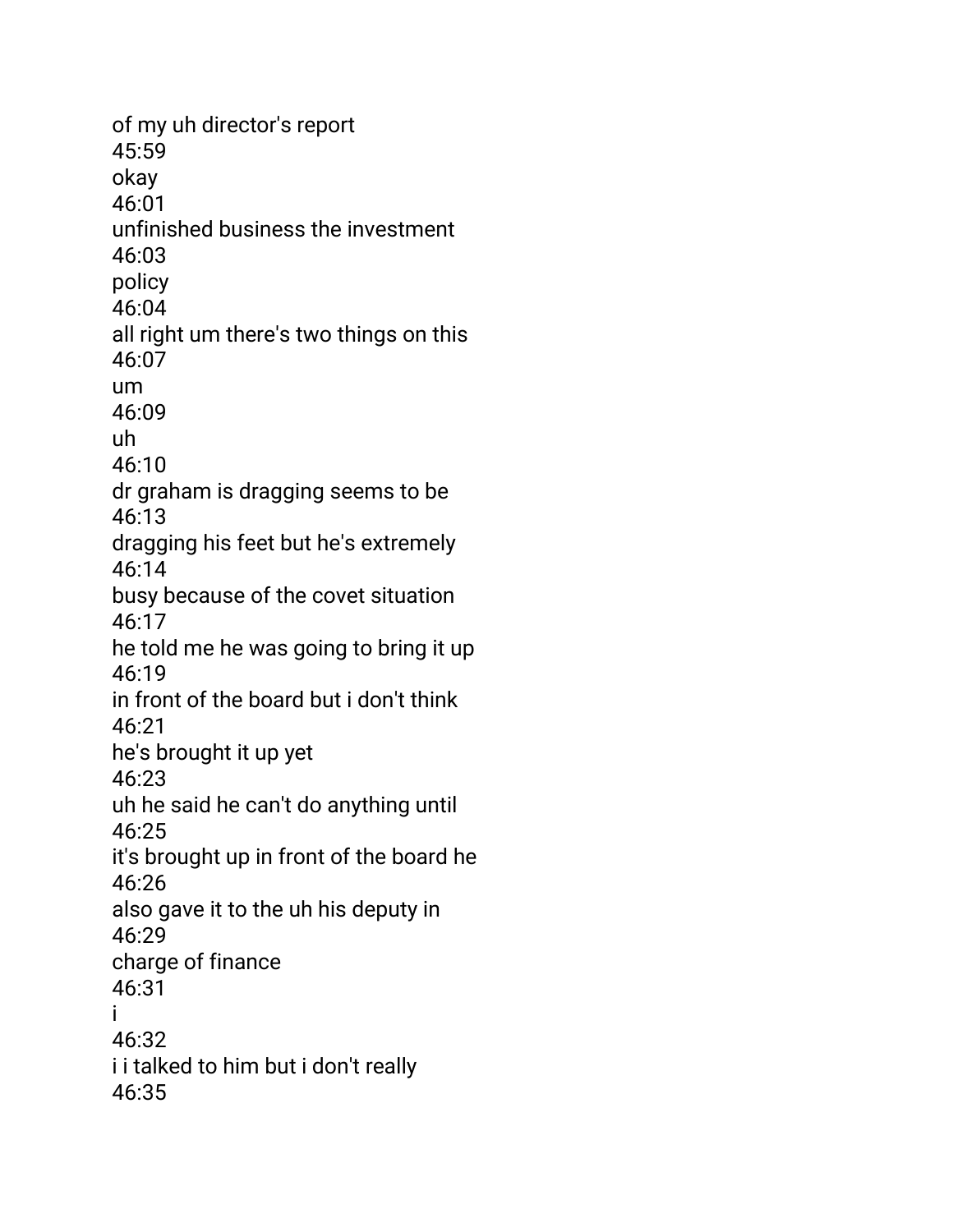like to to irritate him um 46:39 i i think i'll come back again next week 46:41 and just ask him you know where we stand 46:44 with it 46:45 ken stone uh said you know that it's 46:48 really not that profitable 46:51 i i presently am in a government bond 46:54 fund that pays about four percent 46:57 and if we put a hundred thousand dollars 46:59 into that 47:00 that's going to generate 47:02 uh a lot more than six dollars 47:05 twenty four dollars a year 47:07 and uh but i don't know if that 47:11 i'm gonna go by my broker and see if it 47:14 would prove and i'll also go 47:16 to the 47:18 department that's in charge of libraries  $47:20$ for the state 47:21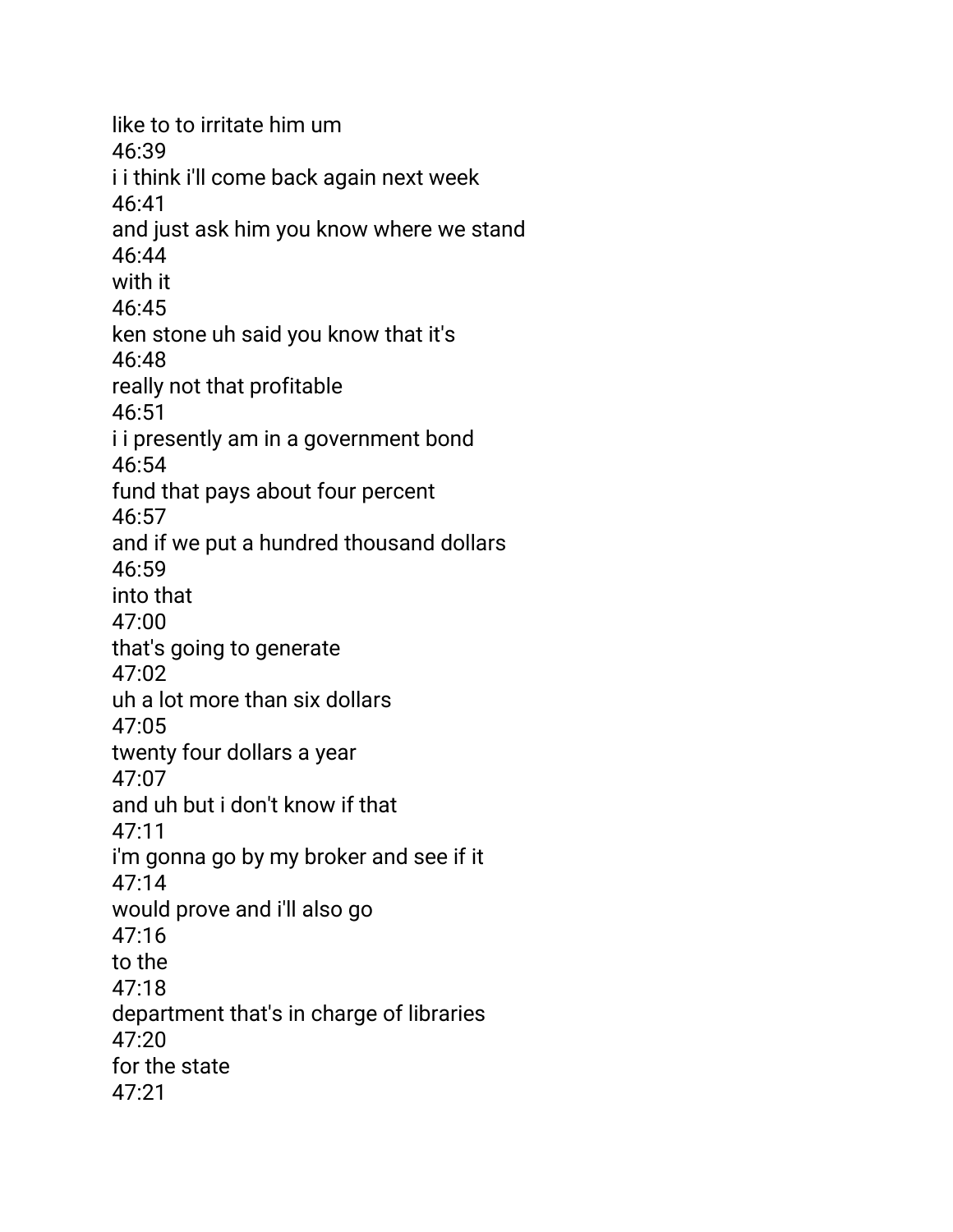see if that would qualify for one of the 47:23 investments because as ken says 47:26 they're very very restrictive 47:28 uh i don't want to give up we brought it 47:30 up as an item 47:32 at the um 47:33 act meeting 47:35 and um i wanted to the trouble is people 47:39 sit there 47:40 uh and they don't they don't open up and 47:42 talk 47:43 uh and experience it so i may be sending 47:46 around 47:47 uh an email to other 47:50 to the directors and along with the 47:52 presidents of the boards to see if 47:55 anybody is is doing it uh i can't see 47:58 why we shouldn't 48:00 but as i said there are a lot of 48:01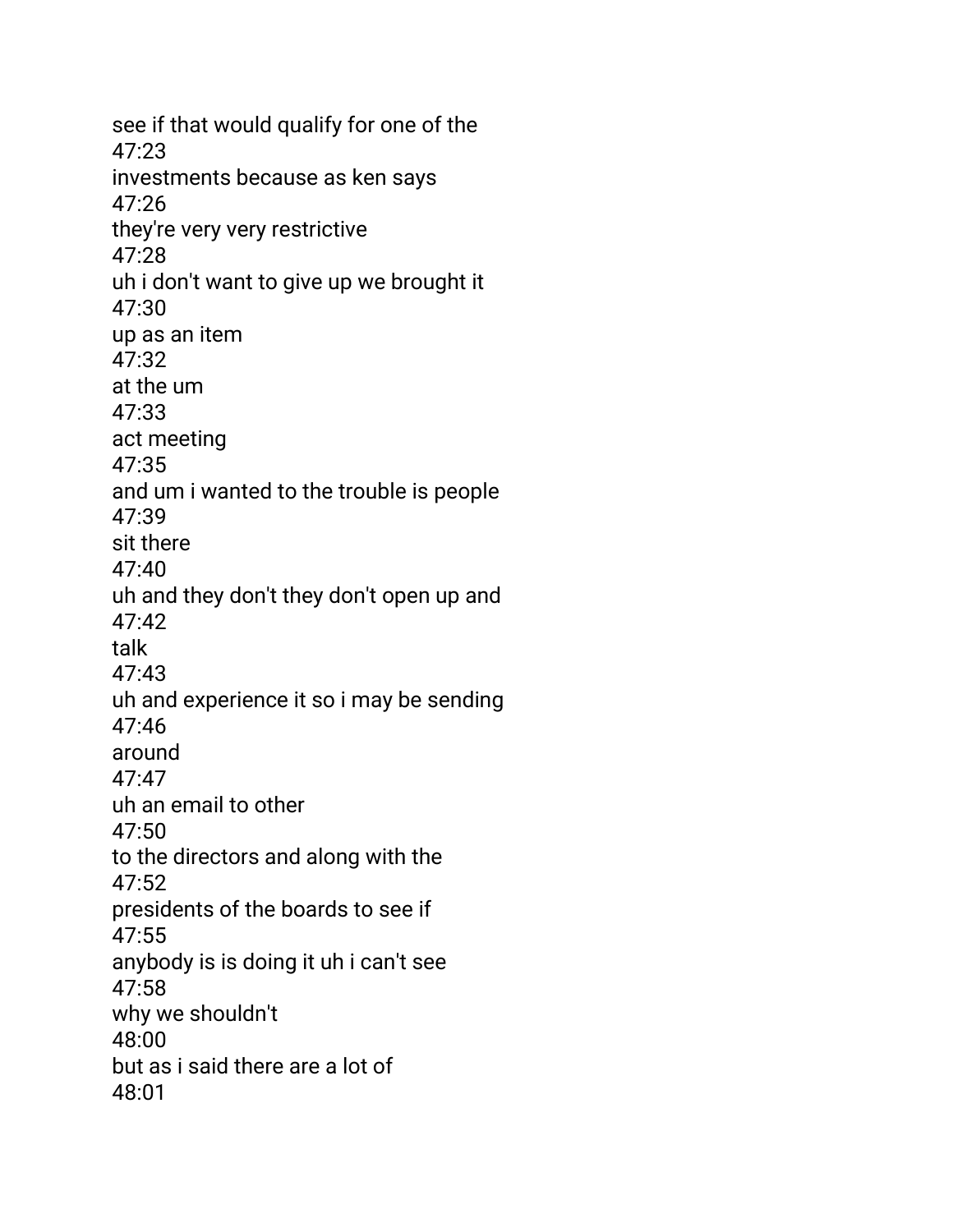restrictions on it and that's why it's 48:03 going so slowly so that's about it 48:07 all right 48:08 i also wanted to bring up because you 48:11 don't seem to have anything in the thing 48:13 can i can i just stick two cents in 48:15 about act 48:16 oh yeah i don't even think about it 48:19 uh let's do it under new business 48:21 all right boss no problem 48:24 so we'll go to new business 48:27 you just did the online banking card 48:29 discussion so by that 48:31 yeah thank you 48:34 selection of officers 48:37 so i think we came up with a slate at 48:40 the november meeting correct 48:42 yes yes 48:44 did we 48:46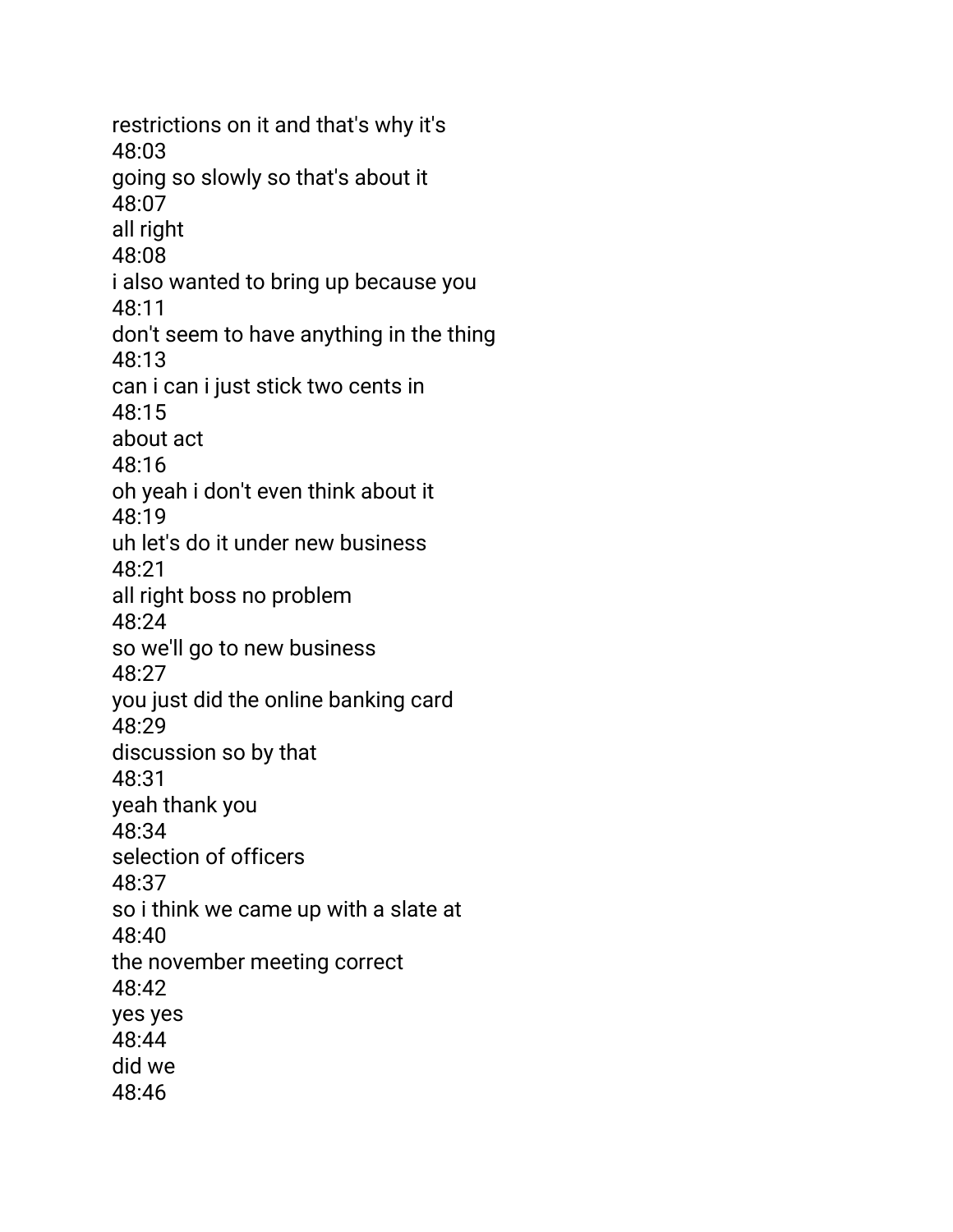yes 48:47 we did it was it 48:49 we gave all the positions to you dick 48:53 because you weren't there 48:56 so 48:57 i'm continuing as president 49:00 jill is continuing as uh first or vice 49:03 president 49:04 agnes secretary 49:06 dick you as treasurer 49:08 and pat is uh 49:11 the member at large 49:15 any uh any further discussion or 49:17 thoughts 49:21 cast one vote uh you know i don't know 49:23 the slate for the slate 49:26 okay 49:27 there we go so i could hear it 49:31 pat the the motion that was made by 49:34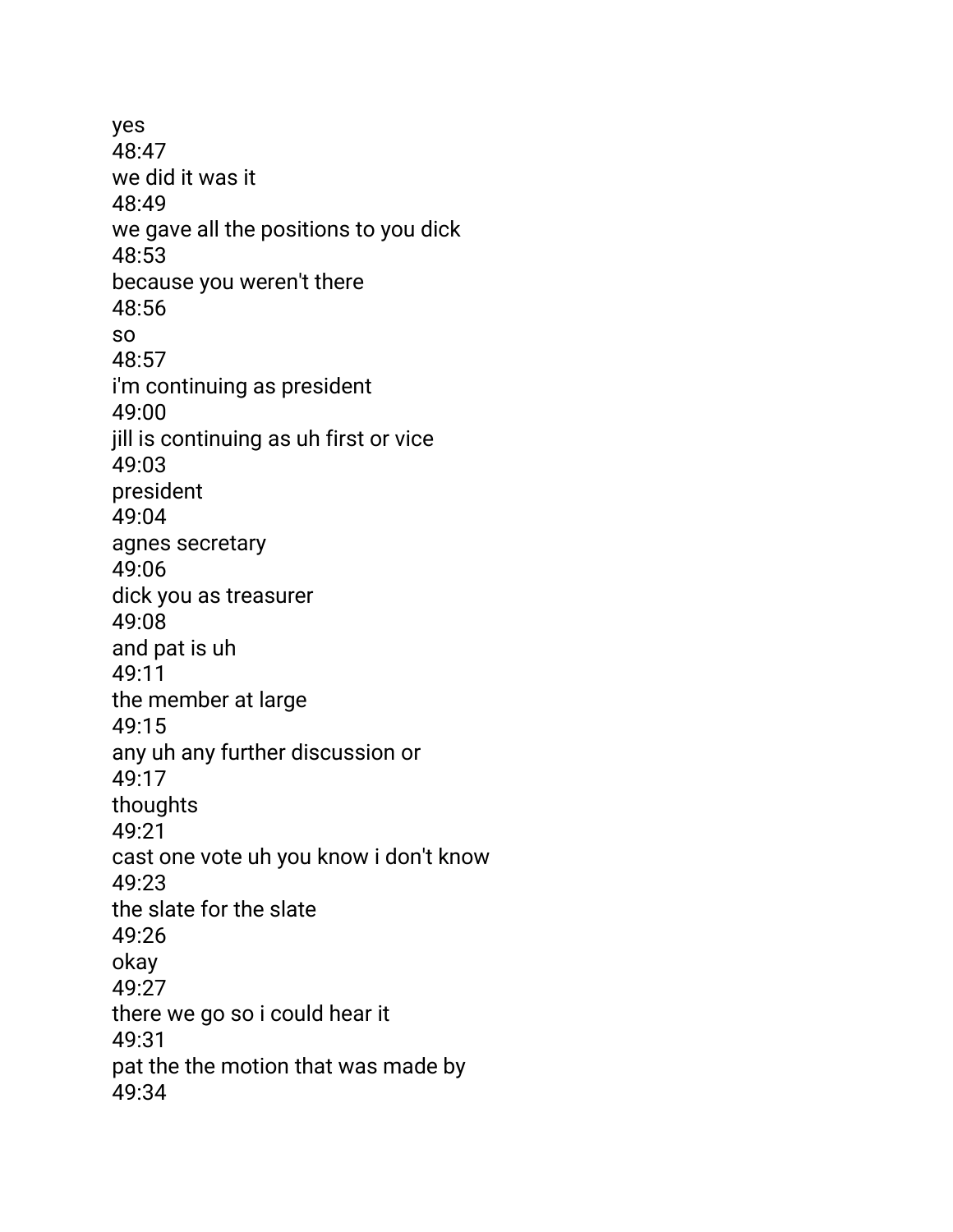trustee earn was the secretary 49:37 cast one vote for the slate of officers 49:39 for 2022. 49:42 is there a second 49:45 a second then 49:46 seconded by agnes 49:49 any further discussion 49:53 roll call  $49.54$ um it's me 49:56 uh yes 49:59 i 50:01 all right so um 50:03 uh in a second 50:05 hi 50:09 that was one one vote by the secretary 50:12 right 50:14 yeah you have to approve yeah but we 50:16 have to we have to pass a motion to do 50:18 that oh the motion okay 50:21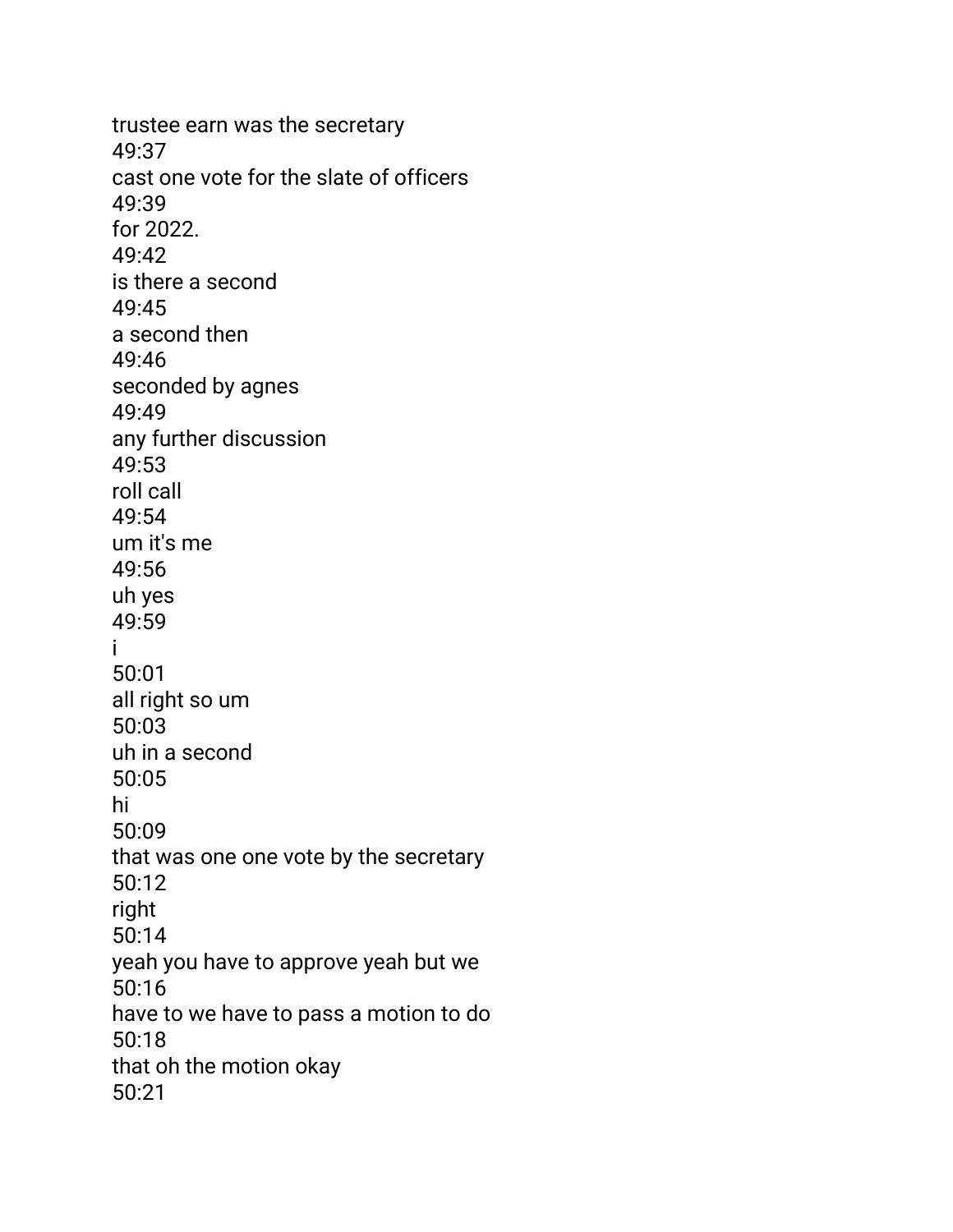i get it so 50:24 the motion 50:30 so 50:31 dickard made a motion 50:33 for the the secretary kiss one vote 50:37 ignis 50:38 seconded right now we have to have a 50:41 vote on that all right 50:43 so um 50:45 let's go to 50:49 i was like today in the right order so 50:54 right 50:55 sick hi 50:58 becker 50:59 hi 51:01 hi 51:02 crawford 51:04 i 51:05 rizzuto 51:07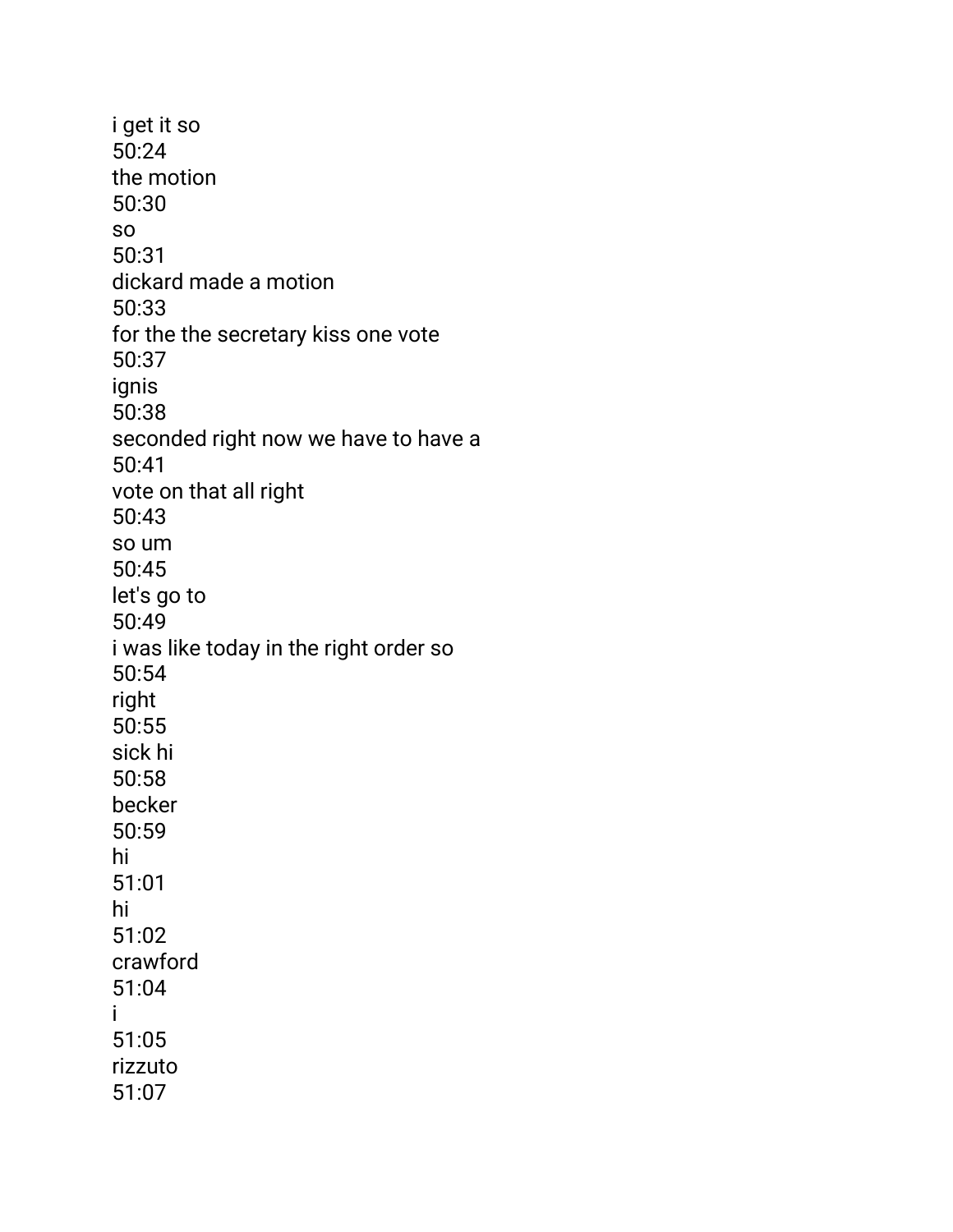right 51:10 motion passes thank you 51:13 thank you 51:16 um the annual or the approval of the 51:21 county uh library personnel policy 51:23 manual for 2022. 51:26 um when i sent the the original email a 51:29 week ago i included what changes were 51:31 made for this year 51:32 um just i i'll just reiterate them real 51:34 quick because there was only three 51:36 changes 51:37 um i contacted aaron vest who's the 51:39 administrative assistant for janine 51:41 doyle 51:43 she said 51:44 the handbook was updated in january 2021 51:47 to reflect changes made since its last 51:49 printing in 2017. so all those changes 51:52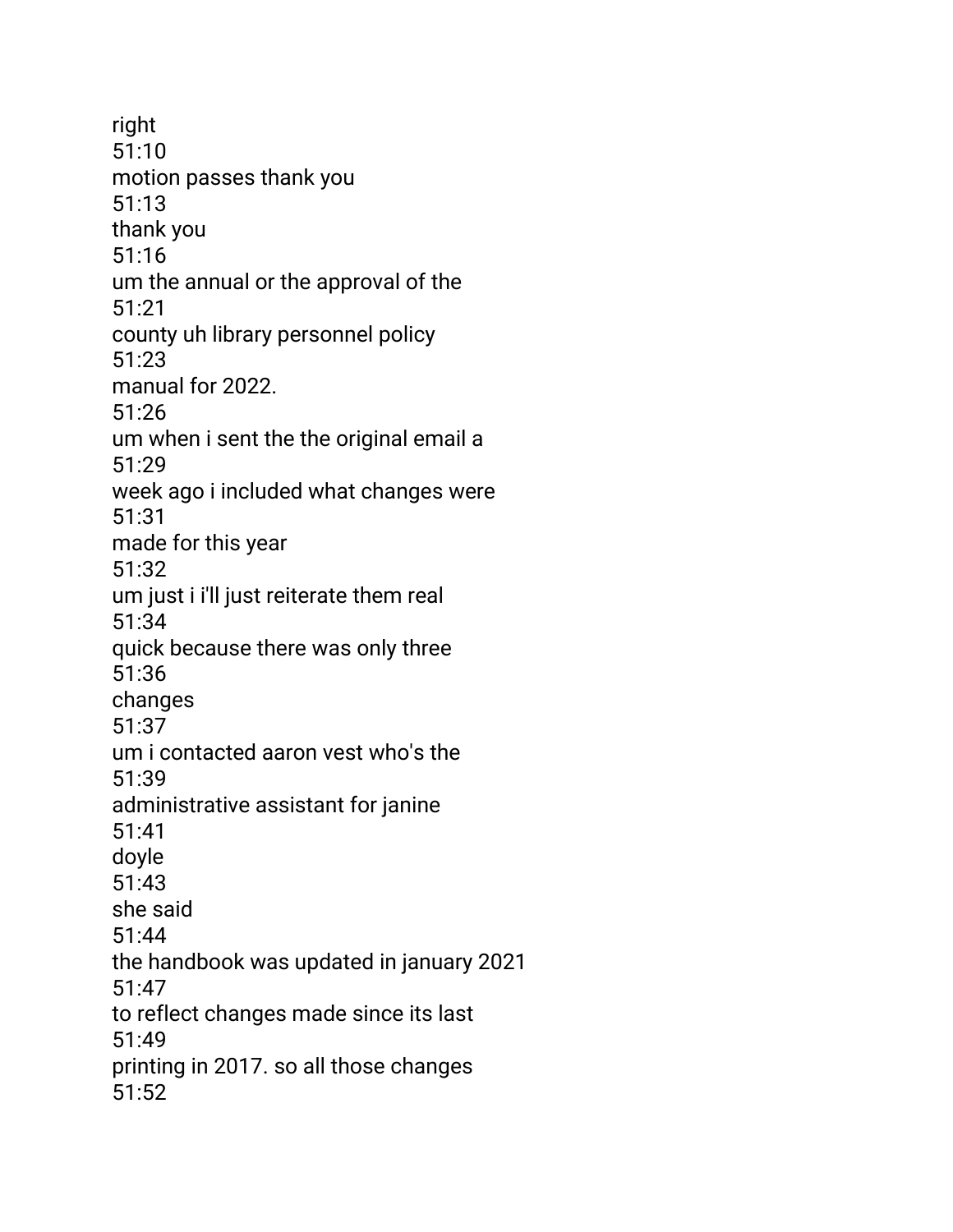the board has already been um 51:54 appraised of and when you guys approved 51:56 it last year the year before and all 51:59 that um the ones for 2021 52:02 uh there were three updates to the 52:04 manual this year uh 52:06 chapter three section one union  $52.07$ membership updated to reflect changes in 52:10 taylor law regarding deductions for 52:11 union dues 52:13 chapter or chapter seven 52:15 uh chapter two i'm sorry chapter seven 52:18 section two sick leave 52:20 updated to clarify that medical records 52:22 substantiated sick leave should be 52:24 submitted to hr 52:25 and then last chapter eight section two 52:28 sexual harassment prevention policy 52:30 updated a title and the address of the 52:32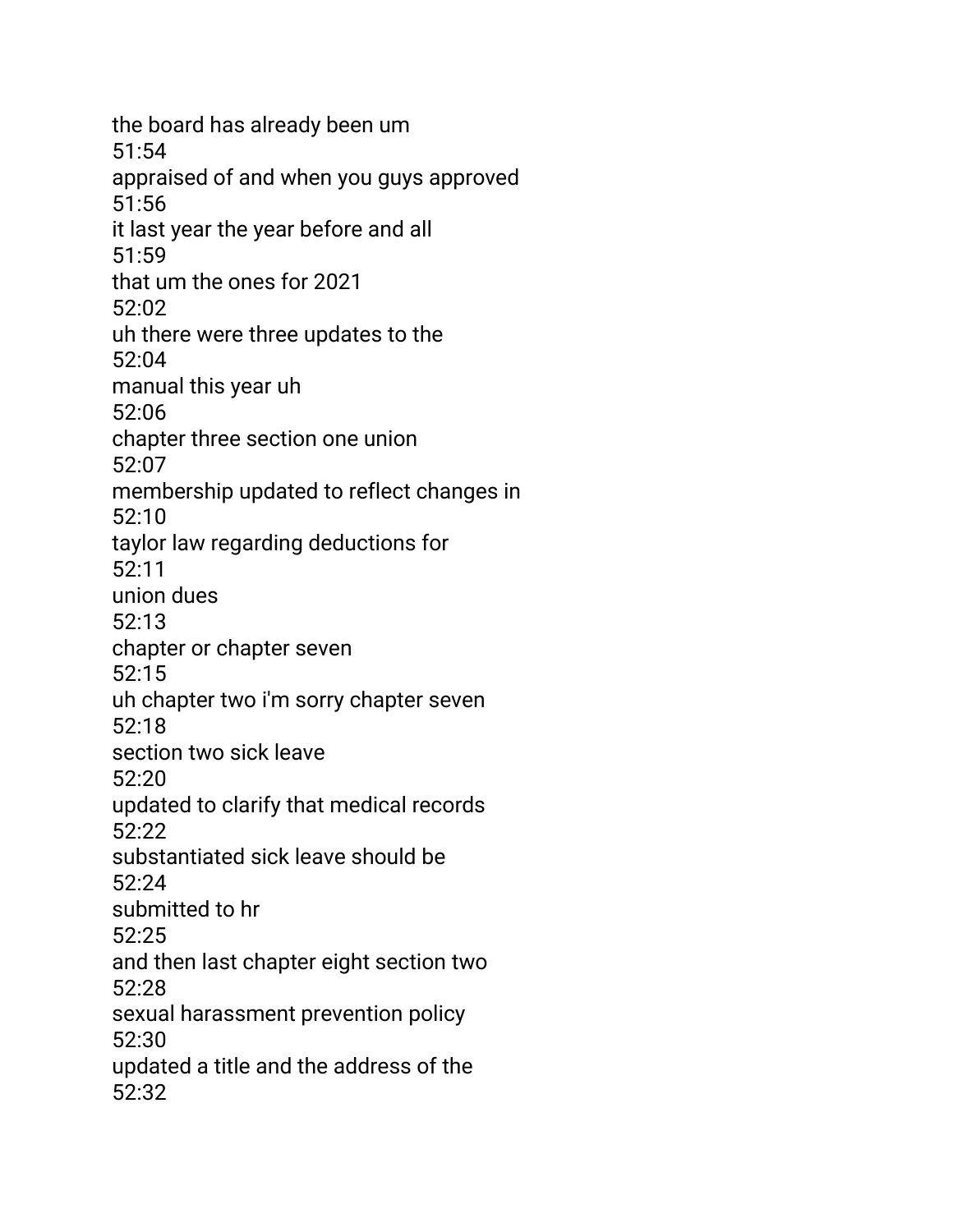buffalo dhr 52:35 and then she says i hope that helps 52:38 okay 52:38 there was really only one policy right 52:41 that really was changed which was the 52:44 last one yeah 52:47 do we still so do we still have to  $52.49$ approve the handbook 52:51 yeah we're supposed to every year via 52:53 resolution 52:54 okay then the secretary signs it 52:57 yes let me get down to that that was in 52:59 my packet to you guys 53:01 i have it 53:02 okay 53:03 so bridgette 53:05 i sent you a question because it looked 53:07 like it said all changes from before 53:10 um january 1st of 2021 and i thought it 53:14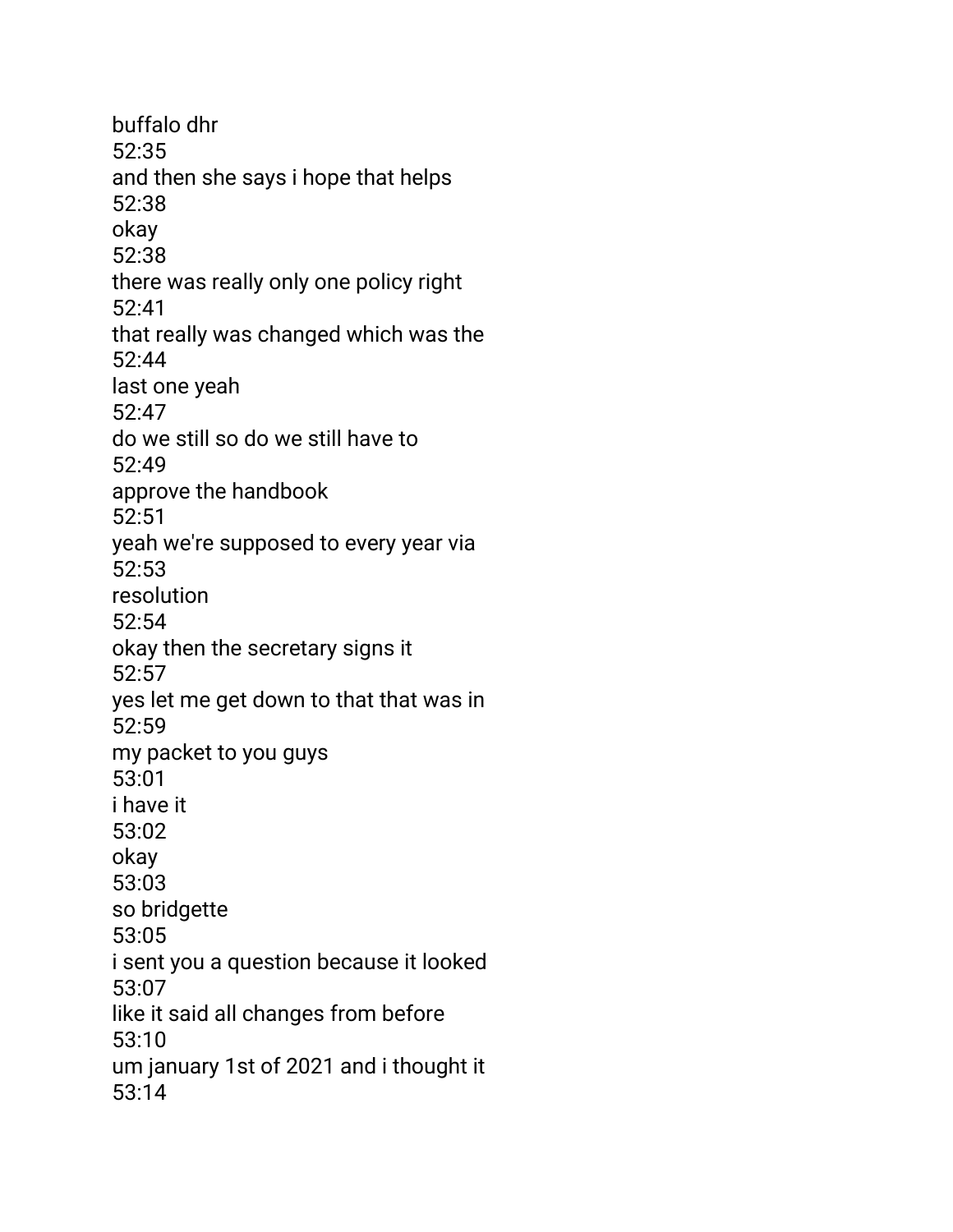was supposed to be after 53:16 i'm sorry i didn't see your email jill 53:18 oh 53:19 yeah i saw that 53:21 okay 53:22 um i guess if you get the resolution 53:26 up um i can find it again 53:28 because it looked like 53:30 that it was 53:31 it should have been after rather than 53:33 before okay yeah i have it up on the 53:35 screen right now can you see it 53:37 yeah it's the one with the whereas is in 53:39 it 53:40 okay 53:42 okay 53:43 there it is um 53:45 let's see it's down here somewhere 53:48 shoot 53:54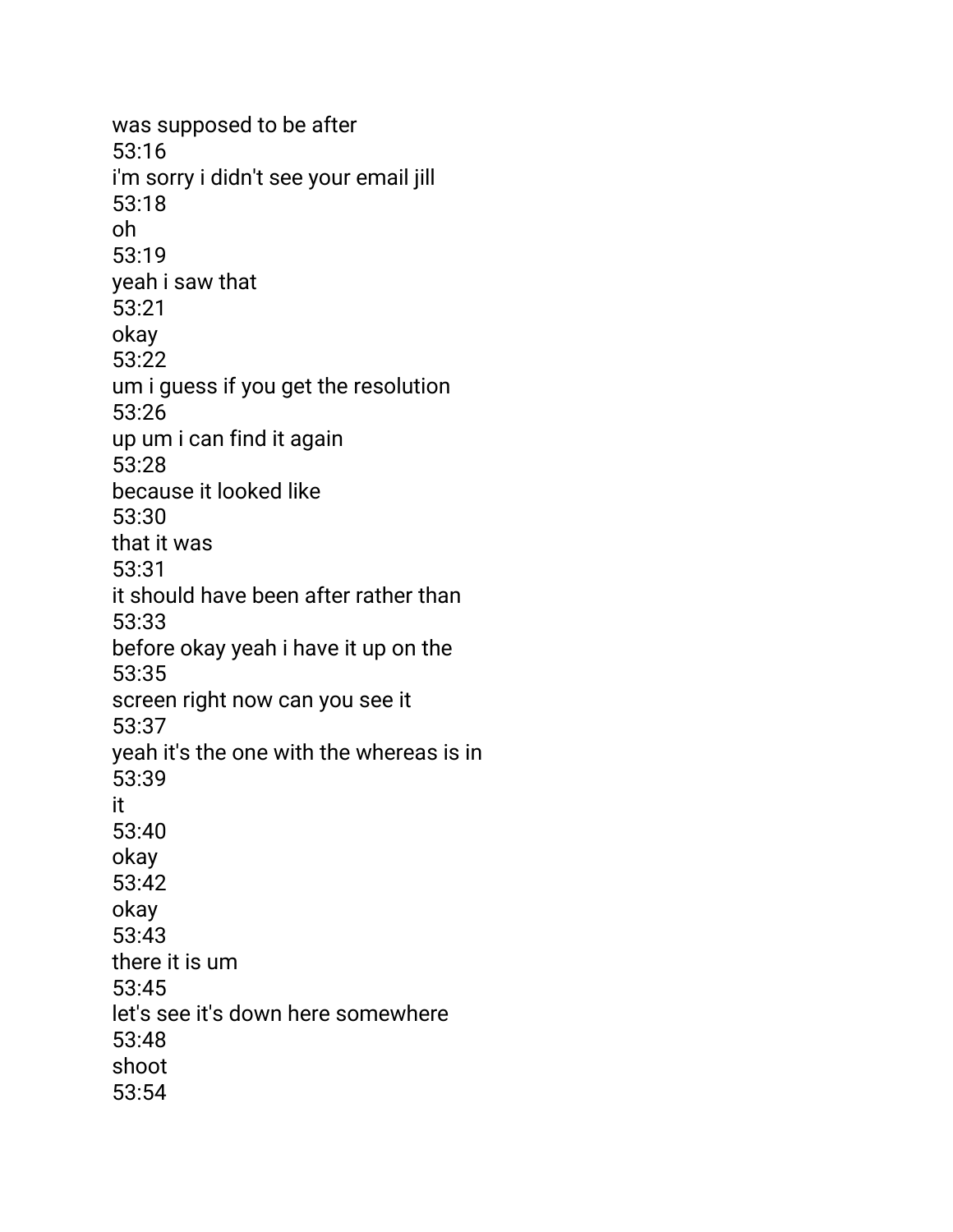here well let's see here it says um the 53:56 first resolved the grand island library 54:00 reaffirms the adoption of the manual and 54:02 handbook and adopts amendments made 54:05 since january 13 2022. 54:08 well that would be going forward in the 54:10 fight here i put i put the wrong date on 54:13 it it's a it should have been um 54:15 21. 54:16 well the date that we last approved it 54:22 which was 54:25 january no wait 54:27 january 7th 2021 54:30 i just put the wrong date there 54:32 okay there we go yeah so that date goes 54:35 there 54:36 yes sorry i thought i caught them all 54:38 apparently i missed one to change that 54:44 do we want to hold off until the next 54:45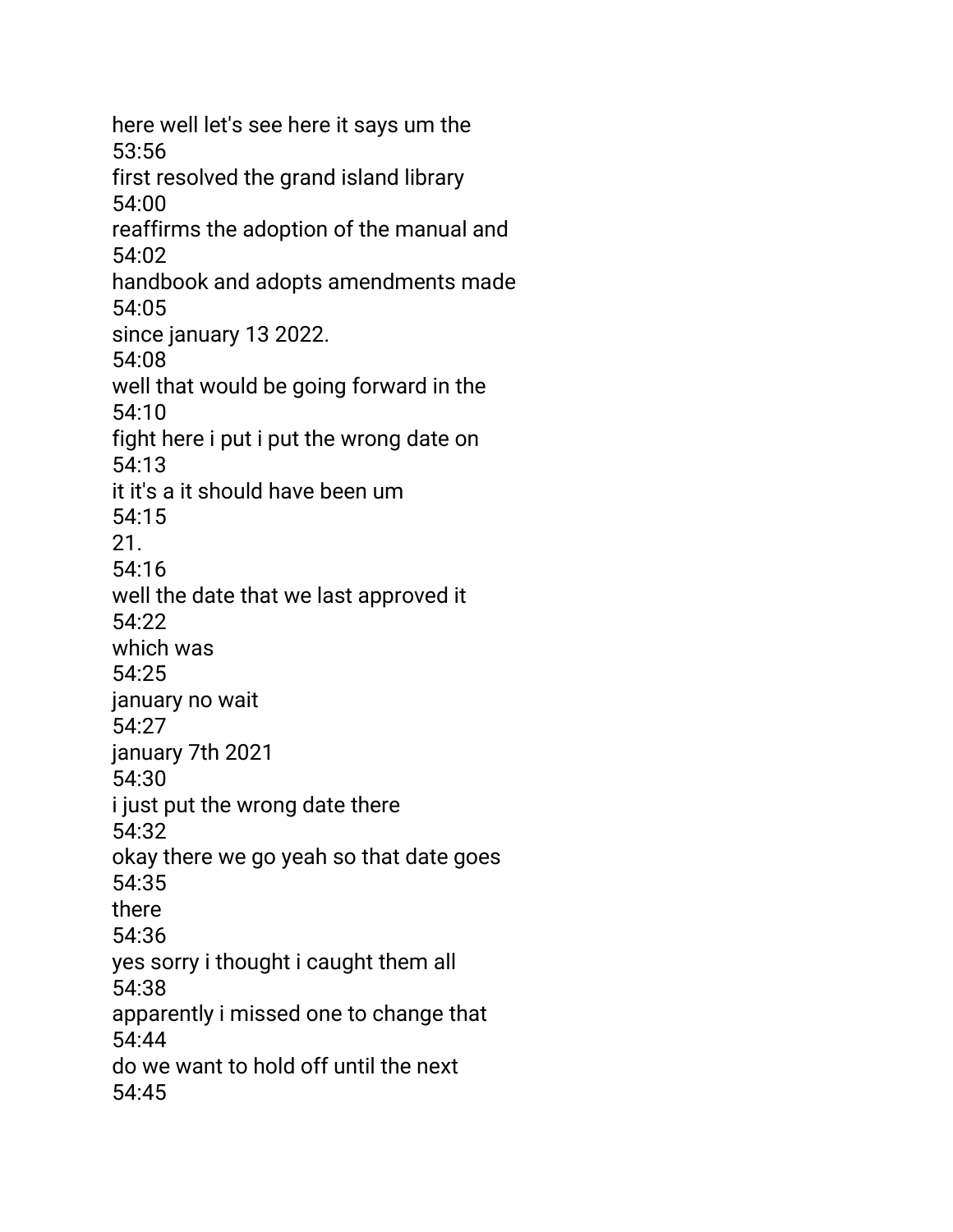meeting so i can up update it and 54:47 present it again 54:49 well the only thing we're changing is 54:50 the date that's kind of just a small 54:52 ministerial act why don't we 54:54 why don't we approve it and then get a 54:56 new uh 54:57 document 54:59 out 55:00 and get it to pat so that she can 55:04 sign it 55:05 and get it back does everybody agree 55:06 with that yes because it was just an 55:08 oversight okay okay i will do that i'll 55:11 add that to my to-do list 55:13 so i'll entertain a motion then to 55:15 approve 55:16 the personal policy manual 55:19 as distributed to us by the county 55:22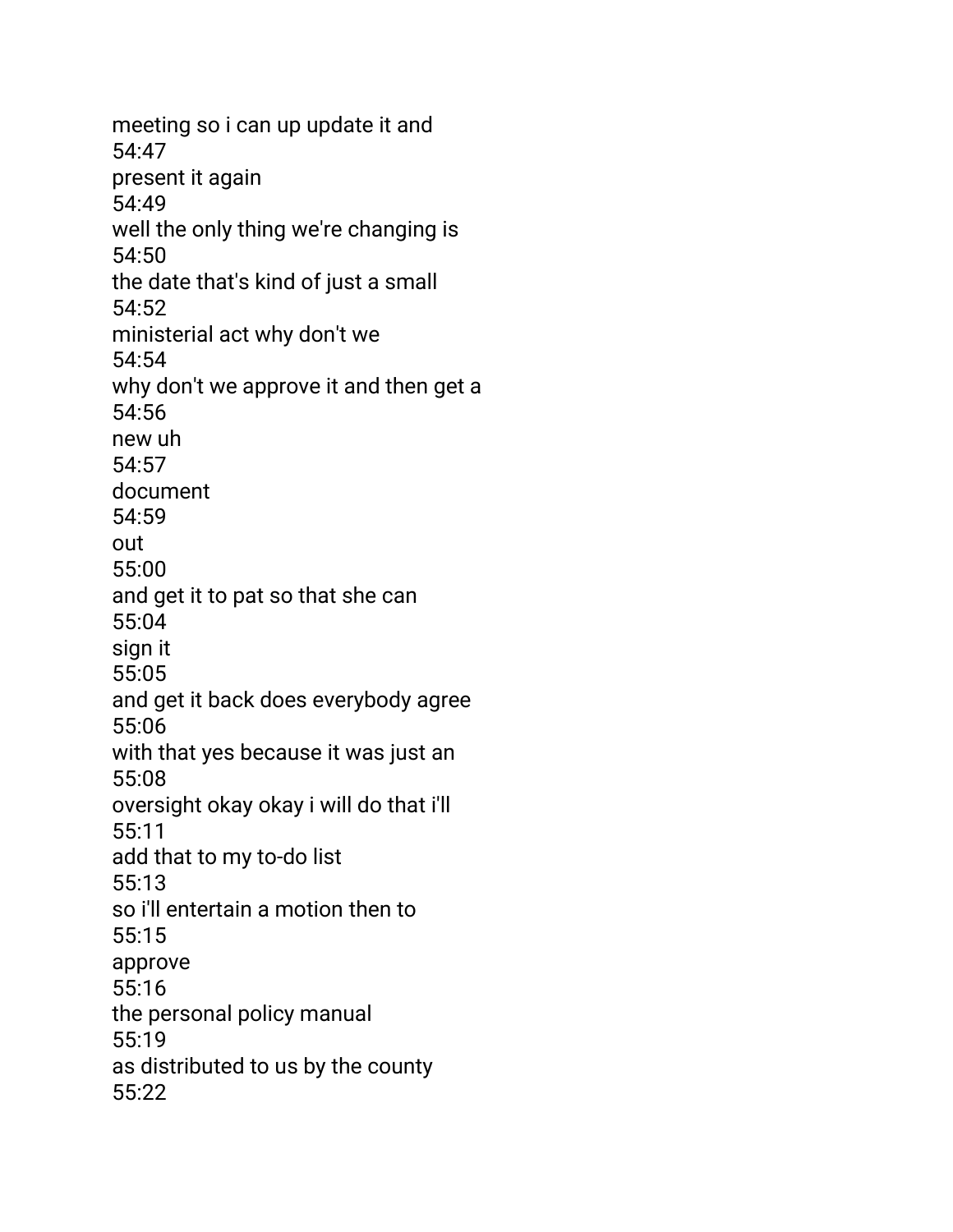hey i'll make the emotion 55:24 moved by rizzuto is there a second 55:27 second 55:29 oh 55:30 right who's seconding 55:32 whoever 55:34 uh 55:35 discussion 55:37 yeah um 55:41 the the other provision uh other whereas 55:44 it says on january 13 55:46 they said it has reviewed the changes 55:48 made by the 55:49 human resource to the policy since 55:52 january 7th okay that's fine now 55:55 where 55:57 come on i think um 56:00 the uh you said from the county this you 56:03 mean the i 56:05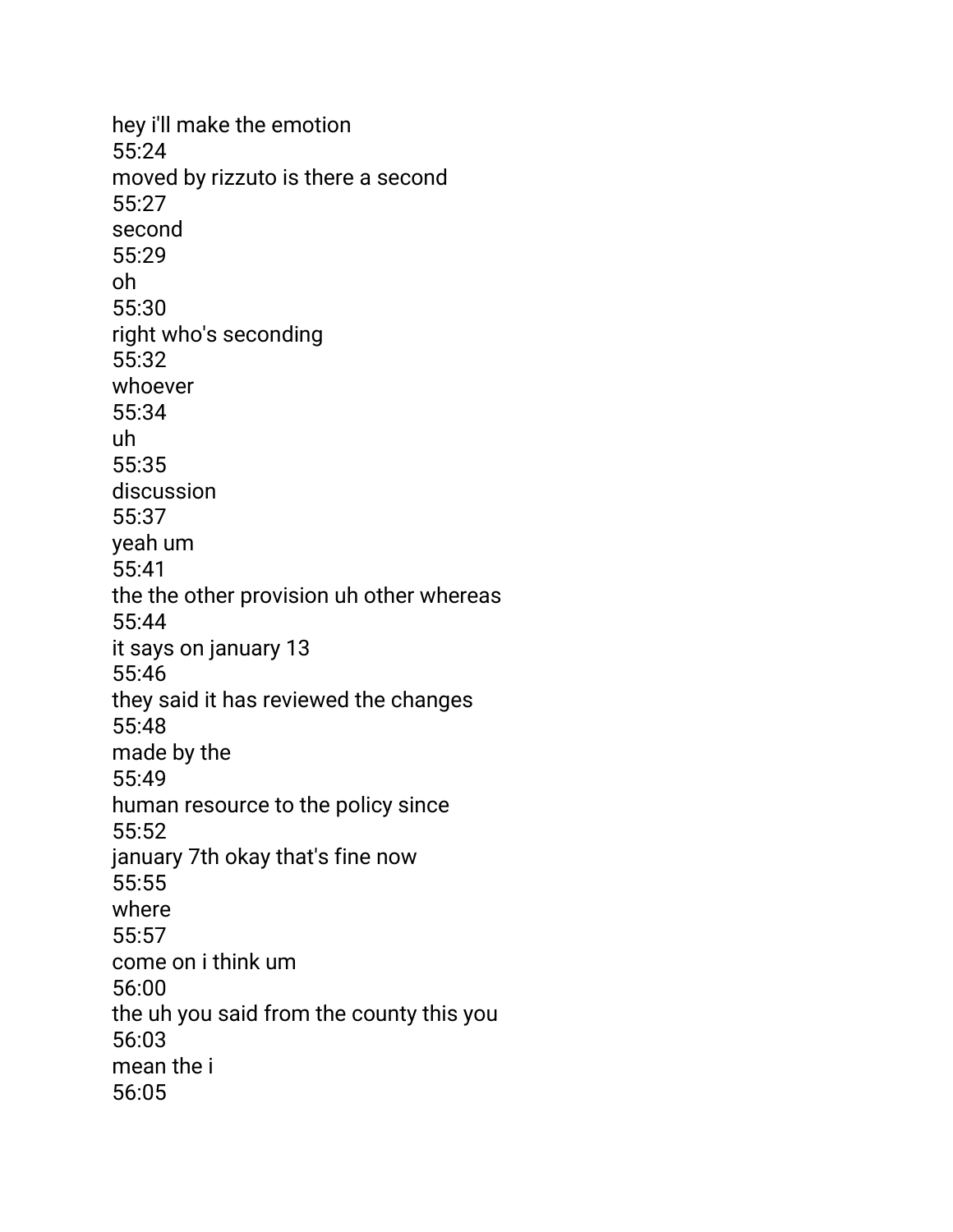you meet the system the system the 56:08 system okay that that was the only thing 56:10 that i was concerned about the language 56:12 that it's 56:13 as submitted by the 56:16 buffalo and erie county 56:17 public 56:18 resource 56:25 any other discussion 56:28 roll call 56:31 okay 56:34 being a sick hi 56:37 becker hi 56:39 ern 56:40 i 56:41 crawford aye 56:44 brazil aye 56:48 motion passes thank you 56:54 bridget the annual update document for 56:56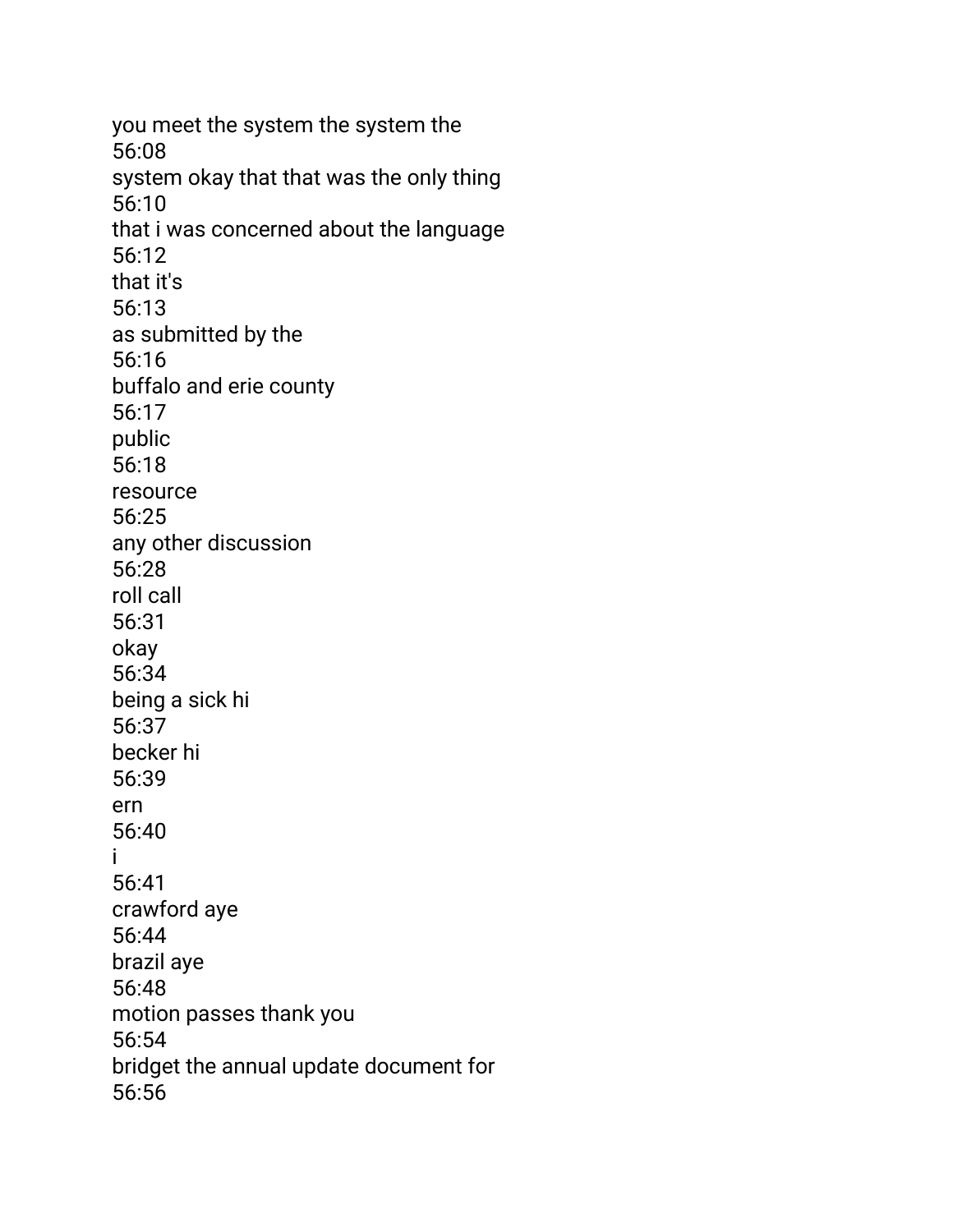60 day extension okay um the reason for 56:59 this every year um this is this is uh 57:02 for the comptroller's report that we 57:04 have to submit to the state every year 57:06 um the 57:07 the library system uh downtown central 57:10 business office they compile all of the  $57.12$ numbers that we need to submit into that 57:14 comptroller's report they never get it 57:17 before the february 57:18 due date so every year we always ask for 57:20 that 660 day extension um so here's the 57:23 draft of the letter basically it's the 57:25 same one i've been sending every year 57:26 just with new dates um dicker and his 57:29 treasurer usually signs off on it 57:33 bridget does it need to have a due date 57:34 in it like it you know the report is due 57:37 february whatever and we're requesting 57:40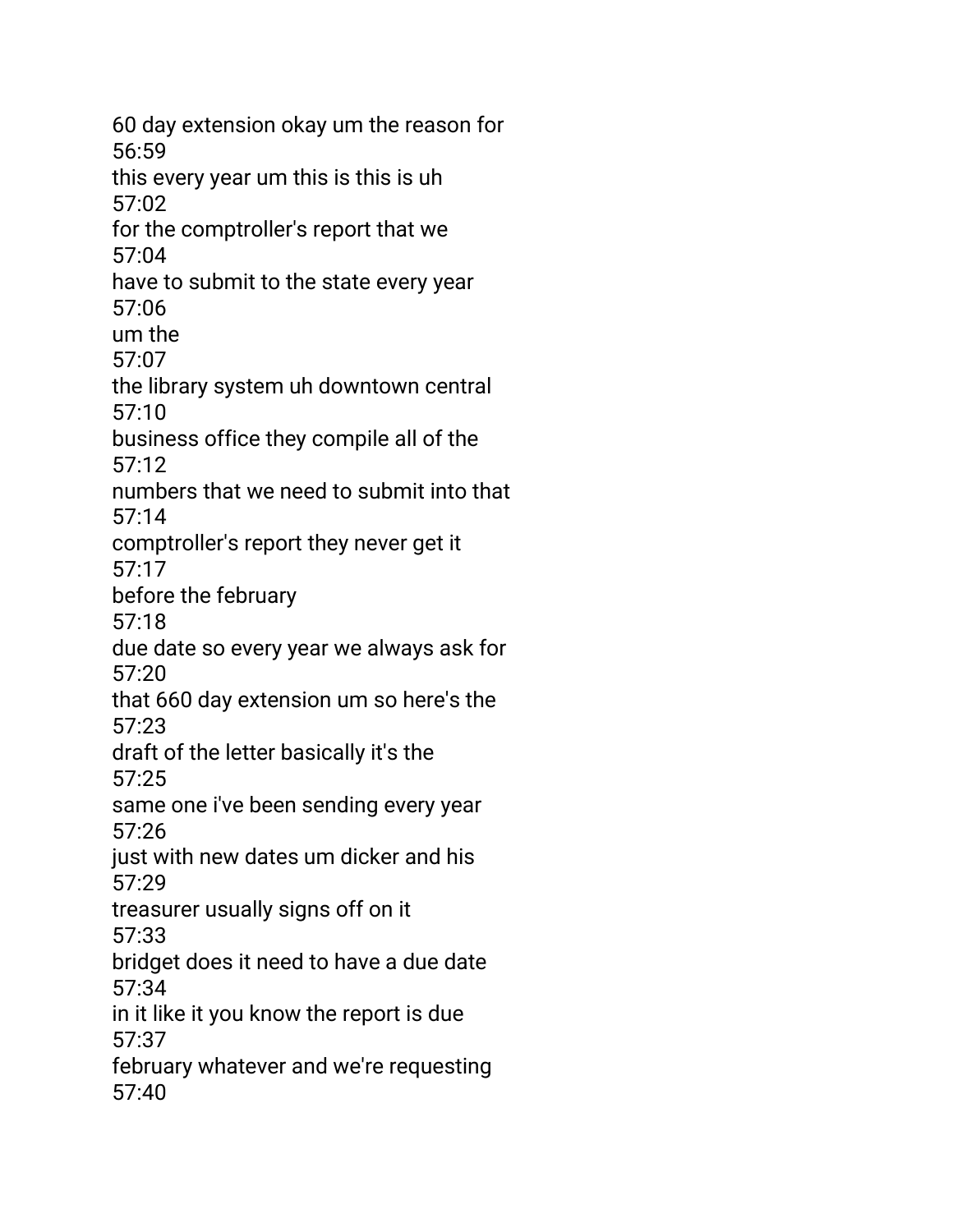um this 57:41 no this verbiage comes straight from 57:43 from tracy pelicky in the business 57:45 office this is the form letter that she 57:46 sends out every year okay 57:50 do we need to pass this by a vote or 57:52 just part of business i don't think so 57:55 we usually don't every year because 57:57 i have i have to do it anyway so i just 57:59 need to dick earn to either come in and 58:01 sign it and i'll send it or um if you 58:03 can print it out and sign it and drop it 58:04 off that'd be great or if you want to 58:06 mail it yourself that's fine 58:10 super 58:12 all right conflict of interest 58:13 disclosure for 2022 58:17 okay so i've got the disclosure 58:18 statements on here 58:20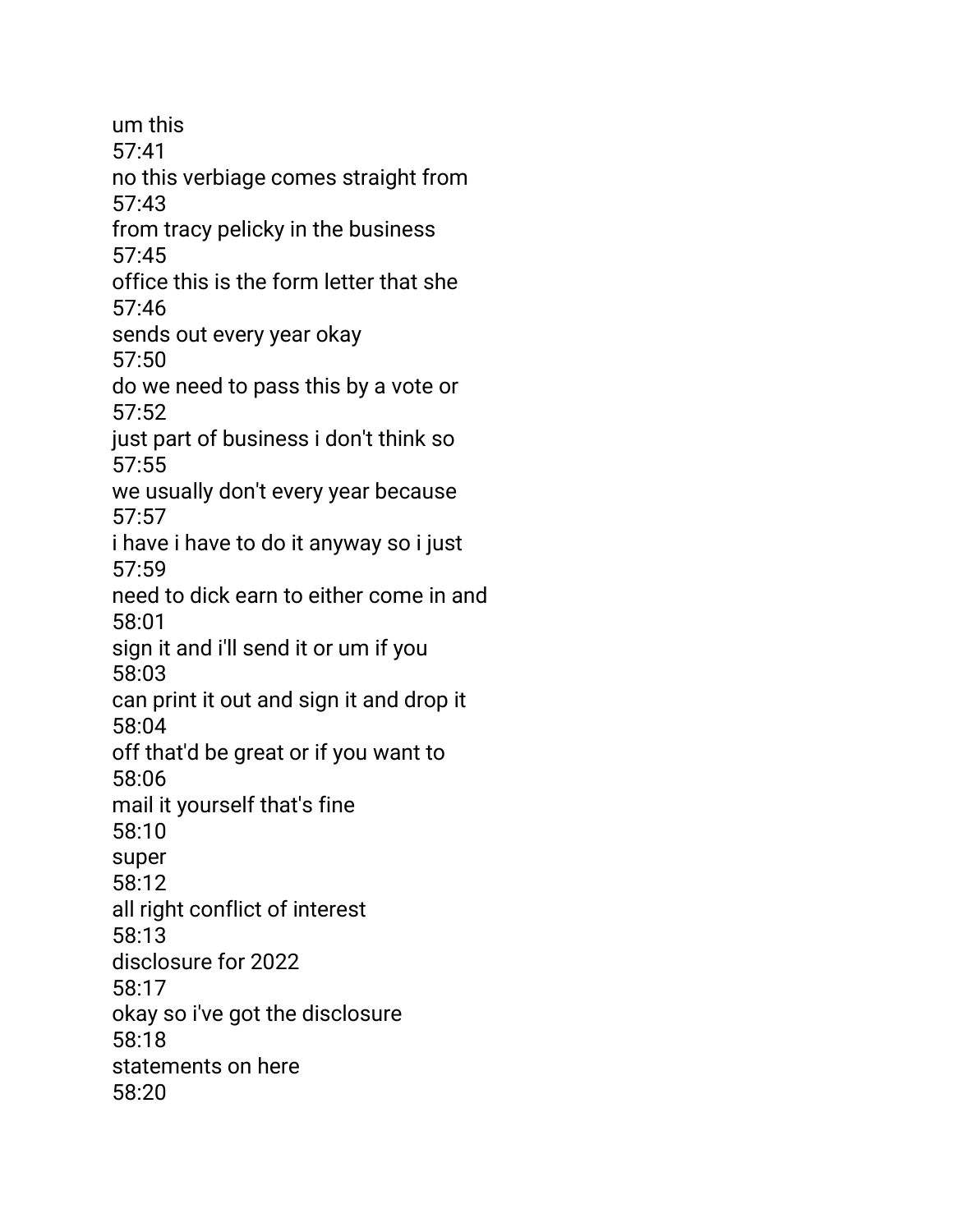this is the same as every year all the 58:21 trustees are required to sign this uh 58:23 director's required to sign this um 58:25 basically just stating that uh we don't 58:28 have any conflicts of interest 58:30 in our roles with with uh the grand 58:33 island library 58:34 so the pages are here for you guys you 58:36 want to print out sign and drop them off 58:37 to me at your leisure then i can get the 58:40 file ready for this year 58:42 wonderful 58:46 and 58:50 program for funding requests 58:52 okay 58:54 back up here real quick 59:02 okay i have two funding proposals 59:04 um 59:05 funding source for both of them is 59:06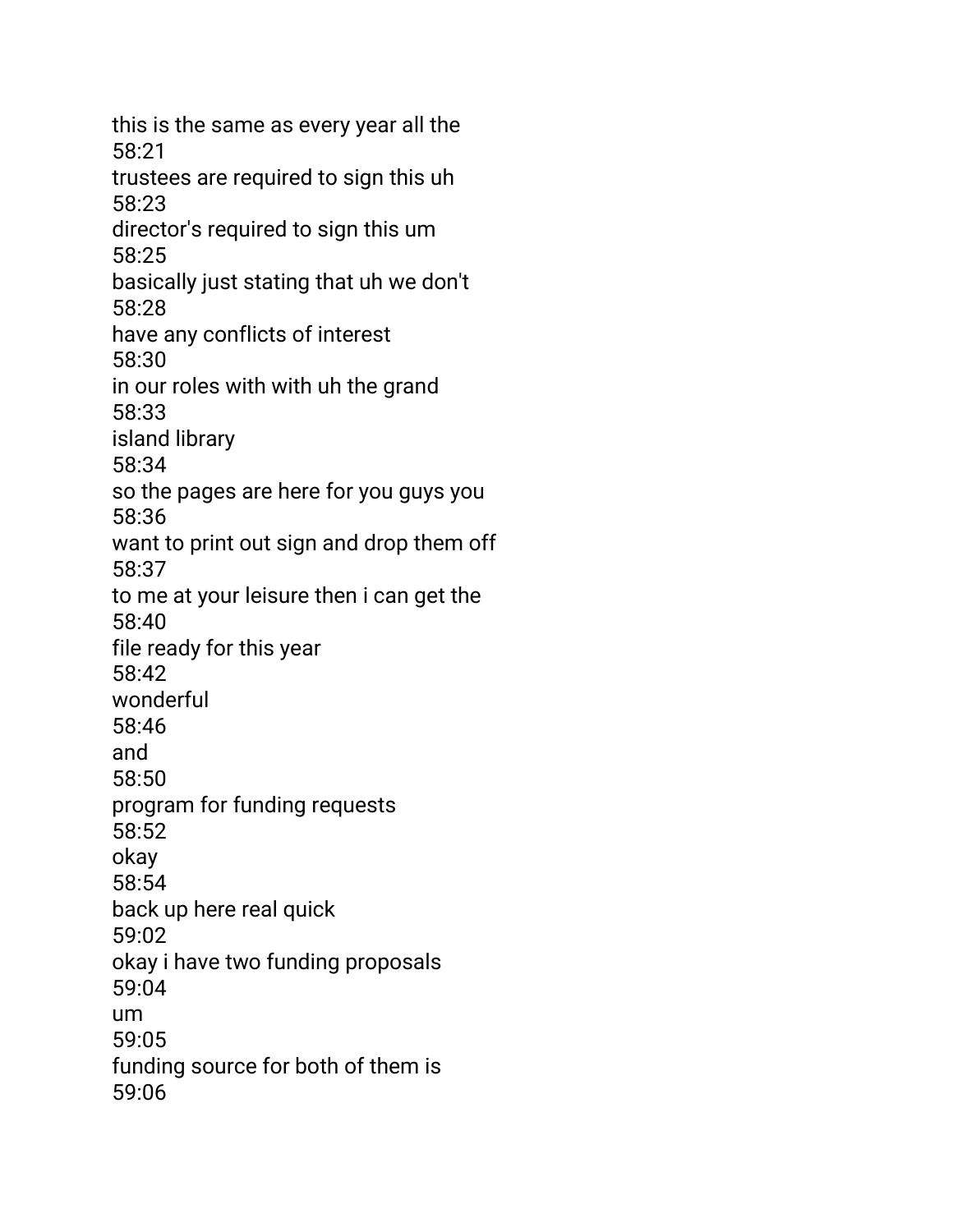coming out of 2020 tower because i still 59:08 have around 1600 in there 59:10 um for adult programming so far 59:14 um 59:15 i'm asking for a 500 budget request 59:19 that'll pay for the botanical gardens uh 59:21 at the end of this month and i've got 59:23 local author rick folkowski coming next 59:25 month um the difference in 59:29 the uh 255 plus 75 and 500 59:32 i would just use it to get an extra 59:34 program before the next meeting in march 59:39 um the second funding proposal um is 59:41 carly's uh 59:43 request for uh for 59:45 yeah for 500 59:46 that'll include the following two items 59:48 um remainder would be used for 59:50 unforeseen youth services program 59:51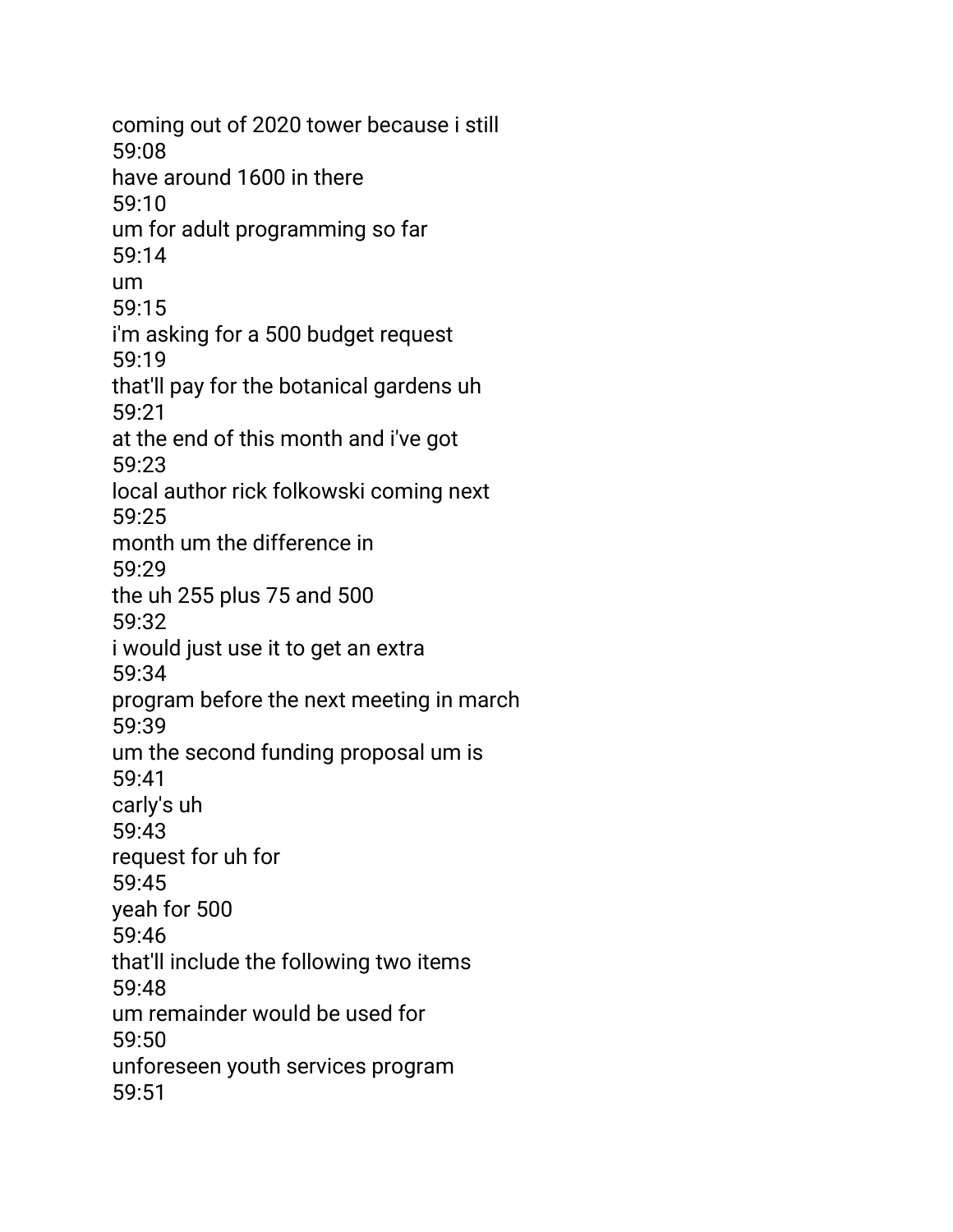expenditures before the march board 59:53 meeting um she's booked explore and more 59:56 to come and do on 59:58 in really involved mini golf program in 60:00 april it looks really cool um and then 60:03 for story time itty bitty and outreach 60:06 supplies itty bitty is our toddler time 60:08 um so basically she'd start doing the 60:10 purchases in february so they'd go for 60:12 the march and april session that that 60:14 we're gonna have 60:16 so total request is a thousand dollars 60:18 for for upcoming programming 60:24 are you looking for a resolution for 60:26 that 60:30 okay i'll entertain a motion uh 60:33 as described here for the 60:36 program funding proposals for the adult 60:38 at 500 the youth at 500 60:41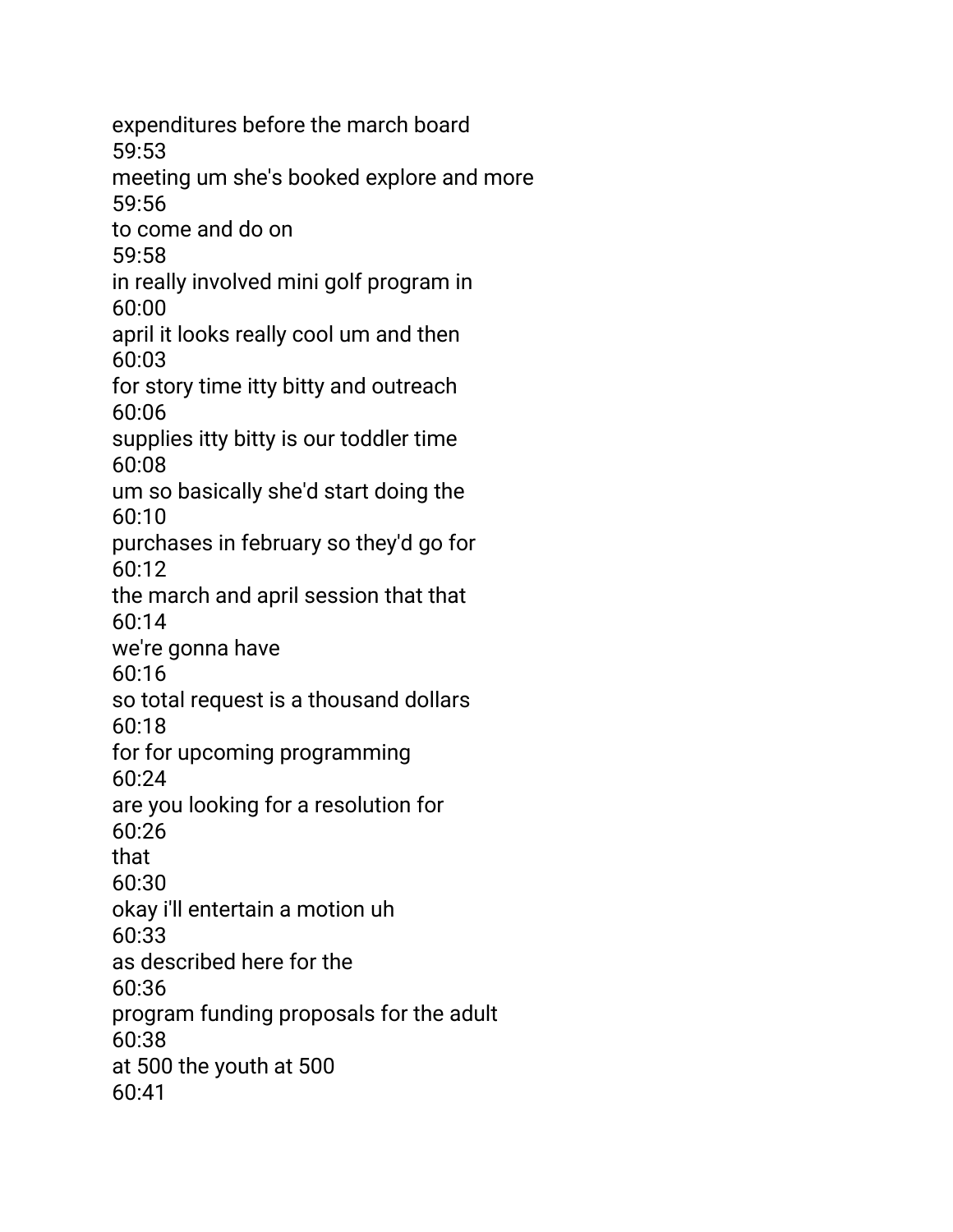uh 60:43 usage yeah okay 60:46 i'm going to also move 60:48 move by earn is there a second 60:51 a second 60:53 second by rizzuto any further discussion 60:57 hearing none roll call please 61:00 okay 61:02 in a sec i 61:05 becker i 61:07 burn 61:09 crawford i 61:11 rizzuto hey 61:13 promotion passes thank you 61:16 uh we'll uh 61:17 we'll 61:18 add one item under new business and 61:20 that'll be act 61:22 report dick 61:24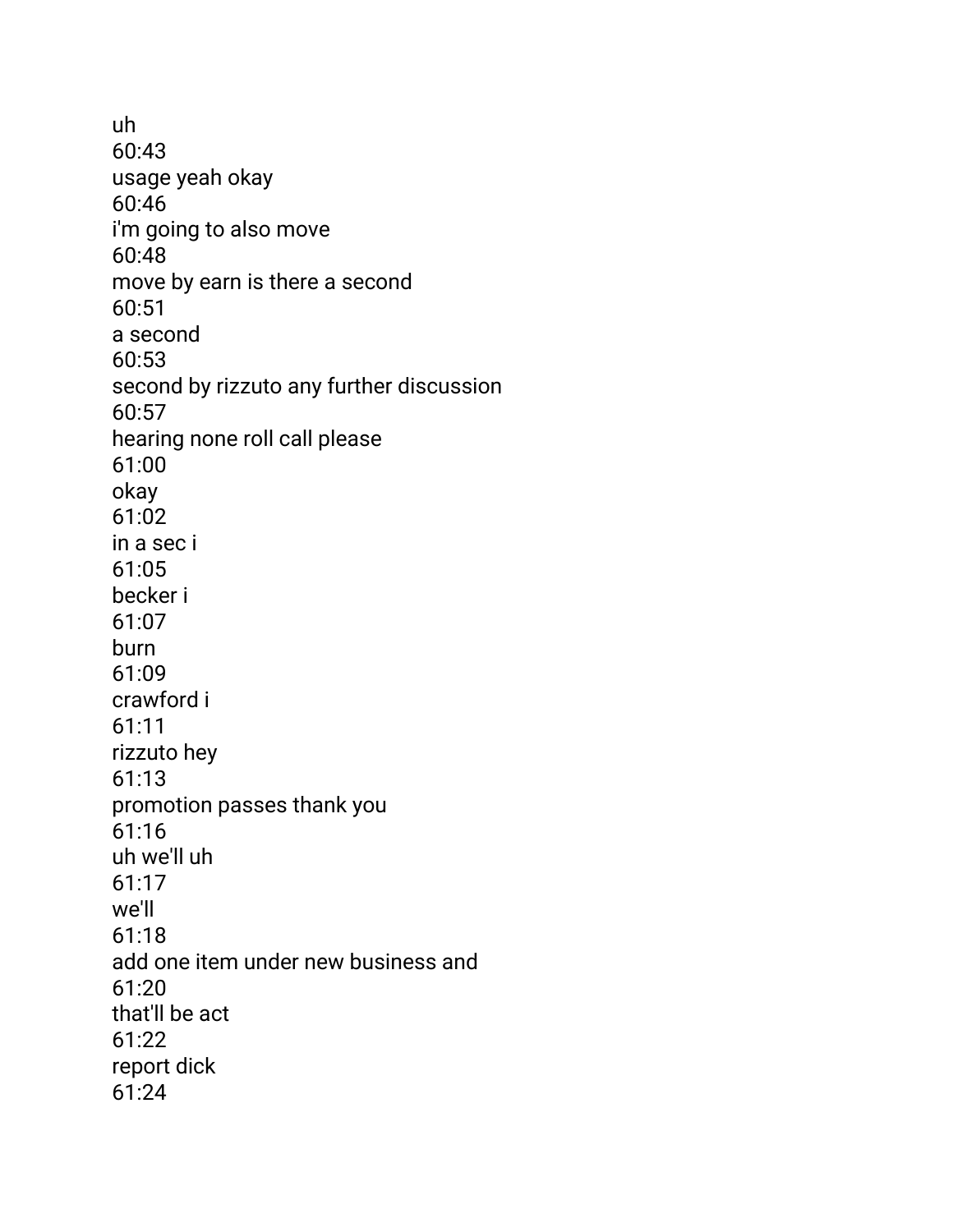yeah um we had a very interesting but 61:26 what i hope everybody found to be an 61:28 interesting meeting last saturday by 61:30 zoom 61:31 uh i 61:33 the system staff was extremely helpful 61:35 in getting this to work uh we've gotten 61:38 a lot of the kinks out as far as taking 61:41 attendance by having people register 61:43 with the name of the library 61:45 um the one thing that 61:48 is 61:49 our our 61:50 treasurer bob adler um from concord 61:54 he's a history buff and um 61:57 he has something near and dear to his 61:58 heart but unfortunately you know he 62:01 spent time on this and everything and 62:03 people as i said just kind of sat and 62:06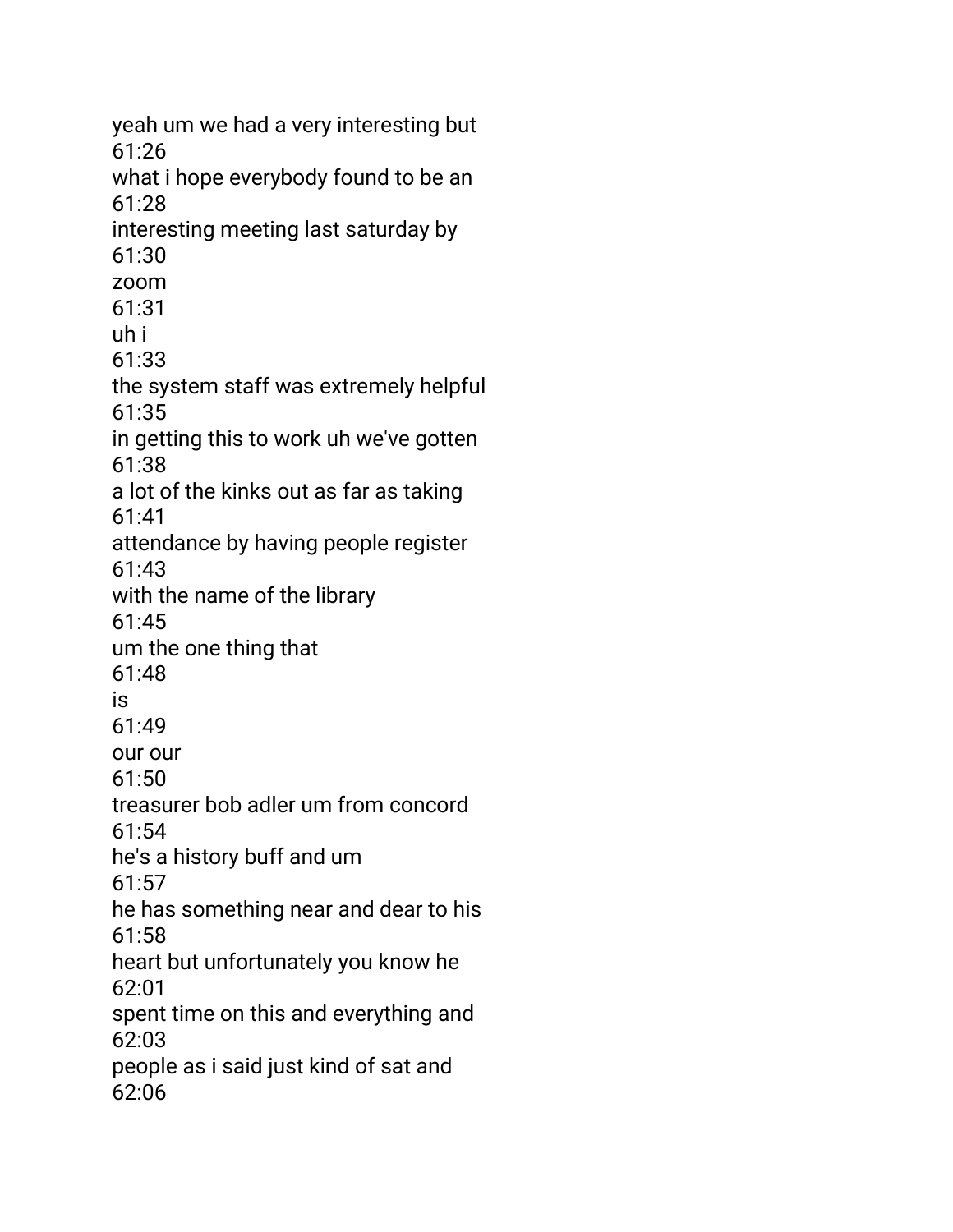didn't comment so 62:08 he wants to further pursue this um 62:12 to find out different ways in which 62:14 uh libraries can get more actively 62:17 involved in keeping track of their 62:19 history 62:21 um  $62.22$ and 62:23 in recording newspapers digitizing 62:26 things some many of the things that we 62:27 do and other things and he'd like to 62:30 uh 62:32 look into this further and i i'm asking 62:35 i'm asking this board um 62:38 because because i'm undecided on it i 62:41 think it's a good point but uh 62:44 the libraries are under doing a lot of 62:46 different things right now 62:49 how do you all feel about this do you 62:51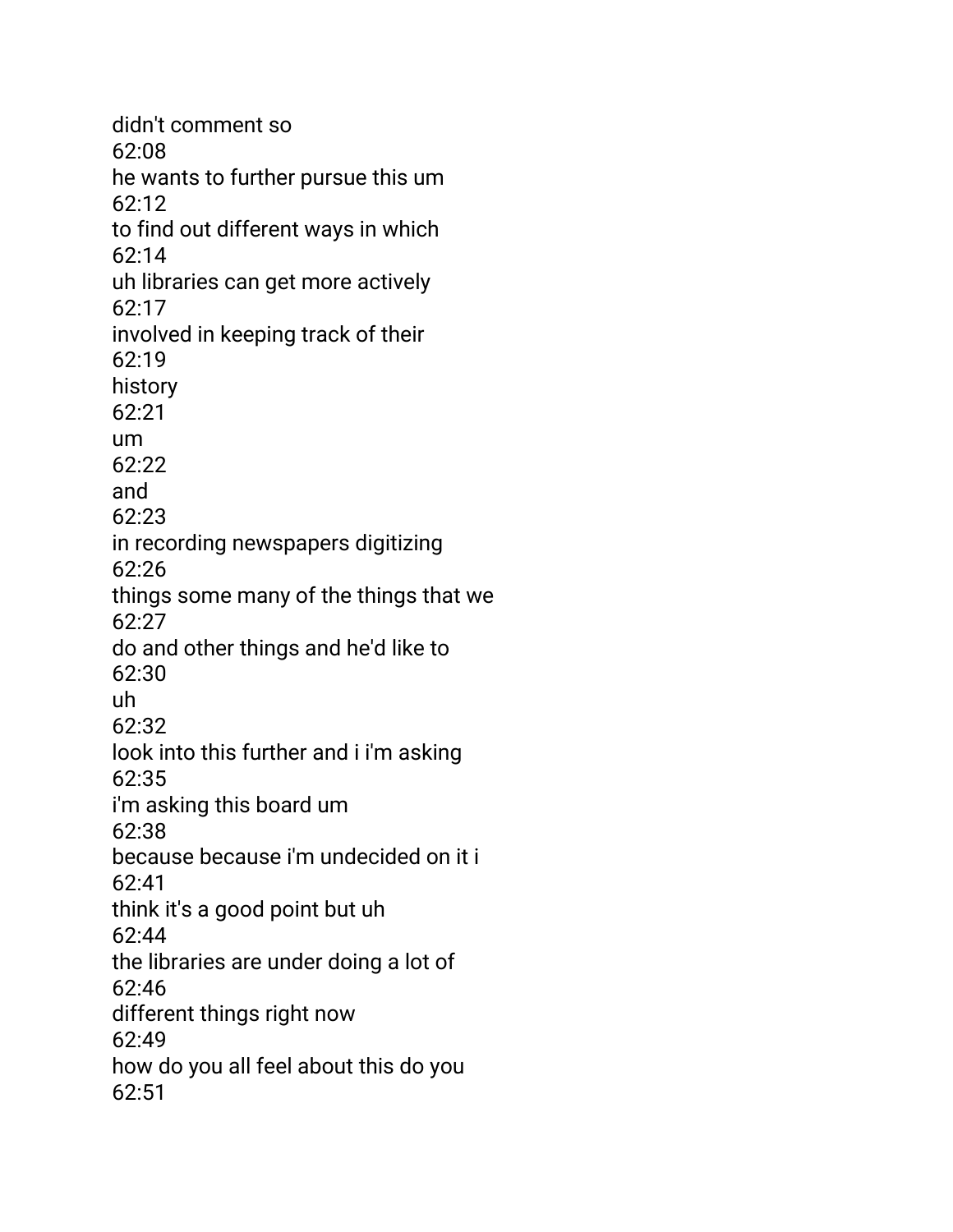think this is something that should be 62:52 pursued and if so how 62:56 i think we talked about having 62:59 materials materials available to do 63:04 ancestry 63:06 and 63:07 if we do that having records available 63:11 local records would be most 63:14 helpful um 63:16 and when you say ancestry 63:18 it's interesting that you say that 63:20 because my son is all of a sudden all 63:22 into this stuff 63:24 back generations 63:25 and he keeps saying 63:27 hitting me with emails what about this 63:29 what about that which is which has been 63:31 fantastic but is that what you're 63:33 alluding to or are you 63:36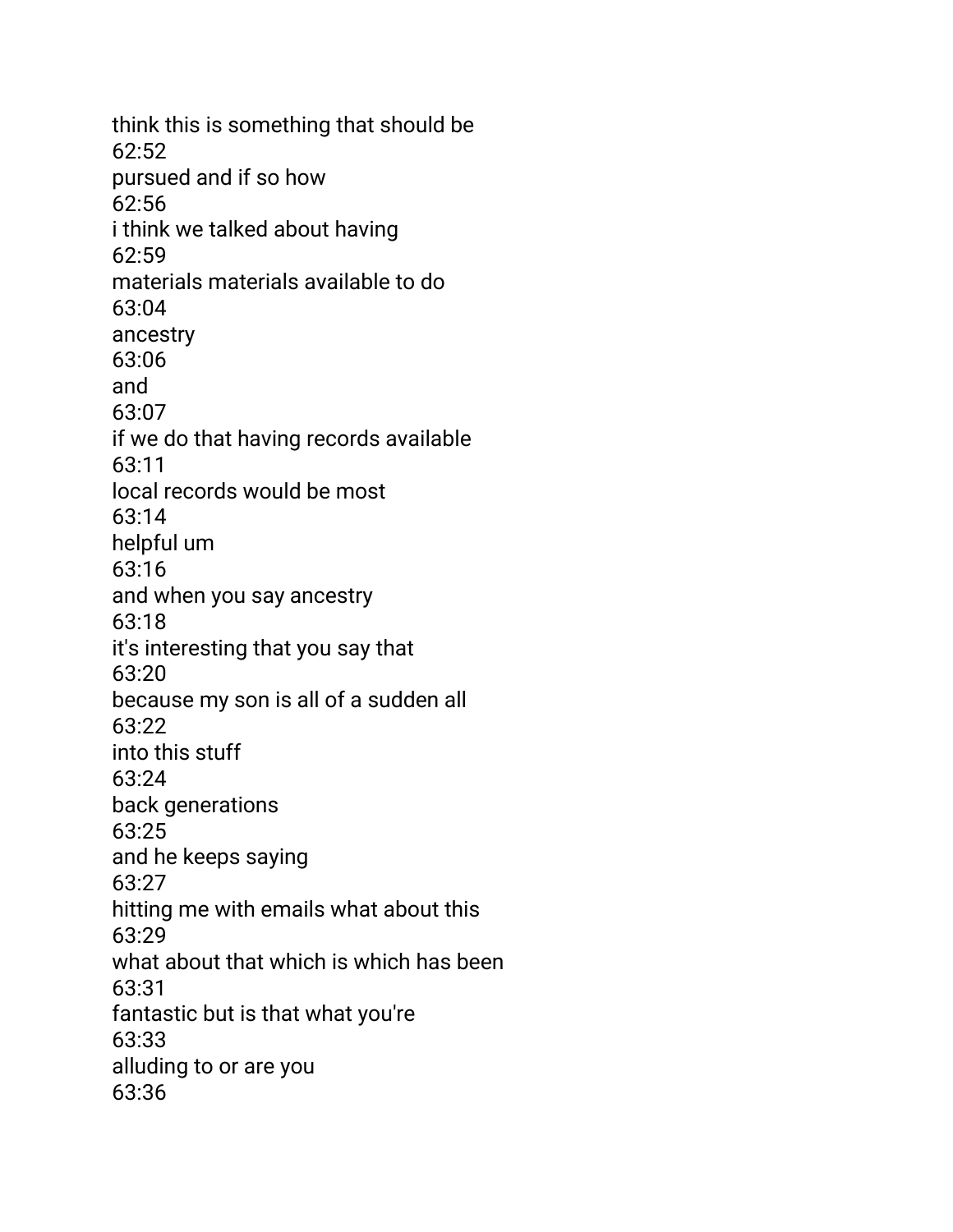yes because you have a lot of 63:38 local people whose roots are right here 63:41 in grand island 63:43 yeah and 63:44 um 63:47 you know i i think it would be helpful 63:50 okay and what kind of some 63:53 if someone wants to look at our dispatch 63:56 records that we've digitized 64:00 how do they go about doing that i don't 64:02 remember so there's two ways um one we 64:06 do everything is on microfilm up through 64:08 2014. 64:09 um i have physical copies from 2014 to 64:13 current 64:14 uh it is also available online through 64:16 new york historic newspapers so usually 64:18 when i get phone calls like that asking  $64.20$ for that for that information i'll i'll  $64.22$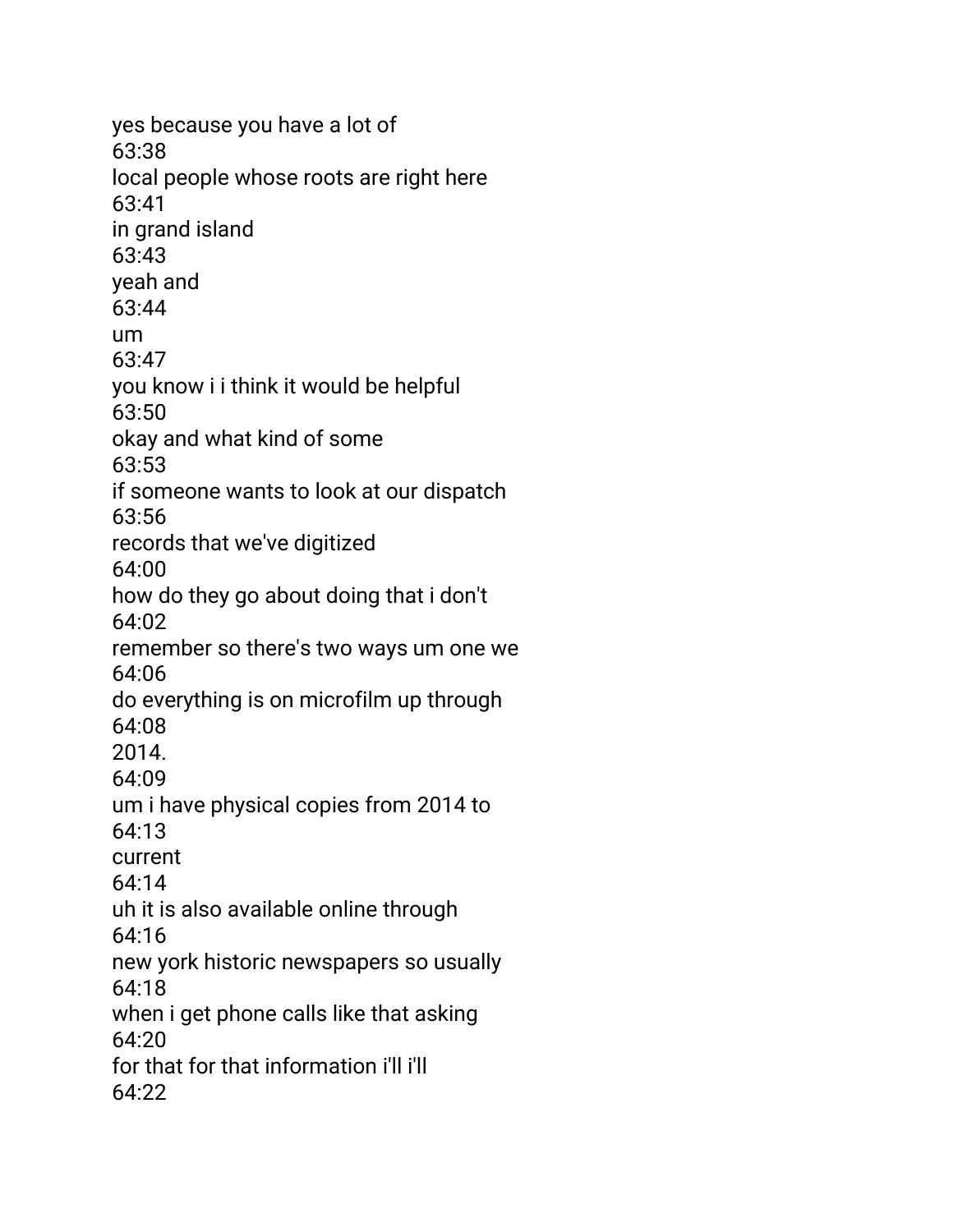refer them to the to the website and 64:25 i'll actually do a reference with them 64:28 have them follow me online so they can 64:30 uh so that they know how to how to 64:31 navigate it um the other thing we've 64:34 done is um when i got to grand island 64:36 there was a whole bunch of local history 64:38 materials in the back of the library so  $64.40$ we created a local history section which 64:42 we're constantly adding to 64:44 um i'm also able to get a full run of 64:46 the yearbook from from the high school 64:49 um and actually i'm glad that you 64:50 brought that up because i have to get 64:51 the one for last year so so that's 64:54 currently what we have available 64:57 um dispatch did approach me last year 65:00 about digitizing  $65:02$ 2015 to current and i've asked them i'm 65:05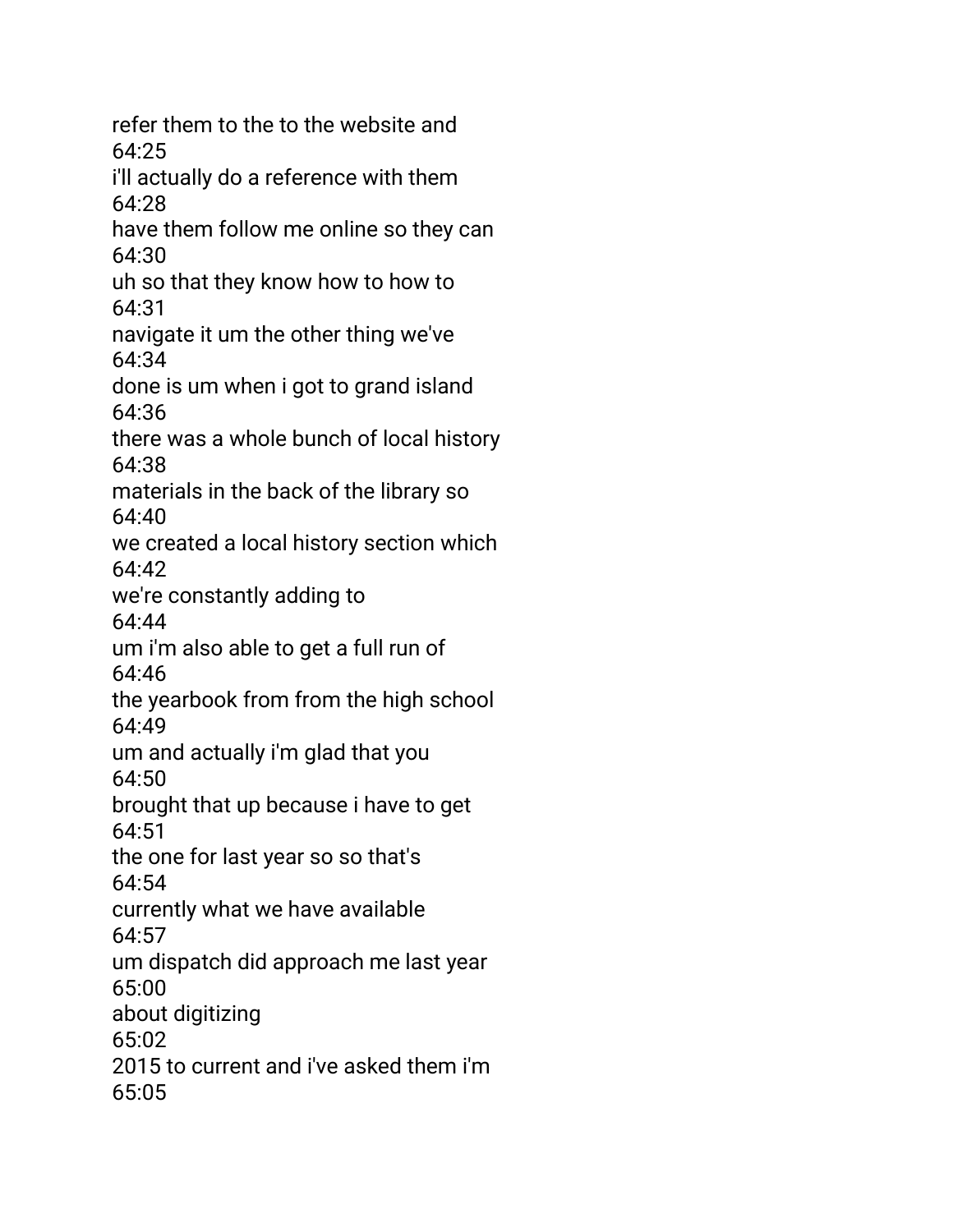like 65:06 make sure you don't already have it 65:07 digitized because right now when you go 65:09 online to your website i can find your 65:10 stuff on there from the last three years 65:12 for a few years because the way that 65:14 lynn did it was there was a winnie lark  $65.16$ grant there was a whole it was it was a 65:18 huge undertaking and the thing is if 65:20 it's something they're already doing i 65:22 don't want to use grant funds for this 65:23 if if they're already you know doing 65:25 this um and then if they do have a 65:28 digitized they can see about adding it 65:29 to the existing database on new york 65:31 historic newspapers so that was a 65:33 conversation i had with dispatch last 65:35 year i haven't heard from them since so 65:37 this might be a conversation i'd have to 65:38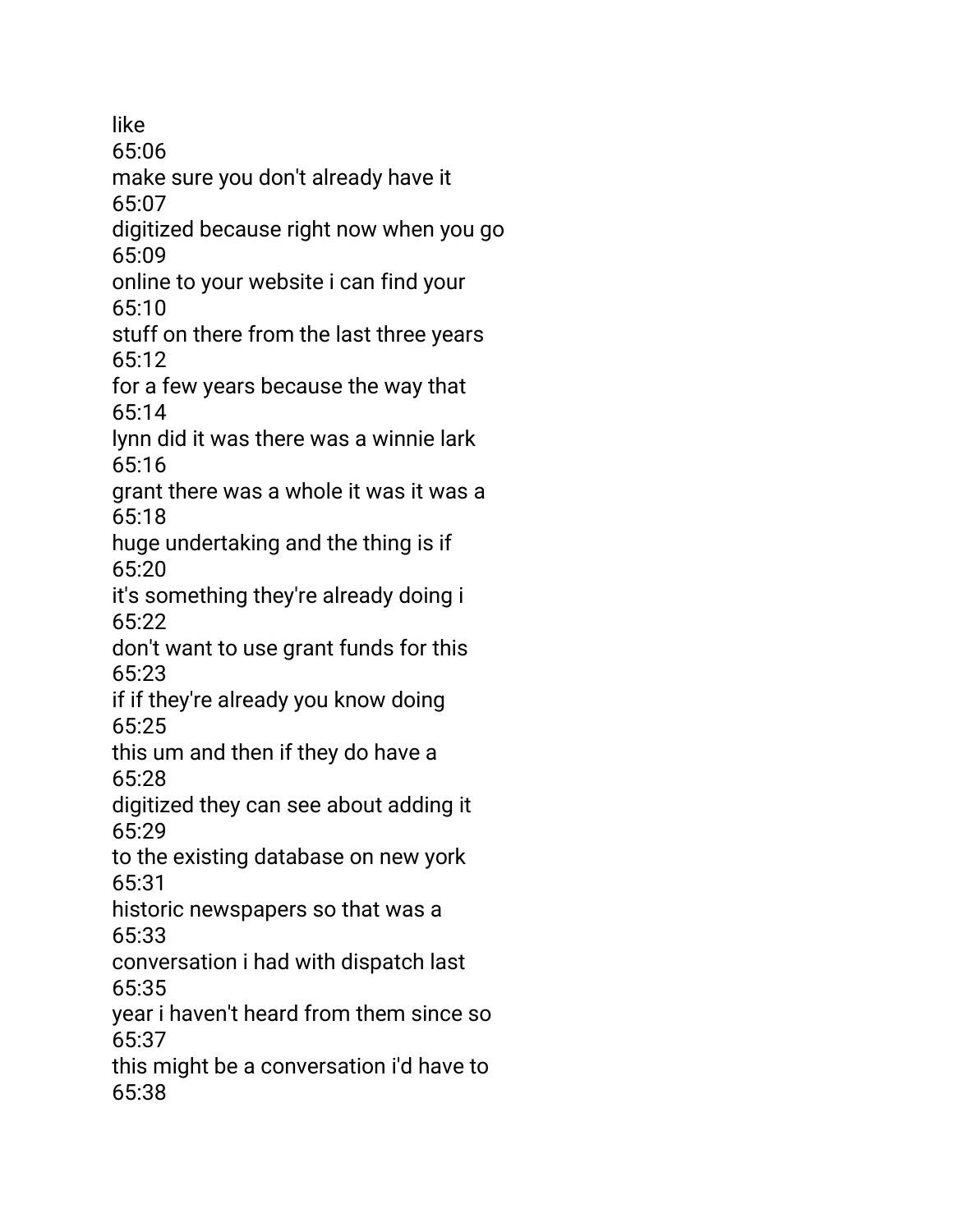open up with them again 65:41 you know um during the act meeting bob 65:44 adler was was talking about how 65:49 they have a town historian and the town 65:52 historian has all the records in his 65:54 office and so if you wanted to research 65:57 something you had to go to his office to 66:00 actually look at records so it sounded 66:03 like it was a single person with an 66:06 office in their town hall 66:08 as opposed to grand island which has a 66:10 historical society 66:12 so well you guys have jody robinson and 66:15 yeah we have a town historian too yeah 66:17 oh okay i didn't even know i i uh she 66:20 runs the aisle to ground website so 66:22 she's actually pretty good about that 66:24 okay 66:26 so jill you have you have to remember 66:27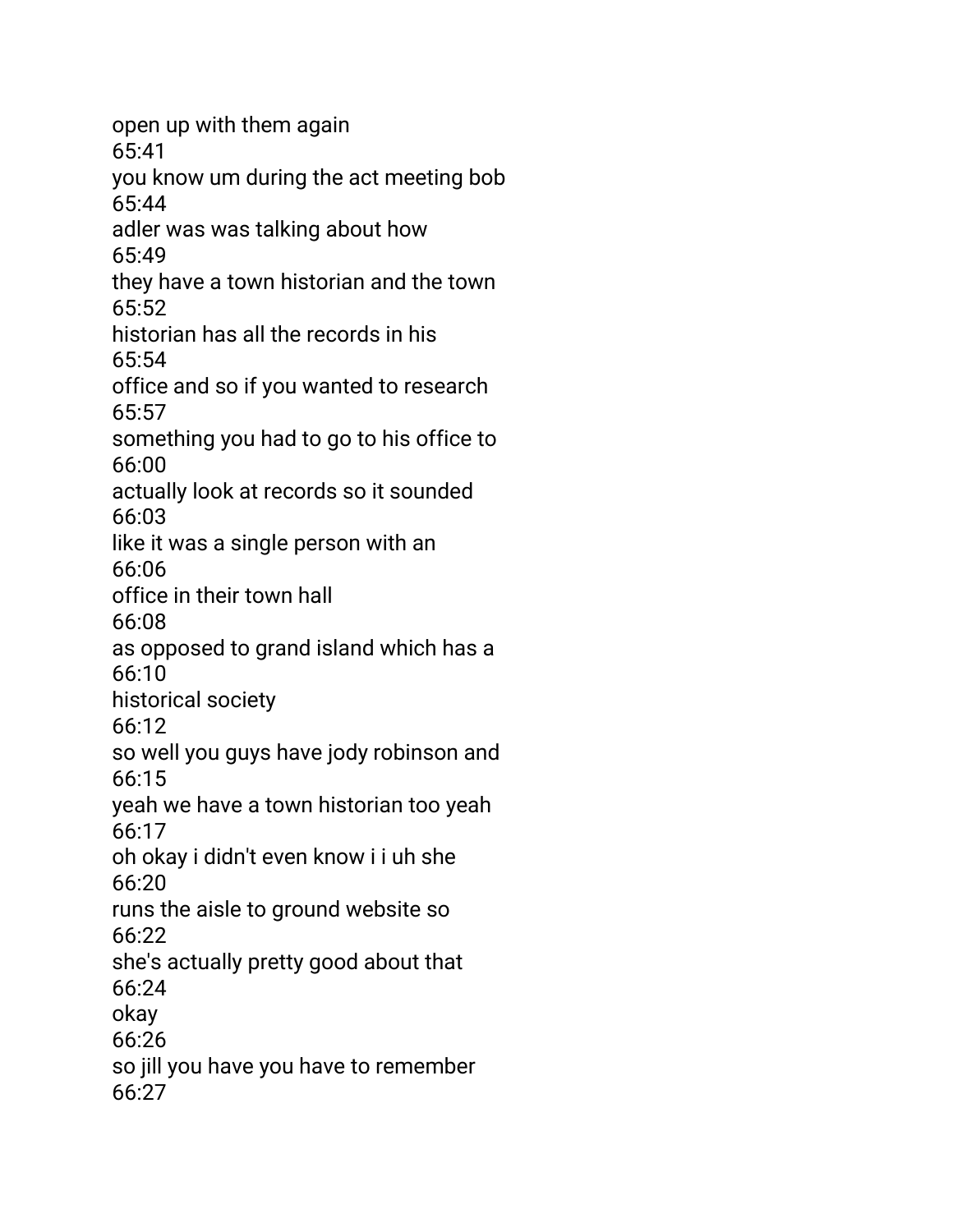what what bob said he said 66:30 that they do have a town historian but 66:33 the person has limited hours and if 66:35 people wanted to have access to this 66:37 material he wanted to see if therefore 66:39 some of the material or material could 66:42 be moved over the library which is a 66:44 space which is a space requirement 66:47 um 66:49 so 66:50 i was just trying to understand what our 66:52 situation was on grand island and 66:54 whether we had 66:55 a similar 66:56 situation a similar need 66:59 you know if we have a town historian is 67:01 that the only place where the stuff 67:04 resides at this point is it accessible 67:07 so because i don't know the answer to 67:09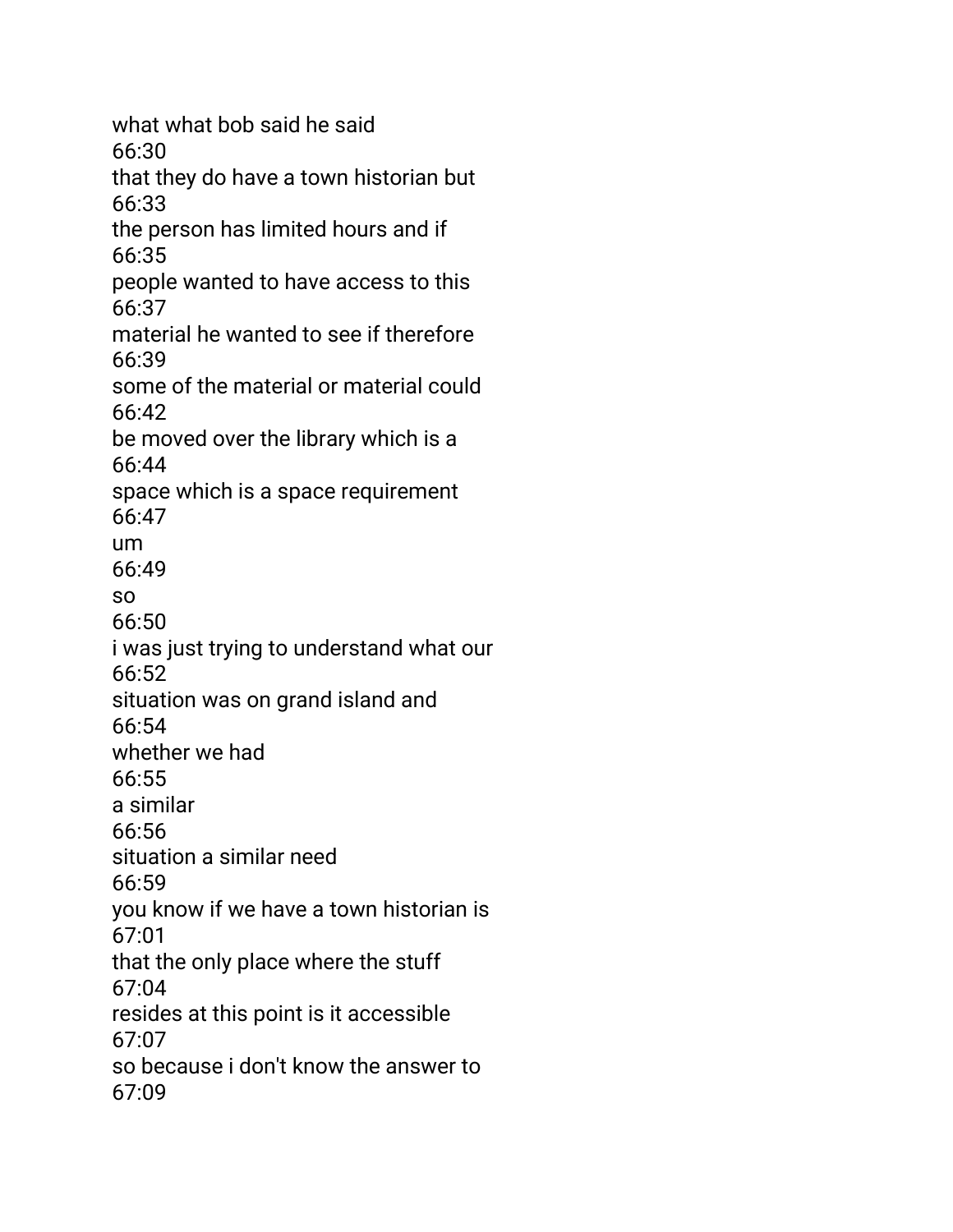any of that so i just didn't know 67:10 whether we had any sort of similar need 67:14 and as bob was explaining what they 67:16 would like to do in their town you know 67:18 with their library um you know i just 67:21 wondered if we even had any parallels 67:25 yeah we did we do and there certainly  $67:27$ could be 67:28 a um 67:30 a more symbionic relationship with the 67:32 town historians material in the grand 67:35 island library 67:36 some of the stuff is done 67:39 at river lee 67:40 she has file cabinets and stuff 67:43 down at the nike base that uh she 67:45 assumed when she took over for teddy 67:48 linenfelser so there's  $67:50$ there's a lot of stuff that um 67:53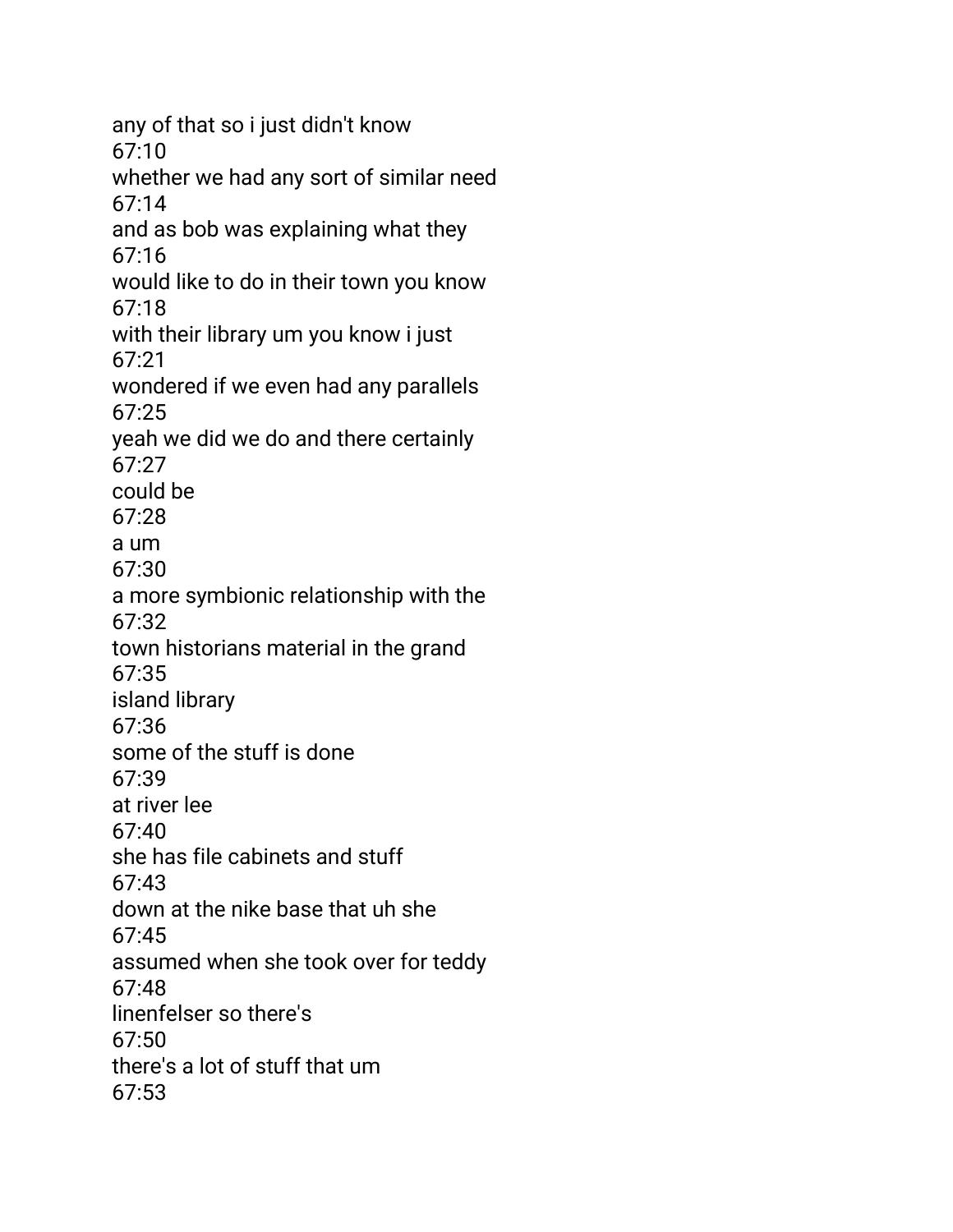that jody 67:54 you know has has access to 67:56 um and it you know it could just 67:59 start out by having a meeting between 68:01 bridget and jody 68:03 to figure out uh what's in the library 68:06 what she has and 68:08 um you know dick brings up a great point 68:10 about about storage area in space that 68:13 was one of the first things that 68:15 um that jody 68:17 needed when she took over because teddy 68:20 linenfelser 68:22 had uh 68:23 you know decades of stuff from her and 68:26 her mother 68:27 i'm doing it so um there is a lot of 68:30 stuff and and yeah it might be a very 68:32 unique project 68:34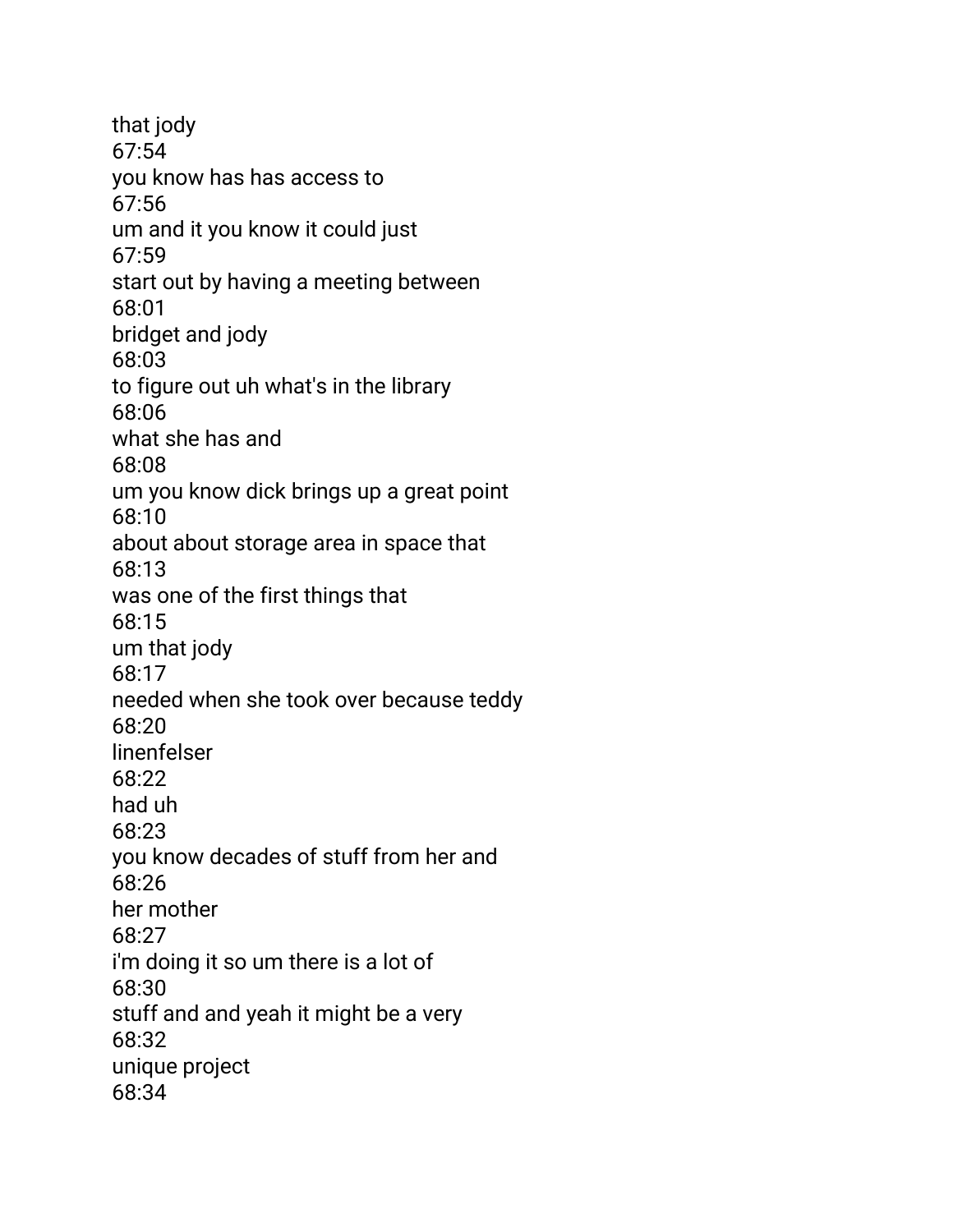between the town historian the 68:36 historical society and 68:38 the grenade memorial library 68:41 downtown has they offer a lot of uh 68:43 guidance on uh 68:45 digitization projects so so that might 68:48 be something that i could reach out and 68:50 see if that's something that she might 68:51 have interested in it would be a her 68:53 a herculean event you know but you know 68:56 we don't you don't know unless unless 68:57 you start talking so yeah if if possible 69:00 when you set that up could you let me 69:02 know if possible i'd like to attend all 69:04 right yeah because mary cook and kurt 69:07 ness stark they're they're really good 69:08 sources as well because they're both on 69:10 the board for 69:11 riverly so 69:16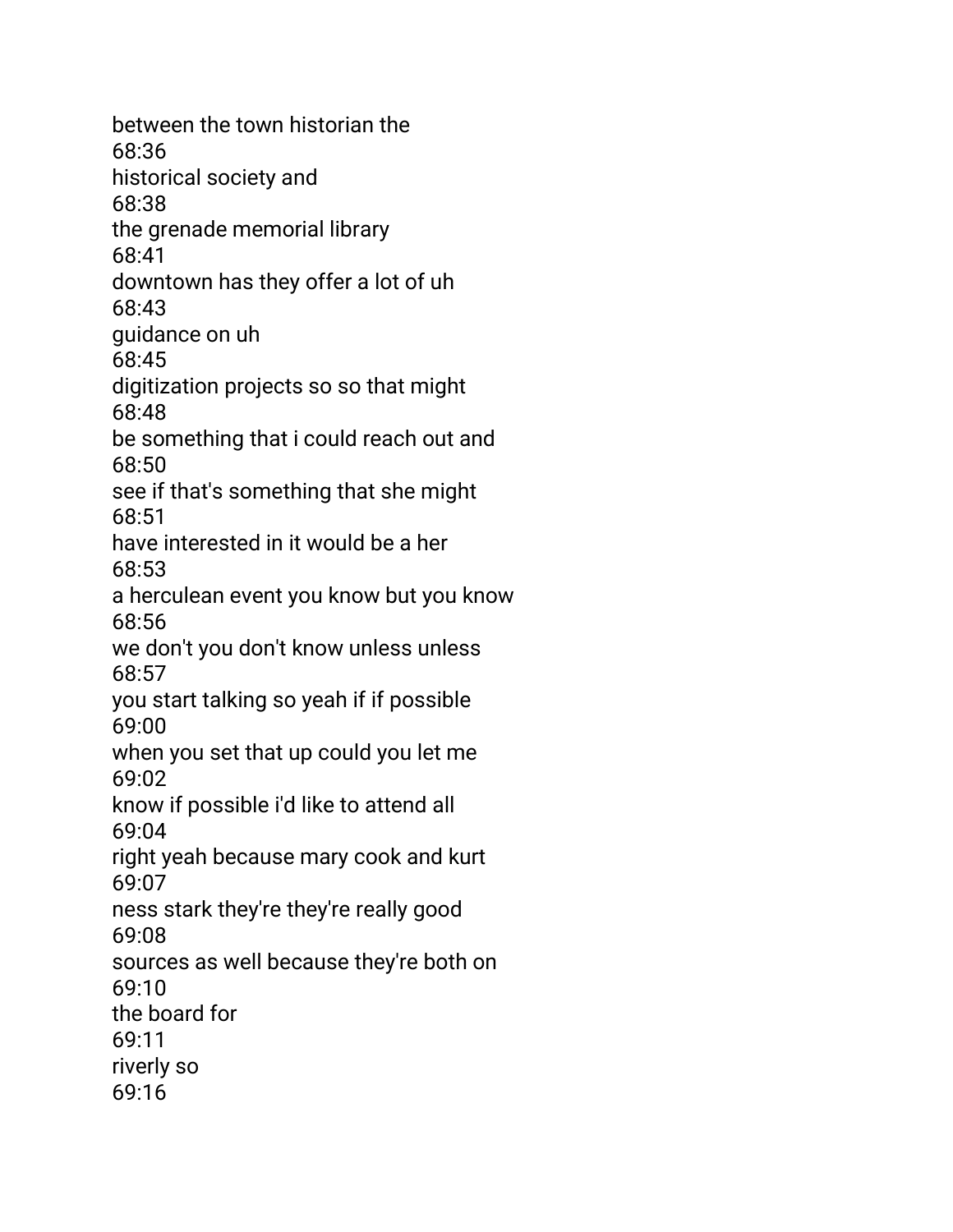bridgette i'll send well i'll i'll talk 69:18 to jody and then i'll send her send you 69:20 her contact information oh no i i i know 69:23 her already 69:24 i sent her an email once once a week so 69:27 that's right yeah 69:29 all right 69:30 thank you very much 69:31 anything else on that 69:34 okay so about it um 69:38 it was it was just it was agnes and jill 69:40 were there it was very nice uh 69:43 and i'm sorry you couldn't make it 69:44 richard i understand but uh bridget was 69:47 a little under the weather 69:49 but we had 69:50 our branch was represented as usual and 69:53 uh or our library was represented as 69:55 usual and 69:56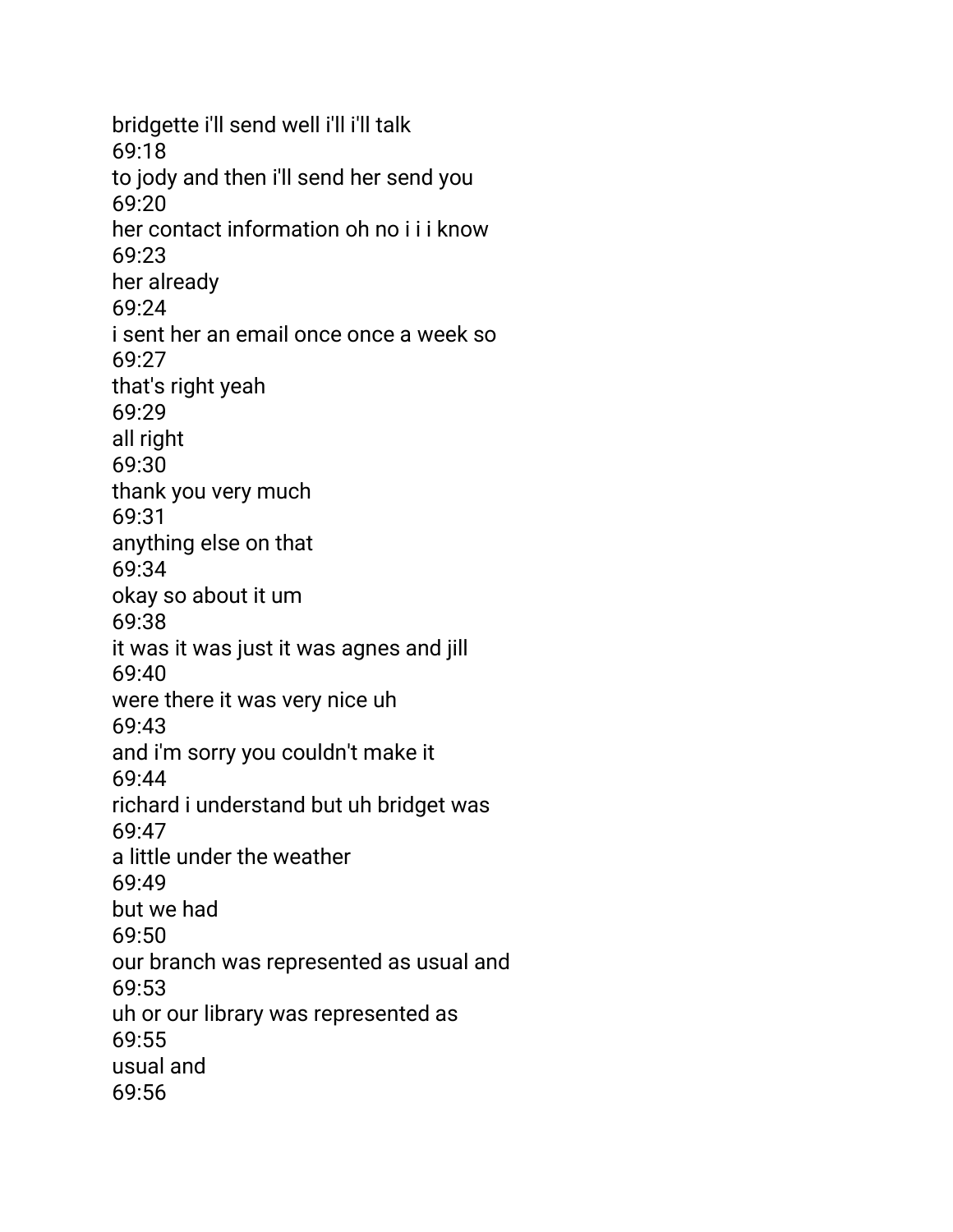i think i i still haven't gotten a final 69:59 count as to how many of the 22 were 70:01 there but it looked like a good 70:02 percentage 70:05 oh you know what else you might want to 70:06 mention dick um in case 70:08 other people need to know you know they 70:10 sent out an email state saying that 70:13 they're holding webinars on various 70:16 chapters of the trustees handbook 70:19 and 70:20 they did the first three they did first 70:22 the first three webinars already and i 70:24 know i missed them all and now the next 70:26 one is coming up january 18th which i 70:29 signed up for because it's on um finance 70:32 and budget and then now i have a 70:34 conflict so i don't know that i'm going 70:35 to be able to do it anyway 70:37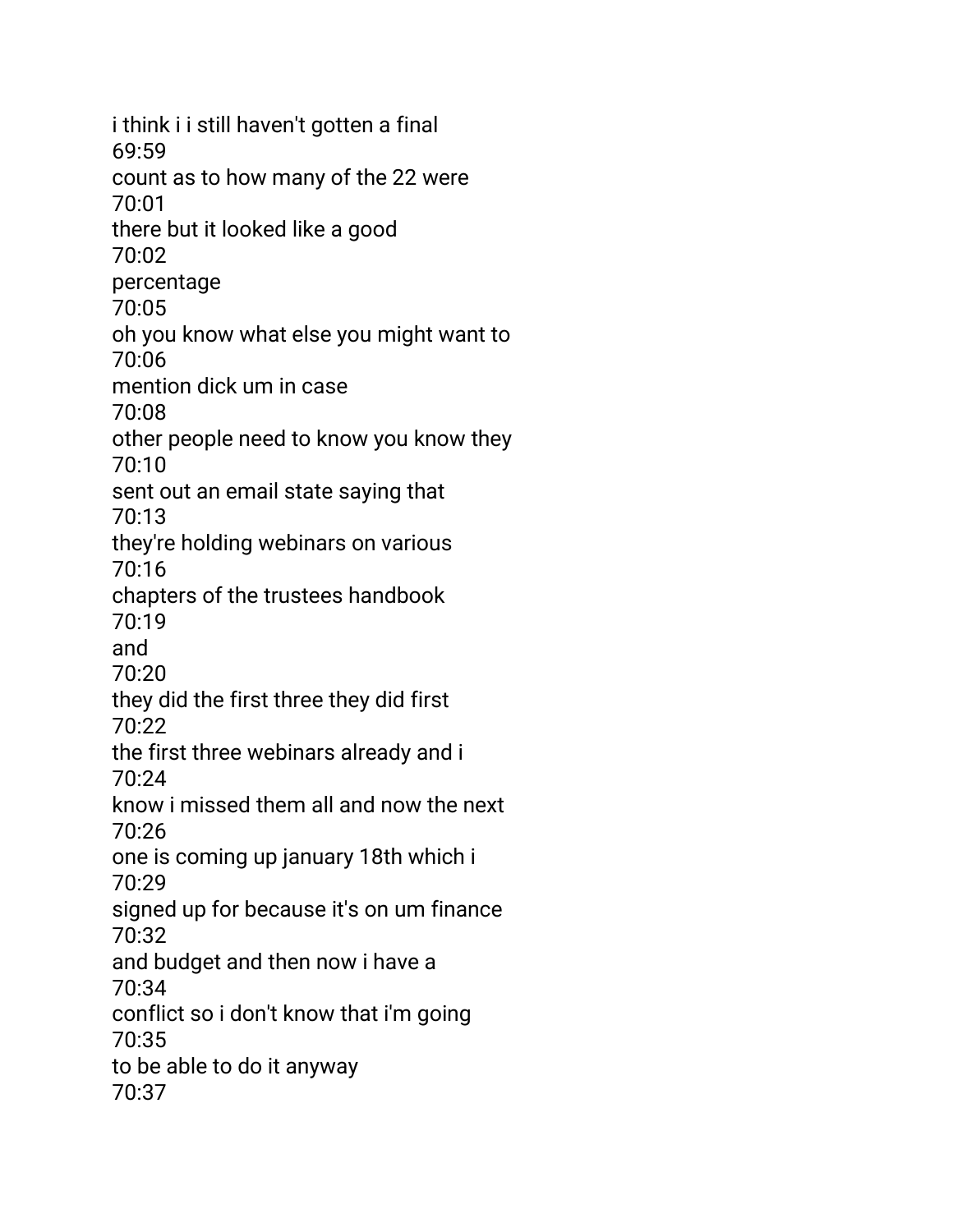but i did i did ask whether they could 70:40 post because i'm sure they recorded them 70:43 could they post the previous webinars so 70:45 that you know we could get to them and 70:48 watch them and so janine said yes she 70:50 would check into that because as far as 70:52 she knew at this point they weren't 70:54 posted anywhere but 70:56 that seemed like a very reasonable thing 70:58 to do so they are going to be posted 71:00 they are going to be posted you know 71:02 it's a very 71:04 thank you for bringing that up 71:06 okay so that was that was a good thing 71:07 to hear about and those will count 71:09 towards your education requirement and 71:12 central of course is 71:13 is 71:15 they have it they haven't determined it 71:16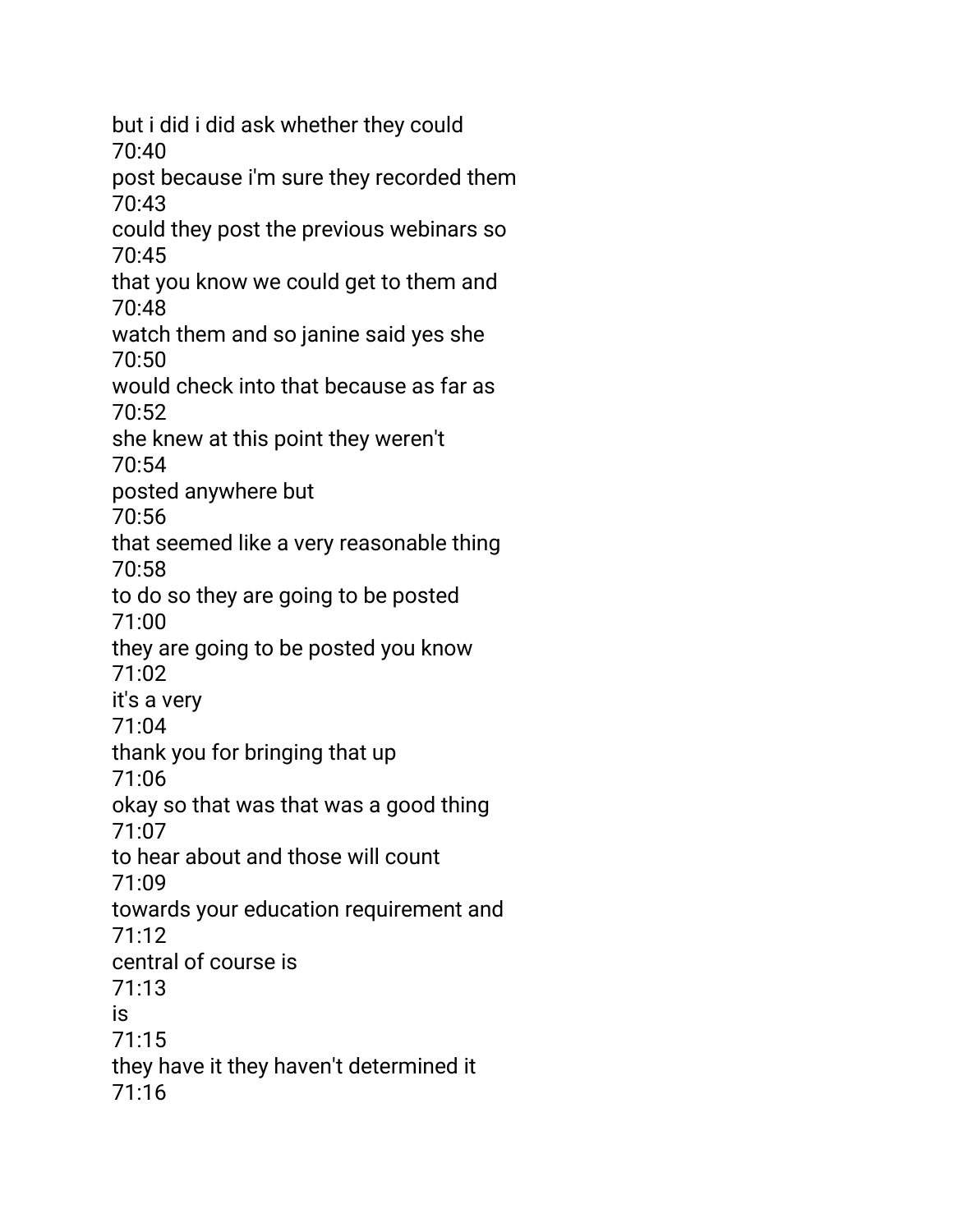yet but but janine is pushing for it 71:18 okay 71:19 and same thing with the act meetings as 71:21 well so 71:24 right right anybody else have anything 71:27 for the good of the group you know 71:28 actually i do and i just want to mention 71:30 it to bridget and and maybe we'll just 71:32 make this a conversation for later but 71:34 um we recently had a friend's meeting 71:37 and um 71:38 two things i should probably mention one 71:40 for the group is we keep trying to 71:42 figure out how to have more value to our 71:45 friends memberships and you know 71:46 appreciate what they do so we decided 71:49 that we're going to have a basket raffle 71:51 and if you show your friends of the 71:53 library membership card when you come 71:55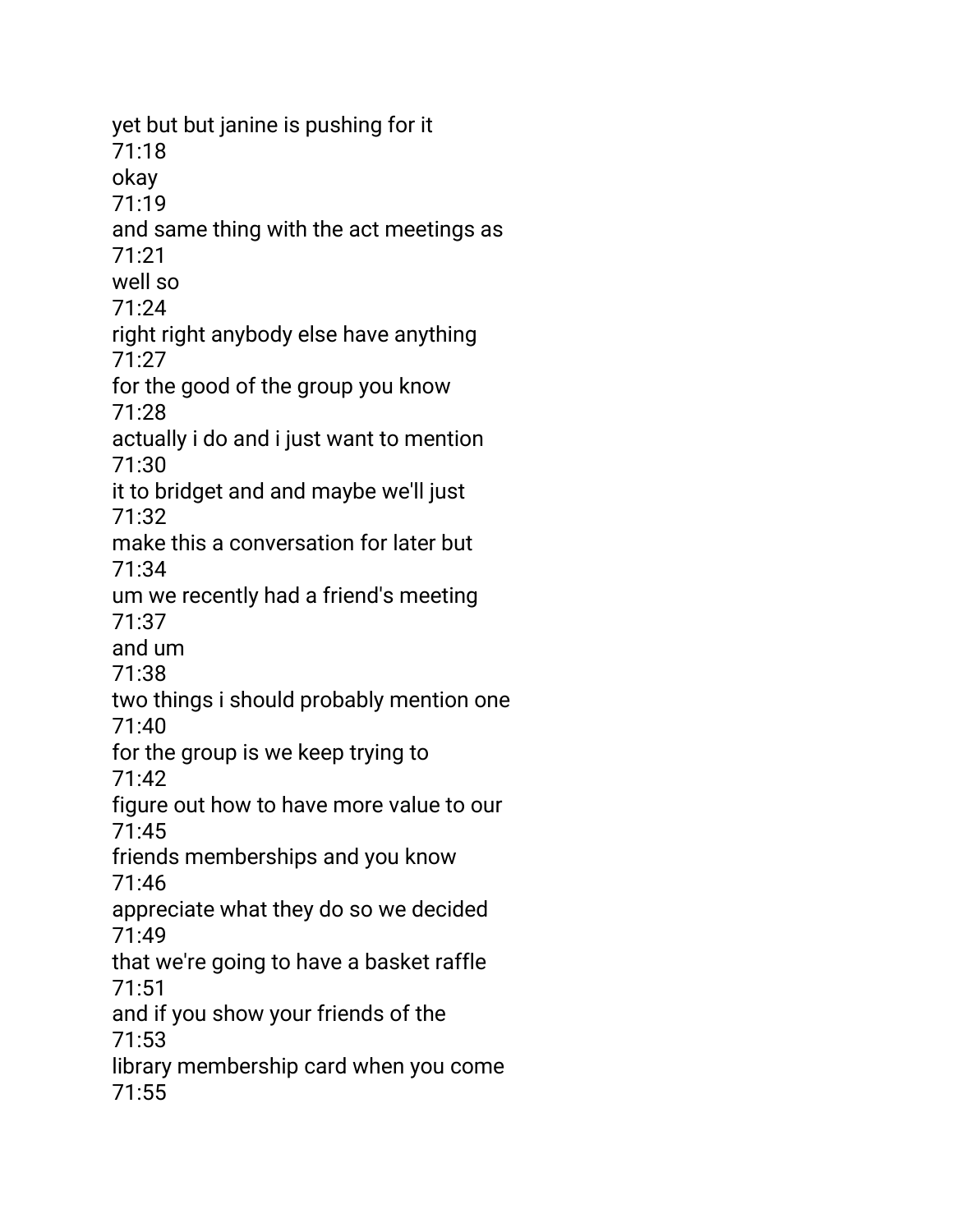into the library you get a free raffle 71:57 ticket and we're putting together a 71:59 basket with a gift card to barnes and 72:01 noble a book a pillow and a couple 72:04 different things and we're going to run 72:06 that raffle we're going to have the 72:07 basket displayed prominently with a big 72:10 sign thank you friends you know join our 72:12 free raffle and we're going to have that 72:15 on display in the library and draw the 72:18 winner at the next friends library 72:20 meeting which is march 31st 72:23 so um hopefully you'll see that and you 72:26 can use your friends card as well 72:28 the other thing is 72:31 yes excuse me is that only going to be 72:33 open to friends members or any patron 72:37 friends members and if you don't have a 72:39 membership it tells you right on there 72:41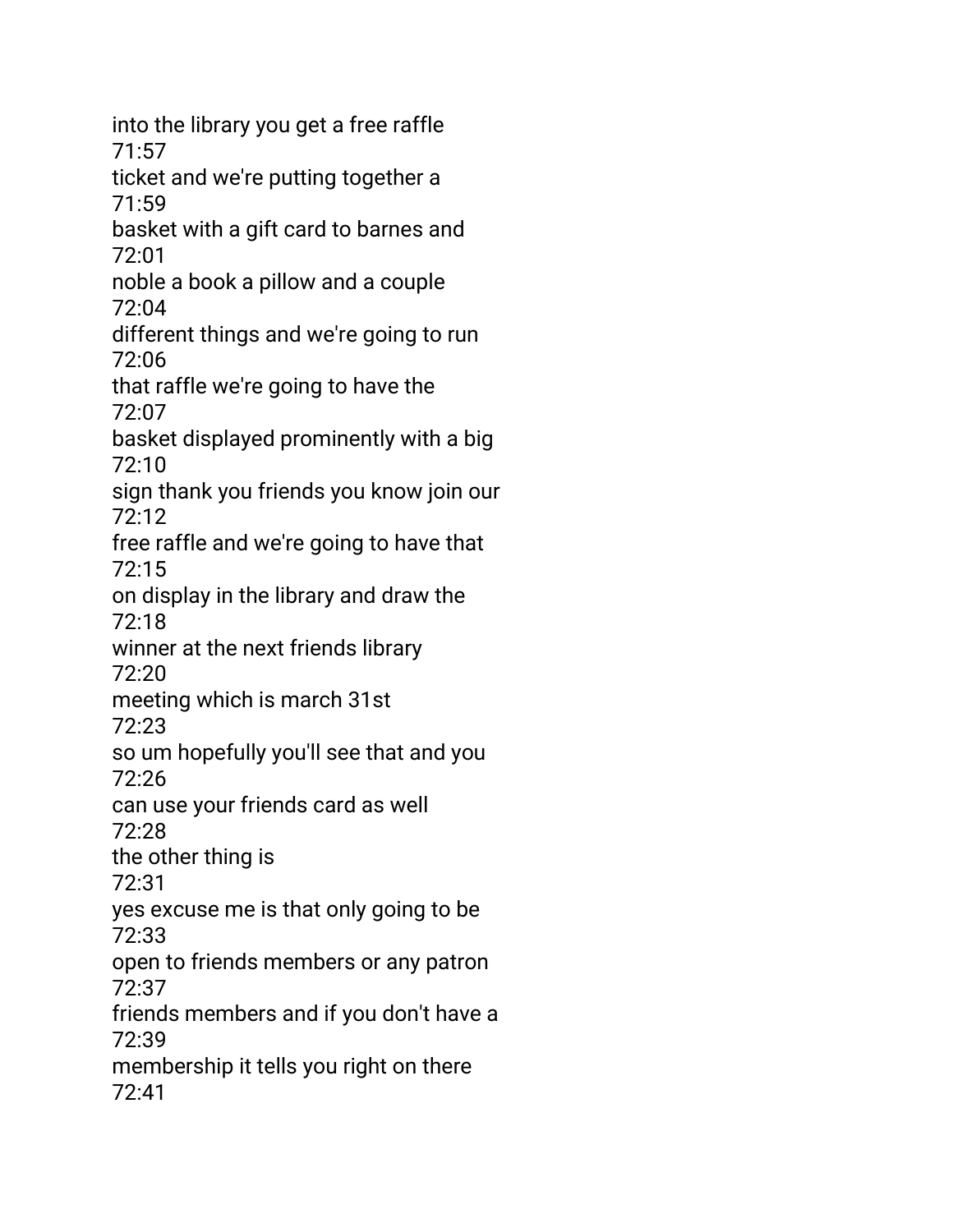pick up your application at the desk 72:43 it's five bucks for the year you can't 72:45 beat it you can't beat it right so i am 72:48 i drafted up the language and bridget 72:50 did an awesome job making it look fancy 72:53 and put graphics behind it and stuff so 72:55 i'm going into the library tomorrow to  $72.57$ um set up the basket 72:59 oh oh i have one last thing all right 73:02 well okay go ahead because i had one 73:03 more thing no no you go ahead you you 73:05 finishing him um bridgette had asked 73:08 whether the friends would consider 73:10 adopting 73:11 the volunteer policy 73:13 um and then the main reason for that is 73:16 one it requires anybody that's 73:19 volunteering to put emergency contact 73:21 information on there but it also 73:23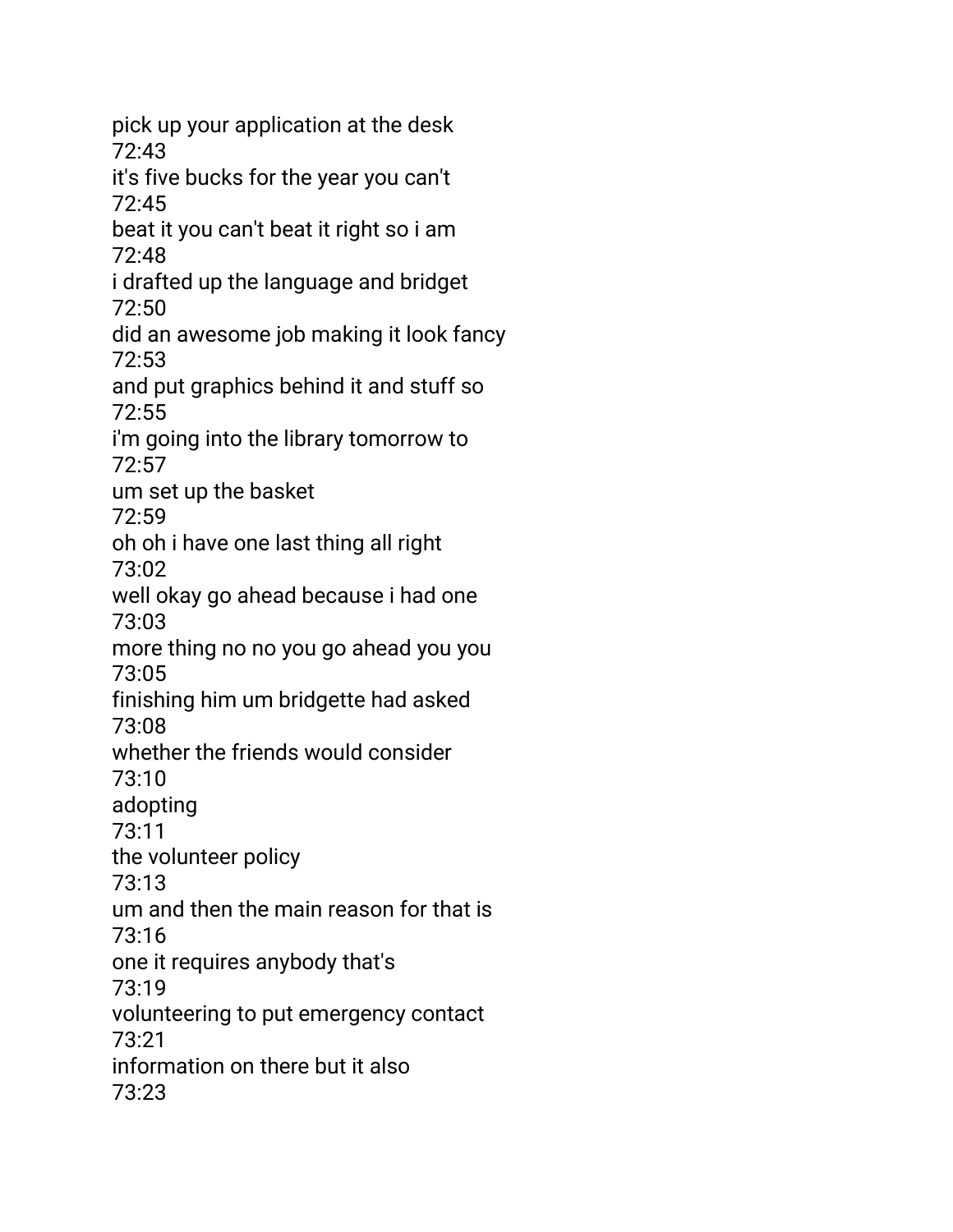involves assigning a release of 73:25 liability in case anybody gets hurt 73:28 while they're volunteering 73:30 and so um you know the 73:33 the friends were sort of daunted by the 73:35 whole idea i think and you know me sort 73:38 of being in between with a trustee and a 73:40 friend 73:41 um you know the friends the the 73:43 volunteer policy is actually a system 73:46 policy and grand island doesn't have 73:48 their own 73:49 we just 73:51 are subject to it through the 73:53 system-wide policy 73:55 so 73:56 i wasn't really sure how this would work 74:00 and and if somebody's volunteering at 74:02 the library for the library even though 74:05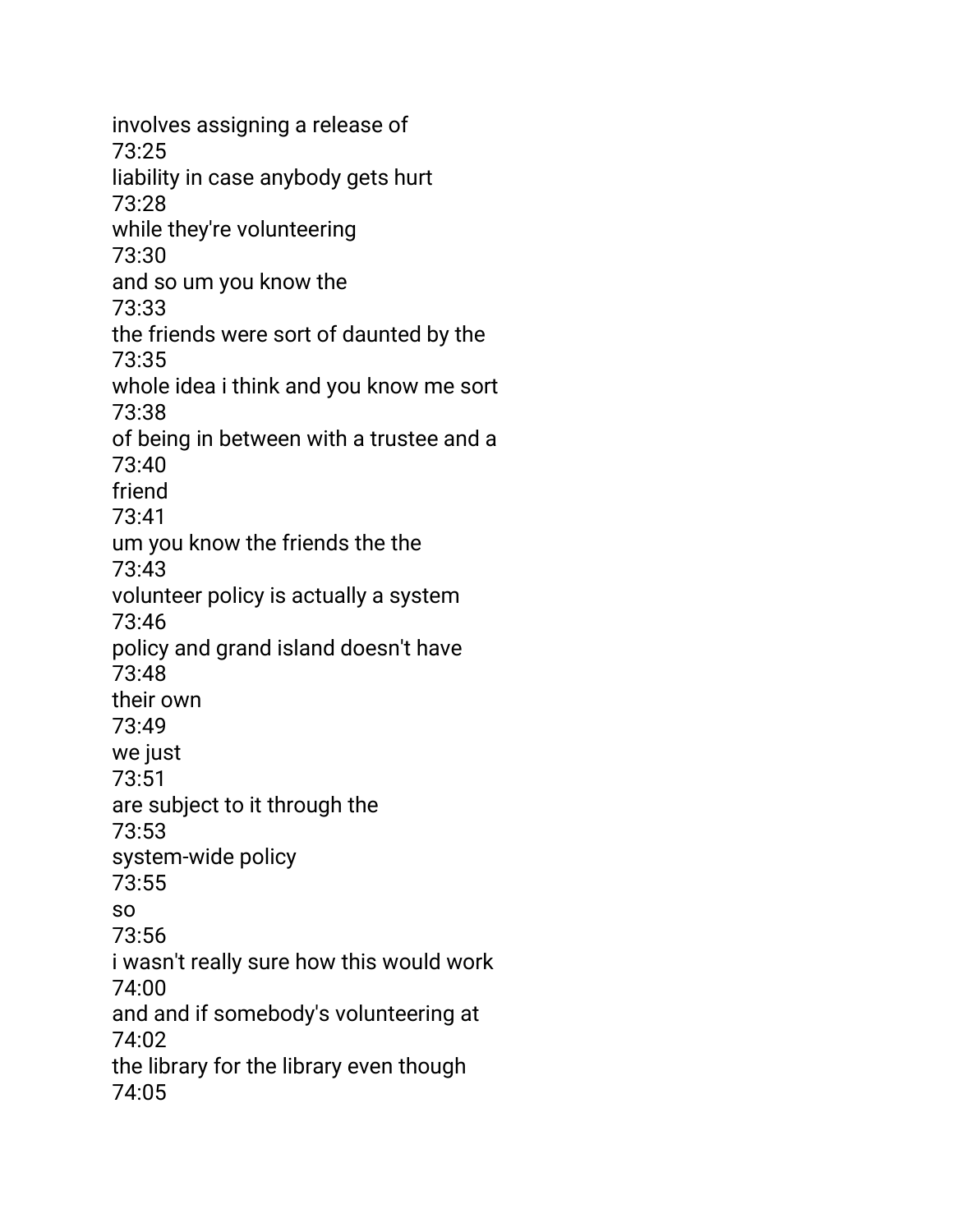they're a friend 74:07 i'm not sure how those things connect 74:10 so i wanted to if nobody else has an 74:12 interest 74:14 you know i want to talk to bridget when 74:15 you get back in the office 74:17 and kind of put our heads together about 74:20 you know the system-wide policy applying 74:23 to 74:24 volunteers applying to volunteers that 74:26 happen to be friends of the library um 74:29 the volunteers that the friends draft 74:32 for the book sale you know there's 74:34 there's some interplay there and i 74:36 wasn't sure how to work through that 74:40 i'm definitely open to that conversation 74:43 okay 74:44 yeah because you know i i've read i read 74:46 through it and i've studied the language 74:47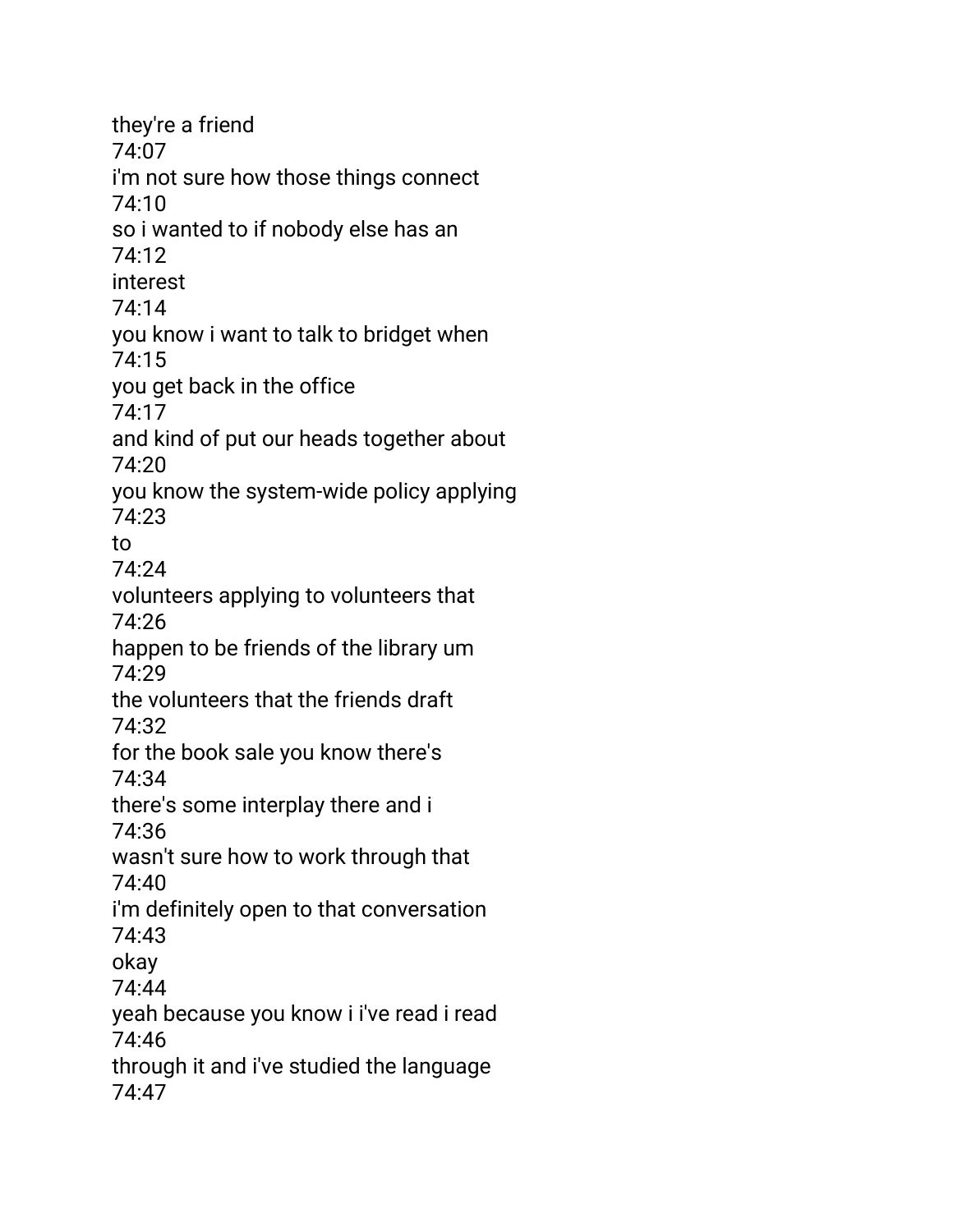a couple of times i looked in the 74:49 handbook to see what kind of guidance 74:51 there was and it makes really good sense 74:53 if somebody just comes to you and goes 74:55 bridget i'd love to help at the library 74:57 can i work on tuesdays and shelve books 74:59 for you but you know when you're 75:01 drafting people for a book sale 75:04 via the friends yeah 75:06 i don't know how that works so and and 75:09 how you would even format the policy so 75:12 um when you get back let's um let's set 75:14 up a time and chat about it and um see 75:16 if we can get our heads around it 75:19 yeah 75:21 go ahead dick okay um 75:23 i think it's an excellent point joe um 75:26 my concern with that is um 75:29 not as much 75:30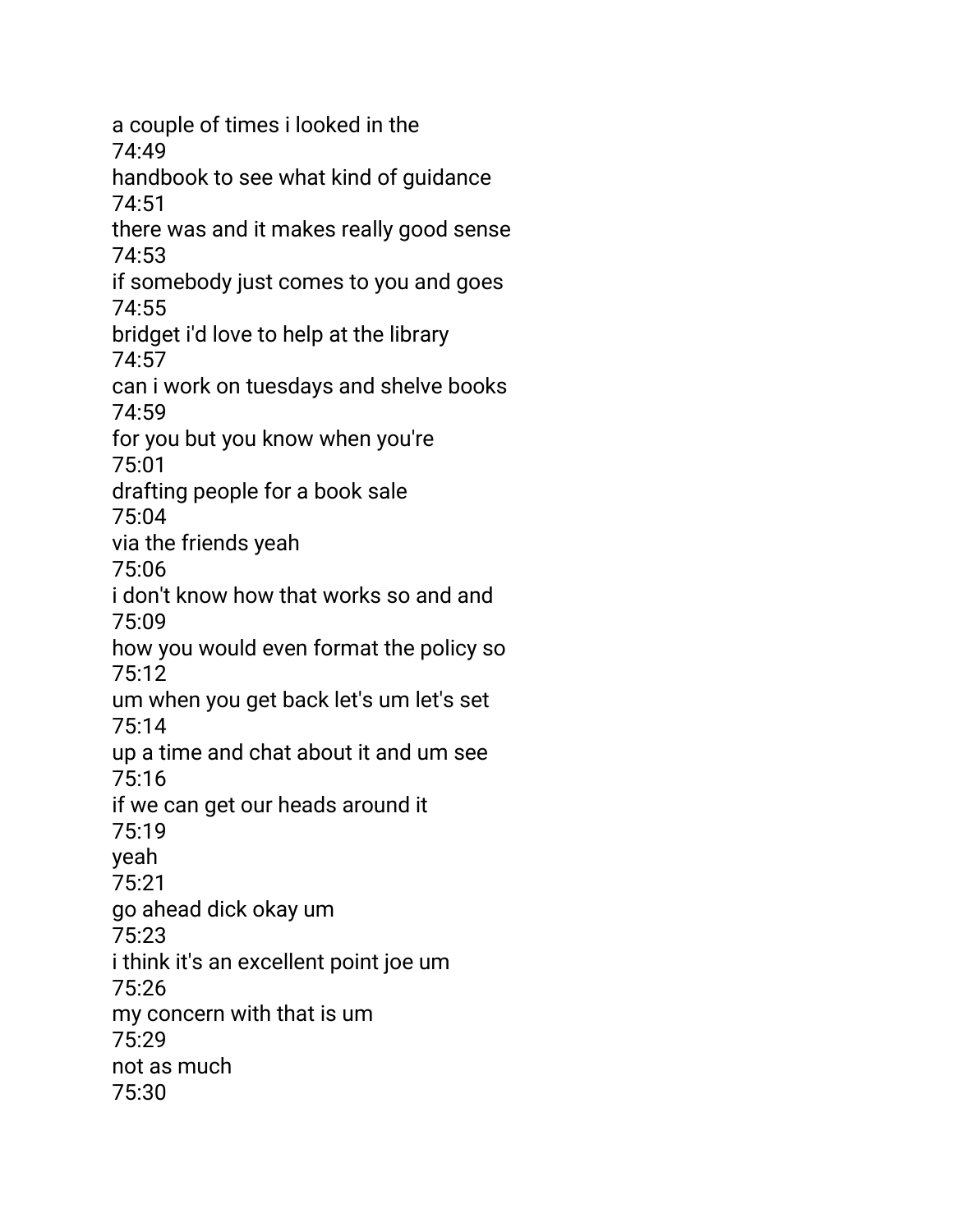what policy covers it but is there 75:32 adequate insurance to cover 75:35 somebody getting hurt 75:37 as a volunteer and doing something for 75:39 the library or the friends 75:41 um and i i guess it definitely should be 75:43 looked into um 75:46 and and when you're finished with that 75:48 point i just have one more more thing to 75:50 tell you about i have one tiny thing too 75:52 when you're done so go so 75:54 i can go okay yes so jill jill were you 75:57 done yeah i'm done because i don't think 75:59 any you know we'll take care of that in 76:01 a separate meeting yeah we'll talk 76:05 okay well um i've discussed this with 76:08 bridgette um as you all know uh 76:11 there are several hundred um 76:15 uh afghan refugees that are being 76:17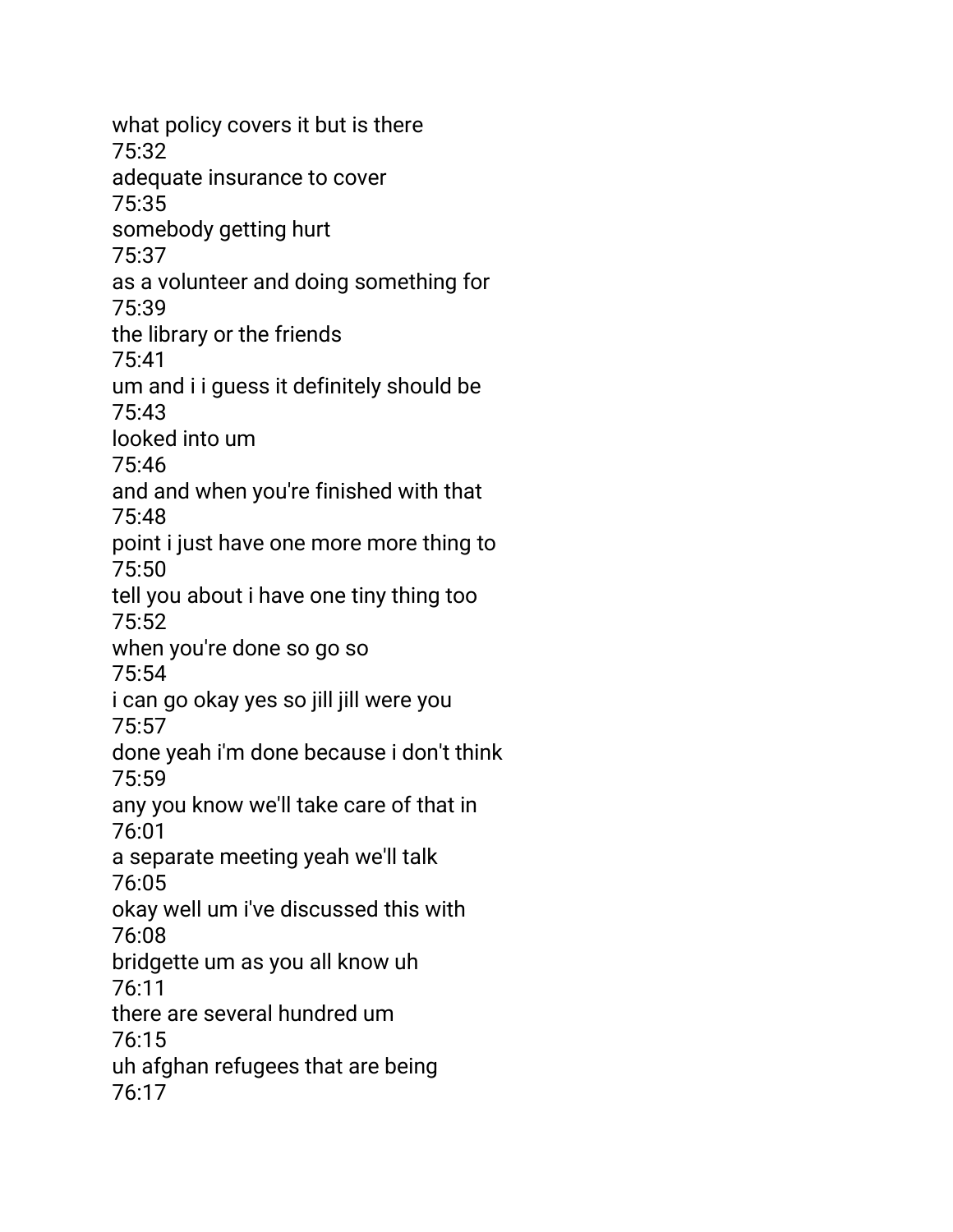resettled in western new york and there 76:20 are four basic agencies um 76:23 journey's end and three others that are 76:25 trying together gather kits they call 76:28 them uh welcome kits 76:32 but they're more than what uh the 76:34 welcome wagon does uh that were the list 76:38 was put together by the state department 76:40 so um 76:42 this the woman from journey's end came 76:44 and spoke for example to the rotary club 76:47 and where 76:49 we're looking to assemble 76:53 welcome kits 76:55 or parts of them that can be then 76:57 contributed and they can put together 76:59 the rest of them 77:00 the challenge is finding a place to 77:04 to for people a common place for for 77:06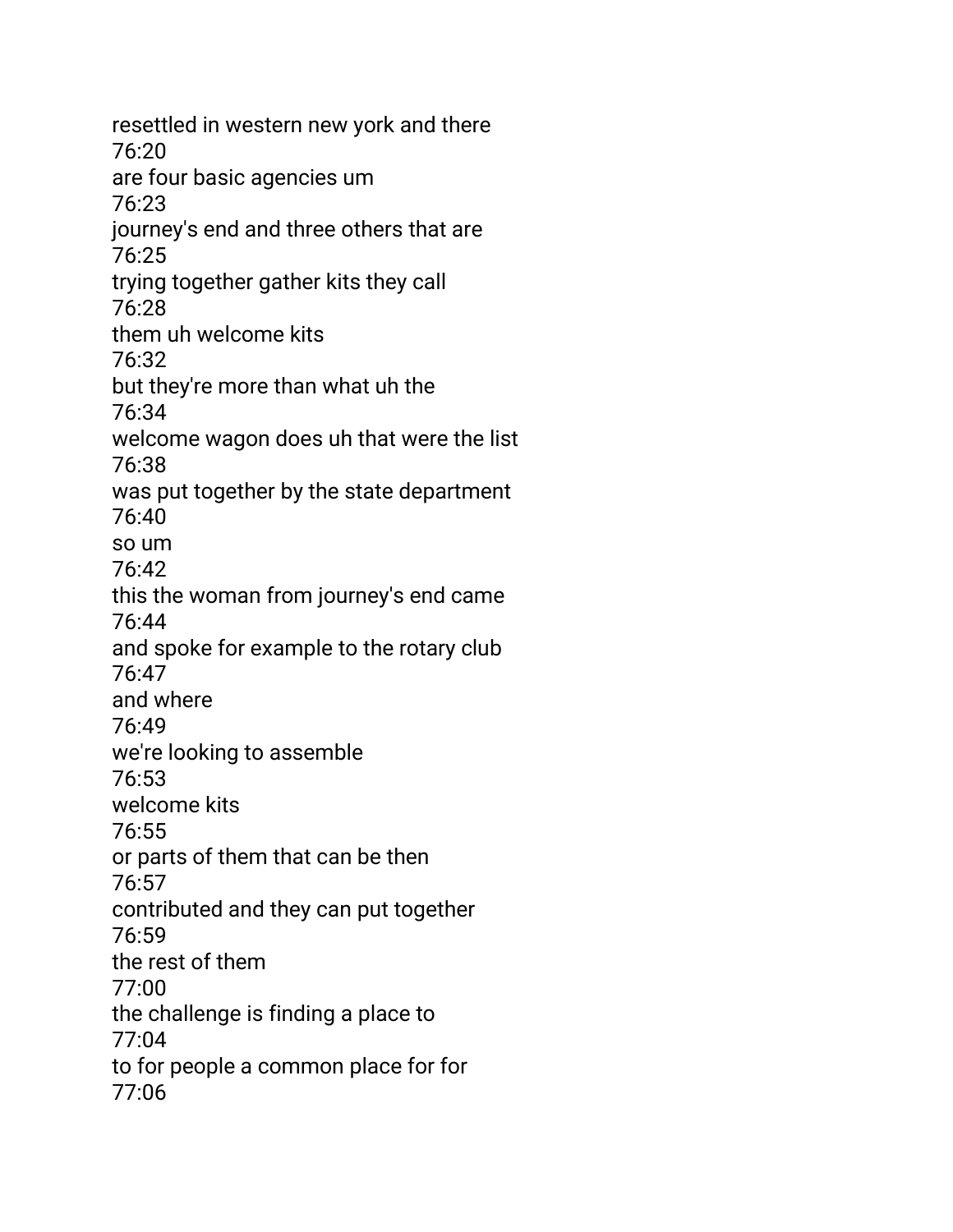people to to bring these things 77:09 so um i read it by bridget i don't know 77:11 if it needs board approval or not 77:14 bridget was in agreement that uh since 77:17 we're down now we're not really 77:18 gathering books for a book sale right 77:21 people would be able to uh bring these  $77:24$ items in 77:25 uh some of them are cooking utensils uh 77:28 some of them are 77:30 sheets and and bedding some of them have 77:32 to be new some of them can be used most 77:35 of them have i should be new 77:37 um and um 77:40 this is what uh i'm i'm proposing uh 77:43 uh there's gonna be an article in the 77:45 dispatch uh probably tomorrow 77:48 and uh i just wanted you to be apprised 77:51 of 77:52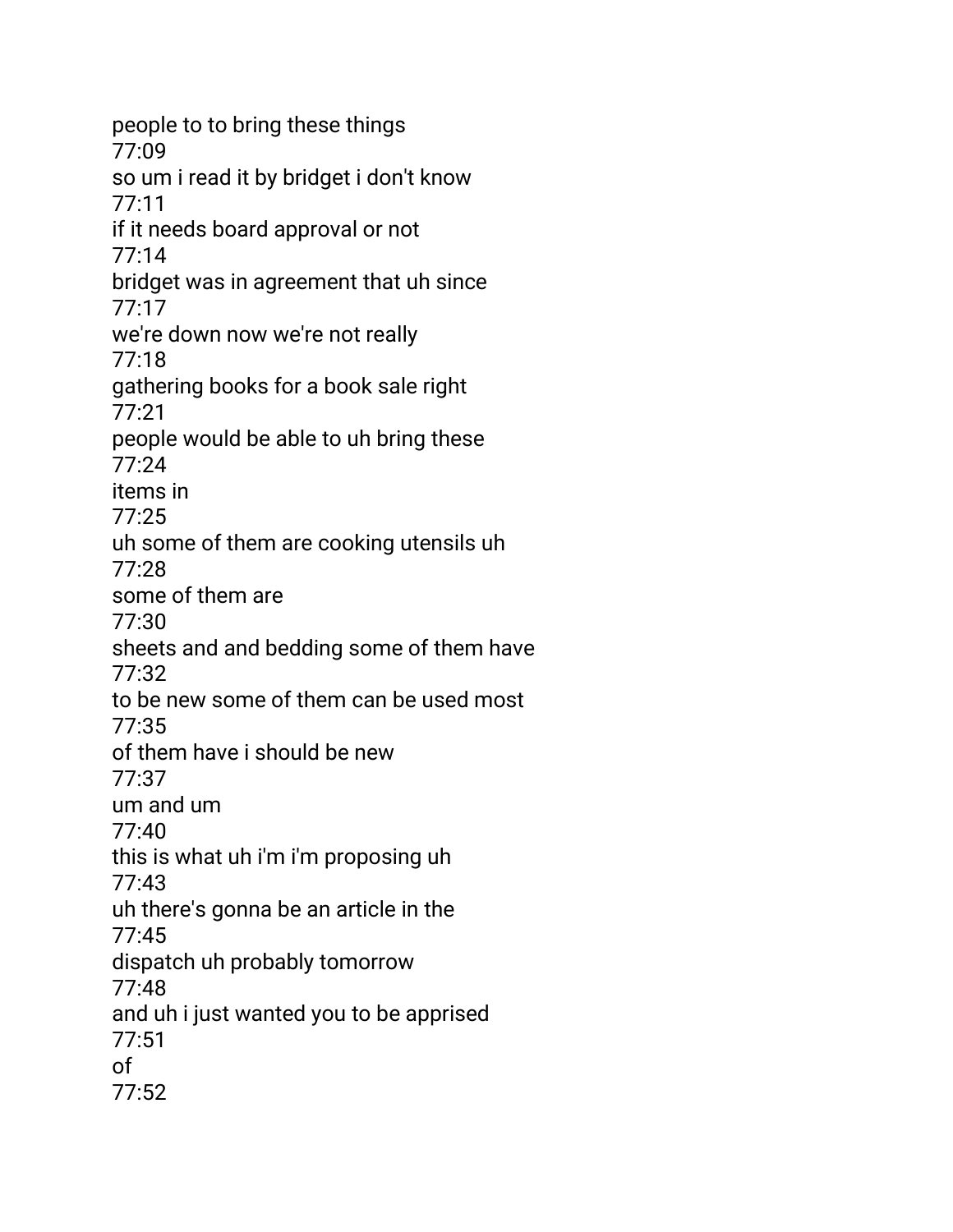of that i i took 77:54 i apologize for this uh after talking to 77:56 bridget i i put we put in the article 78:00 that uh 78:01 library could be a drop-off point so 78:03 hopefully you won't mind about that no i 78:05 i already told you you can use this as a 78:07 drop-off point you can use this as a 78:09 storage space because i have the room 78:10 right now you can use a meeting room 78:12 when you're when you're assembling the 78:14 kits it's fine so 78:16 yeah that one's on that one 78:19 i have a question 78:22 is it going to have a full list of 78:24 everything that you want that's a very 78:26 good question before because i'm in the 78:28 process of you know cleaning 78:31 a tray 78:32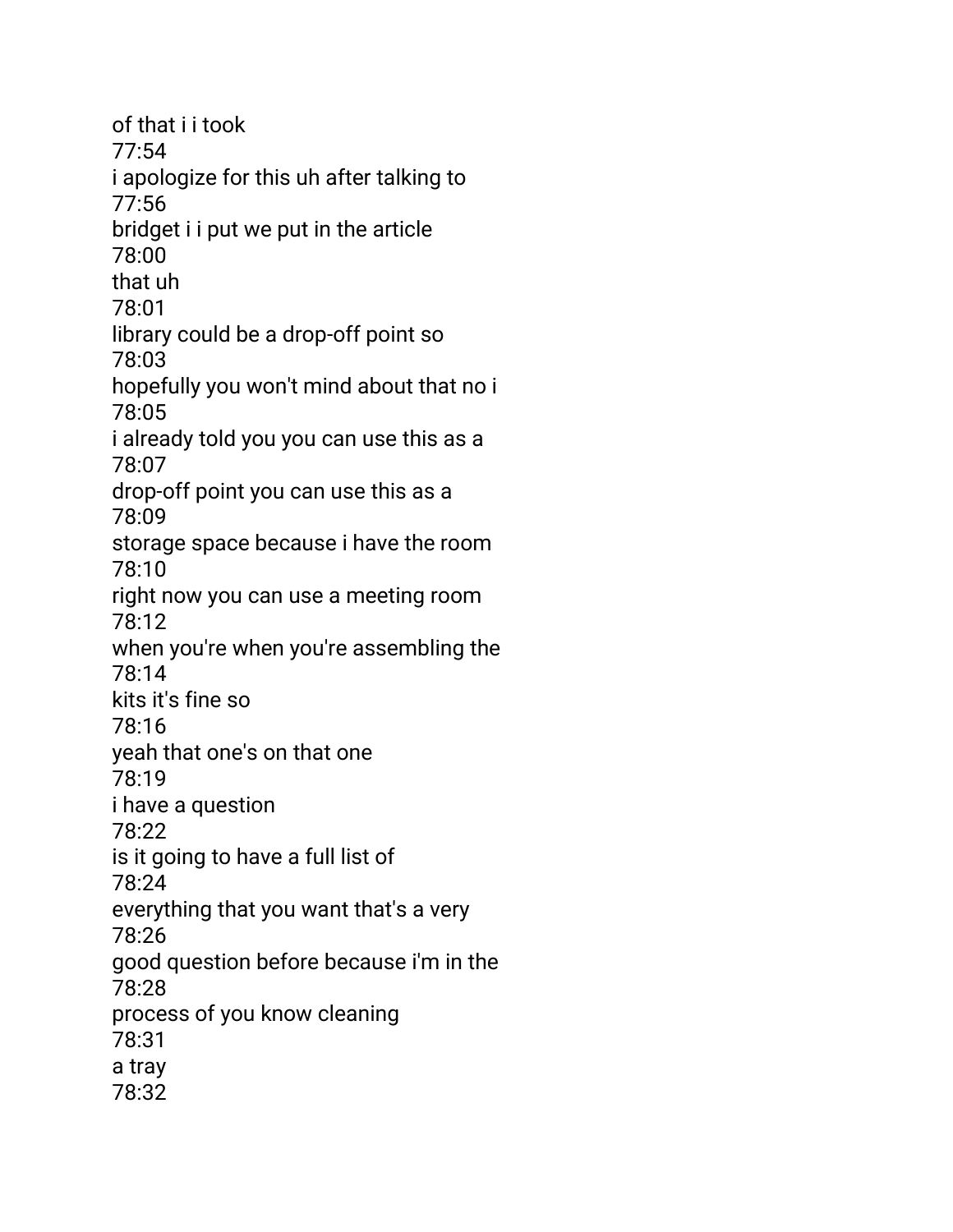and i have things i could donate right i 78:35 have new sheets that have never been 78:36 used god bless 78:38 you so um i want the whole list so i 78:42 could i know what i could give 78:44 i will email it to you okay thank you 78:47 all right 78:49 um 78:51 keep keep in mind 78:53 our long-range plan ends at the end end 78:55 of this year 78:57 so 78:58 we're going to have to work on one for 78:59 the next few years jill remind me is is 79:02 it four years or 79:04 or five years 79:05 yeah it's five years okay 79:08 so we might wanna 79:10 get uh like a committee together me and 79:13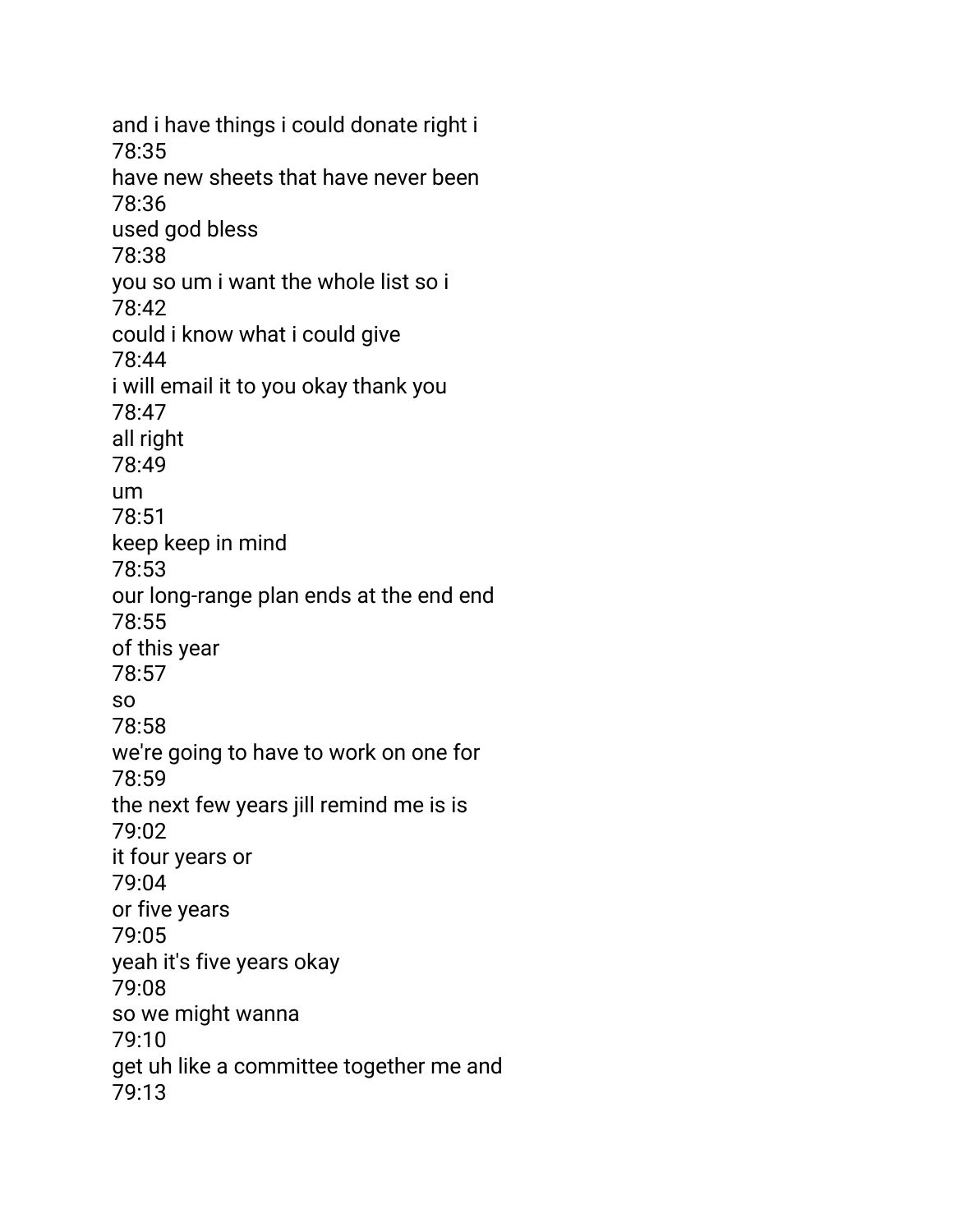a few of you to sit down and see what 79:16 needs to go into this for for the by the 79:17 end of the year 79:19 yeah that you know that one's gonna 79:20 really take some thinking because 79:22 previously our goal our biggest goal was 79:25 to increase program to get programs to 79:28 have programs and now we're doing an 79:30 awesome job on that so um 79:33 we really need some new challenges for 79:35 ourselves to put into the five-year plan 79:37 so um you know it won't be one of those 79:40 ones where we go oh let's reapprove with 79:43 no changes because 79:45 um we we were definitely in a different 79:48 position five years ago so um and thanks 79:50 to bridget and all the efforts and all 79:52 the things she's done we are we are 79:54 definitely a different library now so 79:57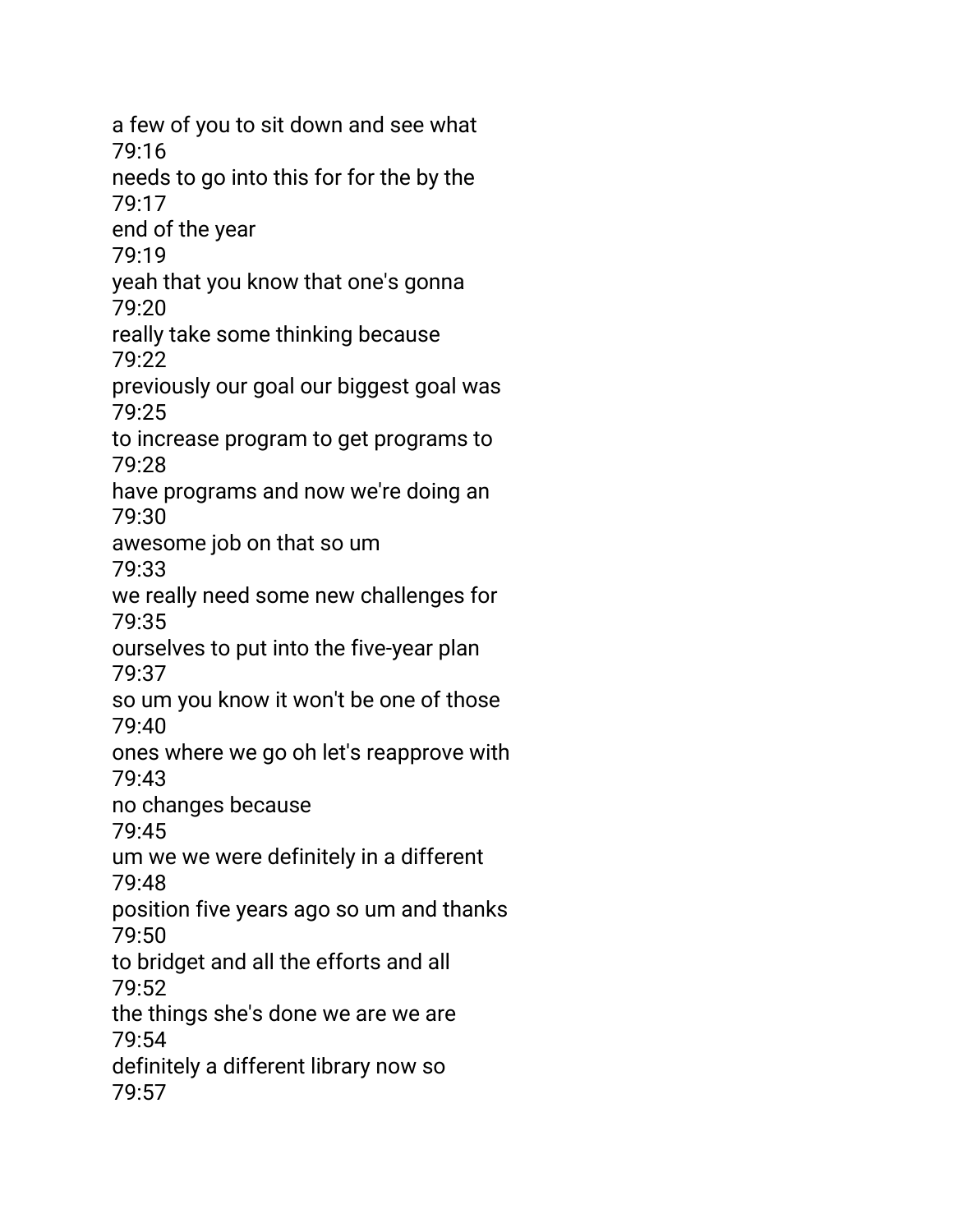so does anybody right now want to uh put 80:00 their hand up and say they will be part 80:02 of a subcommittee to at least get the 80:05 ball rolling 80:06 yeah 80:07 okay 80:09 i just want to point out that you're 80:10 going to be getting 80:12 hopefully you're going to be getting a 80:13 new director 80:15 you could be getting the same meat and 80:17 potatoes that you have now but you could 80:18 be getting a lot of maybe some different 80:21 thoughts 80:22 so let's uh 80:24 get together and discuss it but let's 80:26 keep our ears open to see 80:28 what a new director may be suggesting is 80:31 his goals and objectives or her goals 80:33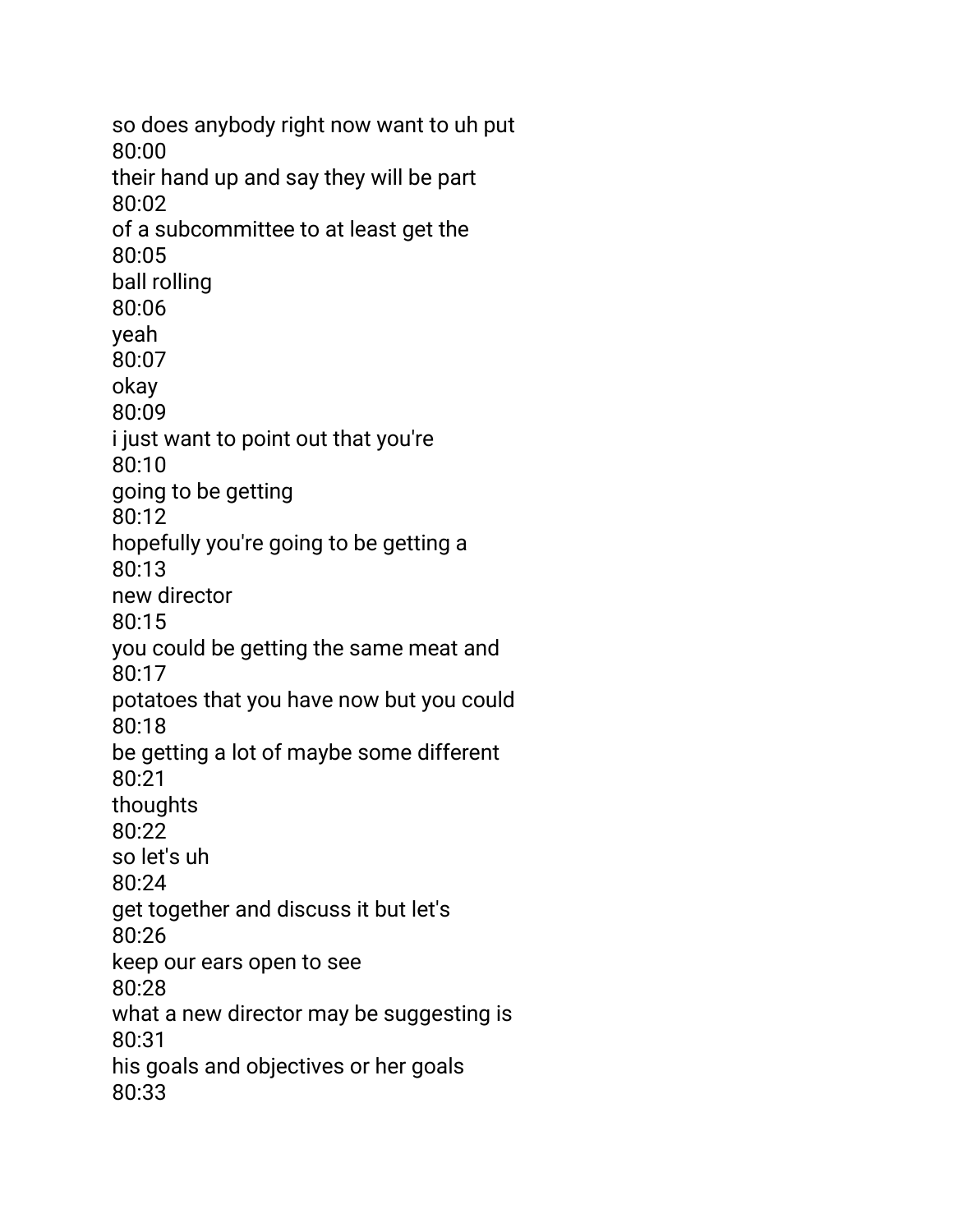and objectives 80:34 right okay so ever so everybody 80:36 basically is interested in in working on 80:39 that which is wonderful um 80:41 what what we'll do what i'll do is why 80:43 don't i send out a 80:46 a meeting request to see if people are 80:48 available sometime in february before 80:50 our march meeting so we can get a little 80:52 bit of a jump on it 80:53 does that sound reasonable 80:56 great idea 80:57 and what i'd suggest is you know people 81:00 kind of think of conceptually you know 81:02 what i mean we don't have to be worrying 81:04 about changing number one and number two 81:06 and all that kind of stuff what we need 81:08 are suggestions for concepts you know um 81:11 sort of type stuff so to start read it 81:14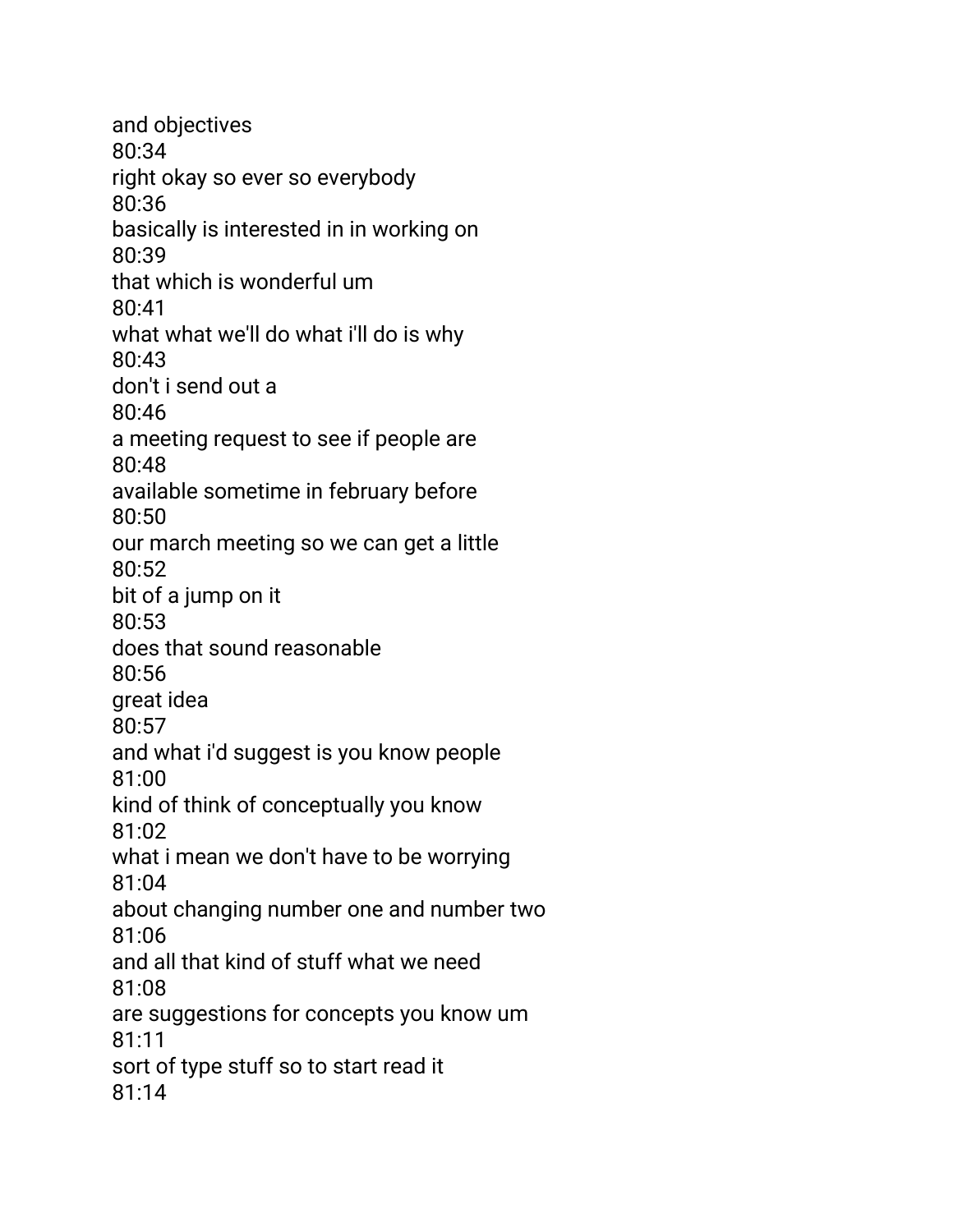again and start thinking about it 81:17 all right 81:18 sounds good 81:20 anybody have anything else okay a 81:22 hearing nothing motion to adjourn wait a 81:25 second before 81:26 when's the next meeting oh next meeting 81:30 thursday march 10th 81:32 okay i didn't get my calendar here so i 81:35 wanted to hear it that's a good question 81:37 pat 81:40 one quick question bridgette what's 81:42 happening with something for harold 81:45 um so he oh yes with him 81:48 is uh he he's going to be coming back 81:51 part time starting the 29th until a new 81:53 caretaker comes in and he can show them 81:55 the ropes um i have his wife's phone 81:57 number 81:58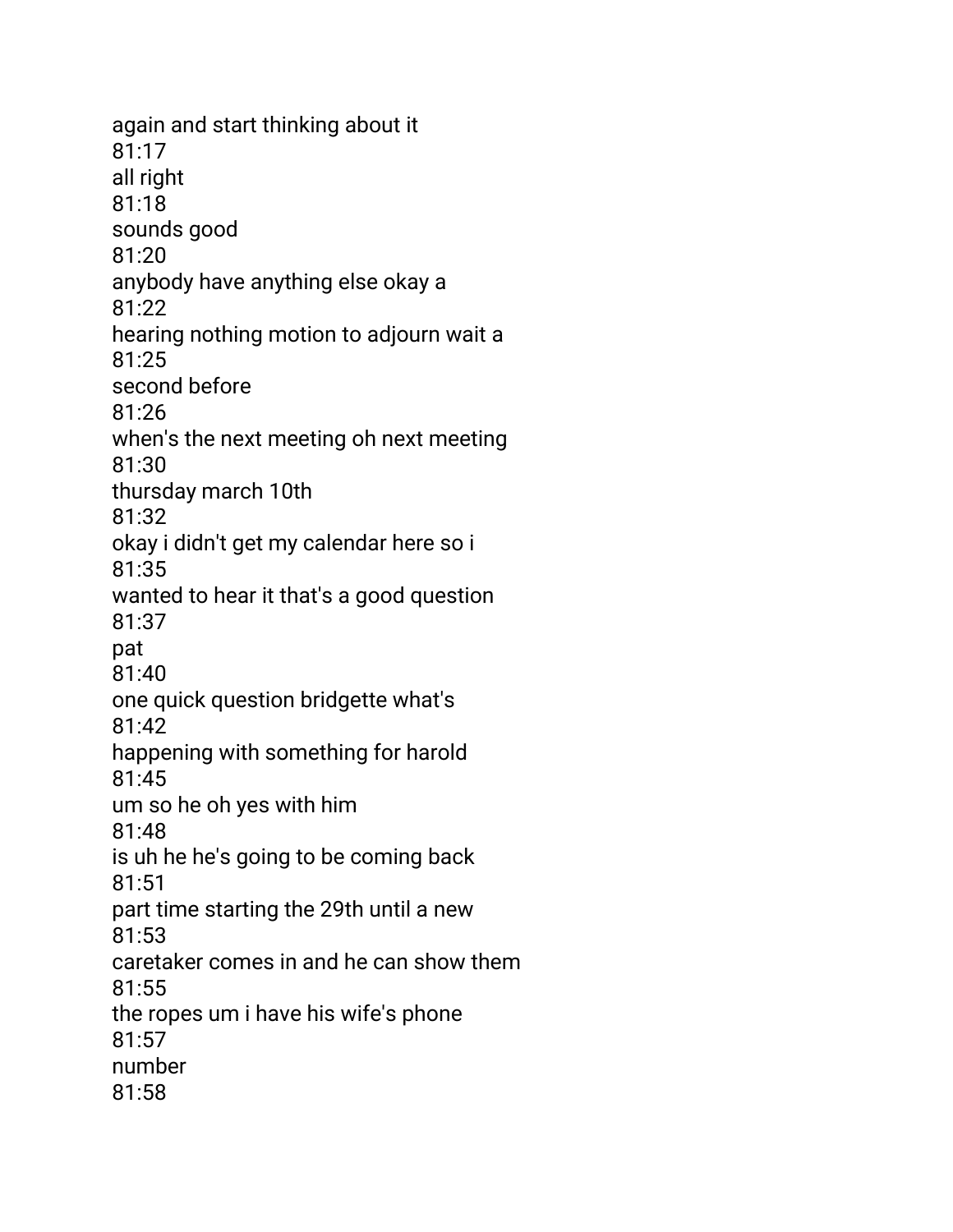um i'll start talking to her after he 82:01 starts working with us again because i i 82:04 let me let me just get get him back in 82:07 everything caught up figure once he's 82:08 done after that then we'll 82:10 talk about uh doing something else so 82:13 yeah i'm glad you brought it up agnes um 82:15 i i donated for all of you uh yes i was 82:18 just oh that's right oh i forgot yeah 82:21 yeah so um okay so that you don't forget 82:23 because i'm it's easy for me to forget 82:25 um 20 dick 82:27 20 when you get a chance 82:31 you know take venmo 82:33 what 82:34 no i don't 82:36 and the way it's going i hear it's not 82:37 going well so 82:40 i'm gonna send your 82:42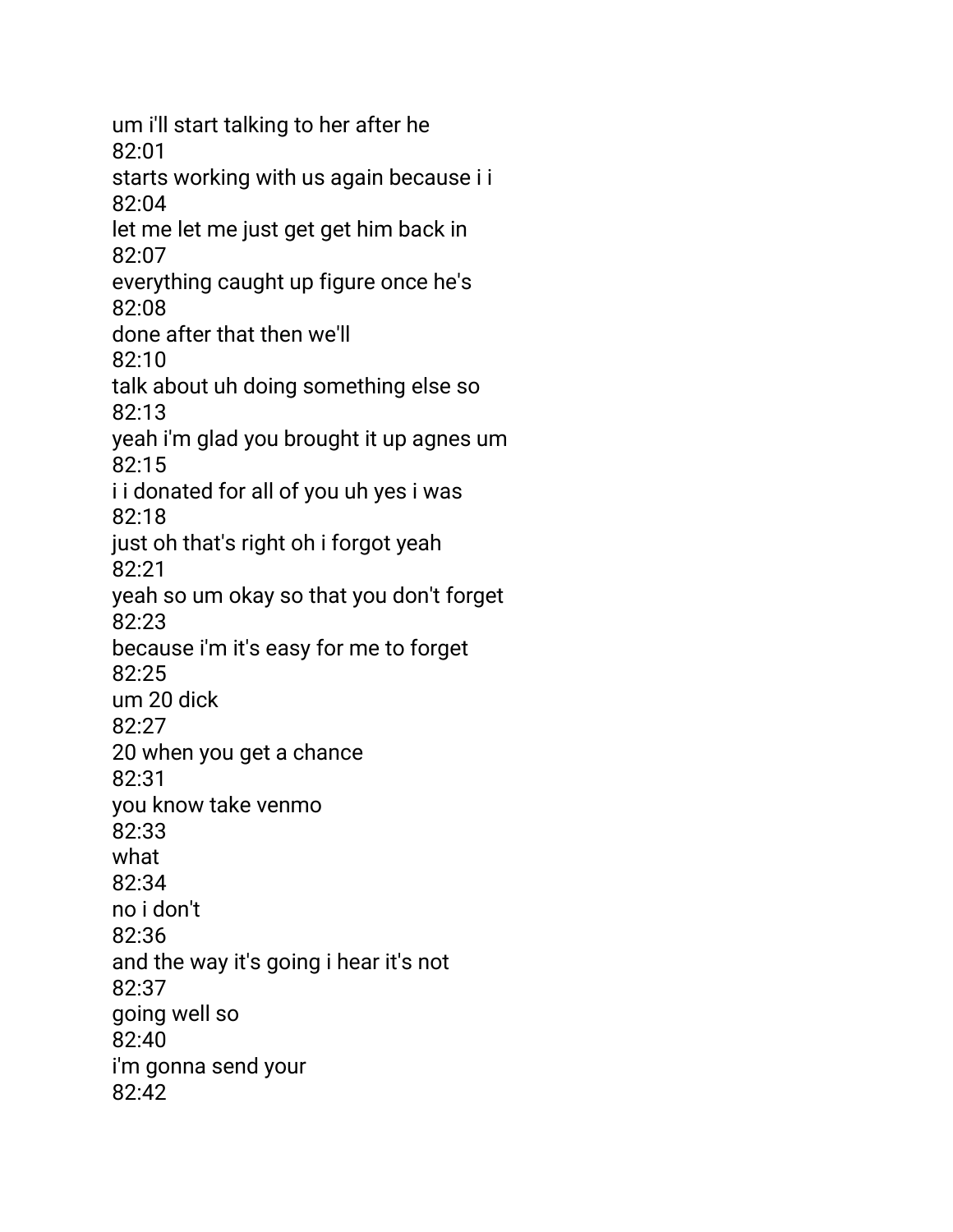christian's venmo account 82:43 [Laughter] 82:47 all right i'll entertain a motion to 82:48 adjourn 82:50 i move 82:51 moved by rizzuto is there a second 82:54 second by bandzak second by banazak any 82:57 further discussion 83:00 roll call what time is it uh it's 5 53. 83:06 all right 83:09 all right 83:10 so 83:13 i lost my oh here it is 83:15 um before before we all jump off can i 83:18 just ask bridget how how did your 83:20 surgery go and how are you feeling or 83:22 did i miss that at the very beginning 83:23 let me text you after so this isn't 83:25 recorded so i'll grant English (auto-generated)